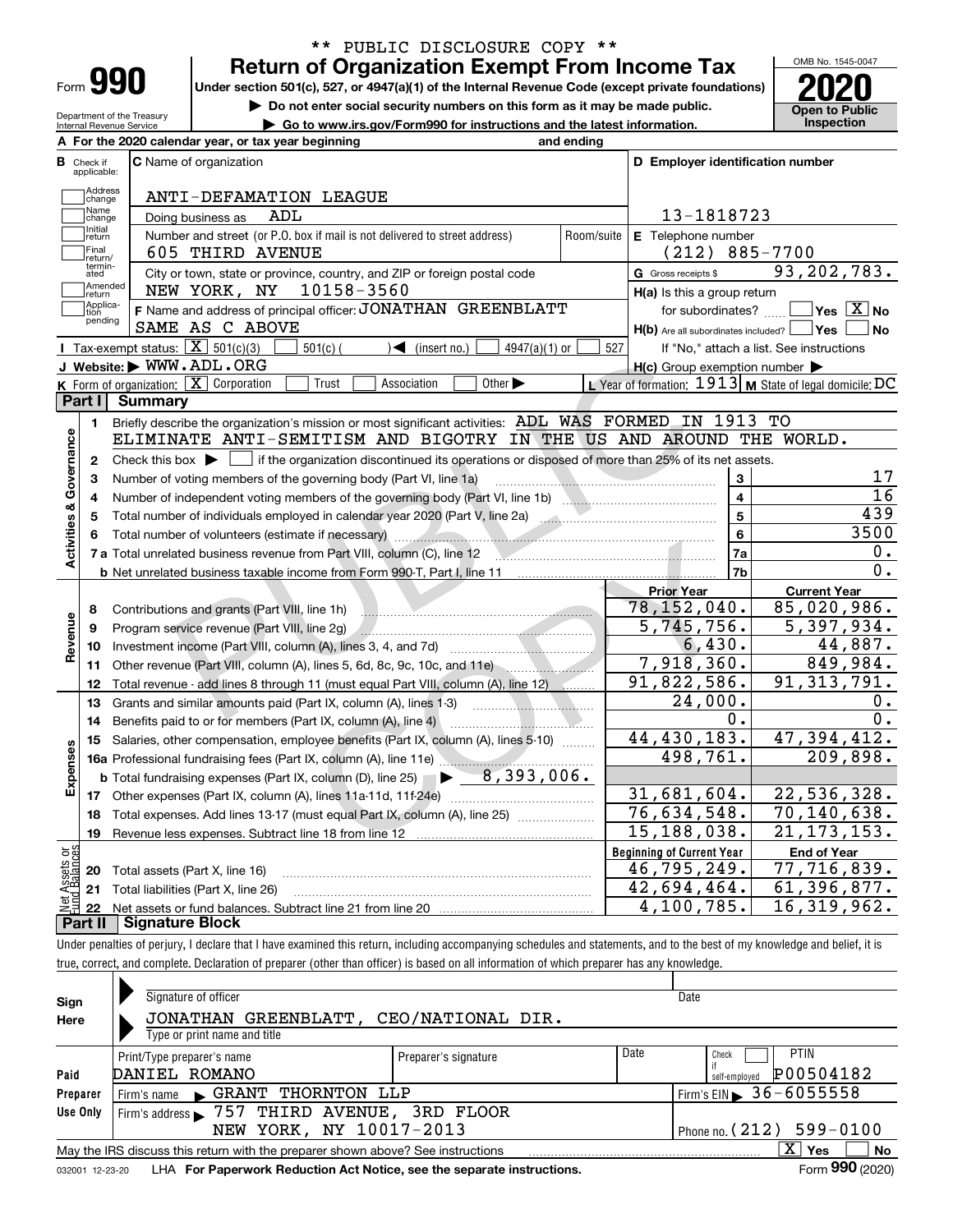(Rev. January 2020)

# **Application for Automatic Extension of Time To File an Exempt Organization Return**

Department of the Treasury Internal Revenue Service

- **| File a separate application for each return.**
- **| Go to www.irs.gov/Form8868 for the latest information.**

**Electronic filing (e-file).**  You can electronically file Form 8868 to request a 6-month automatic extension of time to file any of the filing of this form, visit www.irs.gov/e-file-providers/e-file-for-charities-and-non-profits. forms listed below with the exception of Form 8870, Information Return for Transfers Associated With Certain Personal Benefit Contracts, for which an extension request must be sent to the IRS in paper format (see instructions). For more details on the electronic

#### **Automatic 6-Month Extension of Time.** Only submit original (no copies needed).

All corporations required to file an income tax return other than Form 990-T (including 1120-C filers), partnerships, REMICs, and trusts must use Form 7004 to request an extension of time to file income tax returns.

| Type or                                    | Name of exempt organization or other filer, see instructions.                                                                                      |                 |                                                                                |              | Taxpayer identification number (TIN)         |
|--------------------------------------------|----------------------------------------------------------------------------------------------------------------------------------------------------|-----------------|--------------------------------------------------------------------------------|--------------|----------------------------------------------|
| print                                      | ANTI-DEFAMATION LEAGUE                                                                                                                             |                 |                                                                                |              | 13-1818723                                   |
| File by the                                | Number, street, and room or suite no. If a P.O. box, see instructions.                                                                             |                 |                                                                                |              |                                              |
| due date for<br>filing your<br>return. See | 605 THIRD AVENUE                                                                                                                                   |                 |                                                                                |              |                                              |
| instructions.                              | City, town or post office, state, and ZIP code. For a foreign address, see instructions.<br>NEW YORK, NY 10158-3560                                |                 |                                                                                |              |                                              |
|                                            | Enter the Return Code for the return that this application is for (file a separate application for each return)                                    |                 |                                                                                |              | $\mathbf 0$<br>1                             |
| <b>Application</b>                         |                                                                                                                                                    |                 | <b>Return Application</b>                                                      |              | Return                                       |
| Is For                                     |                                                                                                                                                    | Code            | Is For                                                                         |              | Code                                         |
|                                            | Form 990 or Form 990-EZ                                                                                                                            | 01              | Form 990-T (corporation)                                                       |              | 07                                           |
| Form 990-BL                                | a.                                                                                                                                                 | 02 <sub>2</sub> | Form 1041-A                                                                    |              | 08                                           |
|                                            | Form 4720 (individual)                                                                                                                             | 03              | Form 4720 (other than individual)                                              |              | 09                                           |
| Form 990-PF                                |                                                                                                                                                    | 04              | Form 5227                                                                      |              | 10                                           |
|                                            | Form 990-T (sec. 401(a) or 408(a) trust)                                                                                                           | 05              | Form 6069                                                                      |              | 11                                           |
|                                            | Form 990-T (trust other than above)                                                                                                                | 06              | Form 8870                                                                      |              | 12                                           |
|                                            | STEVEN C. SHEINBERG C/O ADL                                                                                                                        |                 |                                                                                |              |                                              |
|                                            | • The books are in the care of $\triangleright$ 605 THIRD AVENUE - NEW YORK, NY 10158-3560                                                         |                 |                                                                                |              |                                              |
|                                            | Telephone No. $\triangleright$ 212-885-7700                                                                                                        |                 | Fax No. $\blacktriangleright$                                                  |              |                                              |
|                                            |                                                                                                                                                    |                 |                                                                                |              |                                              |
|                                            | If this is for a Group Return, enter the organization's four digit Group Exemption Number (GEN) [16] The is for the whole group, check this        |                 |                                                                                |              |                                              |
| $box \blacktriangleright$                  | . If it is for part of the group, check this box $\blacktriangleright$                                                                             |                 | and attach a list with the names and TINs of all members the extension is for. |              |                                              |
|                                            |                                                                                                                                                    |                 |                                                                                |              |                                              |
| 1                                          | I request an automatic 6-month extension of time until                                                                                             |                 | NOVEMBER 15, 2021                                                              |              | , to file the exempt organization return for |
|                                            | the organization named above. The extension is for the organization's return for:                                                                  |                 |                                                                                |              |                                              |
|                                            | $\blacktriangleright$ $\boxed{\text{X}}$ calendar year 2020 or                                                                                     |                 |                                                                                |              |                                              |
|                                            | tax year beginning                                                                                                                                 |                 | , and ending                                                                   |              |                                              |
|                                            |                                                                                                                                                    |                 |                                                                                |              |                                              |
| $\mathbf{2}$                               | If the tax year entered in line 1 is for less than 12 months, check reason:                                                                        |                 | Initial return                                                                 | Final return |                                              |
|                                            | Change in accounting period                                                                                                                        |                 |                                                                                |              |                                              |
|                                            |                                                                                                                                                    |                 |                                                                                |              |                                              |
| За                                         | If this application is for Forms 990-BL, 990-PF, 990-T, 4720, or 6069, enter the tentative tax, less                                               |                 |                                                                                |              |                                              |
|                                            | any nonrefundable credits. See instructions.                                                                                                       |                 |                                                                                | За           | \$<br>$0$ .                                  |
| b                                          | If this application is for Forms 990-PF, 990-T, 4720, or 6069, enter any refundable credits and                                                    |                 |                                                                                |              |                                              |
|                                            | estimated tax payments made. Include any prior year overpayment allowed as a credit.                                                               |                 |                                                                                | Зb           | \$<br>0.                                     |
| c                                          | Balance due. Subtract line 3b from line 3a. Include your payment with this form, if required, by                                                   |                 |                                                                                |              |                                              |
|                                            | using EFTPS (Electronic Federal Tax Payment System). See instructions.                                                                             |                 |                                                                                | 3c           | \$<br>0.                                     |
|                                            | Caution: If you are going to make an electronic funds withdrawal (direct debit) with this Form 8868, see Form 8453-EO and Form 8879-EO for payment |                 |                                                                                |              |                                              |
| instructions.                              |                                                                                                                                                    |                 |                                                                                |              |                                              |
| LHA                                        | For Privacy Act and Paperwork Reduction Act Notice, see instructions.                                                                              |                 |                                                                                |              | Form 8868 (Rev. 1-2020)                      |

023841 04-01-20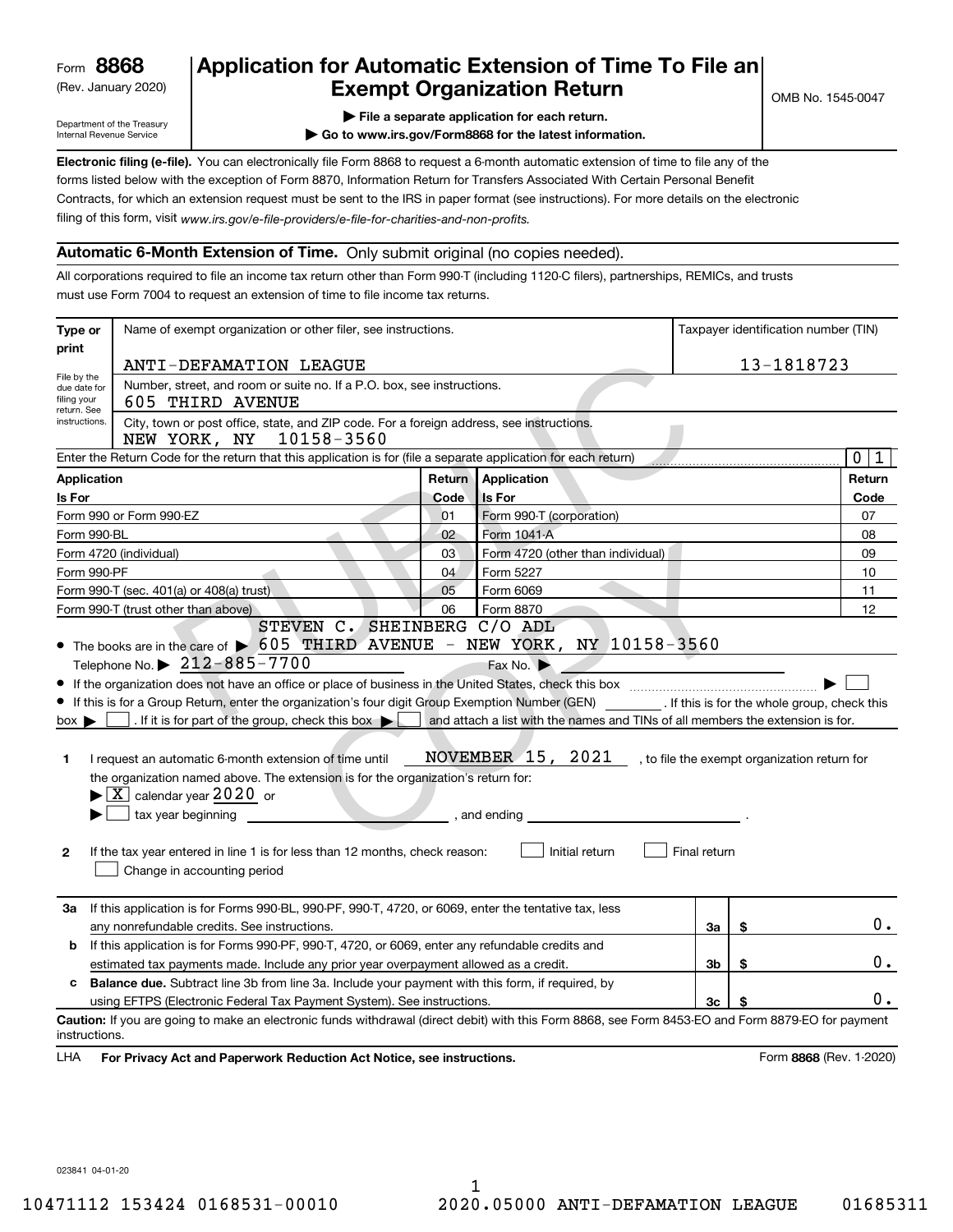|                                                                                                                                         | Check if Schedule O contains a response or note to any line in this Part III                                                                                                                                                                                                                                                                                                                                                                                                                                                                                                                                                                                                                                                                                                                                                                                                                                                                                                                                                                                                                                                                                                                                                                                                                                                                                                                                                                                                                                                                                                                                                                                                                                                                                                                                                                                                                                                                                                                                                                                                                                                                                                                                                                                                                                                                                                                                                                                                                                                                                                                                                                                                                                                                                                                                                                                                                                                                                                                                                                                                                                                                                                                                                                                                                                                                                                                                                                                                                                                                                                                                                                                                                                                                                                                                       |            |
|-----------------------------------------------------------------------------------------------------------------------------------------|--------------------------------------------------------------------------------------------------------------------------------------------------------------------------------------------------------------------------------------------------------------------------------------------------------------------------------------------------------------------------------------------------------------------------------------------------------------------------------------------------------------------------------------------------------------------------------------------------------------------------------------------------------------------------------------------------------------------------------------------------------------------------------------------------------------------------------------------------------------------------------------------------------------------------------------------------------------------------------------------------------------------------------------------------------------------------------------------------------------------------------------------------------------------------------------------------------------------------------------------------------------------------------------------------------------------------------------------------------------------------------------------------------------------------------------------------------------------------------------------------------------------------------------------------------------------------------------------------------------------------------------------------------------------------------------------------------------------------------------------------------------------------------------------------------------------------------------------------------------------------------------------------------------------------------------------------------------------------------------------------------------------------------------------------------------------------------------------------------------------------------------------------------------------------------------------------------------------------------------------------------------------------------------------------------------------------------------------------------------------------------------------------------------------------------------------------------------------------------------------------------------------------------------------------------------------------------------------------------------------------------------------------------------------------------------------------------------------------------------------------------------------------------------------------------------------------------------------------------------------------------------------------------------------------------------------------------------------------------------------------------------------------------------------------------------------------------------------------------------------------------------------------------------------------------------------------------------------------------------------------------------------------------------------------------------------------------------------------------------------------------------------------------------------------------------------------------------------------------------------------------------------------------------------------------------------------------------------------------------------------------------------------------------------------------------------------------------------------------------------------------------------------------------------------------------------|------------|
| 1                                                                                                                                       | Briefly describe the organization's mission:                                                                                                                                                                                                                                                                                                                                                                                                                                                                                                                                                                                                                                                                                                                                                                                                                                                                                                                                                                                                                                                                                                                                                                                                                                                                                                                                                                                                                                                                                                                                                                                                                                                                                                                                                                                                                                                                                                                                                                                                                                                                                                                                                                                                                                                                                                                                                                                                                                                                                                                                                                                                                                                                                                                                                                                                                                                                                                                                                                                                                                                                                                                                                                                                                                                                                                                                                                                                                                                                                                                                                                                                                                                                                                                                                                       |            |
|                                                                                                                                         | ADL (THE "LEAGUE")                                                                                                                                                                                                                                                                                                                                                                                                                                                                                                                                                                                                                                                                                                                                                                                                                                                                                                                                                                                                                                                                                                                                                                                                                                                                                                                                                                                                                                                                                                                                                                                                                                                                                                                                                                                                                                                                                                                                                                                                                                                                                                                                                                                                                                                                                                                                                                                                                                                                                                                                                                                                                                                                                                                                                                                                                                                                                                                                                                                                                                                                                                                                                                                                                                                                                                                                                                                                                                                                                                                                                                                                                                                                                                                                                                                                 | ΙN         |
|                                                                                                                                         |                                                                                                                                                                                                                                                                                                                                                                                                                                                                                                                                                                                                                                                                                                                                                                                                                                                                                                                                                                                                                                                                                                                                                                                                                                                                                                                                                                                                                                                                                                                                                                                                                                                                                                                                                                                                                                                                                                                                                                                                                                                                                                                                                                                                                                                                                                                                                                                                                                                                                                                                                                                                                                                                                                                                                                                                                                                                                                                                                                                                                                                                                                                                                                                                                                                                                                                                                                                                                                                                                                                                                                                                                                                                                                                                                                                                                    |            |
|                                                                                                                                         |                                                                                                                                                                                                                                                                                                                                                                                                                                                                                                                                                                                                                                                                                                                                                                                                                                                                                                                                                                                                                                                                                                                                                                                                                                                                                                                                                                                                                                                                                                                                                                                                                                                                                                                                                                                                                                                                                                                                                                                                                                                                                                                                                                                                                                                                                                                                                                                                                                                                                                                                                                                                                                                                                                                                                                                                                                                                                                                                                                                                                                                                                                                                                                                                                                                                                                                                                                                                                                                                                                                                                                                                                                                                                                                                                                                                                    |            |
|                                                                                                                                         |                                                                                                                                                                                                                                                                                                                                                                                                                                                                                                                                                                                                                                                                                                                                                                                                                                                                                                                                                                                                                                                                                                                                                                                                                                                                                                                                                                                                                                                                                                                                                                                                                                                                                                                                                                                                                                                                                                                                                                                                                                                                                                                                                                                                                                                                                                                                                                                                                                                                                                                                                                                                                                                                                                                                                                                                                                                                                                                                                                                                                                                                                                                                                                                                                                                                                                                                                                                                                                                                                                                                                                                                                                                                                                                                                                                                                    |            |
|                                                                                                                                         |                                                                                                                                                                                                                                                                                                                                                                                                                                                                                                                                                                                                                                                                                                                                                                                                                                                                                                                                                                                                                                                                                                                                                                                                                                                                                                                                                                                                                                                                                                                                                                                                                                                                                                                                                                                                                                                                                                                                                                                                                                                                                                                                                                                                                                                                                                                                                                                                                                                                                                                                                                                                                                                                                                                                                                                                                                                                                                                                                                                                                                                                                                                                                                                                                                                                                                                                                                                                                                                                                                                                                                                                                                                                                                                                                                                                                    |            |
|                                                                                                                                         |                                                                                                                                                                                                                                                                                                                                                                                                                                                                                                                                                                                                                                                                                                                                                                                                                                                                                                                                                                                                                                                                                                                                                                                                                                                                                                                                                                                                                                                                                                                                                                                                                                                                                                                                                                                                                                                                                                                                                                                                                                                                                                                                                                                                                                                                                                                                                                                                                                                                                                                                                                                                                                                                                                                                                                                                                                                                                                                                                                                                                                                                                                                                                                                                                                                                                                                                                                                                                                                                                                                                                                                                                                                                                                                                                                                                                    |            |
|                                                                                                                                         |                                                                                                                                                                                                                                                                                                                                                                                                                                                                                                                                                                                                                                                                                                                                                                                                                                                                                                                                                                                                                                                                                                                                                                                                                                                                                                                                                                                                                                                                                                                                                                                                                                                                                                                                                                                                                                                                                                                                                                                                                                                                                                                                                                                                                                                                                                                                                                                                                                                                                                                                                                                                                                                                                                                                                                                                                                                                                                                                                                                                                                                                                                                                                                                                                                                                                                                                                                                                                                                                                                                                                                                                                                                                                                                                                                                                                    |            |
|                                                                                                                                         |                                                                                                                                                                                                                                                                                                                                                                                                                                                                                                                                                                                                                                                                                                                                                                                                                                                                                                                                                                                                                                                                                                                                                                                                                                                                                                                                                                                                                                                                                                                                                                                                                                                                                                                                                                                                                                                                                                                                                                                                                                                                                                                                                                                                                                                                                                                                                                                                                                                                                                                                                                                                                                                                                                                                                                                                                                                                                                                                                                                                                                                                                                                                                                                                                                                                                                                                                                                                                                                                                                                                                                                                                                                                                                                                                                                                                    |            |
|                                                                                                                                         |                                                                                                                                                                                                                                                                                                                                                                                                                                                                                                                                                                                                                                                                                                                                                                                                                                                                                                                                                                                                                                                                                                                                                                                                                                                                                                                                                                                                                                                                                                                                                                                                                                                                                                                                                                                                                                                                                                                                                                                                                                                                                                                                                                                                                                                                                                                                                                                                                                                                                                                                                                                                                                                                                                                                                                                                                                                                                                                                                                                                                                                                                                                                                                                                                                                                                                                                                                                                                                                                                                                                                                                                                                                                                                                                                                                                                    |            |
|                                                                                                                                         |                                                                                                                                                                                                                                                                                                                                                                                                                                                                                                                                                                                                                                                                                                                                                                                                                                                                                                                                                                                                                                                                                                                                                                                                                                                                                                                                                                                                                                                                                                                                                                                                                                                                                                                                                                                                                                                                                                                                                                                                                                                                                                                                                                                                                                                                                                                                                                                                                                                                                                                                                                                                                                                                                                                                                                                                                                                                                                                                                                                                                                                                                                                                                                                                                                                                                                                                                                                                                                                                                                                                                                                                                                                                                                                                                                                                                    |            |
|                                                                                                                                         |                                                                                                                                                                                                                                                                                                                                                                                                                                                                                                                                                                                                                                                                                                                                                                                                                                                                                                                                                                                                                                                                                                                                                                                                                                                                                                                                                                                                                                                                                                                                                                                                                                                                                                                                                                                                                                                                                                                                                                                                                                                                                                                                                                                                                                                                                                                                                                                                                                                                                                                                                                                                                                                                                                                                                                                                                                                                                                                                                                                                                                                                                                                                                                                                                                                                                                                                                                                                                                                                                                                                                                                                                                                                                                                                                                                                                    |            |
|                                                                                                                                         |                                                                                                                                                                                                                                                                                                                                                                                                                                                                                                                                                                                                                                                                                                                                                                                                                                                                                                                                                                                                                                                                                                                                                                                                                                                                                                                                                                                                                                                                                                                                                                                                                                                                                                                                                                                                                                                                                                                                                                                                                                                                                                                                                                                                                                                                                                                                                                                                                                                                                                                                                                                                                                                                                                                                                                                                                                                                                                                                                                                                                                                                                                                                                                                                                                                                                                                                                                                                                                                                                                                                                                                                                                                                                                                                                                                                                    |            |
|                                                                                                                                         |                                                                                                                                                                                                                                                                                                                                                                                                                                                                                                                                                                                                                                                                                                                                                                                                                                                                                                                                                                                                                                                                                                                                                                                                                                                                                                                                                                                                                                                                                                                                                                                                                                                                                                                                                                                                                                                                                                                                                                                                                                                                                                                                                                                                                                                                                                                                                                                                                                                                                                                                                                                                                                                                                                                                                                                                                                                                                                                                                                                                                                                                                                                                                                                                                                                                                                                                                                                                                                                                                                                                                                                                                                                                                                                                                                                                                    |            |
|                                                                                                                                         |                                                                                                                                                                                                                                                                                                                                                                                                                                                                                                                                                                                                                                                                                                                                                                                                                                                                                                                                                                                                                                                                                                                                                                                                                                                                                                                                                                                                                                                                                                                                                                                                                                                                                                                                                                                                                                                                                                                                                                                                                                                                                                                                                                                                                                                                                                                                                                                                                                                                                                                                                                                                                                                                                                                                                                                                                                                                                                                                                                                                                                                                                                                                                                                                                                                                                                                                                                                                                                                                                                                                                                                                                                                                                                                                                                                                                    |            |
|                                                                                                                                         |                                                                                                                                                                                                                                                                                                                                                                                                                                                                                                                                                                                                                                                                                                                                                                                                                                                                                                                                                                                                                                                                                                                                                                                                                                                                                                                                                                                                                                                                                                                                                                                                                                                                                                                                                                                                                                                                                                                                                                                                                                                                                                                                                                                                                                                                                                                                                                                                                                                                                                                                                                                                                                                                                                                                                                                                                                                                                                                                                                                                                                                                                                                                                                                                                                                                                                                                                                                                                                                                                                                                                                                                                                                                                                                                                                                                                    |            |
|                                                                                                                                         |                                                                                                                                                                                                                                                                                                                                                                                                                                                                                                                                                                                                                                                                                                                                                                                                                                                                                                                                                                                                                                                                                                                                                                                                                                                                                                                                                                                                                                                                                                                                                                                                                                                                                                                                                                                                                                                                                                                                                                                                                                                                                                                                                                                                                                                                                                                                                                                                                                                                                                                                                                                                                                                                                                                                                                                                                                                                                                                                                                                                                                                                                                                                                                                                                                                                                                                                                                                                                                                                                                                                                                                                                                                                                                                                                                                                                    |            |
|                                                                                                                                         |                                                                                                                                                                                                                                                                                                                                                                                                                                                                                                                                                                                                                                                                                                                                                                                                                                                                                                                                                                                                                                                                                                                                                                                                                                                                                                                                                                                                                                                                                                                                                                                                                                                                                                                                                                                                                                                                                                                                                                                                                                                                                                                                                                                                                                                                                                                                                                                                                                                                                                                                                                                                                                                                                                                                                                                                                                                                                                                                                                                                                                                                                                                                                                                                                                                                                                                                                                                                                                                                                                                                                                                                                                                                                                                                                                                                                    |            |
|                                                                                                                                         |                                                                                                                                                                                                                                                                                                                                                                                                                                                                                                                                                                                                                                                                                                                                                                                                                                                                                                                                                                                                                                                                                                                                                                                                                                                                                                                                                                                                                                                                                                                                                                                                                                                                                                                                                                                                                                                                                                                                                                                                                                                                                                                                                                                                                                                                                                                                                                                                                                                                                                                                                                                                                                                                                                                                                                                                                                                                                                                                                                                                                                                                                                                                                                                                                                                                                                                                                                                                                                                                                                                                                                                                                                                                                                                                                                                                                    |            |
|                                                                                                                                         |                                                                                                                                                                                                                                                                                                                                                                                                                                                                                                                                                                                                                                                                                                                                                                                                                                                                                                                                                                                                                                                                                                                                                                                                                                                                                                                                                                                                                                                                                                                                                                                                                                                                                                                                                                                                                                                                                                                                                                                                                                                                                                                                                                                                                                                                                                                                                                                                                                                                                                                                                                                                                                                                                                                                                                                                                                                                                                                                                                                                                                                                                                                                                                                                                                                                                                                                                                                                                                                                                                                                                                                                                                                                                                                                                                                                                    |            |
| Form 990 (2020)<br>Part III<br>$\mathbf{2}$<br>3<br>4<br>4a<br>(Code:<br>4b<br>(Code:<br>(Code:<br>4с<br>Expenses \$<br>032002 12-23-20 |                                                                                                                                                                                                                                                                                                                                                                                                                                                                                                                                                                                                                                                                                                                                                                                                                                                                                                                                                                                                                                                                                                                                                                                                                                                                                                                                                                                                                                                                                                                                                                                                                                                                                                                                                                                                                                                                                                                                                                                                                                                                                                                                                                                                                                                                                                                                                                                                                                                                                                                                                                                                                                                                                                                                                                                                                                                                                                                                                                                                                                                                                                                                                                                                                                                                                                                                                                                                                                                                                                                                                                                                                                                                                                                                                                                                                    |            |
|                                                                                                                                         |                                                                                                                                                                                                                                                                                                                                                                                                                                                                                                                                                                                                                                                                                                                                                                                                                                                                                                                                                                                                                                                                                                                                                                                                                                                                                                                                                                                                                                                                                                                                                                                                                                                                                                                                                                                                                                                                                                                                                                                                                                                                                                                                                                                                                                                                                                                                                                                                                                                                                                                                                                                                                                                                                                                                                                                                                                                                                                                                                                                                                                                                                                                                                                                                                                                                                                                                                                                                                                                                                                                                                                                                                                                                                                                                                                                                                    |            |
|                                                                                                                                         |                                                                                                                                                                                                                                                                                                                                                                                                                                                                                                                                                                                                                                                                                                                                                                                                                                                                                                                                                                                                                                                                                                                                                                                                                                                                                                                                                                                                                                                                                                                                                                                                                                                                                                                                                                                                                                                                                                                                                                                                                                                                                                                                                                                                                                                                                                                                                                                                                                                                                                                                                                                                                                                                                                                                                                                                                                                                                                                                                                                                                                                                                                                                                                                                                                                                                                                                                                                                                                                                                                                                                                                                                                                                                                                                                                                                                    |            |
|                                                                                                                                         |                                                                                                                                                                                                                                                                                                                                                                                                                                                                                                                                                                                                                                                                                                                                                                                                                                                                                                                                                                                                                                                                                                                                                                                                                                                                                                                                                                                                                                                                                                                                                                                                                                                                                                                                                                                                                                                                                                                                                                                                                                                                                                                                                                                                                                                                                                                                                                                                                                                                                                                                                                                                                                                                                                                                                                                                                                                                                                                                                                                                                                                                                                                                                                                                                                                                                                                                                                                                                                                                                                                                                                                                                                                                                                                                                                                                                    |            |
|                                                                                                                                         |                                                                                                                                                                                                                                                                                                                                                                                                                                                                                                                                                                                                                                                                                                                                                                                                                                                                                                                                                                                                                                                                                                                                                                                                                                                                                                                                                                                                                                                                                                                                                                                                                                                                                                                                                                                                                                                                                                                                                                                                                                                                                                                                                                                                                                                                                                                                                                                                                                                                                                                                                                                                                                                                                                                                                                                                                                                                                                                                                                                                                                                                                                                                                                                                                                                                                                                                                                                                                                                                                                                                                                                                                                                                                                                                                                                                                    |            |
|                                                                                                                                         |                                                                                                                                                                                                                                                                                                                                                                                                                                                                                                                                                                                                                                                                                                                                                                                                                                                                                                                                                                                                                                                                                                                                                                                                                                                                                                                                                                                                                                                                                                                                                                                                                                                                                                                                                                                                                                                                                                                                                                                                                                                                                                                                                                                                                                                                                                                                                                                                                                                                                                                                                                                                                                                                                                                                                                                                                                                                                                                                                                                                                                                                                                                                                                                                                                                                                                                                                                                                                                                                                                                                                                                                                                                                                                                                                                                                                    |            |
|                                                                                                                                         |                                                                                                                                                                                                                                                                                                                                                                                                                                                                                                                                                                                                                                                                                                                                                                                                                                                                                                                                                                                                                                                                                                                                                                                                                                                                                                                                                                                                                                                                                                                                                                                                                                                                                                                                                                                                                                                                                                                                                                                                                                                                                                                                                                                                                                                                                                                                                                                                                                                                                                                                                                                                                                                                                                                                                                                                                                                                                                                                                                                                                                                                                                                                                                                                                                                                                                                                                                                                                                                                                                                                                                                                                                                                                                                                                                                                                    |            |
|                                                                                                                                         | Expenses \$                                                                                                                                                                                                                                                                                                                                                                                                                                                                                                                                                                                                                                                                                                                                                                                                                                                                                                                                                                                                                                                                                                                                                                                                                                                                                                                                                                                                                                                                                                                                                                                                                                                                                                                                                                                                                                                                                                                                                                                                                                                                                                                                                                                                                                                                                                                                                                                                                                                                                                                                                                                                                                                                                                                                                                                                                                                                                                                                                                                                                                                                                                                                                                                                                                                                                                                                                                                                                                                                                                                                                                                                                                                                                                                                                                                                        | Revenue \$ |
|                                                                                                                                         |                                                                                                                                                                                                                                                                                                                                                                                                                                                                                                                                                                                                                                                                                                                                                                                                                                                                                                                                                                                                                                                                                                                                                                                                                                                                                                                                                                                                                                                                                                                                                                                                                                                                                                                                                                                                                                                                                                                                                                                                                                                                                                                                                                                                                                                                                                                                                                                                                                                                                                                                                                                                                                                                                                                                                                                                                                                                                                                                                                                                                                                                                                                                                                                                                                                                                                                                                                                                                                                                                                                                                                                                                                                                                                                                                                                                                    |            |
|                                                                                                                                         |                                                                                                                                                                                                                                                                                                                                                                                                                                                                                                                                                                                                                                                                                                                                                                                                                                                                                                                                                                                                                                                                                                                                                                                                                                                                                                                                                                                                                                                                                                                                                                                                                                                                                                                                                                                                                                                                                                                                                                                                                                                                                                                                                                                                                                                                                                                                                                                                                                                                                                                                                                                                                                                                                                                                                                                                                                                                                                                                                                                                                                                                                                                                                                                                                                                                                                                                                                                                                                                                                                                                                                                                                                                                                                                                                                                                                    |            |
|                                                                                                                                         |                                                                                                                                                                                                                                                                                                                                                                                                                                                                                                                                                                                                                                                                                                                                                                                                                                                                                                                                                                                                                                                                                                                                                                                                                                                                                                                                                                                                                                                                                                                                                                                                                                                                                                                                                                                                                                                                                                                                                                                                                                                                                                                                                                                                                                                                                                                                                                                                                                                                                                                                                                                                                                                                                                                                                                                                                                                                                                                                                                                                                                                                                                                                                                                                                                                                                                                                                                                                                                                                                                                                                                                                                                                                                                                                                                                                                    |            |
|                                                                                                                                         |                                                                                                                                                                                                                                                                                                                                                                                                                                                                                                                                                                                                                                                                                                                                                                                                                                                                                                                                                                                                                                                                                                                                                                                                                                                                                                                                                                                                                                                                                                                                                                                                                                                                                                                                                                                                                                                                                                                                                                                                                                                                                                                                                                                                                                                                                                                                                                                                                                                                                                                                                                                                                                                                                                                                                                                                                                                                                                                                                                                                                                                                                                                                                                                                                                                                                                                                                                                                                                                                                                                                                                                                                                                                                                                                                                                                                    |            |
|                                                                                                                                         |                                                                                                                                                                                                                                                                                                                                                                                                                                                                                                                                                                                                                                                                                                                                                                                                                                                                                                                                                                                                                                                                                                                                                                                                                                                                                                                                                                                                                                                                                                                                                                                                                                                                                                                                                                                                                                                                                                                                                                                                                                                                                                                                                                                                                                                                                                                                                                                                                                                                                                                                                                                                                                                                                                                                                                                                                                                                                                                                                                                                                                                                                                                                                                                                                                                                                                                                                                                                                                                                                                                                                                                                                                                                                                                                                                                                                    | CIVIC      |
|                                                                                                                                         |                                                                                                                                                                                                                                                                                                                                                                                                                                                                                                                                                                                                                                                                                                                                                                                                                                                                                                                                                                                                                                                                                                                                                                                                                                                                                                                                                                                                                                                                                                                                                                                                                                                                                                                                                                                                                                                                                                                                                                                                                                                                                                                                                                                                                                                                                                                                                                                                                                                                                                                                                                                                                                                                                                                                                                                                                                                                                                                                                                                                                                                                                                                                                                                                                                                                                                                                                                                                                                                                                                                                                                                                                                                                                                                                                                                                                    |            |
|                                                                                                                                         |                                                                                                                                                                                                                                                                                                                                                                                                                                                                                                                                                                                                                                                                                                                                                                                                                                                                                                                                                                                                                                                                                                                                                                                                                                                                                                                                                                                                                                                                                                                                                                                                                                                                                                                                                                                                                                                                                                                                                                                                                                                                                                                                                                                                                                                                                                                                                                                                                                                                                                                                                                                                                                                                                                                                                                                                                                                                                                                                                                                                                                                                                                                                                                                                                                                                                                                                                                                                                                                                                                                                                                                                                                                                                                                                                                                                                    |            |
|                                                                                                                                         | 13-1818723<br>ANTI-DEFAMATION LEAGUE<br>Page 2<br><b>Statement of Program Service Accomplishments</b><br>$\overline{\mathbf{x}}$<br>IS THE LEADING ANTI-HATE ORGANIZATION. FOUNDED<br>1913 IN RESPONSE TO AN ESCALATING CLIMATE OF ANTI-SEMITISM AND<br>BIGOTRY, ITS TIMELESS MISSION IS TO PROTECT THE JEWISH PEOPLE AND<br>TО<br>SECURE JUSTICE AND FAIR TREATMENT FOR ALL.<br>Did the organization undertake any significant program services during the year which were not listed on the<br>∣X ∣Yes<br>l No<br>prior Form 990 or 990-EZ?<br>If "Yes," describe these new services on Schedule O.<br>$\boxed{\text{X}}$ Yes $\boxed{\ }$<br>Did the organization cease conducting, or make significant changes in how it conducts, any program services?<br>  No<br>If "Yes," describe these changes on Schedule O.<br>Describe the organization's program service accomplishments for each of its three largest program services, as measured by expenses.<br>Section 501(c)(3) and 501(c)(4) organizations are required to report the amount of grants and allocations to others, the total expenses, and<br>revenue, if any, for each program service reported.<br>3,053,255.<br>23,664,691. including grants of \$<br>Expenses \$<br>) (Revenue \$<br>REGIONAL OPERATIONS - SUPERVISES AND COORDINATES THE<br>LEAGUE'S<br>COAST-TO-COAST NETWORK OF REGIONAL AND SATELLITE OFFICES IN<br>THE UNITED<br>STATES. EACH REGIONAL OFFICE CARRIES OUT THE LEAGUE'S AGENDA IN THE<br>RESPECTIVE DESIGNATED GEOGRAPHIC AREA IN THE USA. REGIONAL OPERATIONS<br>ARE CHARGED WITH COORDINATING THE WORK OF THE REGIONAL OFFICES TO<br>EFFECTIVELY CARRY OUT ADL'S OVERALL MISSION. THE REGIONAL OFFICES<br>SUPPORT THE NATIONAL DECISION-MAKING PROCESS WITH LOCAL PERSPECTIVES,<br>PRIORITIES AND INPUT. THE FIELD STAFF AND LAY LEADERS REACH OUT TO BOTH<br>THE LOCAL JEWISH AND OTHER COMMUNITIES THROUGH ADL PROGRAMS.<br>7, 443, 390. including grants of \$<br>1,534,188.<br>EDUCATION - FURTHERS THE LEAGUE'S MISSION THROUGH THE DESIGN AND<br>DELIVERY OF EDUCATIONAL PROGRAMS AND MATERIALS IN THE CORE PRIORITY<br>AREAS OF ANTI-BIAS, BULLYING/CYBERBULLYING, SCHOOL CLIMATE AND<br>ANTI-SEMITISM. ADL EDUCATION DELIVERS THESE PROGRAMS TO PREK-12 SCHOOL<br>COMMUNITIES, COLLEGE AND UNIVERSITY CAMPUSES, COMMUNITY GROUPS,<br>ASSOCIATIONS, RELIGIOUS ORGANIZATIONS, YOUTH SERVICE PROVIDERS AND<br>WORKPLACES. IN 2020, ADL EDUCATION PROGRAMS WERE DIRECTLY DELIVERED TO<br>OVER 91,000 CHILDREN AND ADULTS. THESE EDUCATION PROGRAMS HAVE<br>POSITIONED ADL AS A LEADER IN ANTI-BIAS PROGRAMMING AND<br>BULLYING/CYBERBULLYING PREVENTION, DIRECTLY REACHING ELEMENTARY,<br>MIDDLE, HIGH SCHOOL AND POST-SECONDARY STUDENTS, EDUCATORS, FAMILY<br>MEMBERS AND WORKPLACE EMPLOYEES WITH IN-DEPTH TRAINING AND RESOURCES.<br>25,532.<br>2,954,378. including grants of \$<br>(Expenses \$<br>) (Revenue \$<br>CENTER ON EXTREMISM - IN A WORLD RIDDLED WITH CYBERHATE, ONLINE<br>HARASSMENT, AND MISUSES OF TECHNOLOGY, THE CENTER ON EXTREMISM (COE)<br>SERVES AS A RESOURCE TO LEGISLATORS, JOURNALISTS, UNIVERSITIES,<br>COMMUNITY ORGANIZATIONS, AND TECH PLATFORMS AND ANYONE WHO HAS BEEN A<br>TARGET OF ONLINE HATE AND HARASSMENT. COE DEVELOPS PROACTIVE SOLUTIONS<br>AND ADVOCATES FOR CHANGE AT ALL LEVELS OF SOCIETY. IT IS A FORCE FOR<br>INNOVATION, PRODUCING CUTTING-EDGE RESEARCH TO PROTECT VULNERABLE<br>POPULATIONS, INFORM THE PUBLIC, AND ENGAGE YOUTH. CTS BUILDS ON ADL'S<br>CENTURY OF EXPERIENCE SECURING JUSTICE AND FAIR TREATMENT FOR ALL IN A<br>DIGITAL WORLD.<br>784, 959.<br>19, 181, 125. including grants of \$<br>) (Revenue \$<br>53, 243, 584.<br>Form 990 (2020)<br>SEE SCHEDULE O FOR CONTINUATION(S)<br>3<br>01685311<br>2020.05000 ANTI-DEFAMATION LEAGUE |            |
| 4d Other program services (Describe on Schedule O.)<br>4e Total program service expenses ><br>10471112 153424 0168531-00010             |                                                                                                                                                                                                                                                                                                                                                                                                                                                                                                                                                                                                                                                                                                                                                                                                                                                                                                                                                                                                                                                                                                                                                                                                                                                                                                                                                                                                                                                                                                                                                                                                                                                                                                                                                                                                                                                                                                                                                                                                                                                                                                                                                                                                                                                                                                                                                                                                                                                                                                                                                                                                                                                                                                                                                                                                                                                                                                                                                                                                                                                                                                                                                                                                                                                                                                                                                                                                                                                                                                                                                                                                                                                                                                                                                                                                                    |            |
|                                                                                                                                         |                                                                                                                                                                                                                                                                                                                                                                                                                                                                                                                                                                                                                                                                                                                                                                                                                                                                                                                                                                                                                                                                                                                                                                                                                                                                                                                                                                                                                                                                                                                                                                                                                                                                                                                                                                                                                                                                                                                                                                                                                                                                                                                                                                                                                                                                                                                                                                                                                                                                                                                                                                                                                                                                                                                                                                                                                                                                                                                                                                                                                                                                                                                                                                                                                                                                                                                                                                                                                                                                                                                                                                                                                                                                                                                                                                                                                    |            |
|                                                                                                                                         |                                                                                                                                                                                                                                                                                                                                                                                                                                                                                                                                                                                                                                                                                                                                                                                                                                                                                                                                                                                                                                                                                                                                                                                                                                                                                                                                                                                                                                                                                                                                                                                                                                                                                                                                                                                                                                                                                                                                                                                                                                                                                                                                                                                                                                                                                                                                                                                                                                                                                                                                                                                                                                                                                                                                                                                                                                                                                                                                                                                                                                                                                                                                                                                                                                                                                                                                                                                                                                                                                                                                                                                                                                                                                                                                                                                                                    |            |
|                                                                                                                                         |                                                                                                                                                                                                                                                                                                                                                                                                                                                                                                                                                                                                                                                                                                                                                                                                                                                                                                                                                                                                                                                                                                                                                                                                                                                                                                                                                                                                                                                                                                                                                                                                                                                                                                                                                                                                                                                                                                                                                                                                                                                                                                                                                                                                                                                                                                                                                                                                                                                                                                                                                                                                                                                                                                                                                                                                                                                                                                                                                                                                                                                                                                                                                                                                                                                                                                                                                                                                                                                                                                                                                                                                                                                                                                                                                                                                                    |            |
|                                                                                                                                         |                                                                                                                                                                                                                                                                                                                                                                                                                                                                                                                                                                                                                                                                                                                                                                                                                                                                                                                                                                                                                                                                                                                                                                                                                                                                                                                                                                                                                                                                                                                                                                                                                                                                                                                                                                                                                                                                                                                                                                                                                                                                                                                                                                                                                                                                                                                                                                                                                                                                                                                                                                                                                                                                                                                                                                                                                                                                                                                                                                                                                                                                                                                                                                                                                                                                                                                                                                                                                                                                                                                                                                                                                                                                                                                                                                                                                    |            |
|                                                                                                                                         |                                                                                                                                                                                                                                                                                                                                                                                                                                                                                                                                                                                                                                                                                                                                                                                                                                                                                                                                                                                                                                                                                                                                                                                                                                                                                                                                                                                                                                                                                                                                                                                                                                                                                                                                                                                                                                                                                                                                                                                                                                                                                                                                                                                                                                                                                                                                                                                                                                                                                                                                                                                                                                                                                                                                                                                                                                                                                                                                                                                                                                                                                                                                                                                                                                                                                                                                                                                                                                                                                                                                                                                                                                                                                                                                                                                                                    |            |
|                                                                                                                                         |                                                                                                                                                                                                                                                                                                                                                                                                                                                                                                                                                                                                                                                                                                                                                                                                                                                                                                                                                                                                                                                                                                                                                                                                                                                                                                                                                                                                                                                                                                                                                                                                                                                                                                                                                                                                                                                                                                                                                                                                                                                                                                                                                                                                                                                                                                                                                                                                                                                                                                                                                                                                                                                                                                                                                                                                                                                                                                                                                                                                                                                                                                                                                                                                                                                                                                                                                                                                                                                                                                                                                                                                                                                                                                                                                                                                                    |            |
|                                                                                                                                         |                                                                                                                                                                                                                                                                                                                                                                                                                                                                                                                                                                                                                                                                                                                                                                                                                                                                                                                                                                                                                                                                                                                                                                                                                                                                                                                                                                                                                                                                                                                                                                                                                                                                                                                                                                                                                                                                                                                                                                                                                                                                                                                                                                                                                                                                                                                                                                                                                                                                                                                                                                                                                                                                                                                                                                                                                                                                                                                                                                                                                                                                                                                                                                                                                                                                                                                                                                                                                                                                                                                                                                                                                                                                                                                                                                                                                    |            |
|                                                                                                                                         |                                                                                                                                                                                                                                                                                                                                                                                                                                                                                                                                                                                                                                                                                                                                                                                                                                                                                                                                                                                                                                                                                                                                                                                                                                                                                                                                                                                                                                                                                                                                                                                                                                                                                                                                                                                                                                                                                                                                                                                                                                                                                                                                                                                                                                                                                                                                                                                                                                                                                                                                                                                                                                                                                                                                                                                                                                                                                                                                                                                                                                                                                                                                                                                                                                                                                                                                                                                                                                                                                                                                                                                                                                                                                                                                                                                                                    |            |
|                                                                                                                                         |                                                                                                                                                                                                                                                                                                                                                                                                                                                                                                                                                                                                                                                                                                                                                                                                                                                                                                                                                                                                                                                                                                                                                                                                                                                                                                                                                                                                                                                                                                                                                                                                                                                                                                                                                                                                                                                                                                                                                                                                                                                                                                                                                                                                                                                                                                                                                                                                                                                                                                                                                                                                                                                                                                                                                                                                                                                                                                                                                                                                                                                                                                                                                                                                                                                                                                                                                                                                                                                                                                                                                                                                                                                                                                                                                                                                                    |            |
|                                                                                                                                         |                                                                                                                                                                                                                                                                                                                                                                                                                                                                                                                                                                                                                                                                                                                                                                                                                                                                                                                                                                                                                                                                                                                                                                                                                                                                                                                                                                                                                                                                                                                                                                                                                                                                                                                                                                                                                                                                                                                                                                                                                                                                                                                                                                                                                                                                                                                                                                                                                                                                                                                                                                                                                                                                                                                                                                                                                                                                                                                                                                                                                                                                                                                                                                                                                                                                                                                                                                                                                                                                                                                                                                                                                                                                                                                                                                                                                    |            |
|                                                                                                                                         |                                                                                                                                                                                                                                                                                                                                                                                                                                                                                                                                                                                                                                                                                                                                                                                                                                                                                                                                                                                                                                                                                                                                                                                                                                                                                                                                                                                                                                                                                                                                                                                                                                                                                                                                                                                                                                                                                                                                                                                                                                                                                                                                                                                                                                                                                                                                                                                                                                                                                                                                                                                                                                                                                                                                                                                                                                                                                                                                                                                                                                                                                                                                                                                                                                                                                                                                                                                                                                                                                                                                                                                                                                                                                                                                                                                                                    |            |
|                                                                                                                                         |                                                                                                                                                                                                                                                                                                                                                                                                                                                                                                                                                                                                                                                                                                                                                                                                                                                                                                                                                                                                                                                                                                                                                                                                                                                                                                                                                                                                                                                                                                                                                                                                                                                                                                                                                                                                                                                                                                                                                                                                                                                                                                                                                                                                                                                                                                                                                                                                                                                                                                                                                                                                                                                                                                                                                                                                                                                                                                                                                                                                                                                                                                                                                                                                                                                                                                                                                                                                                                                                                                                                                                                                                                                                                                                                                                                                                    |            |
|                                                                                                                                         |                                                                                                                                                                                                                                                                                                                                                                                                                                                                                                                                                                                                                                                                                                                                                                                                                                                                                                                                                                                                                                                                                                                                                                                                                                                                                                                                                                                                                                                                                                                                                                                                                                                                                                                                                                                                                                                                                                                                                                                                                                                                                                                                                                                                                                                                                                                                                                                                                                                                                                                                                                                                                                                                                                                                                                                                                                                                                                                                                                                                                                                                                                                                                                                                                                                                                                                                                                                                                                                                                                                                                                                                                                                                                                                                                                                                                    |            |
|                                                                                                                                         |                                                                                                                                                                                                                                                                                                                                                                                                                                                                                                                                                                                                                                                                                                                                                                                                                                                                                                                                                                                                                                                                                                                                                                                                                                                                                                                                                                                                                                                                                                                                                                                                                                                                                                                                                                                                                                                                                                                                                                                                                                                                                                                                                                                                                                                                                                                                                                                                                                                                                                                                                                                                                                                                                                                                                                                                                                                                                                                                                                                                                                                                                                                                                                                                                                                                                                                                                                                                                                                                                                                                                                                                                                                                                                                                                                                                                    |            |
|                                                                                                                                         |                                                                                                                                                                                                                                                                                                                                                                                                                                                                                                                                                                                                                                                                                                                                                                                                                                                                                                                                                                                                                                                                                                                                                                                                                                                                                                                                                                                                                                                                                                                                                                                                                                                                                                                                                                                                                                                                                                                                                                                                                                                                                                                                                                                                                                                                                                                                                                                                                                                                                                                                                                                                                                                                                                                                                                                                                                                                                                                                                                                                                                                                                                                                                                                                                                                                                                                                                                                                                                                                                                                                                                                                                                                                                                                                                                                                                    |            |
|                                                                                                                                         |                                                                                                                                                                                                                                                                                                                                                                                                                                                                                                                                                                                                                                                                                                                                                                                                                                                                                                                                                                                                                                                                                                                                                                                                                                                                                                                                                                                                                                                                                                                                                                                                                                                                                                                                                                                                                                                                                                                                                                                                                                                                                                                                                                                                                                                                                                                                                                                                                                                                                                                                                                                                                                                                                                                                                                                                                                                                                                                                                                                                                                                                                                                                                                                                                                                                                                                                                                                                                                                                                                                                                                                                                                                                                                                                                                                                                    |            |
|                                                                                                                                         |                                                                                                                                                                                                                                                                                                                                                                                                                                                                                                                                                                                                                                                                                                                                                                                                                                                                                                                                                                                                                                                                                                                                                                                                                                                                                                                                                                                                                                                                                                                                                                                                                                                                                                                                                                                                                                                                                                                                                                                                                                                                                                                                                                                                                                                                                                                                                                                                                                                                                                                                                                                                                                                                                                                                                                                                                                                                                                                                                                                                                                                                                                                                                                                                                                                                                                                                                                                                                                                                                                                                                                                                                                                                                                                                                                                                                    |            |
|                                                                                                                                         |                                                                                                                                                                                                                                                                                                                                                                                                                                                                                                                                                                                                                                                                                                                                                                                                                                                                                                                                                                                                                                                                                                                                                                                                                                                                                                                                                                                                                                                                                                                                                                                                                                                                                                                                                                                                                                                                                                                                                                                                                                                                                                                                                                                                                                                                                                                                                                                                                                                                                                                                                                                                                                                                                                                                                                                                                                                                                                                                                                                                                                                                                                                                                                                                                                                                                                                                                                                                                                                                                                                                                                                                                                                                                                                                                                                                                    |            |
|                                                                                                                                         |                                                                                                                                                                                                                                                                                                                                                                                                                                                                                                                                                                                                                                                                                                                                                                                                                                                                                                                                                                                                                                                                                                                                                                                                                                                                                                                                                                                                                                                                                                                                                                                                                                                                                                                                                                                                                                                                                                                                                                                                                                                                                                                                                                                                                                                                                                                                                                                                                                                                                                                                                                                                                                                                                                                                                                                                                                                                                                                                                                                                                                                                                                                                                                                                                                                                                                                                                                                                                                                                                                                                                                                                                                                                                                                                                                                                                    |            |
|                                                                                                                                         |                                                                                                                                                                                                                                                                                                                                                                                                                                                                                                                                                                                                                                                                                                                                                                                                                                                                                                                                                                                                                                                                                                                                                                                                                                                                                                                                                                                                                                                                                                                                                                                                                                                                                                                                                                                                                                                                                                                                                                                                                                                                                                                                                                                                                                                                                                                                                                                                                                                                                                                                                                                                                                                                                                                                                                                                                                                                                                                                                                                                                                                                                                                                                                                                                                                                                                                                                                                                                                                                                                                                                                                                                                                                                                                                                                                                                    |            |
|                                                                                                                                         |                                                                                                                                                                                                                                                                                                                                                                                                                                                                                                                                                                                                                                                                                                                                                                                                                                                                                                                                                                                                                                                                                                                                                                                                                                                                                                                                                                                                                                                                                                                                                                                                                                                                                                                                                                                                                                                                                                                                                                                                                                                                                                                                                                                                                                                                                                                                                                                                                                                                                                                                                                                                                                                                                                                                                                                                                                                                                                                                                                                                                                                                                                                                                                                                                                                                                                                                                                                                                                                                                                                                                                                                                                                                                                                                                                                                                    |            |
|                                                                                                                                         |                                                                                                                                                                                                                                                                                                                                                                                                                                                                                                                                                                                                                                                                                                                                                                                                                                                                                                                                                                                                                                                                                                                                                                                                                                                                                                                                                                                                                                                                                                                                                                                                                                                                                                                                                                                                                                                                                                                                                                                                                                                                                                                                                                                                                                                                                                                                                                                                                                                                                                                                                                                                                                                                                                                                                                                                                                                                                                                                                                                                                                                                                                                                                                                                                                                                                                                                                                                                                                                                                                                                                                                                                                                                                                                                                                                                                    |            |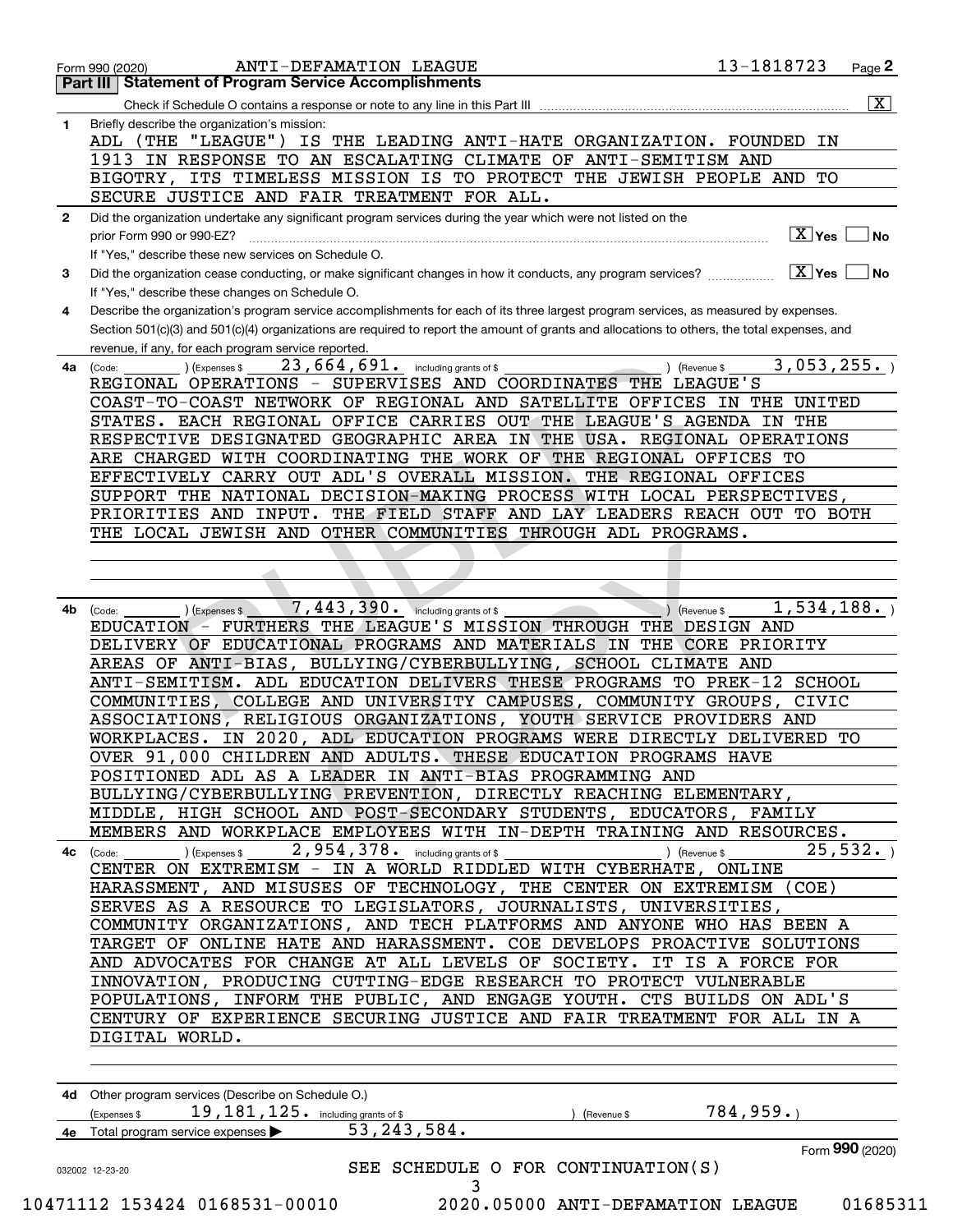Form 990 (2020) ANTI-DEFAMATION LEAGUE 13-1818723 <sub>Page</sub> 3<br>**Part IV | Checklist of Required Schedules** 

|     |                                                                                                                                                                                                                                                   |                 |   | Yes   No        |
|-----|---------------------------------------------------------------------------------------------------------------------------------------------------------------------------------------------------------------------------------------------------|-----------------|---|-----------------|
| 1.  | Is the organization described in section $501(c)(3)$ or $4947(a)(1)$ (other than a private foundation)?                                                                                                                                           |                 |   |                 |
|     |                                                                                                                                                                                                                                                   | 1.              | x |                 |
| 2   |                                                                                                                                                                                                                                                   | $\overline{2}$  | X |                 |
| 3   | Did the organization engage in direct or indirect political campaign activities on behalf of or in opposition to candidates for                                                                                                                   |                 |   |                 |
|     |                                                                                                                                                                                                                                                   | 3               |   | x               |
| 4   | Section 501(c)(3) organizations. Did the organization engage in lobbying activities, or have a section 501(h) election in effect                                                                                                                  |                 |   |                 |
|     |                                                                                                                                                                                                                                                   | 4               |   | x               |
| 5   | Is the organization a section 501(c)(4), 501(c)(5), or 501(c)(6) organization that receives membership dues, assessments, or                                                                                                                      |                 |   |                 |
|     |                                                                                                                                                                                                                                                   | 5               |   | x               |
| 6   | Did the organization maintain any donor advised funds or any similar funds or accounts for which donors have the right to                                                                                                                         |                 |   |                 |
|     | provide advice on the distribution or investment of amounts in such funds or accounts? If "Yes," complete Schedule D, Part I                                                                                                                      | 6               |   | x               |
| 7   | Did the organization receive or hold a conservation easement, including easements to preserve open space,                                                                                                                                         |                 |   |                 |
|     |                                                                                                                                                                                                                                                   | $\overline{7}$  |   | x               |
| 8   | Did the organization maintain collections of works of art, historical treasures, or other similar assets? If "Yes," complete                                                                                                                      |                 |   |                 |
|     |                                                                                                                                                                                                                                                   | 8               |   | x               |
| 9   | Did the organization report an amount in Part X, line 21, for escrow or custodial account liability, serve as a custodian for                                                                                                                     |                 |   |                 |
|     | amounts not listed in Part X; or provide credit counseling, debt management, credit repair, or debt negotiation services?                                                                                                                         |                 |   |                 |
|     |                                                                                                                                                                                                                                                   | 9               |   | x               |
| 10  | Did the organization, directly or through a related organization, hold assets in donor-restricted endowments                                                                                                                                      |                 |   |                 |
|     |                                                                                                                                                                                                                                                   | 10              | х |                 |
| 11  | If the organization's answer to any of the following questions is "Yes," then complete Schedule D, Parts VI, VII, VIII, IX, or X                                                                                                                  |                 |   |                 |
|     | as applicable.                                                                                                                                                                                                                                    |                 |   |                 |
|     | a Did the organization report an amount for land, buildings, and equipment in Part X, line 10? If "Yes," complete Schedule D,                                                                                                                     |                 |   |                 |
|     |                                                                                                                                                                                                                                                   | 11a             | x |                 |
|     | <b>b</b> Did the organization report an amount for investments - other securities in Part X, line 12, that is 5% or more of its total                                                                                                             |                 |   |                 |
|     |                                                                                                                                                                                                                                                   | 11 <sub>b</sub> |   | x               |
|     | c Did the organization report an amount for investments - program related in Part X, line 13, that is 5% or more of its total                                                                                                                     |                 |   |                 |
|     |                                                                                                                                                                                                                                                   | 11c             |   | x               |
|     | d Did the organization report an amount for other assets in Part X, line 15, that is 5% or more of its total assets reported in                                                                                                                   |                 |   | x               |
|     |                                                                                                                                                                                                                                                   | 11d             | X |                 |
|     |                                                                                                                                                                                                                                                   | 11e             |   |                 |
| f   | Did the organization's separate or consolidated financial statements for the tax year include a footnote that addresses                                                                                                                           |                 | х |                 |
|     | the organization's liability for uncertain tax positions under FIN 48 (ASC 740)? If "Yes," complete Schedule D, Part X<br>12a Did the organization obtain separate, independent audited financial statements for the tax year? If "Yes," complete | 11f             |   |                 |
|     |                                                                                                                                                                                                                                                   | 12a             |   | x               |
|     | b Was the organization included in consolidated, independent audited financial statements for the tax year?                                                                                                                                       |                 |   |                 |
|     |                                                                                                                                                                                                                                                   | 12 <sub>b</sub> | X |                 |
| 13  | If "Yes," and if the organization answered "No" to line 12a, then completing Schedule D, Parts XI and XII is optional<br>Is the organization a school described in section $170(b)(1)(A)(ii)?$ If "Yes," complete Schedule E                      | 13              |   | X               |
| 14a | Did the organization maintain an office, employees, or agents outside of the United States?                                                                                                                                                       | 14a             | х |                 |
|     | <b>b</b> Did the organization have aggregate revenues or expenses of more than \$10,000 from grantmaking, fundraising, business,                                                                                                                  |                 |   |                 |
|     | investment, and program service activities outside the United States, or aggregate foreign investments valued at \$100,000                                                                                                                        |                 |   |                 |
|     |                                                                                                                                                                                                                                                   | 14b             | х |                 |
| 15  | Did the organization report on Part IX, column (A), line 3, more than \$5,000 of grants or other assistance to or for any                                                                                                                         |                 |   |                 |
|     |                                                                                                                                                                                                                                                   | 15              |   | x               |
| 16  | Did the organization report on Part IX, column (A), line 3, more than \$5,000 of aggregate grants or other assistance to                                                                                                                          |                 |   |                 |
|     |                                                                                                                                                                                                                                                   | 16              |   | x               |
| 17  | Did the organization report a total of more than \$15,000 of expenses for professional fundraising services on Part IX,                                                                                                                           |                 |   |                 |
|     |                                                                                                                                                                                                                                                   | 17              | х |                 |
| 18  | Did the organization report more than \$15,000 total of fundraising event gross income and contributions on Part VIII, lines                                                                                                                      |                 |   |                 |
|     |                                                                                                                                                                                                                                                   | 18              | x |                 |
| 19  | Did the organization report more than \$15,000 of gross income from gaming activities on Part VIII, line 9a? If "Yes."                                                                                                                            |                 |   |                 |
|     |                                                                                                                                                                                                                                                   | 19              |   | x               |
|     |                                                                                                                                                                                                                                                   | 20a             |   | X               |
|     | b If "Yes" to line 20a, did the organization attach a copy of its audited financial statements to this return?                                                                                                                                    | 20 <sub>b</sub> |   |                 |
| 21  | Did the organization report more than \$5,000 of grants or other assistance to any domestic organization or                                                                                                                                       |                 |   |                 |
|     |                                                                                                                                                                                                                                                   | 21              |   | х               |
|     | 032003 12-23-20                                                                                                                                                                                                                                   |                 |   | Form 990 (2020) |

4

032003 12-23-20

10471112 153424 0168531-00010 2020.05000 ANTI-DEFAMATION LEAGUE 01685311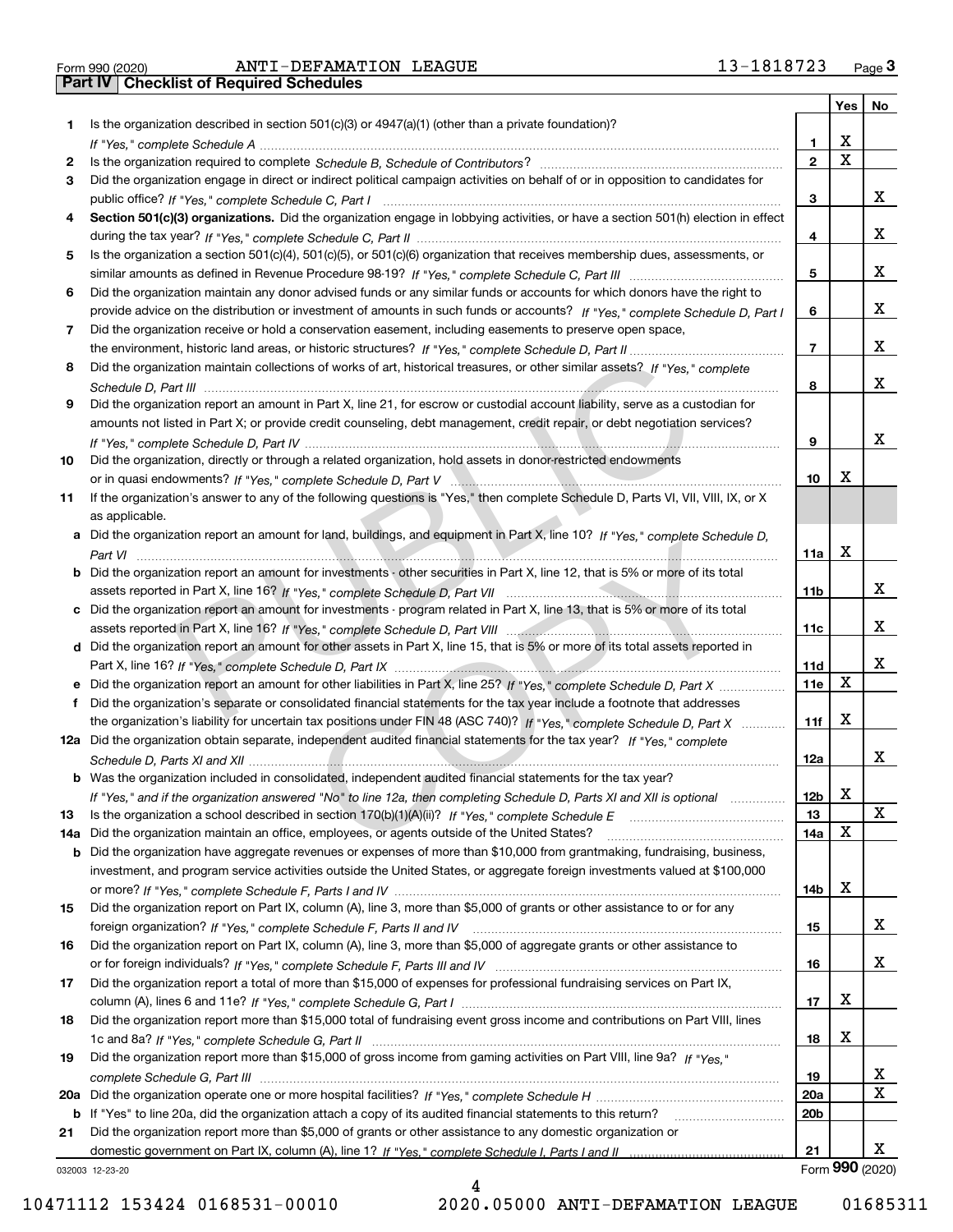|  | Form 990 (2020) |
|--|-----------------|

*(continued)*

|               |                                                                                                                                                                                             |                 | Yes | No              |
|---------------|---------------------------------------------------------------------------------------------------------------------------------------------------------------------------------------------|-----------------|-----|-----------------|
| 22            | Did the organization report more than \$5,000 of grants or other assistance to or for domestic individuals on                                                                               |                 |     |                 |
|               |                                                                                                                                                                                             | 22              |     | х               |
| 23            | Did the organization answer "Yes" to Part VII, Section A, line 3, 4, or 5 about compensation of the organization's current                                                                  |                 |     |                 |
|               | and former officers, directors, trustees, key employees, and highest compensated employees? If "Yes," complete                                                                              |                 |     |                 |
|               |                                                                                                                                                                                             | 23              | х   |                 |
|               | 24a Did the organization have a tax-exempt bond issue with an outstanding principal amount of more than \$100,000 as of the                                                                 |                 |     |                 |
|               | last day of the year, that was issued after December 31, 2002? If "Yes," answer lines 24b through 24d and complete                                                                          |                 |     |                 |
|               |                                                                                                                                                                                             | 24a             |     | х               |
|               | <b>b</b> Did the organization invest any proceeds of tax-exempt bonds beyond a temporary period exception?                                                                                  | 24 <sub>b</sub> |     |                 |
|               | c Did the organization maintain an escrow account other than a refunding escrow at any time during the year to defease                                                                      |                 |     |                 |
|               |                                                                                                                                                                                             | 24c             |     |                 |
|               |                                                                                                                                                                                             | 24d             |     |                 |
|               | 25a Section 501(c)(3), 501(c)(4), and 501(c)(29) organizations. Did the organization engage in an excess benefit                                                                            |                 |     |                 |
|               | transaction with a disqualified person during the year? If "Yes," complete Schedule L, Part I manufaction with a disqualified person during the year? If "Yes," complete Schedule L, Part I | 25a             |     | х               |
|               | b Is the organization aware that it engaged in an excess benefit transaction with a disqualified person in a prior year, and                                                                |                 |     |                 |
|               | that the transaction has not been reported on any of the organization's prior Forms 990 or 990-EZ? If "Yes," complete                                                                       |                 |     |                 |
|               |                                                                                                                                                                                             | 25 <sub>b</sub> |     | х               |
| 26            | Schedule L, Part I<br>Did the organization report any amount on Part X, line 5 or 22, for receivables from or payables to any current                                                       |                 |     |                 |
|               |                                                                                                                                                                                             |                 |     |                 |
|               | or former officer, director, trustee, key employee, creator or founder, substantial contributor, or 35%                                                                                     |                 |     | х               |
|               |                                                                                                                                                                                             | 26              |     |                 |
| 27            | Did the organization provide a grant or other assistance to any current or former officer, director, trustee, key employee,                                                                 |                 |     |                 |
|               | creator or founder, substantial contributor or employee thereof, a grant selection committee member, or to a 35% controlled                                                                 |                 |     |                 |
|               | entity (including an employee thereof) or family member of any of these persons? If "Yes," complete Schedule L, Part III                                                                    | 27              |     | х               |
| 28            | Was the organization a party to a business transaction with one of the following parties (see Schedule L, Part IV                                                                           |                 |     |                 |
|               | instructions, for applicable filing thresholds, conditions, and exceptions):                                                                                                                |                 |     |                 |
|               | a A current or former officer, director, trustee, key employee, creator or founder, or substantial contributor? If                                                                          |                 |     |                 |
|               |                                                                                                                                                                                             | 28a             |     | х               |
|               |                                                                                                                                                                                             | 28b             |     | $\mathbf x$     |
|               | c A 35% controlled entity of one or more individuals and/or organizations described in lines 28a or 28b? If                                                                                 |                 |     |                 |
|               |                                                                                                                                                                                             | 28c             |     | х               |
| 29            |                                                                                                                                                                                             | 29              |     | $\mathbf x$     |
| 30            | Did the organization receive contributions of art, historical treasures, or other similar assets, or qualified conservation                                                                 |                 |     |                 |
|               |                                                                                                                                                                                             | 30              |     | х               |
| 31            | Did the organization liquidate, terminate, or dissolve and cease operations? If "Yes," complete Schedule N, Part I                                                                          | 31              |     | $\mathbf x$     |
| 32            | Did the organization sell, exchange, dispose of, or transfer more than 25% of its net assets? If "Yes," complete                                                                            |                 |     |                 |
|               |                                                                                                                                                                                             | 32              |     | х               |
| 33            | Did the organization own 100% of an entity disregarded as separate from the organization under Regulations                                                                                  |                 |     |                 |
|               |                                                                                                                                                                                             | 33              |     | x               |
| 34            | Was the organization related to any tax-exempt or taxable entity? If "Yes," complete Schedule R, Part II, III, or IV, and                                                                   |                 |     |                 |
|               |                                                                                                                                                                                             | 34              | х   |                 |
|               | 35a Did the organization have a controlled entity within the meaning of section 512(b)(13)?                                                                                                 | 35а             | X   |                 |
|               | <b>b</b> If "Yes" to line 35a, did the organization receive any payment from or engage in any transaction with a controlled entity                                                          |                 |     |                 |
|               |                                                                                                                                                                                             | 35 <sub>b</sub> | X   |                 |
| 36            | Section 501(c)(3) organizations. Did the organization make any transfers to an exempt non-charitable related organization?                                                                  |                 |     |                 |
|               |                                                                                                                                                                                             | 36              |     | x               |
| 37            | Did the organization conduct more than 5% of its activities through an entity that is not a related organization                                                                            |                 |     |                 |
|               | and that is treated as a partnership for federal income tax purposes? If "Yes," complete Schedule R, Part VI                                                                                | 37              |     | х               |
| 38            | Did the organization complete Schedule O and provide explanations in Schedule O for Part VI, lines 11b and 19?                                                                              |                 |     |                 |
|               | Note: All Form 990 filers are required to complete Schedule O                                                                                                                               | 38              | х   |                 |
| <b>Part V</b> | <b>Statements Regarding Other IRS Filings and Tax Compliance</b>                                                                                                                            |                 |     |                 |
|               | Check if Schedule O contains a response or note to any line in this Part V                                                                                                                  |                 |     |                 |
|               |                                                                                                                                                                                             |                 | Yes | No              |
|               | 998<br>1a                                                                                                                                                                                   |                 |     |                 |
|               | 0<br>1b                                                                                                                                                                                     |                 |     |                 |
|               | c Did the organization comply with backup withholding rules for reportable payments to vendors and reportable gaming                                                                        |                 |     |                 |
|               | (gambling) winnings to prize winners?                                                                                                                                                       | 1c              | х   |                 |
|               | 032004 12-23-20                                                                                                                                                                             |                 |     | Form 990 (2020) |
|               | 5                                                                                                                                                                                           |                 |     |                 |

10471112 153424 0168531-00010 2020.05000 ANTI-DEFAMATION LEAGUE 01685311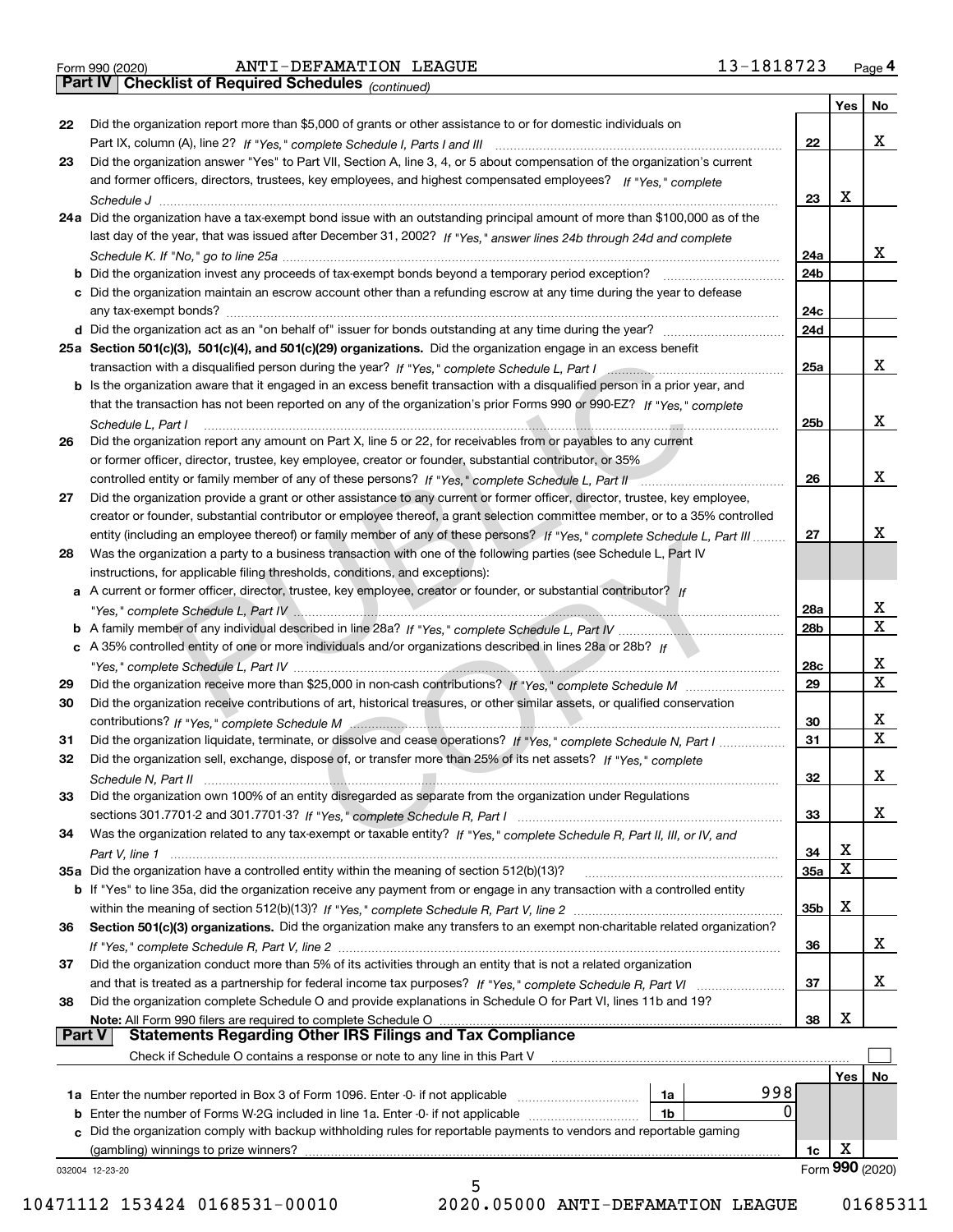|               | 13-1818723<br>ANTI-DEFAMATION LEAGUE<br>Form 990 (2020)                                                                                                                                                                               |                |     | <u>Page</u> 5               |
|---------------|---------------------------------------------------------------------------------------------------------------------------------------------------------------------------------------------------------------------------------------|----------------|-----|-----------------------------|
| <b>Part V</b> | Statements Regarding Other IRS Filings and Tax Compliance (continued)                                                                                                                                                                 |                |     |                             |
|               |                                                                                                                                                                                                                                       |                | Yes | No                          |
|               | 2a Enter the number of employees reported on Form W-3, Transmittal of Wage and Tax Statements,                                                                                                                                        |                |     |                             |
|               | 439<br>filed for the calendar year ending with or within the year covered by this return [111] [11] filed for the calendar year ending with or within the year covered by this return<br>2a                                           |                |     |                             |
|               |                                                                                                                                                                                                                                       | 2 <sub>b</sub> | X   |                             |
|               |                                                                                                                                                                                                                                       |                |     |                             |
| За            | Did the organization have unrelated business gross income of \$1,000 or more during the year?                                                                                                                                         | 3a             |     | x                           |
|               |                                                                                                                                                                                                                                       | 3b             |     |                             |
|               |                                                                                                                                                                                                                                       |                |     |                             |
|               | 4a At any time during the calendar year, did the organization have an interest in, or a signature or other authority over, a                                                                                                          |                | х   |                             |
|               | financial account in a foreign country (such as a bank account, securities account, or other financial account)?                                                                                                                      | 4a             |     |                             |
|               | <b>b</b> If "Yes," enter the name of the foreign country $\triangleright$ AUSTRIA                                                                                                                                                     |                |     |                             |
|               | See instructions for filing requirements for FinCEN Form 114, Report of Foreign Bank and Financial Accounts (FBAR).                                                                                                                   |                |     |                             |
|               |                                                                                                                                                                                                                                       | 5a             |     | х                           |
| b             |                                                                                                                                                                                                                                       | 5b             |     | Χ                           |
| c             |                                                                                                                                                                                                                                       | 5 <sub>c</sub> |     |                             |
|               | 6a Does the organization have annual gross receipts that are normally greater than \$100,000, and did the organization solicit                                                                                                        |                |     |                             |
|               | <u> Estados de Santo de Santo de Santo de Santo de Santo de Santo de Santo de Santo de Santo de Santo de Santo de S</u><br>any contributions that were not tax deductible as charitable contributions?                                | 6a             |     | х                           |
|               | <b>b</b> If "Yes," did the organization include with every solicitation an express statement that such contributions or gifts                                                                                                         |                |     |                             |
|               | were not tax deductible?                                                                                                                                                                                                              | 6b             |     |                             |
| 7             | Organizations that may receive deductible contributions under section 170(c).                                                                                                                                                         |                |     |                             |
| a             | Did the organization receive a payment in excess of \$75 made partly as a contribution and partly for goods and services provided to the payor?                                                                                       | 7a             | х   |                             |
|               | <b>b</b> If "Yes," did the organization notify the donor of the value of the goods or services provided?                                                                                                                              | 7b             | X   |                             |
|               | c Did the organization sell, exchange, or otherwise dispose of tangible personal property for which it was required                                                                                                                   |                |     |                             |
|               |                                                                                                                                                                                                                                       | 7с             |     | х                           |
|               | 7d<br>d If "Yes," indicate the number of Forms 8282 filed during the year manuscription of the set of the set of the set of the set of the set of the set of the set of the set of the set of the set of the set of the set of the s  |                |     |                             |
| е             | Did the organization receive any funds, directly or indirectly, to pay premiums on a personal benefit contract?                                                                                                                       | 7e             |     | х                           |
| f             | Did the organization, during the year, pay premiums, directly or indirectly, on a personal benefit contract?                                                                                                                          | 7f             |     | х                           |
| g             | If the organization received a contribution of qualified intellectual property, did the organization file Form 8899 as required?                                                                                                      | 7g             |     |                             |
| h.            | If the organization received a contribution of cars, boats, airplanes, or other vehicles, did the organization file a Form 1098-C?                                                                                                    | 7h             |     |                             |
| 8             | Sponsoring organizations maintaining donor advised funds. Did a donor advised fund maintained by the                                                                                                                                  |                |     |                             |
|               | sponsoring organization have excess business holdings at any time during the year?                                                                                                                                                    | 8              |     |                             |
| 9             | Sponsoring organizations maintaining donor advised funds.                                                                                                                                                                             |                |     |                             |
|               |                                                                                                                                                                                                                                       |                |     |                             |
| а             | Did the sponsoring organization make any taxable distributions under section 4966?                                                                                                                                                    | 9а             |     |                             |
| b             | Did the sponsoring organization make a distribution to a donor, donor advisor, or related person?                                                                                                                                     | 9b             |     |                             |
| 10            | Section 501(c)(7) organizations. Enter:                                                                                                                                                                                               |                |     |                             |
|               | 10a                                                                                                                                                                                                                                   |                |     |                             |
|               | 10b <br>Gross receipts, included on Form 990, Part VIII, line 12, for public use of club facilities                                                                                                                                   |                |     |                             |
| 11            | Section 501(c)(12) organizations. Enter:                                                                                                                                                                                              |                |     |                             |
| a             | Gross income from members or shareholders \\\minimum\minimum\minimum\minimum\minimum\minimum\minimum\minimum\minimum\minimum\minimum\minimum\minimum\minimum\minimum\minimum\minimum\minimum\minimum\minimum\minimum\minimum\m<br>11a |                |     |                             |
|               | b Gross income from other sources (Do not net amounts due or paid to other sources against                                                                                                                                            |                |     |                             |
|               | 11b                                                                                                                                                                                                                                   |                |     |                             |
|               | 12a Section 4947(a)(1) non-exempt charitable trusts. Is the organization filing Form 990 in lieu of Form 1041?                                                                                                                        | 12a            |     |                             |
|               | 12b<br><b>b</b> If "Yes," enter the amount of tax-exempt interest received or accrued during the year                                                                                                                                 |                |     |                             |
| 13            | Section 501(c)(29) qualified nonprofit health insurance issuers.                                                                                                                                                                      |                |     |                             |
|               | a Is the organization licensed to issue qualified health plans in more than one state?                                                                                                                                                | 13а            |     |                             |
|               | Note: See the instructions for additional information the organization must report on Schedule O.                                                                                                                                     |                |     |                             |
|               | <b>b</b> Enter the amount of reserves the organization is required to maintain by the states in which the                                                                                                                             |                |     |                             |
|               | 13 <sub>b</sub>                                                                                                                                                                                                                       |                |     |                             |
|               | 13с                                                                                                                                                                                                                                   |                |     |                             |
| 14a           | Did the organization receive any payments for indoor tanning services during the tax year?                                                                                                                                            | 14a            |     | x                           |
|               | <b>b</b> If "Yes," has it filed a Form 720 to report these payments? If "No," provide an explanation on Schedule O                                                                                                                    | 14b            |     |                             |
| 15            | Is the organization subject to the section 4960 tax on payment(s) of more than \$1,000,000 in remuneration or                                                                                                                         |                |     |                             |
|               |                                                                                                                                                                                                                                       | 15             |     | X.                          |
|               | If "Yes," see instructions and file Form 4720, Schedule N.                                                                                                                                                                            |                |     |                             |
| 16            | Is the organization an educational institution subject to the section 4968 excise tax on net investment income?                                                                                                                       | 16             |     | х                           |
|               |                                                                                                                                                                                                                                       |                |     |                             |
|               | If "Yes," complete Form 4720, Schedule O.                                                                                                                                                                                             |                |     | $F_{\text{OCD}}$ 990 (2020) |

Form (2020) **990**

032005 12-23-20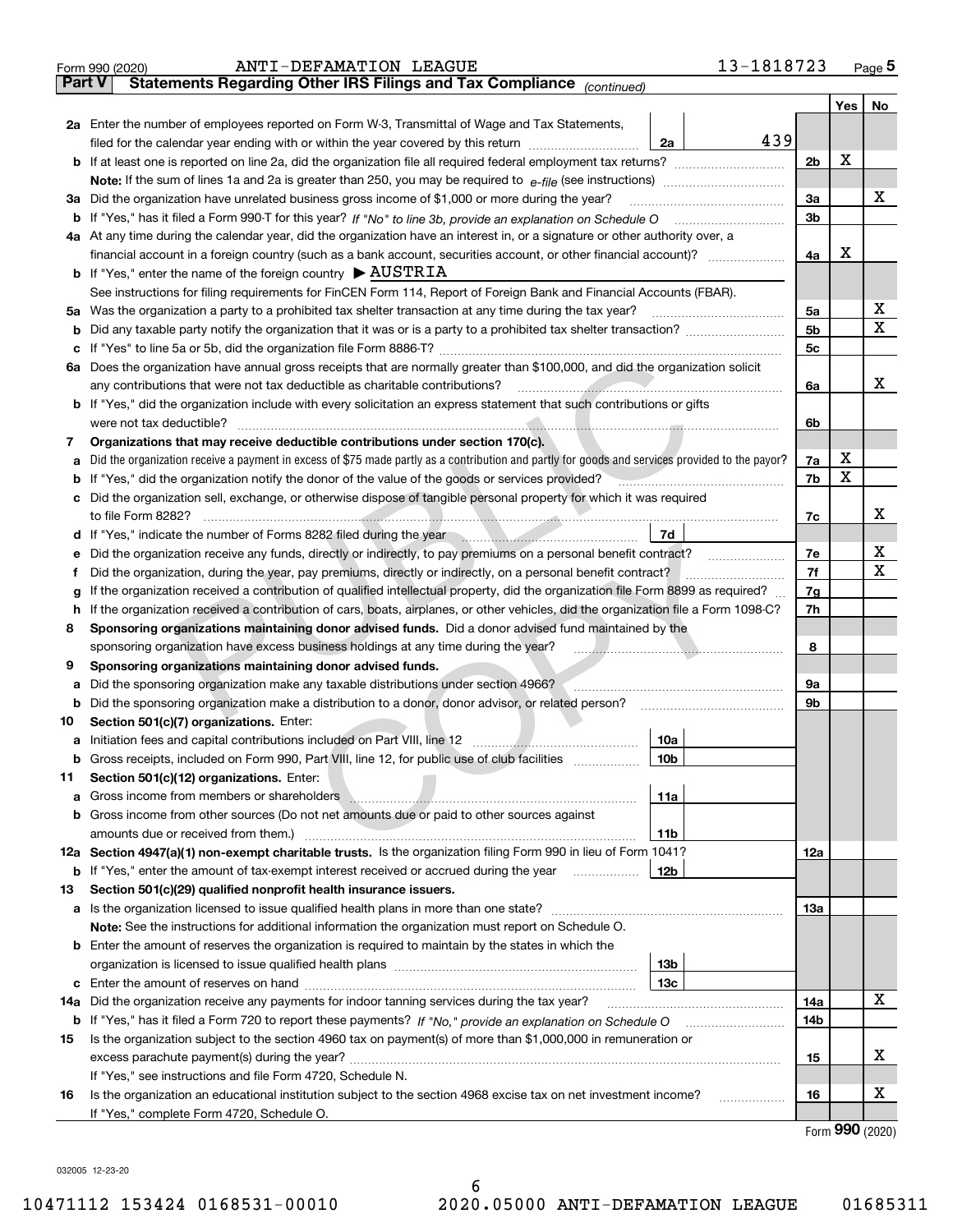|  | Form 990 (2020) |  |
|--|-----------------|--|
|  |                 |  |

#### ANTI-DEFAMATION LEAGUE 13-1818723

|--|

*For each "Yes" response to lines 2 through 7b below, and for a "No" response to line 8a, 8b, or 10b below, describe the circumstances, processes, or changes on Schedule O. See instructions.* Form 990 (2020) **ANTI-DEFAMATION LEAGUE** 13-1818723 Page 6<br>**Part VI Governance, Management, and Disclosure** For each "Yes" response to lines 2 through 7b below, and for a "No" response Check if Schedule O contains a response or note to any line in this Part VI

|    |                                                                                                                                                                                                                                |    |    |                 | Yes   No        |             |
|----|--------------------------------------------------------------------------------------------------------------------------------------------------------------------------------------------------------------------------------|----|----|-----------------|-----------------|-------------|
|    | <b>1a</b> Enter the number of voting members of the governing body at the end of the tax year <i>manumum</i>                                                                                                                   | 1a | 17 |                 |                 |             |
|    | If there are material differences in voting rights among members of the governing body, or if the governing                                                                                                                    |    |    |                 |                 |             |
|    | body delegated broad authority to an executive committee or similar committee, explain on Schedule O.                                                                                                                          |    |    |                 |                 |             |
|    | <b>b</b> Enter the number of voting members included on line 1a, above, who are independent <i>manumum</i>                                                                                                                     | 1b | 16 |                 |                 |             |
| 2  | Did any officer, director, trustee, or key employee have a family relationship or a business relationship with any other                                                                                                       |    |    |                 |                 |             |
|    | officer, director, trustee, or key employee?                                                                                                                                                                                   |    |    | $\mathbf{2}$    |                 | X           |
| 3  | Did the organization delegate control over management duties customarily performed by or under the direct supervision                                                                                                          |    |    |                 |                 |             |
|    |                                                                                                                                                                                                                                |    |    | 3               |                 | X           |
| 4  | Did the organization make any significant changes to its governing documents since the prior Form 990 was filed?                                                                                                               |    |    | $\overline{4}$  |                 | $\mathbf X$ |
| 5  |                                                                                                                                                                                                                                |    |    | 5               |                 | $\mathbf X$ |
| 6  |                                                                                                                                                                                                                                |    |    | 6               |                 | $\mathbf X$ |
| 7a | Did the organization have members, stockholders, or other persons who had the power to elect or appoint one or                                                                                                                 |    |    |                 |                 |             |
|    |                                                                                                                                                                                                                                |    |    | 7a              |                 | х           |
|    | <b>b</b> Are any governance decisions of the organization reserved to (or subject to approval by) members, stockholders, or                                                                                                    |    |    |                 |                 |             |
|    | persons other than the governing body?                                                                                                                                                                                         |    |    | 7b              |                 | х           |
| 8  | Did the organization contemporaneously document the meetings held or written actions undertaken during the year by the following:                                                                                              |    |    |                 |                 |             |
| a  |                                                                                                                                                                                                                                |    |    | 8a              | X               |             |
|    |                                                                                                                                                                                                                                |    |    | 8b              | X               |             |
| 9  | Is there any officer, director, trustee, or key employee listed in Part VII, Section A, who cannot be reached at the                                                                                                           |    |    |                 |                 |             |
|    |                                                                                                                                                                                                                                |    |    | 9               |                 | x           |
|    | Section B. Policies (This Section B requests information about policies not required by the Internal Revenue Code.)                                                                                                            |    |    |                 |                 |             |
|    |                                                                                                                                                                                                                                |    |    |                 | Yes             | No          |
|    |                                                                                                                                                                                                                                |    |    | 10a             | Х               |             |
|    | <b>b</b> If "Yes," did the organization have written policies and procedures governing the activities of such chapters, affiliates,                                                                                            |    |    |                 |                 |             |
|    |                                                                                                                                                                                                                                |    |    | 10 <sub>b</sub> | X               |             |
|    | 11a Has the organization provided a complete copy of this Form 990 to all members of its governing body before filing the form?                                                                                                |    |    | 11a             | $\mathbf X$     |             |
|    | <b>b</b> Describe in Schedule O the process, if any, used by the organization to review this Form 990.                                                                                                                         |    |    |                 |                 |             |
|    |                                                                                                                                                                                                                                |    |    | 12a             | X               |             |
|    |                                                                                                                                                                                                                                |    |    | 12 <sub>b</sub> | $\mathbf X$     |             |
| b  | c Did the organization regularly and consistently monitor and enforce compliance with the policy? If "Yes," describe                                                                                                           |    |    |                 |                 |             |
|    |                                                                                                                                                                                                                                |    |    |                 | X               |             |
|    | in Schedule O how this was done manufactured and contact the state of the state of the state of the state of the state of the state of the state of the state of the state of the state of the state of the state of the state |    |    | 12c             | X               |             |
| 13 |                                                                                                                                                                                                                                |    |    | 13              | X               |             |
| 14 | Did the organization have a written document retention and destruction policy? manufactured and the organization have a written document retention and destruction policy?                                                     |    |    | 14              |                 |             |
| 15 | Did the process for determining compensation of the following persons include a review and approval by independent                                                                                                             |    |    |                 |                 |             |
|    | persons, comparability data, and contemporaneous substantiation of the deliberation and decision?                                                                                                                              |    |    |                 |                 |             |
|    |                                                                                                                                                                                                                                |    |    | 15a             | X               |             |
|    |                                                                                                                                                                                                                                |    |    | 15 <sub>b</sub> | X               |             |
|    | If "Yes" to line 15a or 15b, describe the process in Schedule O (see instructions).                                                                                                                                            |    |    |                 |                 |             |
|    | 16a Did the organization invest in, contribute assets to, or participate in a joint venture or similar arrangement with a                                                                                                      |    |    |                 |                 |             |
|    | taxable entity during the year?                                                                                                                                                                                                |    |    | 16a             |                 | X           |
|    | b If "Yes," did the organization follow a written policy or procedure requiring the organization to evaluate its participation                                                                                                 |    |    |                 |                 |             |
|    | in joint venture arrangements under applicable federal tax law, and take steps to safeguard the organization's                                                                                                                 |    |    |                 |                 |             |
|    | exempt status with respect to such arrangements?                                                                                                                                                                               |    |    | 16 <sub>b</sub> |                 |             |
|    | <b>Section C. Disclosure</b>                                                                                                                                                                                                   |    |    |                 |                 |             |
| 17 | List the states with which a copy of this Form 990 is required to be filed SEE SCHEDULE O                                                                                                                                      |    |    |                 |                 |             |
| 18 | Section 6104 requires an organization to make its Forms 1023 (1024 or 1024-A, if applicable), 990, and 990-T (Section 501(c)(3)s only) available                                                                               |    |    |                 |                 |             |
|    | for public inspection. Indicate how you made these available. Check all that apply.                                                                                                                                            |    |    |                 |                 |             |
|    | $X$ Upon request<br>$ X $ Own website<br>$X$ Another's website<br>Other (explain on Schedule O)                                                                                                                                |    |    |                 |                 |             |
| 19 | Describe on Schedule O whether (and if so, how) the organization made its governing documents, conflict of interest policy, and financial                                                                                      |    |    |                 |                 |             |
|    | statements available to the public during the tax year.                                                                                                                                                                        |    |    |                 |                 |             |
| 20 | State the name, address, and telephone number of the person who possesses the organization's books and records                                                                                                                 |    |    |                 |                 |             |
|    | STEVEN C. SHEINBERG C/O ADL - 212-885-7700                                                                                                                                                                                     |    |    |                 |                 |             |
|    | 10158-3560<br>NY<br>605 THIRD AVENUE, NEW YORK,                                                                                                                                                                                |    |    |                 |                 |             |
|    |                                                                                                                                                                                                                                |    |    |                 | Form 990 (2020) |             |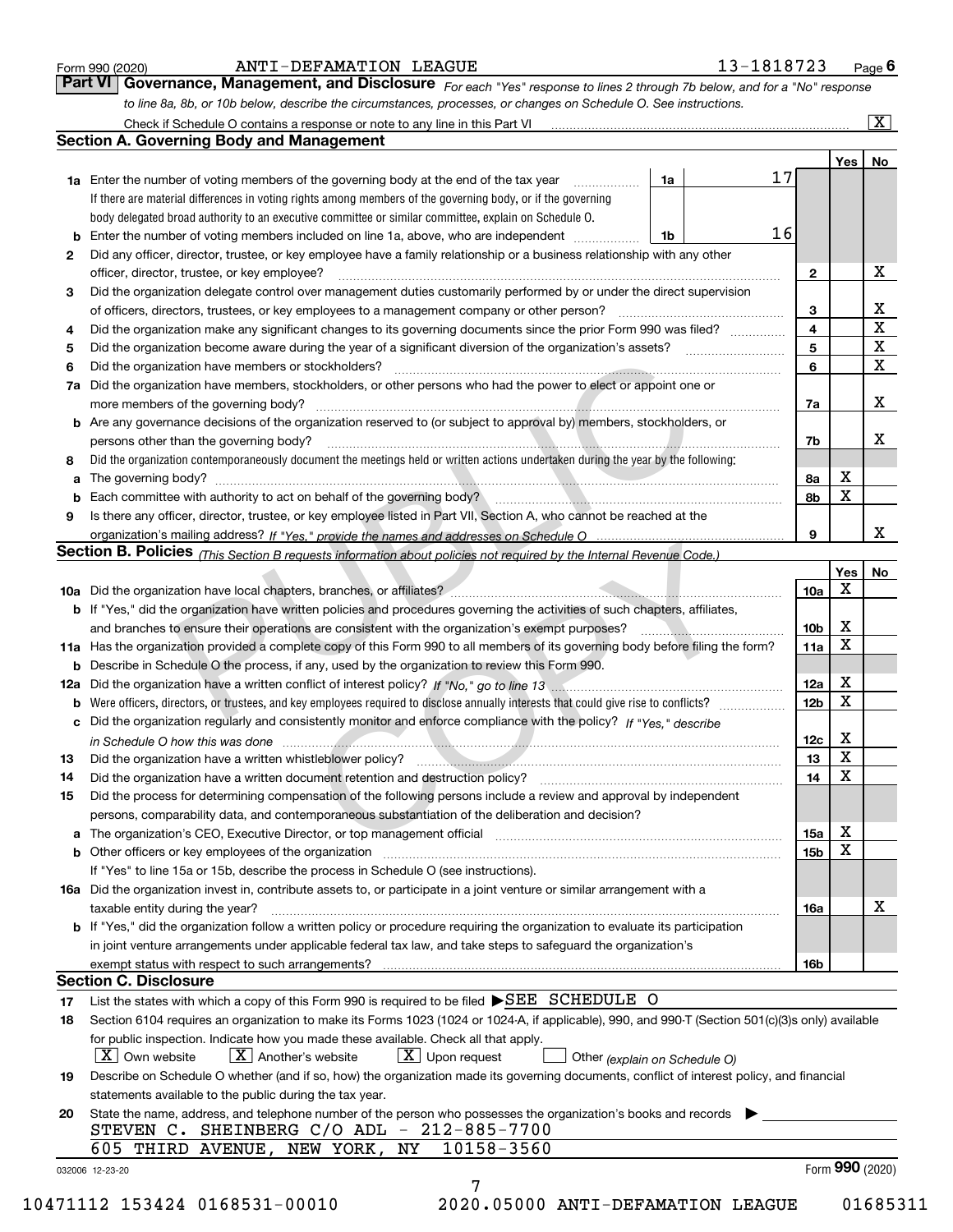032007 12-23-20

DIRECTOR

TREASURER

(9) THOMAS RUDERMAN

(10) EILEEN HERSHENOV

SVP, TALENT & KNOWLEDGE

(11) SETH BRYSK

REGIONAL DIRECTOR

SVP, POLICY

(12) BETH NATHANSON

(13) GEORGE SELIM

SVP, PROGRAMS

(14) CLIFFORD SCHECHTER

SENIOR ADVISOR TO THE CEO

NATIONAL DIRECTOR EMERITUS

VP, STRATEGIC PARTNERSHIPS

(17) BARRY CURTISS-LUSHER

(15) ABRAHAM FOXMAN

(16) ANDY ADELSON

| Form 990 (2020) |
|-----------------|
|                 |

0.

27,730.

26,730.

44,528.

18,316.

19,500.

26,554.

0.

0.

0.

0.

0.

 $0.1$ 

37,657.

39,785.

0.

0.

0.

Individual trustee or director Institutional trustee **Mficer** Key employee Highest compensated Highest co<br>employee Former (do not check more than one box, unless person is both an officer and a director/trustee) **•** List all of the organization's former officers, key employees, and highest compensated employees who received more than \$100,000 of **former directors or trustees**  ¥ List all of the organization's that received, in the capacity as a former director or trustee of the organization, **(A) (B) (C) (D) (E) (F)** See instructions for the order in which to list the persons above. Check this box if neither the organization nor any related organization compensated any current officer, director, or trustee. PositionName and title **Average** hours per week (list any hours for relatedorganizations belowline)**Reportable** compensationfrom theorganization (W-2/1099-MISC)Reportablecompensationfrom related organizations (W-2/1099-MISC)Estimatedamount of othercompensationfrom the organization and related organizations  $\mathcal{L}^{\text{max}}$ (1) JONATHAN GREENBLATT CEO & NATIONAL DIRECTOR (2) FREDERIC BLOCH (3) AMANDA SUSSKIND (4) BETH M. KATZNELSON - DIR., NAT (5) EMILY BROMBERG (6) ANAT KENDAL (7) STEVEN SHEINBERG (8) ROBERT TRESTAN SVP, GROWTH REGIONAL DIRECTOR (THRU 07/2020) PARTNERSHIPS (ADL) (THRU 09/2020) CHIEF OF STAFF SVP, FINANCE & ADMINISTRATION SVP & GENERAL COUNSEL REGIONAL DIRECTOR 20.00 34.00 34.00 34.00 40.00 34.00 34.00 34.00 40.00 X X X X X X X X X 453,496. 397,540. 361,295. 275,659. 297,661. 230,174. 223,852. 221,081. 453,496. 70,154. 63,758. 48,646. 0. 40,619. 39,503. 39,014. 41,388. 20,095. 13,643. 32,945. 26,257. 40,853. 45,286. 45,895. 20.00 6.00 6.00 6.00 0.00 6.00 6.00 6.00 **EXAMPLART ENERGY CONSULTER CONSULTS AND CONSULTS AND CONSULTS AND CONSULTS AND CONSULTS AND CONSULTS AND CONSULTS AND CONSULTS AND CONSULTS AND CONSULTS AND CONSULTS AND CONSULTS AND CONSULTS AND CONSULTS AND CONSULTS AN** COPY

X

X

275,735.

272,104.

213,387.

225,449.

229,014.

167,996.

81,275.

0.

0.

X

X

X

X

X

8

 $\bullet$  List all of the organization's  $\,$ current key employees, if any. See instructions for definition of "key employee." Enter -0- in columns (D), (E), and (F) if no compensation was paid.

40.00

0.00

0.00

6.00

6.00

34.00

34.00

40.00

0.00

30.00

0.00

0.00

0.00

2.00

0.50

X

X

2.00

0.50

**•** List the organization's five current highest compensated employees (other than an officer, director, trustee, or key employee) who received reportable compensation (Box 5 of Form W-2 and/or Box 7 of Form 1099-MISC) of more than \$100,000 from the organization and any related organizations.

**•** List all of the organization's current officers, directors, trustees (whether individuals or organizations), regardless of amount of compensation.

reportable compensation from the organization and any related organizations.

more than \$10,000 of reportable compensation from the organization and any related organizations.

### **Section A. Officers, Directors, Trustees, Key Employees, and Highest Compensated Employees 1a**  Complete this table for all persons required to be listed. Report compensation for the calendar year ending with or within the organization's tax year. Check if Schedule O contains a response or note to any line in this Part VII **Employees, and Independent Contractors**

 $\boxed{\text{X}}$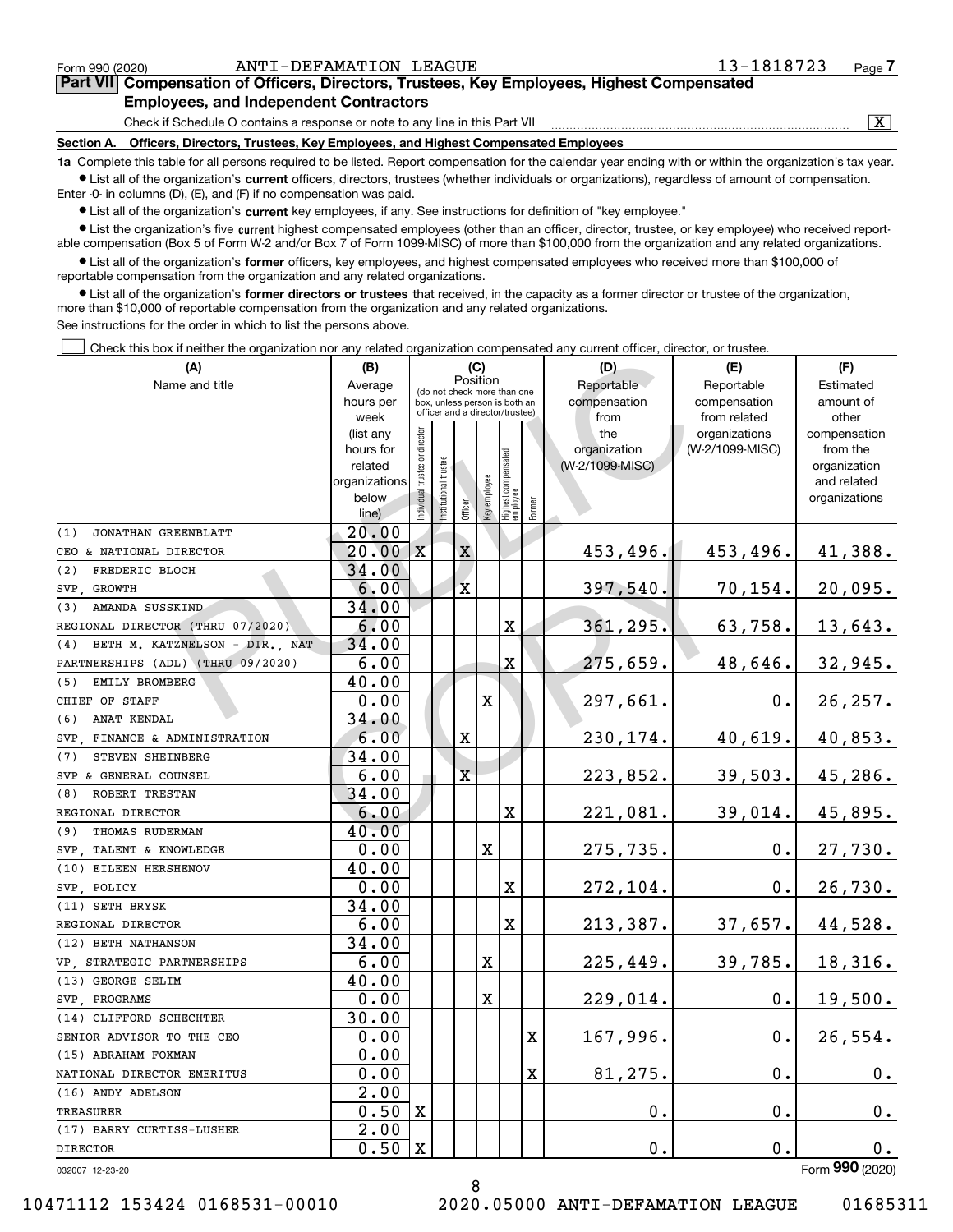|  | Form 990 (2020) |
|--|-----------------|
|  |                 |

| Part VII Section A. Officers, Directors, Trustees, Key Employees, and Highest Compensated Employees (continued)                           |                        |                                |                       |          |              |                                                              |        |                         |                 |    |               |
|-------------------------------------------------------------------------------------------------------------------------------------------|------------------------|--------------------------------|-----------------------|----------|--------------|--------------------------------------------------------------|--------|-------------------------|-----------------|----|---------------|
| (A)                                                                                                                                       | (B)                    |                                |                       |          | (C)          |                                                              |        | (D)                     | (E)             |    | (F)           |
| Name and title                                                                                                                            | Average                |                                |                       | Position |              |                                                              |        | Reportable              | Reportable      |    | Estimated     |
|                                                                                                                                           | hours per              |                                |                       |          |              | (do not check more than one<br>box, unless person is both an |        | compensation            | compensation    |    | amount of     |
|                                                                                                                                           | week                   |                                |                       |          |              | officer and a director/trustee)                              |        | from                    | from related    |    | other         |
|                                                                                                                                           | (list any              |                                |                       |          |              |                                                              |        | the                     | organizations   |    | compensation  |
|                                                                                                                                           | hours for              |                                |                       |          |              |                                                              |        | organization            | (W-2/1099-MISC) |    | from the      |
|                                                                                                                                           | related                |                                |                       |          |              |                                                              |        | (W-2/1099-MISC)         |                 |    | organization  |
|                                                                                                                                           | organizations<br>below |                                |                       |          |              |                                                              |        |                         |                 |    | and related   |
|                                                                                                                                           | line)                  | Individual trustee or director | Institutional trustee | Officer  | Key employee | Highest compensated<br>employee                              | Former |                         |                 |    | organizations |
|                                                                                                                                           | $\overline{2.00}$      |                                |                       |          |              |                                                              |        |                         |                 |    |               |
| (18) ESTA GORDON EPSTEIN<br><b>CHAIR</b>                                                                                                  | 0.50                   | $\mathbf X$                    |                       |          |              |                                                              |        | 0.                      |                 | 0. |               |
| (19) YASMIN GREEN                                                                                                                         | 2.00                   |                                |                       |          |              |                                                              |        |                         |                 |    | $0$ .         |
| <b>DIRECTOR</b>                                                                                                                           | 0.00                   | X                              |                       |          |              |                                                              |        | $0$ .                   |                 | 0. | 0.            |
| (20) YADIN KAUFMAN                                                                                                                        | 2.00                   |                                |                       |          |              |                                                              |        |                         |                 |    |               |
| <b>DIRECTOR</b>                                                                                                                           | 0.00                   | X                              |                       |          |              |                                                              |        | 0.                      |                 | 0. | 0.            |
| (21) ALAN LAZOWSKI                                                                                                                        | 2.00                   |                                |                       |          |              |                                                              |        |                         |                 |    |               |
| <b>DIRECTOR</b>                                                                                                                           | 0.00                   | X                              |                       |          |              |                                                              |        | 0.                      |                 | 0. | 0.            |
| (22) GLEN LEWY                                                                                                                            | 2.00                   |                                |                       |          |              |                                                              |        |                         |                 |    |               |
| <b>DIRECTOR</b>                                                                                                                           | 4.50                   | X                              |                       |          |              |                                                              |        | 0.                      |                 | 0. |               |
| (23) DANIEL LUBETZKY                                                                                                                      | 2.00                   |                                |                       |          |              |                                                              |        |                         |                 |    | 0.            |
| <b>DIRECTOR</b>                                                                                                                           | 0.00                   | X                              |                       |          |              |                                                              |        | 0.                      |                 | 0. | 0.            |
| (24) NICOLE MUTCHNIK                                                                                                                      | 2.00                   |                                |                       |          |              |                                                              |        |                         |                 |    |               |
| <b>DIRECTOR</b>                                                                                                                           | 0.00                   | $\mathbf{x}$                   |                       |          |              |                                                              |        | 0.                      |                 | 0. | 0.            |
| (25) ELIZABETH PRICE                                                                                                                      | 2.00                   |                                |                       |          |              |                                                              |        |                         |                 |    |               |
| <b>SECRETARY</b>                                                                                                                          | 0.00                   | $\mathbf X$                    |                       |          |              |                                                              |        | 0.                      |                 | 0. | 0.            |
| $(26)$ BEN SAX                                                                                                                            | 2.00                   |                                |                       |          |              |                                                              |        |                         |                 |    |               |
| VICE-CHAIR                                                                                                                                | 1.50                   | $\mathbf x$                    |                       |          |              |                                                              |        | 0.                      |                 | 0. | 0.            |
| 1b Subtotal                                                                                                                               |                        |                                |                       |          |              |                                                              |        | 3,925,718.              | 832,632.        |    | 429,720.      |
| c Total from continuation sheets to Part VII, Section A                                                                                   |                        |                                |                       |          |              |                                                              |        | $0$ .                   |                 | 0. | 0.            |
|                                                                                                                                           |                        |                                |                       |          |              |                                                              |        | 3,925,718.              | 832,632.        |    | 429,720.      |
| Total number of individuals (including but not limited to those listed above) who received more than \$100,000 of reportable<br>2         |                        |                                |                       |          |              |                                                              |        |                         |                 |    |               |
| compensation from the organization                                                                                                        |                        |                                |                       |          |              |                                                              |        |                         |                 |    | 139           |
|                                                                                                                                           |                        |                                |                       |          |              |                                                              |        |                         |                 |    | Yes<br>No     |
| Did the organization list any former officer, director, trustee, key employee, or highest compensated employee on<br>3                    |                        |                                |                       |          |              |                                                              |        |                         |                 |    |               |
| line 1a? If "Yes," complete Schedule J for such individual                                                                                |                        |                                |                       |          |              |                                                              |        |                         |                 |    | X<br>3        |
| For any individual listed on line 1a, is the sum of reportable compensation and other compensation from the organization<br>4             |                        |                                |                       |          |              |                                                              |        |                         |                 |    |               |
|                                                                                                                                           |                        |                                |                       |          |              |                                                              |        |                         |                 |    | X<br>4        |
| Did any person listed on line 1a receive or accrue compensation from any unrelated organization or individual for services<br>5           |                        |                                |                       |          |              |                                                              |        |                         |                 |    |               |
|                                                                                                                                           |                        |                                |                       |          |              |                                                              |        |                         |                 |    | X<br>5        |
| <b>Section B. Independent Contractors</b>                                                                                                 |                        |                                |                       |          |              |                                                              |        |                         |                 |    |               |
| Complete this table for your five highest compensated independent contractors that received more than \$100,000 of compensation from<br>1 |                        |                                |                       |          |              |                                                              |        |                         |                 |    |               |
| the organization. Report compensation for the calendar year ending with or within the organization's tax year.                            |                        |                                |                       |          |              |                                                              |        |                         |                 |    |               |
| (A)                                                                                                                                       |                        |                                |                       |          |              |                                                              |        | (B)                     |                 |    | (C)           |
| Name and business address                                                                                                                 |                        |                                |                       |          |              |                                                              |        | Description of services |                 |    | Compensation  |
| KAIZEN TECHNOLOGIES                                                                                                                       |                        |                                |                       |          |              |                                                              |        |                         |                 |    |               |
| 1 LINCOLN HIGHWAY, EDISON, NJ 08820                                                                                                       |                        |                                |                       |          |              |                                                              |        | TEMP SERVICES           |                 |    | 267, 157.     |
| O'BRIEN GARRETT                                                                                                                           |                        |                                |                       |          |              |                                                              |        |                         |                 |    |               |
| 1133 19TH STREET NW, WASHINGTON, DC 20036                                                                                                 |                        |                                |                       |          |              |                                                              |        | FUNDRAISING SERVICES    |                 |    | 209,898.      |
| VRP CONSULTING                                                                                                                            |                        |                                |                       |          |              |                                                              |        |                         |                 |    |               |
| 268 BUSH STEET<br>SAN FRANCISCO, CA 94104                                                                                                 |                        |                                |                       |          |              |                                                              |        | IT SUPPORT              |                 |    | 197,000.      |
| TRU NORTH ADVISORS                                                                                                                        |                        |                                |                       |          |              |                                                              |        |                         |                 |    |               |
| 419 BEACH ROAD, FAIRFIELD, CT 06824                                                                                                       |                        |                                |                       |          |              |                                                              |        | FINANCIAL ADVISORY      |                 |    | 181,875.      |
| ERIN MALONE                                                                                                                               |                        |                                |                       |          |              |                                                              |        |                         |                 |    | 166,696.      |
| 220 BONVIEW STREET, SAN FRANCISCO, CA 94110 UX DESIGN/RESEARCH                                                                            |                        |                                |                       |          |              |                                                              |        |                         |                 |    |               |

**2**Total number of independent contractors (including but not limited to those listed above) who received more than \$100,000 of compensation from the organization  $\blacktriangleright$ 10

SEE PART VII, SECTION A CONTINUATION SHEETS

032008 12-23-20

Form (2020) **990**

10471112 153424 0168531-00010 2020.05000 ANTI-DEFAMATION LEAGUE 01685311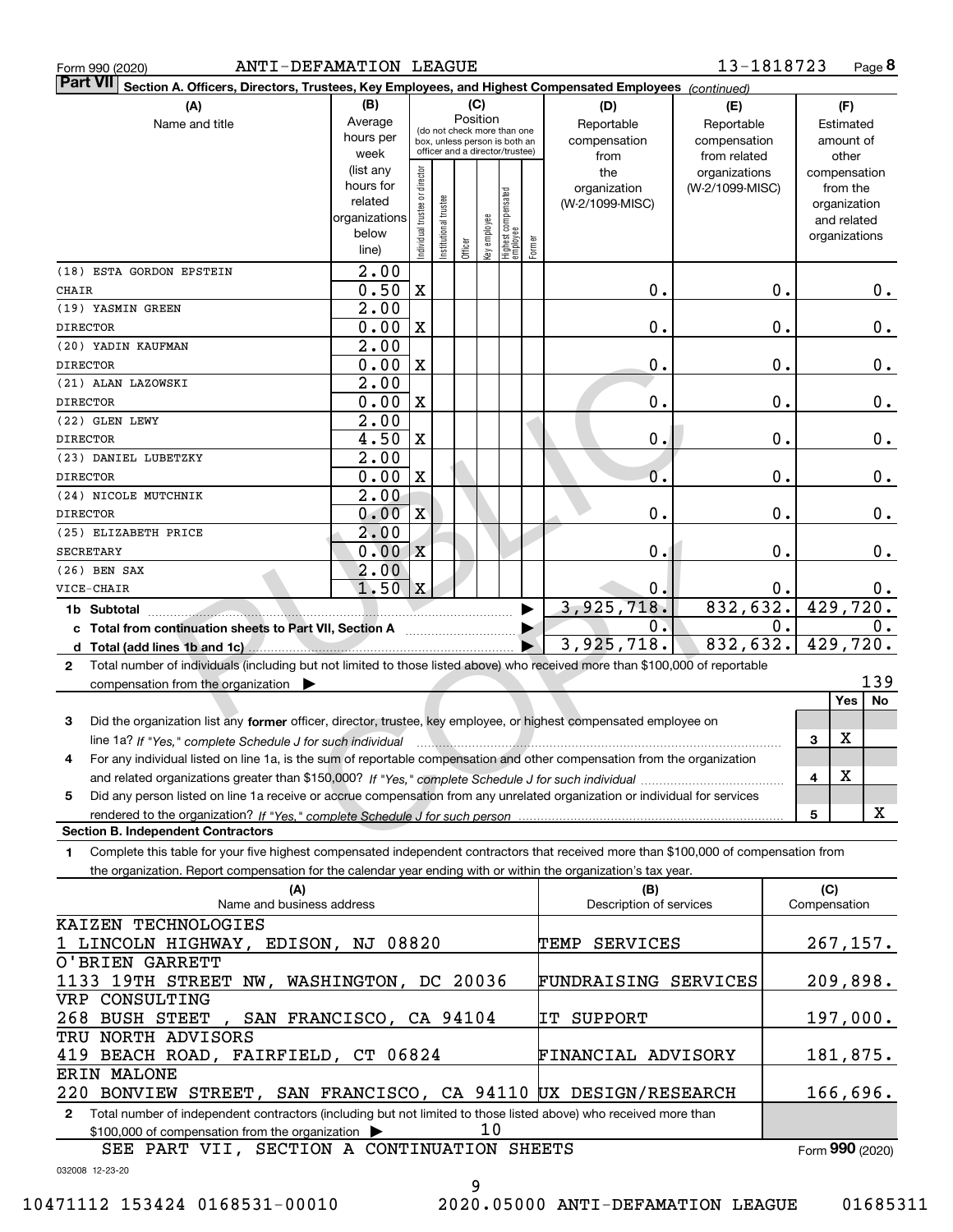| ANTI-DEFAMATION LEAGUE<br>Form 990                                                                                           |                                                                                     |                                           |                       |                                   |                                   |                               |        |                                                | 13-1818723                                       |                                                                                   |
|------------------------------------------------------------------------------------------------------------------------------|-------------------------------------------------------------------------------------|-------------------------------------------|-----------------------|-----------------------------------|-----------------------------------|-------------------------------|--------|------------------------------------------------|--------------------------------------------------|-----------------------------------------------------------------------------------|
| <b>Part VII</b><br>Officers, Directors, Trustees, Key Employees, and Highest Compensated Employees (continued)<br>Section A. |                                                                                     |                                           |                       |                                   |                                   |                               |        |                                                |                                                  |                                                                                   |
| (A)<br>Name and title                                                                                                        | (B)<br>Average<br>hours                                                             | (C)<br>Position<br>(check all that apply) |                       | (D)<br>Reportable<br>compensation | (E)<br>Reportable<br>compensation | (F)<br>Estimated<br>amount of |        |                                                |                                                  |                                                                                   |
|                                                                                                                              | per<br>week<br>(list any<br>hours for<br>related<br>organizations<br>below<br>line) | Individual trustee or director            | Institutional trustee | Officer                           | Key employee                      | Highest compensated employee  | Former | from<br>the<br>organization<br>(W-2/1099-MISC) | from related<br>organizations<br>(W-2/1099-MISC) | other<br>compensation<br>from the<br>organization<br>and related<br>organizations |
| (27) MILTON SCHNEIDER<br><b>DIRECTOR</b>                                                                                     | $\overline{2.00}$<br>2.50                                                           | $\mathbf X$                               |                       |                                   |                                   |                               |        | $\mathbf 0$ .                                  | $0$ .                                            | 0.                                                                                |
| (28) LARRY SCOTT                                                                                                             | $\overline{2.00}$                                                                   |                                           |                       |                                   |                                   |                               |        |                                                |                                                  |                                                                                   |
| VICE-CHAIR                                                                                                                   | 0.00                                                                                | $\mathbf X$                               |                       |                                   |                                   |                               |        | $\mathbf 0$ .                                  | 0.                                               | 0.                                                                                |
| (29) ROB STAVIS                                                                                                              | 2.00                                                                                |                                           |                       |                                   |                                   |                               |        |                                                |                                                  |                                                                                   |
| <b>DIRECTOR</b>                                                                                                              | 0.00                                                                                | $\mathbf X$                               |                       |                                   |                                   |                               |        | $\mathbf 0$ .                                  | $0$ .                                            | 0.                                                                                |
| (30) CHRISTOPHER WOLF                                                                                                        | $\overline{2.00}$                                                                   |                                           |                       |                                   |                                   |                               |        |                                                |                                                  |                                                                                   |
| <b>DIRECTOR</b>                                                                                                              | 2.50                                                                                | $\mathbf X$                               |                       |                                   |                                   |                               |        | 0.                                             | $0$ .                                            | 0.                                                                                |
| (31) SHAMINA SINGH                                                                                                           | 2.00                                                                                |                                           |                       |                                   |                                   |                               |        |                                                |                                                  |                                                                                   |
| DIRECTOR (AS OF 01/2020)                                                                                                     | 0.00                                                                                | $\mathbf X$                               |                       |                                   |                                   |                               |        | 0.                                             | $\mathbf 0$ .                                    | 0.                                                                                |
|                                                                                                                              |                                                                                     |                                           |                       |                                   |                                   |                               |        |                                                |                                                  |                                                                                   |
|                                                                                                                              |                                                                                     |                                           |                       |                                   |                                   |                               |        |                                                |                                                  |                                                                                   |
|                                                                                                                              |                                                                                     |                                           |                       |                                   |                                   |                               |        |                                                |                                                  |                                                                                   |
|                                                                                                                              |                                                                                     |                                           |                       |                                   |                                   |                               |        |                                                |                                                  |                                                                                   |
|                                                                                                                              |                                                                                     |                                           |                       |                                   |                                   |                               |        |                                                |                                                  |                                                                                   |
|                                                                                                                              |                                                                                     |                                           |                       |                                   |                                   |                               |        |                                                |                                                  |                                                                                   |
|                                                                                                                              |                                                                                     |                                           |                       |                                   |                                   |                               |        |                                                |                                                  |                                                                                   |
|                                                                                                                              |                                                                                     |                                           |                       |                                   |                                   |                               |        |                                                |                                                  |                                                                                   |
|                                                                                                                              |                                                                                     |                                           |                       |                                   |                                   |                               |        |                                                |                                                  |                                                                                   |
|                                                                                                                              |                                                                                     |                                           |                       |                                   |                                   |                               |        |                                                |                                                  |                                                                                   |
|                                                                                                                              |                                                                                     |                                           |                       |                                   |                                   |                               |        |                                                |                                                  |                                                                                   |
|                                                                                                                              |                                                                                     |                                           |                       |                                   |                                   |                               |        |                                                |                                                  |                                                                                   |
|                                                                                                                              |                                                                                     |                                           |                       |                                   |                                   |                               |        |                                                |                                                  |                                                                                   |
|                                                                                                                              |                                                                                     |                                           |                       |                                   |                                   |                               |        |                                                |                                                  |                                                                                   |
|                                                                                                                              |                                                                                     |                                           |                       |                                   |                                   |                               |        |                                                |                                                  |                                                                                   |
|                                                                                                                              |                                                                                     |                                           |                       |                                   |                                   |                               |        |                                                |                                                  |                                                                                   |
|                                                                                                                              |                                                                                     |                                           |                       |                                   |                                   |                               |        |                                                |                                                  |                                                                                   |
|                                                                                                                              |                                                                                     |                                           |                       |                                   |                                   |                               |        |                                                |                                                  |                                                                                   |
| Total to Part VII, Section A, line 1c                                                                                        |                                                                                     |                                           |                       |                                   |                                   |                               |        |                                                |                                                  |                                                                                   |

032201 04-01-20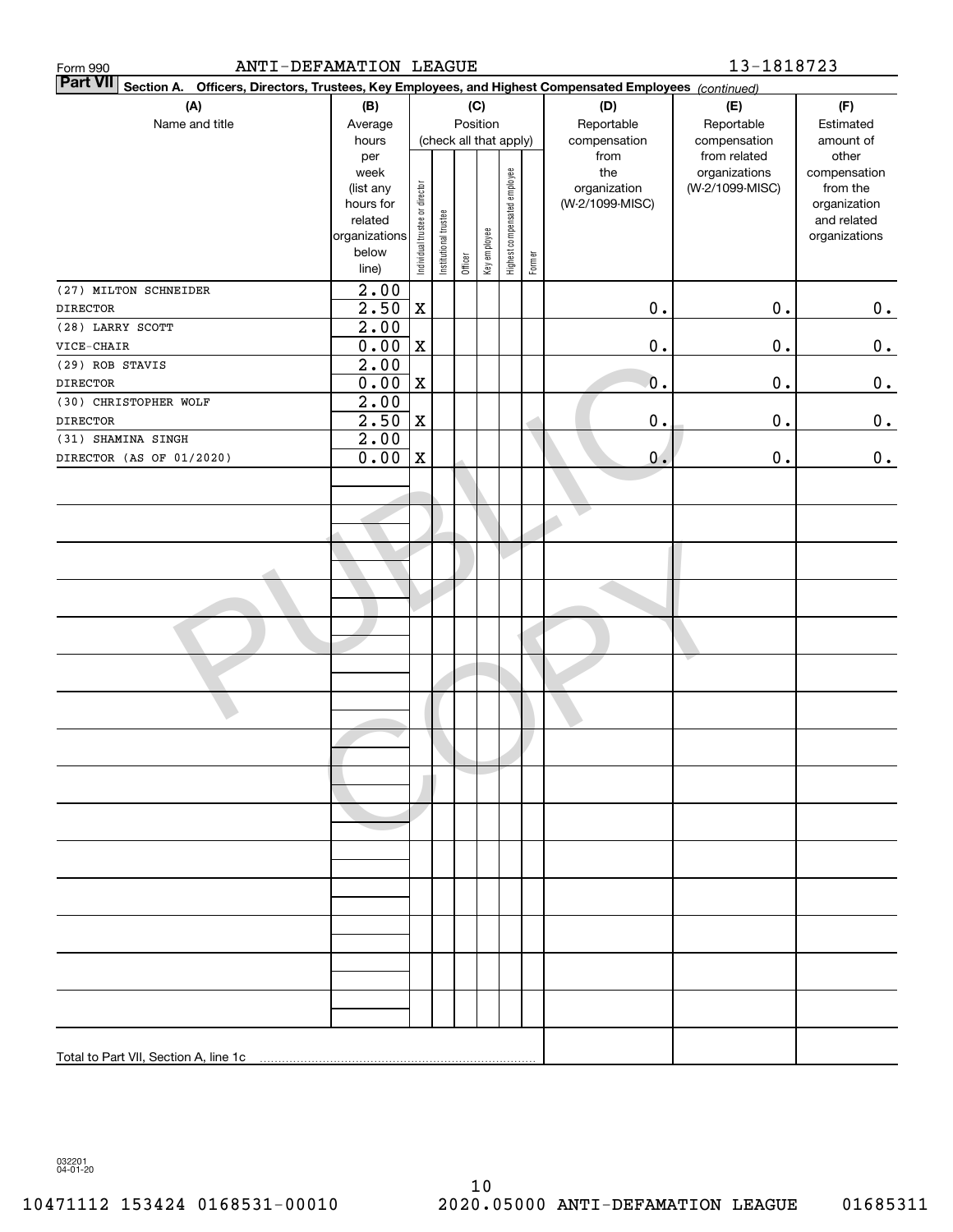|                                                                                                | Form 990 (2020)         | ANTI-DEFAMATION LEAGUE                                                                                                                                                                                                                                                                                                                                                                                                                                                                       |                                                                                                            |                                                                |                                                 | 13-1818723                                        | Page 9                                    |
|------------------------------------------------------------------------------------------------|-------------------------|----------------------------------------------------------------------------------------------------------------------------------------------------------------------------------------------------------------------------------------------------------------------------------------------------------------------------------------------------------------------------------------------------------------------------------------------------------------------------------------------|------------------------------------------------------------------------------------------------------------|----------------------------------------------------------------|-------------------------------------------------|---------------------------------------------------|-------------------------------------------|
|                                                                                                | <b>Part VIII</b>        | <b>Statement of Revenue</b>                                                                                                                                                                                                                                                                                                                                                                                                                                                                  |                                                                                                            |                                                                |                                                 |                                                   |                                           |
|                                                                                                |                         | Check if Schedule O contains a response or note to any line in this Part VIII                                                                                                                                                                                                                                                                                                                                                                                                                |                                                                                                            | (A)<br>Total revenue                                           | (B)<br>Related or exempt<br>function revenue    | $\overline{(C)}$<br>Unrelated<br>business revenue | (D)<br>Revenue excluded<br>from tax under |
| <b>Contributions, Gifts, Grants</b><br>and Other Similar Amounts<br>Program Service<br>Revenue | b<br>с<br>2 a<br>b<br>е | 1a<br>1 a Federated campaigns<br>.<br>1 <sub>b</sub><br>Membership dues<br>1 <sub>c</sub><br>Fundraising events<br>1 <sub>d</sub><br>d Related organizations<br>.<br>1e<br>Government grants (contributions)<br>f All other contributions, gifts, grants, and<br>similar amounts not included above<br>1f<br>$1g$ \$<br>Noncash contributions included in lines 1a-1f<br>h Total. Add lines 1a-1f<br>REGIONAL OPERATIONS<br><b>EDUCATION</b><br>INTERNATIONAL AFFAIRS<br>CENTER ON EXTREMISM | 3,968,233.<br>11,880,987.<br>69, 171, 766.<br><b>Business Code</b><br>900099<br>900099<br>900099<br>900099 | 85,020,986.<br>3,053,255.<br>1,534,188.<br>784,959.<br>25,532. | 3,053,255.<br>1,534,188.<br>784,959.<br>25,532. |                                                   | sections 512 - 514                        |
|                                                                                                |                         | All other program service revenue                                                                                                                                                                                                                                                                                                                                                                                                                                                            |                                                                                                            | 5,397,934.                                                     |                                                 |                                                   |                                           |
|                                                                                                | g<br>3<br>4             | Investment income (including dividends, interest, and<br>Income from investment of tax-exempt bond proceeds                                                                                                                                                                                                                                                                                                                                                                                  |                                                                                                            | 44,887.                                                        |                                                 |                                                   | 44,887.                                   |
|                                                                                                | 5<br>6а<br>b            | (i) Real<br>323, 133.<br>Gross rents<br>6a<br>. <b>.</b><br>$\mathbf{0}$ .<br>6b<br>Less: rental expenses                                                                                                                                                                                                                                                                                                                                                                                    | (ii) Personal                                                                                              | 36,154.                                                        |                                                 |                                                   | 36, 154.                                  |
|                                                                                                | d                       | 323, 133.<br>6c<br>Rental income or (loss)<br>Net rental income or (loss)<br>(i) Securities<br>7 a Gross amount from sales of                                                                                                                                                                                                                                                                                                                                                                | (ii) Other                                                                                                 | 323, 133.                                                      |                                                 |                                                   | 323, 133.                                 |
| enueve                                                                                         |                         | assets other than inventory<br>7a<br><b>b</b> Less: cost or other basis<br>and sales expenses <b>Manager</b><br>7b<br>7c<br>c Gain or (loss)                                                                                                                                                                                                                                                                                                                                                 |                                                                                                            |                                                                |                                                 |                                                   |                                           |
| č<br>Other                                                                                     |                         | 8 a Gross income from fundraising events (not<br>3,968,233. of<br>including \$<br>contributions reported on line 1c). See<br>8а<br>8b<br><b>b</b> Less: direct expenses                                                                                                                                                                                                                                                                                                                      | 2,158,606.<br>1,888,992.                                                                                   |                                                                |                                                 |                                                   |                                           |
|                                                                                                |                         | c Net income or (loss) from fundraising events                                                                                                                                                                                                                                                                                                                                                                                                                                               |                                                                                                            | 269,614.                                                       |                                                 |                                                   | 269,614.                                  |
|                                                                                                |                         | 9 a Gross income from gaming activities. See<br>9а                                                                                                                                                                                                                                                                                                                                                                                                                                           |                                                                                                            |                                                                |                                                 |                                                   |                                           |
|                                                                                                |                         | 9 <sub>b</sub><br>c Net income or (loss) from gaming activities<br>10 a Gross sales of inventory, less returns<br> 10a<br>10bl<br><b>b</b> Less: cost of goods sold                                                                                                                                                                                                                                                                                                                          |                                                                                                            |                                                                |                                                 |                                                   |                                           |
|                                                                                                |                         | c Net income or (loss) from sales of inventory                                                                                                                                                                                                                                                                                                                                                                                                                                               | <b>Business Code</b>                                                                                       |                                                                |                                                 |                                                   |                                           |
| Miscellaneous<br>Revenue                                                                       |                         | 11 a MISCELLANEOUS INCOME<br>MARKETING AND COMMUNICATIONS                                                                                                                                                                                                                                                                                                                                                                                                                                    | 900099<br>900099                                                                                           | 177,775.<br>43,308.                                            |                                                 |                                                   | 177,775.<br>43,308.                       |
|                                                                                                | c                       |                                                                                                                                                                                                                                                                                                                                                                                                                                                                                              |                                                                                                            |                                                                |                                                 |                                                   |                                           |
|                                                                                                |                         |                                                                                                                                                                                                                                                                                                                                                                                                                                                                                              |                                                                                                            |                                                                |                                                 |                                                   |                                           |
|                                                                                                |                         |                                                                                                                                                                                                                                                                                                                                                                                                                                                                                              |                                                                                                            | 221,083.                                                       |                                                 |                                                   |                                           |
|                                                                                                | 12                      | Total revenue. See instructions                                                                                                                                                                                                                                                                                                                                                                                                                                                              |                                                                                                            | 91, 313, 791.                                                  | 5, 397, 934.                                    | 0.                                                | 894,871.<br>Form 990 (2020)               |
|                                                                                                | 032009 12-23-20         |                                                                                                                                                                                                                                                                                                                                                                                                                                                                                              |                                                                                                            |                                                                |                                                 |                                                   |                                           |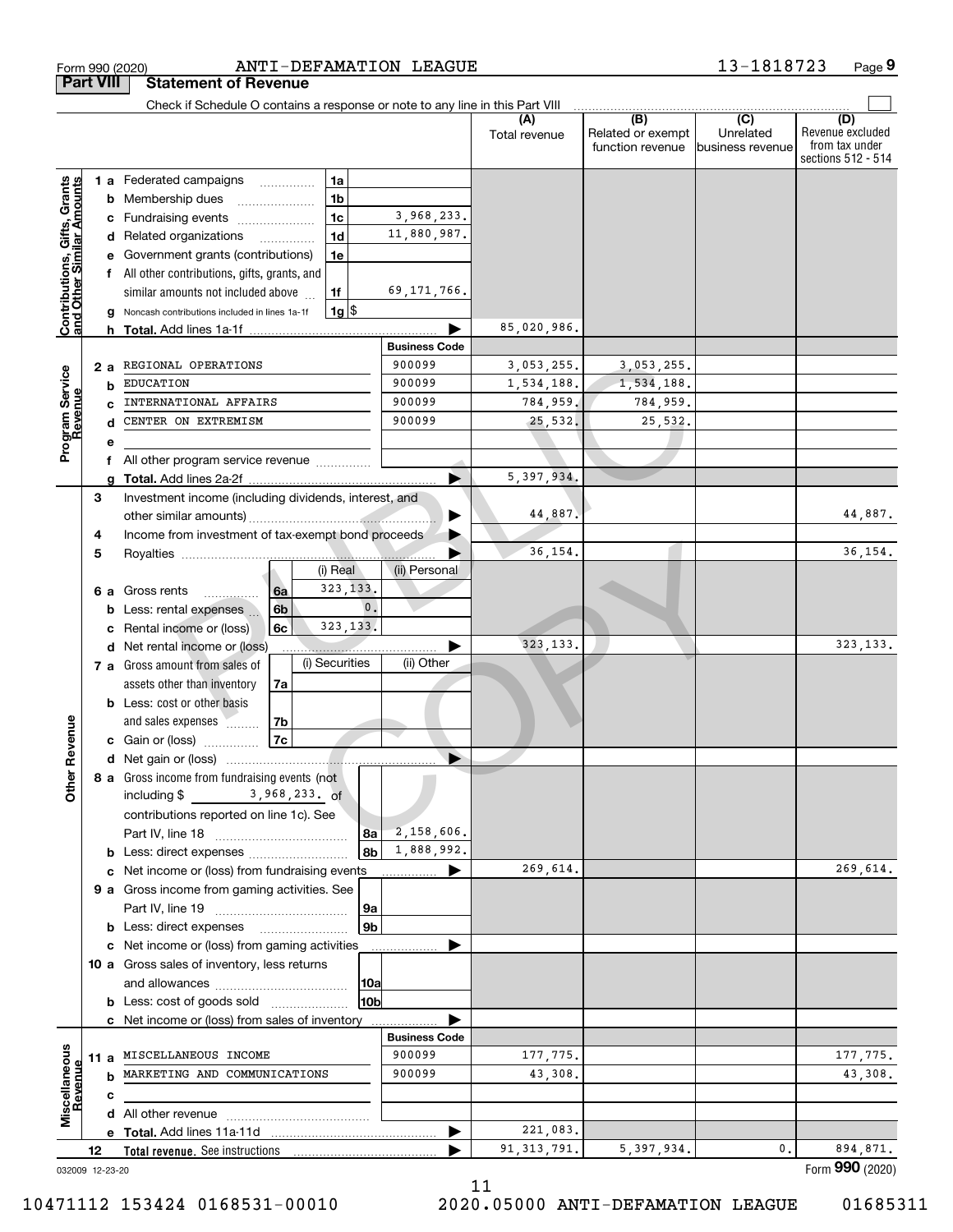Form 990 (2020) ANTI-DEFAMATION LEAGUE 1 3-1818723 page **Part IX Statement of Functional Expenses**

|              | Section 501(c)(3) and 501(c)(4) organizations must complete all columns. All other organizations must complete column (A).                                                                                 |                        |                                    |                                           |                                |
|--------------|------------------------------------------------------------------------------------------------------------------------------------------------------------------------------------------------------------|------------------------|------------------------------------|-------------------------------------------|--------------------------------|
|              | Check if Schedule O contains a response or note to any line in this Part IX                                                                                                                                |                        |                                    |                                           |                                |
|              | Do not include amounts reported on lines 6b,<br>7b, 8b, 9b, and 10b of Part VIII.                                                                                                                          | (A)<br>Total expenses  | (B)<br>Program service<br>expenses | (C)<br>Management and<br>general expenses | (D)<br>Fundraising<br>expenses |
| 1.           | Grants and other assistance to domestic organizations                                                                                                                                                      |                        |                                    |                                           |                                |
|              | and domestic governments. See Part IV, line 21                                                                                                                                                             |                        |                                    |                                           |                                |
| $\mathbf{2}$ | Grants and other assistance to domestic                                                                                                                                                                    |                        |                                    |                                           |                                |
|              | individuals. See Part IV, line 22                                                                                                                                                                          |                        |                                    |                                           |                                |
| 3            | Grants and other assistance to foreign                                                                                                                                                                     |                        |                                    |                                           |                                |
|              | organizations, foreign governments, and foreign                                                                                                                                                            |                        |                                    |                                           |                                |
|              | individuals. See Part IV, lines 15 and 16                                                                                                                                                                  |                        |                                    |                                           |                                |
| 4            | Benefits paid to or for members                                                                                                                                                                            |                        |                                    |                                           |                                |
| 5            | Compensation of current officers, directors,                                                                                                                                                               |                        |                                    |                                           |                                |
|              | trustees, and key employees                                                                                                                                                                                | 2,532,967.             | 2,026,373.                         | 253, 297.                                 | 253, 297.                      |
| 6            | Compensation not included above to disqualified                                                                                                                                                            |                        |                                    |                                           |                                |
|              | persons (as defined under section 4958(f)(1)) and                                                                                                                                                          |                        |                                    |                                           |                                |
|              | persons described in section 4958(c)(3)(B)<br>1.1.1.1.1.1.1                                                                                                                                                |                        |                                    |                                           |                                |
| 7            |                                                                                                                                                                                                            | 33,636,343.            | 26,909,074.                        | 3, 363, 634.                              | 3,363,635.                     |
| 8            | Pension plan accruals and contributions (include                                                                                                                                                           |                        |                                    |                                           |                                |
|              | section 401(k) and 403(b) employer contributions)                                                                                                                                                          | 2, 254, 712.           | 1,803,770.                         | 225, 471.                                 | $\frac{225,471}{629,285}$      |
| 9            |                                                                                                                                                                                                            | 6, 292, 852.           | 5,034,282.                         | 629, 285.                                 |                                |
| 10           |                                                                                                                                                                                                            | 2,677,538.             | 2, 142, 030.                       | 267,754.                                  | 267,754.                       |
| 11           | Fees for services (nonemployees):                                                                                                                                                                          |                        |                                    |                                           |                                |
|              |                                                                                                                                                                                                            |                        |                                    |                                           |                                |
| b            |                                                                                                                                                                                                            | 194,208.               | 19,421.                            | 155, 366.                                 | $\frac{19,421}{16,393}$ .      |
| c            |                                                                                                                                                                                                            | 163,932.               | 16,393.                            | 131,146.                                  |                                |
| d            |                                                                                                                                                                                                            |                        |                                    |                                           |                                |
|              | Professional fundraising services. See Part IV, line 17                                                                                                                                                    | 209,898.               |                                    |                                           | 209,898.                       |
| f            |                                                                                                                                                                                                            | 19,505.                |                                    | 19,505.                                   |                                |
|              | g Other. (If line 11g amount exceeds 10% of line 25,                                                                                                                                                       |                        |                                    |                                           |                                |
|              | column (A) amount, list line 11g expenses on Sch 0.)                                                                                                                                                       |                        |                                    |                                           |                                |
| 12           |                                                                                                                                                                                                            | $\overline{222,126}$ . | 177,701.                           |                                           | 44,425.                        |
| 13           |                                                                                                                                                                                                            | 698,397.               | 558, 716.                          | 69,842.                                   | 69,839.                        |
| 14           |                                                                                                                                                                                                            | 2,920,831.             | 2,044,582.                         | 292,083.                                  | 584, 166.                      |
| 15           |                                                                                                                                                                                                            |                        |                                    |                                           |                                |
| 16           |                                                                                                                                                                                                            | 6,682,460.             | 5,345,968.                         | 668, 246.                                 | 668,246.                       |
| 17           |                                                                                                                                                                                                            | 472,951.               | 331,066.                           | 47,295.                                   | 94,590.                        |
| 18           | Payments of travel or entertainment expenses                                                                                                                                                               |                        |                                    |                                           |                                |
|              | for any federal, state, or local public officials                                                                                                                                                          |                        |                                    |                                           |                                |
| 19           | Conferences, conventions, and meetings                                                                                                                                                                     | 616,388.               | 431,472.                           | 31, 131.                                  | 153,785.                       |
| 20           | Interest                                                                                                                                                                                                   | 753,400.               |                                    | 753,400.                                  |                                |
| 21           |                                                                                                                                                                                                            |                        |                                    |                                           |                                |
| 22           | Depreciation, depletion, and amortization                                                                                                                                                                  | 1,381,276.             | 1, 105, 020.                       | 138,128.                                  | 138,128.                       |
| 23           | Insurance                                                                                                                                                                                                  | 546, 193.              | 436,955.                           | 54,619.                                   | 54,619.                        |
| 24           | Other expenses. Itemize expenses not covered<br>above (List miscellaneous expenses on line 24e. If<br>line 24e amount exceeds 10% of line 25, column (A)<br>amount, list line 24e expenses on Schedule 0.) |                        |                                    |                                           |                                |
|              | a ALL OTHER EXPENSES                                                                                                                                                                                       | 6,432,978.             | 4,326,293.                         | 839,177.                                  | 1,267,508.                     |
| b            | TRAINING FEES                                                                                                                                                                                              | 592,605.               | 486,091.                           |                                           | 106, 514.                      |
| c            | RESEARCH MATERIALS                                                                                                                                                                                         | 483,768.               | 48,377.                            | 387,014.                                  | 48,377.                        |
| d            | BANK & CREDIT CARD FEES                                                                                                                                                                                    | 355, 310.              |                                    | 177,655.                                  | 177,655.                       |
|              | e All other expenses                                                                                                                                                                                       |                        |                                    |                                           |                                |
| 25           | Total functional expenses. Add lines 1 through 24e                                                                                                                                                         | 70,140,638.            | 53, 243, 584.                      | 8,504,048.                                | 8,393,006.                     |
| 26           | <b>Joint costs.</b> Complete this line only if the organization                                                                                                                                            |                        |                                    |                                           |                                |
|              | reported in column (B) joint costs from a combined                                                                                                                                                         |                        |                                    |                                           |                                |
|              | educational campaign and fundraising solicitation.                                                                                                                                                         |                        |                                    |                                           |                                |
|              | Check here $\blacktriangleright$<br>if following SOP 98-2 (ASC 958-720)                                                                                                                                    |                        |                                    |                                           |                                |

032010 12-23-20

Form (2020) **990**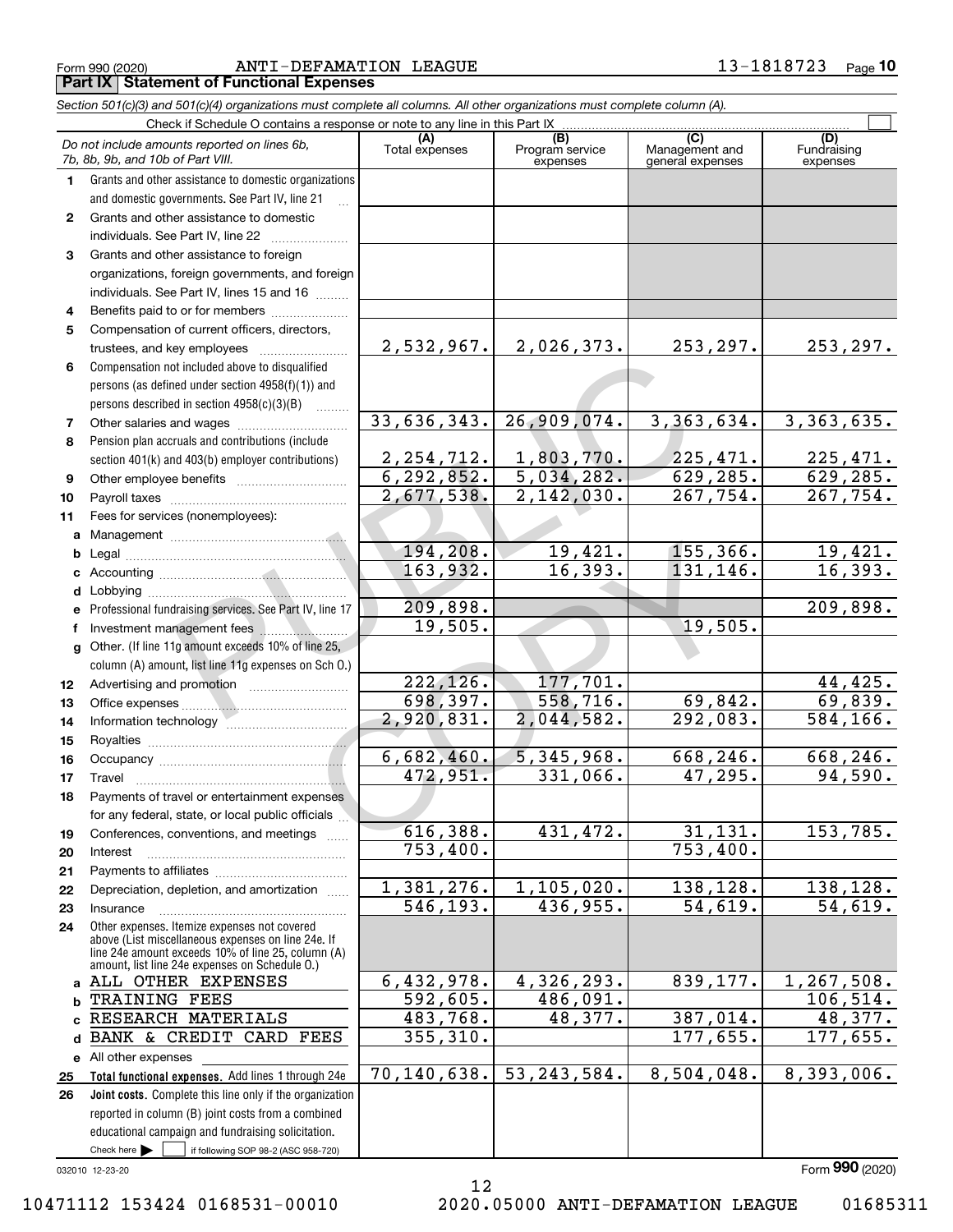Form (2020) **990**

Form 990 (2020) ANTI-DEFAMATION LEAGUE 1 3-1818723 page

**11**

|                             |    |                                                                                                                                                                                                                                 |                               | (A)<br>Beginning of year |                           | (B)<br>End of year       |
|-----------------------------|----|---------------------------------------------------------------------------------------------------------------------------------------------------------------------------------------------------------------------------------|-------------------------------|--------------------------|---------------------------|--------------------------|
|                             | 1. |                                                                                                                                                                                                                                 |                               | 728,030.                 | $\mathbf{1}$              | 1,762,078.               |
|                             | 2  |                                                                                                                                                                                                                                 |                               | 18,343,331.              | $\mathbf{2}$              | 37,056,664.              |
|                             | з  |                                                                                                                                                                                                                                 | 18,464,619.                   | $\mathbf{3}$             | $\overline{26,301,067}$ . |                          |
|                             | 4  |                                                                                                                                                                                                                                 |                               |                          | 4                         |                          |
|                             | 5  | Loans and other receivables from any current or former officer, director,                                                                                                                                                       |                               |                          |                           |                          |
|                             |    | trustee, key employee, creator or founder, substantial contributor, or 35%                                                                                                                                                      |                               |                          |                           |                          |
|                             |    | controlled entity or family member of any of these persons                                                                                                                                                                      |                               | 5                        |                           |                          |
|                             | 6  | Loans and other receivables from other disqualified persons (as defined                                                                                                                                                         |                               |                          |                           |                          |
|                             |    | under section 4958(f)(1)), and persons described in section 4958(c)(3)(B)                                                                                                                                                       | .                             |                          | 6                         |                          |
|                             | 7  |                                                                                                                                                                                                                                 |                               |                          | $\overline{7}$            |                          |
| Assets                      | 8  |                                                                                                                                                                                                                                 |                               | 314,500.                 | 8                         | 314,500.                 |
|                             | 9  | Prepaid expenses and deferred charges                                                                                                                                                                                           |                               | 946,368.                 | 9                         | 1,187,844.               |
|                             |    | 10a Land, buildings, and equipment: cost or other                                                                                                                                                                               |                               |                          |                           |                          |
|                             |    | basis. Complete Part VI of Schedule D    10a   25,658,575.                                                                                                                                                                      |                               |                          |                           |                          |
|                             |    | <b>b</b> Less: accumulated depreciation                                                                                                                                                                                         | $\frac{10b}{100}$ 19,692,687. | 7,092,656.               | 10 <sub>c</sub>           | 5,965,888.               |
|                             | 11 |                                                                                                                                                                                                                                 |                               | $\overline{575,655}$ .   | 11                        | $\overline{5,128,798}$ . |
|                             | 12 |                                                                                                                                                                                                                                 |                               |                          | 12                        |                          |
|                             | 13 |                                                                                                                                                                                                                                 |                               |                          | 13                        |                          |
|                             | 14 |                                                                                                                                                                                                                                 |                               |                          | 14                        |                          |
|                             | 15 |                                                                                                                                                                                                                                 |                               | 330,090.                 | 15                        |                          |
|                             | 16 |                                                                                                                                                                                                                                 |                               | 46, 795, 249.            | 16                        | 77,716,839.              |
|                             | 17 | Accounts payable and accrued expenses <b>manufactures</b> and accrued expenses <b>manufactures</b>                                                                                                                              |                               | 8,762,583.               | 17                        | 8,130,925.               |
|                             | 18 |                                                                                                                                                                                                                                 |                               |                          | 18                        |                          |
|                             | 19 | Deferred revenue <b>construction of the construction of the construction</b> of the construction of the construction of                                                                                                         |                               |                          | 19                        | 1, 113, 463.             |
|                             | 20 | Tax-exempt bond liabilities<br>inductions and continuum and continuum and continuum and continuum and continuum and continuum and continuum and continuum and continuum and continuum and continuum and continuum and continuum |                               |                          | 20                        |                          |
|                             | 21 | Escrow or custodial account liability. Complete Part IV of Schedule D                                                                                                                                                           |                               |                          | 21                        |                          |
|                             | 22 | Loans and other payables to any current or former officer, director,                                                                                                                                                            |                               |                          |                           |                          |
| Liabilities                 |    | trustee, key employee, creator or founder, substantial contributor, or 35%                                                                                                                                                      |                               |                          |                           |                          |
|                             |    | controlled entity or family member of any of these persons <b>controlled</b> entity or family member of any of these persons                                                                                                    |                               |                          | 22                        |                          |
|                             | 23 | Secured mortgages and notes payable to unrelated third parties                                                                                                                                                                  |                               | $\overline{4,000}$ ,000. | 23                        | 4,000,000.               |
|                             | 24 | Unsecured notes and loans payable to unrelated third parties                                                                                                                                                                    |                               |                          | 24                        | 7,400,615.               |
|                             | 25 | Other liabilities (including federal income tax, payables to related third                                                                                                                                                      |                               |                          |                           |                          |
|                             |    | parties, and other liabilities not included on lines 17-24). Complete Part X                                                                                                                                                    |                               |                          |                           |                          |
|                             |    | of Schedule D                                                                                                                                                                                                                   |                               | 29,931,881.  25          |                           | 40,751,874.              |
|                             | 26 | Total liabilities. Add lines 17 through 25                                                                                                                                                                                      |                               | 42,694,464.              | 26                        | 61,396,877.              |
|                             |    | Organizations that follow FASB ASC 958, check here $\triangleright$ $\lfloor X \rfloor$                                                                                                                                         |                               |                          |                           |                          |
|                             |    | and complete lines 27, 28, 32, and 33.                                                                                                                                                                                          |                               |                          |                           |                          |
|                             | 27 |                                                                                                                                                                                                                                 |                               | $-20, 372, 805.$         | 27                        | $-13, 206, 515.$         |
|                             | 28 |                                                                                                                                                                                                                                 |                               | 24, 473, 590.            | 28                        | 29,526,477.              |
|                             |    | Organizations that do not follow FASB ASC 958, check here $\blacktriangleright$                                                                                                                                                 |                               |                          |                           |                          |
|                             |    | and complete lines 29 through 33.                                                                                                                                                                                               |                               |                          |                           |                          |
| Net Assets or Fund Balances | 29 |                                                                                                                                                                                                                                 |                               |                          | 29                        |                          |
|                             | 30 | Paid-in or capital surplus, or land, building, or equipment fund                                                                                                                                                                |                               |                          | 30                        |                          |
|                             | 31 | Retained earnings, endowment, accumulated income, or other funds                                                                                                                                                                |                               |                          | 31                        |                          |
|                             | 32 |                                                                                                                                                                                                                                 |                               | 4,100,785.               | 32                        | 16, 319, 962.            |
|                             | 33 |                                                                                                                                                                                                                                 |                               | 46, 795, 249.            | 33                        | 77,716,839.              |

**Part X Balance Sheet**<br>**Part X Balance Sheet**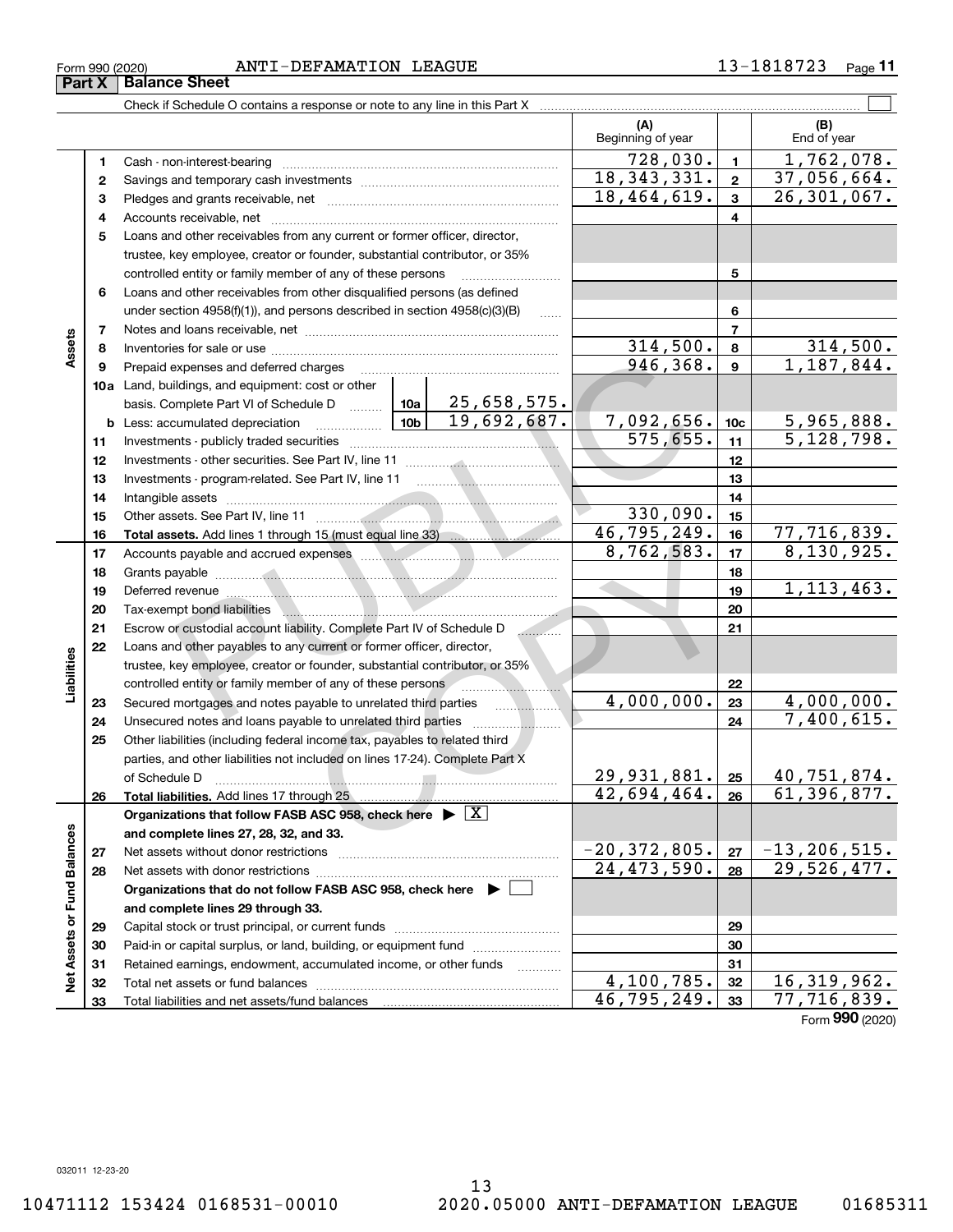|    | ANTI-DEFAMATION LEAGUE<br>Form 990 (2020)                                                                                                                                                                                           |                | 13-1818723 |                           |            | Page 12                 |
|----|-------------------------------------------------------------------------------------------------------------------------------------------------------------------------------------------------------------------------------------|----------------|------------|---------------------------|------------|-------------------------|
|    | Part XI   Reconciliation of Net Assets                                                                                                                                                                                              |                |            |                           |            |                         |
|    |                                                                                                                                                                                                                                     |                |            |                           |            | $\overline{\mathbf{x}}$ |
|    |                                                                                                                                                                                                                                     |                |            |                           |            |                         |
| 1  | Total revenue (must equal Part VIII, column (A), line 12)                                                                                                                                                                           | $\mathbf{1}$   |            | 91, 313, 791.             |            |                         |
| 2  |                                                                                                                                                                                                                                     | $\mathbf{2}$   |            | 70, 140, 638.             |            |                         |
| з  | Revenue less expenses. Subtract line 2 from line 1                                                                                                                                                                                  | 3              |            | $\overline{21,173,153}$ . |            |                         |
| 4  |                                                                                                                                                                                                                                     | 4              |            | 4,100,785.                |            |                         |
| 5  | Net unrealized gains (losses) on investments [11] matter continuum matter is a set of the set of the set of the                                                                                                                     | 5              |            |                           |            |                         |
| 6  |                                                                                                                                                                                                                                     | 6              |            |                           |            |                         |
| 7  | Investment expenses www.communication.communication.com/www.communication.com/www.communication.com                                                                                                                                 | $\overline{7}$ |            |                           |            |                         |
| 8  | Prior period adjustments <b>communications</b> and contract the contract of the contract of the contract of the contract of the contract of the contract of the contract of the contract of the contract of the contract of the con | 8              |            |                           |            |                         |
| 9  | Other changes in net assets or fund balances (explain on Schedule O)                                                                                                                                                                | 9              |            | $-8,953,976.$             |            |                         |
| 10 | Net assets or fund balances at end of year. Combine lines 3 through 9 (must equal Part X, line 32,                                                                                                                                  |                |            |                           |            |                         |
|    | column (B))                                                                                                                                                                                                                         | 10             |            | 16, 319, 962.             |            |                         |
|    | <b>Part XII</b> Financial Statements and Reporting                                                                                                                                                                                  |                |            |                           |            |                         |
|    | Check if Schedule O contains a response or note to any line in this Part XII [11] [11] [11] [11] [11] [11] Check if Schedule O contains a response or note to any line in this Part XII                                             |                |            |                           |            |                         |
|    |                                                                                                                                                                                                                                     |                |            |                           | <b>Yes</b> | No                      |
| 1  | $\boxed{\mathbf{X}}$ Accrual<br>Other<br>Accounting method used to prepare the Form 990: <u>II</u> Cash                                                                                                                             |                |            |                           |            |                         |
|    | If the organization changed its method of accounting from a prior year or checked "Other," explain in Schedule O.                                                                                                                   |                |            |                           |            |                         |
|    | 2a Were the organization's financial statements compiled or reviewed by an independent accountant?                                                                                                                                  |                |            | 2a                        |            | x                       |
|    | If "Yes," check a box below to indicate whether the financial statements for the year were compiled or reviewed on a                                                                                                                |                |            |                           |            |                         |
|    | separate basis, consolidated basis, or both:                                                                                                                                                                                        |                |            |                           |            |                         |
|    | Separate basis<br><b>Consolidated basis</b><br>Both consolidated and separate basis                                                                                                                                                 |                |            |                           |            |                         |
|    | <b>b</b> Were the organization's financial statements audited by an independent accountant?                                                                                                                                         |                |            | 2 <sub>b</sub>            | X          |                         |
|    | If "Yes," check a box below to indicate whether the financial statements for the year were audited on a separate basis,                                                                                                             |                |            |                           |            |                         |
|    | consolidated basis, or both:                                                                                                                                                                                                        |                |            |                           |            |                         |
|    | $\overline{X}$ Consolidated basis<br>Both consolidated and separate basis<br>Separate basis                                                                                                                                         |                |            |                           |            |                         |
|    | c If "Yes" to line 2a or 2b, does the organization have a committee that assumes responsibility for oversight of the audit,                                                                                                         |                |            |                           |            |                         |
|    |                                                                                                                                                                                                                                     |                |            | 2c                        | X          |                         |
|    | If the organization changed either its oversight process or selection process during the tax year, explain on Schedule O.                                                                                                           |                |            |                           |            |                         |
|    | 3a As a result of a federal award, was the organization required to undergo an audit or audits as set forth in the Single Audit                                                                                                     |                |            |                           |            |                         |
|    |                                                                                                                                                                                                                                     |                |            | За                        |            | x                       |
|    | <b>b</b> If "Yes," did the organization undergo the required audit or audits? If the organization did not undergo the required audit                                                                                                |                |            |                           |            |                         |
|    | or audits, explain why on Schedule O and describe any steps taken to undergo such audits matures and the matur                                                                                                                      |                |            | 3b                        |            |                         |
|    |                                                                                                                                                                                                                                     |                |            |                           |            | Form 990 (2020)         |
|    |                                                                                                                                                                                                                                     |                |            |                           |            |                         |
|    |                                                                                                                                                                                                                                     |                |            |                           |            |                         |
|    |                                                                                                                                                                                                                                     |                |            |                           |            |                         |
|    |                                                                                                                                                                                                                                     |                |            |                           |            |                         |
|    |                                                                                                                                                                                                                                     |                |            |                           |            |                         |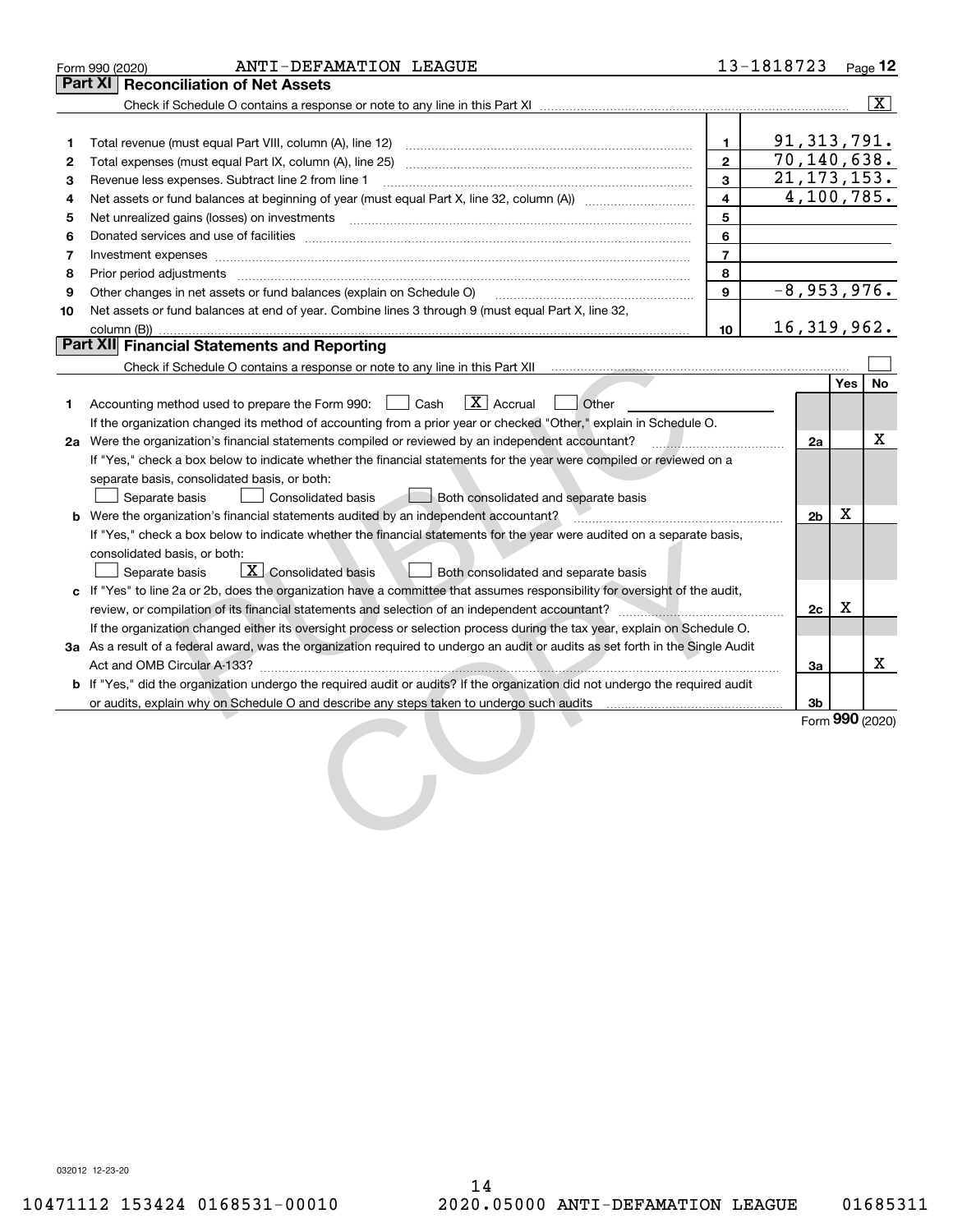| <b>SCHEDULE A</b> |
|-------------------|
|-------------------|

Department of the Treasury Internal Revenue Service

**(Form 990 or 990-EZ)**

# **Public Charity Status and Public Support**

**Complete if the organization is a section 501(c)(3) organization or a section 4947(a)(1) nonexempt charitable trust.**

**| Attach to Form 990 or Form 990-EZ.** 

**| Go to www.irs.gov/Form990 for instructions and the latest information.**

| OMB No 1545-0047                    |
|-------------------------------------|
| 12<br>l                             |
| <b>Open to Public</b><br>Inspection |

|  | Name of the organization |
|--|--------------------------|
|--|--------------------------|

|                                       | Name of the organization                                                                                                                                                                                             |                        |                                                       |                             |                                 |                            |  | <b>Employer identification number</b> |  |  |
|---------------------------------------|----------------------------------------------------------------------------------------------------------------------------------------------------------------------------------------------------------------------|------------------------|-------------------------------------------------------|-----------------------------|---------------------------------|----------------------------|--|---------------------------------------|--|--|
|                                       |                                                                                                                                                                                                                      | ANTI-DEFAMATION LEAGUE |                                                       |                             |                                 |                            |  | 13-1818723                            |  |  |
| Part I                                | Reason for Public Charity Status. (All organizations must complete this part.) See instructions.                                                                                                                     |                        |                                                       |                             |                                 |                            |  |                                       |  |  |
|                                       | The organization is not a private foundation because it is: (For lines 1 through 12, check only one box.)                                                                                                            |                        |                                                       |                             |                                 |                            |  |                                       |  |  |
| 1                                     | A church, convention of churches, or association of churches described in section $170(b)(1)(A)(i)$ .                                                                                                                |                        |                                                       |                             |                                 |                            |  |                                       |  |  |
| 2                                     | A school described in section 170(b)(1)(A)(ii). (Attach Schedule E (Form 990 or 990-EZ).)                                                                                                                            |                        |                                                       |                             |                                 |                            |  |                                       |  |  |
| з                                     | A hospital or a cooperative hospital service organization described in section $170(b)(1)(A)(iii)$ .                                                                                                                 |                        |                                                       |                             |                                 |                            |  |                                       |  |  |
|                                       | A medical research organization operated in conjunction with a hospital described in section 170(b)(1)(A)(iii). Enter the hospital's name,<br>city, and state:                                                       |                        |                                                       |                             |                                 |                            |  |                                       |  |  |
| 5                                     | An organization operated for the benefit of a college or university owned or operated by a governmental unit described in<br>section 170(b)(1)(A)(iv). (Complete Part II.)                                           |                        |                                                       |                             |                                 |                            |  |                                       |  |  |
| 6                                     | A federal, state, or local government or governmental unit described in section 170(b)(1)(A)(v).                                                                                                                     |                        |                                                       |                             |                                 |                            |  |                                       |  |  |
| $\lfloor x \rfloor$<br>$\overline{7}$ | An organization that normally receives a substantial part of its support from a governmental unit or from the general public described in                                                                            |                        |                                                       |                             |                                 |                            |  |                                       |  |  |
|                                       | section 170(b)(1)(A)(vi). (Complete Part II.)                                                                                                                                                                        |                        |                                                       |                             |                                 |                            |  |                                       |  |  |
| 8                                     | A community trust described in section 170(b)(1)(A)(vi). (Complete Part II.)                                                                                                                                         |                        |                                                       |                             |                                 |                            |  |                                       |  |  |
| 9                                     | An agricultural research organization described in section 170(b)(1)(A)(ix) operated in conjunction with a land-grant college                                                                                        |                        |                                                       |                             |                                 |                            |  |                                       |  |  |
|                                       | or university or a non-land-grant college of agriculture (see instructions). Enter the name, city, and state of the college or                                                                                       |                        |                                                       |                             |                                 |                            |  |                                       |  |  |
|                                       | university:                                                                                                                                                                                                          |                        |                                                       |                             |                                 |                            |  |                                       |  |  |
| 10                                    | An organization that normally receives (1) more than 33 1/3% of its support from contributions, membership fees, and gross receipts from                                                                             |                        |                                                       |                             |                                 |                            |  |                                       |  |  |
|                                       | activities related to its exempt functions, subject to certain exceptions; and (2) no more than 33 1/3% of its support from gross investment                                                                         |                        |                                                       |                             |                                 |                            |  |                                       |  |  |
|                                       | income and unrelated business taxable income (less section 511 tax) from businesses acquired by the organization after June 30, 1975.                                                                                |                        |                                                       |                             |                                 |                            |  |                                       |  |  |
|                                       | See section 509(a)(2). (Complete Part III.)                                                                                                                                                                          |                        |                                                       |                             |                                 |                            |  |                                       |  |  |
| 11                                    | An organization organized and operated exclusively to test for public safety. See section 509(a)(4).                                                                                                                 |                        |                                                       |                             |                                 |                            |  |                                       |  |  |
| 12                                    | An organization organized and operated exclusively for the benefit of, to perform the functions of, or to carry out the purposes of one or                                                                           |                        |                                                       |                             |                                 |                            |  |                                       |  |  |
|                                       | more publicly supported organizations described in section 509(a)(1) or section 509(a)(2). See section 509(a)(3). Check the box in                                                                                   |                        |                                                       |                             |                                 |                            |  |                                       |  |  |
|                                       | lines 12a through 12d that describes the type of supporting organization and complete lines 12e, 12f, and 12g.                                                                                                       |                        |                                                       |                             |                                 |                            |  |                                       |  |  |
| a                                     | Type I. A supporting organization operated, supervised, or controlled by its supported organization(s), typically by giving                                                                                          |                        |                                                       |                             |                                 |                            |  |                                       |  |  |
|                                       | the supported organization(s) the power to regularly appoint or elect a majority of the directors or trustees of the supporting                                                                                      |                        |                                                       |                             |                                 |                            |  |                                       |  |  |
|                                       | organization. You must complete Part IV, Sections A and B.                                                                                                                                                           |                        |                                                       |                             |                                 |                            |  |                                       |  |  |
| b                                     | Type II. A supporting organization supervised or controlled in connection with its supported organization(s), by having                                                                                              |                        |                                                       |                             |                                 |                            |  |                                       |  |  |
|                                       | control or management of the supporting organization vested in the same persons that control or manage the supported                                                                                                 |                        |                                                       |                             |                                 |                            |  |                                       |  |  |
|                                       | organization(s). You must complete Part IV, Sections A and C.                                                                                                                                                        |                        |                                                       |                             |                                 |                            |  |                                       |  |  |
| c                                     | Type III functionally integrated. A supporting organization operated in connection with, and functionally integrated with,                                                                                           |                        |                                                       |                             |                                 |                            |  |                                       |  |  |
|                                       | its supported organization(s) (see instructions). You must complete Part IV, Sections A, D, and E.                                                                                                                   |                        |                                                       |                             |                                 |                            |  |                                       |  |  |
| d                                     | Type III non-functionally integrated. A supporting organization operated in connection with its supported organization(s)                                                                                            |                        |                                                       |                             |                                 |                            |  |                                       |  |  |
|                                       | that is not functionally integrated. The organization generally must satisfy a distribution requirement and an attentiveness                                                                                         |                        |                                                       |                             |                                 |                            |  |                                       |  |  |
|                                       | requirement (see instructions). You must complete Part IV, Sections A and D, and Part V.                                                                                                                             |                        |                                                       |                             |                                 |                            |  |                                       |  |  |
|                                       | Check this box if the organization received a written determination from the IRS that it is a Type I, Type II, Type III<br>functionally integrated, or Type III non-functionally integrated supporting organization. |                        |                                                       |                             |                                 |                            |  |                                       |  |  |
|                                       | <b>f</b> Enter the number of supported organizations                                                                                                                                                                 |                        |                                                       |                             |                                 |                            |  |                                       |  |  |
|                                       | Provide the following information about the supported organization(s).                                                                                                                                               |                        |                                                       |                             |                                 |                            |  |                                       |  |  |
|                                       | (i) Name of supported                                                                                                                                                                                                | (ii) EIN               | (iii) Type of organization                            | in your governing document? | (iv) Is the organization listed | (v) Amount of monetary     |  | (vi) Amount of other                  |  |  |
|                                       | organization                                                                                                                                                                                                         |                        | (described on lines 1-10<br>above (see instructions)) | Yes                         | No                              | support (see instructions) |  | support (see instructions)            |  |  |
|                                       |                                                                                                                                                                                                                      |                        |                                                       |                             |                                 |                            |  |                                       |  |  |
|                                       |                                                                                                                                                                                                                      |                        |                                                       |                             |                                 |                            |  |                                       |  |  |
|                                       |                                                                                                                                                                                                                      |                        |                                                       |                             |                                 |                            |  |                                       |  |  |
|                                       |                                                                                                                                                                                                                      |                        |                                                       |                             |                                 |                            |  |                                       |  |  |
|                                       |                                                                                                                                                                                                                      |                        |                                                       |                             |                                 |                            |  |                                       |  |  |
|                                       |                                                                                                                                                                                                                      |                        |                                                       |                             |                                 |                            |  |                                       |  |  |
|                                       |                                                                                                                                                                                                                      |                        |                                                       |                             |                                 |                            |  |                                       |  |  |
|                                       |                                                                                                                                                                                                                      |                        |                                                       |                             |                                 |                            |  |                                       |  |  |
| Total                                 |                                                                                                                                                                                                                      |                        |                                                       |                             |                                 |                            |  |                                       |  |  |

LHA For Paperwork Reduction Act Notice, see the Instructions for Form 990 or 990-EZ. <sub>032021</sub> o1-25-21 Schedule A (Form 990 or 990-EZ) 2020 15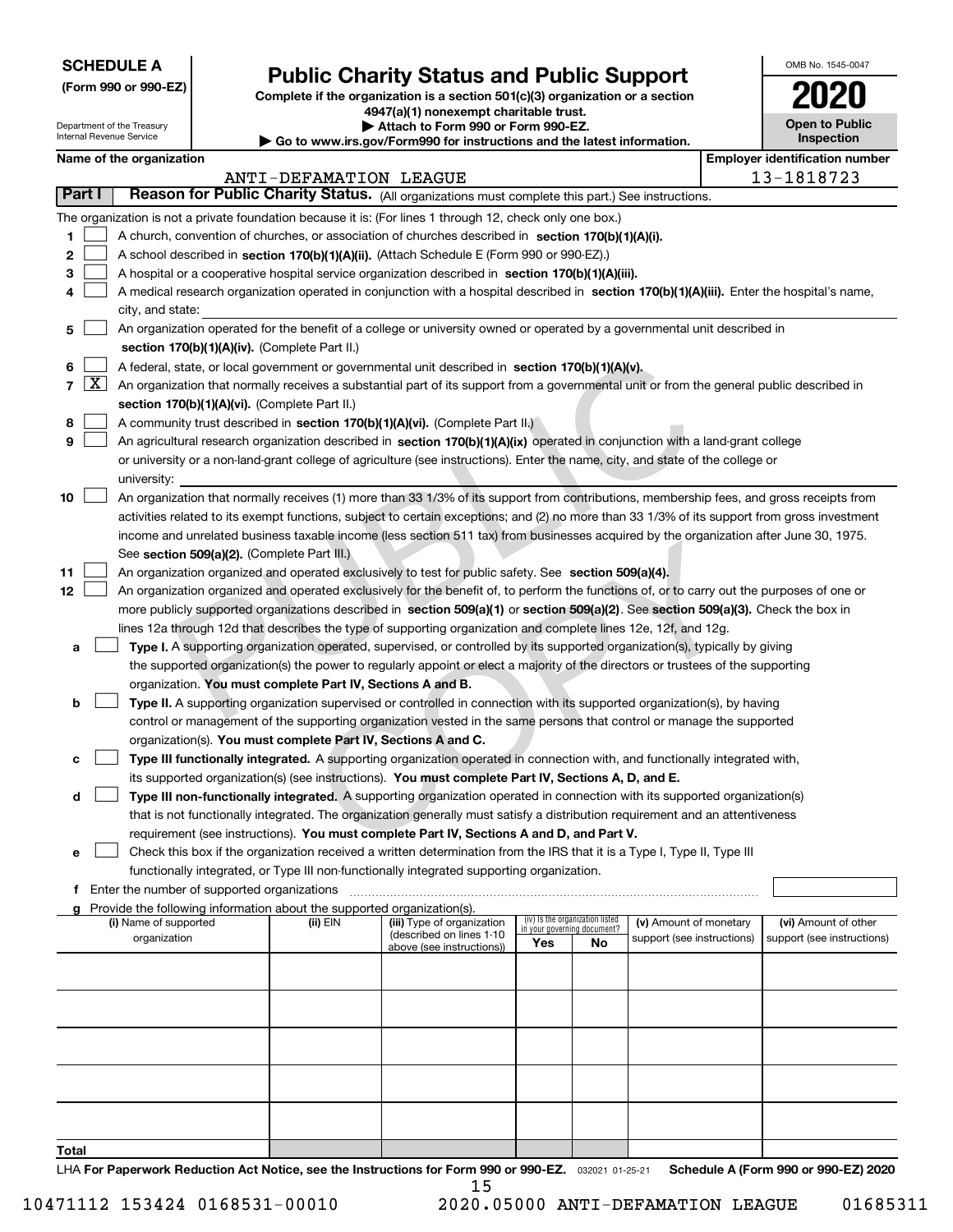13-1818723 Page 2

(Complete only if you checked the box on line 5, 7, or 8 of Part I or if the organization failed to qualify under Part III. If the organization fails to qualify under the tests listed below, please complete Part III.) **Part II Support Schedule for Organizations Described in Sections 170(b)(1)(A)(iv) and 170(b)(1)(A)(vi)**

|     | <b>Section A. Public Support</b>                                                                                                               |                                                        |            |                             |            |                                      |                                                             |
|-----|------------------------------------------------------------------------------------------------------------------------------------------------|--------------------------------------------------------|------------|-----------------------------|------------|--------------------------------------|-------------------------------------------------------------|
|     | Calendar year (or fiscal year beginning in)                                                                                                    | (a) 2016                                               | $(b)$ 2017 | $(c)$ 2018                  | $(d)$ 2019 | (e) 2020                             | (f) Total                                                   |
|     | 1 Gifts, grants, contributions, and<br>membership fees received. (Do not                                                                       |                                                        |            |                             |            |                                      |                                                             |
|     | include any "unusual grants.")                                                                                                                 | 61471201.71717381.69833945.78152040.85020986.366195553 |            |                             |            |                                      |                                                             |
|     | 2 Tax revenues levied for the organ-<br>ization's benefit and either paid to<br>or expended on its behalf                                      |                                                        |            |                             |            |                                      |                                                             |
|     | 3 The value of services or facilities<br>furnished by a governmental unit to                                                                   |                                                        |            |                             |            |                                      |                                                             |
|     | the organization without charge                                                                                                                |                                                        |            |                             |            |                                      |                                                             |
|     | 4 Total. Add lines 1 through 3                                                                                                                 |                                                        |            |                             |            |                                      | 61471201.71717381.69833945.78152040.85020986.366195553      |
| 5   | The portion of total contributions                                                                                                             |                                                        |            |                             |            |                                      |                                                             |
|     | by each person (other than a                                                                                                                   |                                                        |            |                             |            |                                      |                                                             |
|     | governmental unit or publicly                                                                                                                  |                                                        |            |                             |            |                                      |                                                             |
|     | supported organization) included                                                                                                               |                                                        |            |                             |            |                                      |                                                             |
|     | on line 1 that exceeds 2% of the                                                                                                               |                                                        |            |                             |            |                                      |                                                             |
|     | amount shown on line 11,                                                                                                                       |                                                        |            |                             |            |                                      |                                                             |
|     | column (f)                                                                                                                                     |                                                        |            |                             |            |                                      | 366195553                                                   |
|     | 6 Public support. Subtract line 5 from line 4.<br><b>Section B. Total Support</b>                                                              |                                                        |            |                             |            |                                      |                                                             |
|     | Calendar year (or fiscal year beginning in)                                                                                                    | (a) 2016                                               | (b) 2017   | $(c)$ 2018                  | $(d)$ 2019 | (e) 2020                             | (f) Total                                                   |
|     | <b>7</b> Amounts from line 4                                                                                                                   |                                                        |            |                             |            |                                      | 61471201, 71717381, 69833945, 78152040, 85020986, 366195553 |
|     | Gross income from interest,                                                                                                                    |                                                        |            |                             |            |                                      |                                                             |
|     | dividends, payments received on                                                                                                                |                                                        |            |                             |            |                                      |                                                             |
|     | securities loans, rents, royalties,                                                                                                            |                                                        |            |                             |            |                                      |                                                             |
|     | and income from similar sources                                                                                                                | 4,024.                                                 | 9,464.     | 78.                         | 326,062.   | 404,174.                             | 743,802.                                                    |
|     | 9 Net income from unrelated business                                                                                                           |                                                        |            |                             |            |                                      |                                                             |
|     | activities, whether or not the                                                                                                                 |                                                        |            |                             |            |                                      |                                                             |
|     | business is regularly carried on                                                                                                               |                                                        |            |                             |            |                                      |                                                             |
|     | 10 Other income. Do not include gain                                                                                                           |                                                        |            |                             |            |                                      |                                                             |
|     | or loss from the sale of capital                                                                                                               |                                                        |            |                             |            |                                      |                                                             |
|     | assets (Explain in Part VI.)                                                                                                                   | 9579337.                                               |            | 8305556. 9451458. 13830477. |            |                                      | 2379689.43546517.                                           |
|     | 11 Total support. Add lines 7 through 10                                                                                                       |                                                        |            |                             |            |                                      | 410485872                                                   |
|     | <b>12</b> Gross receipts from related activities, etc. (see instructions)                                                                      |                                                        |            |                             |            | 12                                   | 13,788,983.                                                 |
|     | 13 First 5 years. If the Form 990 is for the organization's first, second, third, fourth, or fifth tax year as a section 501(c)(3)             |                                                        |            |                             |            |                                      |                                                             |
|     | organization, check this box and stop here                                                                                                     |                                                        |            |                             |            |                                      |                                                             |
|     | <b>Section C. Computation of Public Support Percentage</b>                                                                                     |                                                        |            |                             |            |                                      |                                                             |
|     |                                                                                                                                                |                                                        |            |                             |            | 14                                   | 89.21<br>%                                                  |
|     |                                                                                                                                                |                                                        |            |                             |            | 15                                   | 86.75<br>$\%$                                               |
|     | 16a 33 1/3% support test - 2020. If the organization did not check the box on line 13, and line 14 is 33 1/3% or more, check this box and      |                                                        |            |                             |            |                                      |                                                             |
|     | stop here. The organization qualifies as a publicly supported organization                                                                     |                                                        |            |                             |            |                                      | $\blacktriangleright$ $\boxed{\text{X}}$                    |
|     | b 33 1/3% support test - 2019. If the organization did not check a box on line 13 or 16a, and line 15 is 33 1/3% or more, check this box       |                                                        |            |                             |            |                                      |                                                             |
|     | and stop here. The organization qualifies as a publicly supported organization                                                                 |                                                        |            |                             |            |                                      |                                                             |
|     | 17a 10% -facts-and-circumstances test - 2020. If the organization did not check a box on line 13, 16a, or 16b, and line 14 is 10% or more,     |                                                        |            |                             |            |                                      |                                                             |
|     | and if the organization meets the facts-and-circumstances test, check this box and stop here. Explain in Part VI how the organization          |                                                        |            |                             |            |                                      |                                                             |
|     | meets the facts-and-circumstances test. The organization qualifies as a publicly supported organization                                        |                                                        |            |                             |            |                                      |                                                             |
|     | <b>b 10% -facts-and-circumstances test - 2019.</b> If the organization did not check a box on line 13, 16a, 16b, or 17a, and line 15 is 10% or |                                                        |            |                             |            |                                      |                                                             |
|     | more, and if the organization meets the facts-and-circumstances test, check this box and stop here. Explain in Part VI how the                 |                                                        |            |                             |            |                                      |                                                             |
|     | organization meets the facts-and-circumstances test. The organization qualifies as a publicly supported organization                           |                                                        |            |                             |            |                                      |                                                             |
| 18. | Private foundation. If the organization did not check a box on line 13, 16a, 16b, 17a, or 17b, check this box and see instructions             |                                                        |            |                             |            |                                      |                                                             |
|     |                                                                                                                                                |                                                        |            |                             |            | Schedule A (Form 990 or 990-EZ) 2020 |                                                             |

032022 01-25-21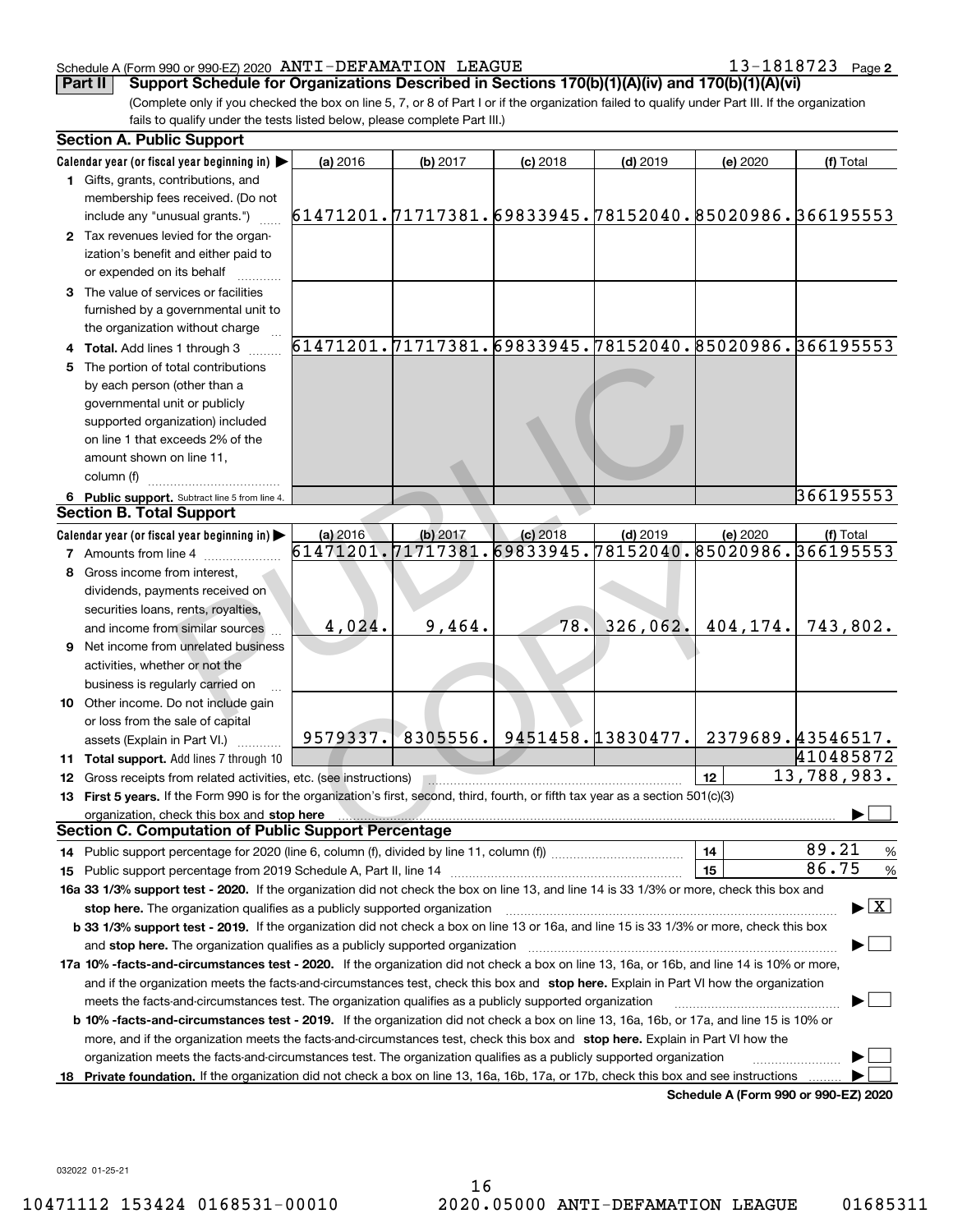(Complete only if you checked the box on line 10 of Part I or if the organization failed to qualify under Part II. If the organization fails to qualify under the tests listed below, please complete Part II.)

|    | <b>Section A. Public Support</b>                                                                                                                                                         |          |          |            |            |          |                                      |
|----|------------------------------------------------------------------------------------------------------------------------------------------------------------------------------------------|----------|----------|------------|------------|----------|--------------------------------------|
|    | Calendar year (or fiscal year beginning in) $\blacktriangleright$                                                                                                                        | (a) 2016 | (b) 2017 | $(c)$ 2018 | $(d)$ 2019 | (e) 2020 | (f) Total                            |
|    | 1 Gifts, grants, contributions, and                                                                                                                                                      |          |          |            |            |          |                                      |
|    | membership fees received. (Do not                                                                                                                                                        |          |          |            |            |          |                                      |
|    | include any "unusual grants.")                                                                                                                                                           |          |          |            |            |          |                                      |
|    | 2 Gross receipts from admissions,<br>merchandise sold or services per-<br>formed, or facilities furnished in<br>any activity that is related to the<br>organization's tax-exempt purpose |          |          |            |            |          |                                      |
| 3. | Gross receipts from activities that<br>are not an unrelated trade or bus-                                                                                                                |          |          |            |            |          |                                      |
|    | iness under section 513                                                                                                                                                                  |          |          |            |            |          |                                      |
| 4  | Tax revenues levied for the organ-<br>ization's benefit and either paid to<br>or expended on its behalf                                                                                  |          |          |            |            |          |                                      |
| 5. | The value of services or facilities<br>furnished by a governmental unit to                                                                                                               |          |          |            |            |          |                                      |
|    | the organization without charge                                                                                                                                                          |          |          |            |            |          |                                      |
|    | <b>6 Total.</b> Add lines 1 through 5                                                                                                                                                    |          |          |            |            |          |                                      |
|    | 7a Amounts included on lines 1, 2, and<br>3 received from disqualified persons                                                                                                           |          |          |            |            |          |                                      |
|    | <b>b</b> Amounts included on lines 2 and 3 received<br>from other than disqualified persons that<br>exceed the greater of \$5,000 or 1% of the                                           |          |          |            |            |          |                                      |
|    |                                                                                                                                                                                          |          |          |            |            |          |                                      |
|    | 8 Public support. (Subtract line 7c from line 6.)<br><b>Section B. Total Support</b>                                                                                                     |          |          |            |            |          |                                      |
|    | Calendar year (or fiscal year beginning in)                                                                                                                                              | (a) 2016 | (b) 2017 | $(c)$ 2018 | $(d)$ 2019 | (e) 2020 | (f) Total                            |
|    | 9 Amounts from line 6                                                                                                                                                                    |          |          |            |            |          |                                      |
|    | <b>10a</b> Gross income from interest,<br>dividends, payments received on<br>securities loans, rents, royalties,<br>and income from similar sources                                      |          |          |            |            |          |                                      |
|    | <b>b</b> Unrelated business taxable income<br>(less section 511 taxes) from businesses<br>acquired after June 30, 1975                                                                   |          |          |            |            |          |                                      |
|    | c Add lines 10a and 10b                                                                                                                                                                  |          |          |            |            |          |                                      |
|    | 11 Net income from unrelated business<br>activities not included in line 10b.<br>whether or not the business is<br>regularly carried on                                                  |          |          |            |            |          |                                      |
|    | 12 Other income. Do not include gain<br>or loss from the sale of capital<br>assets (Explain in Part VI.)                                                                                 |          |          |            |            |          |                                      |
|    | <b>13</b> Total support. (Add lines 9, 10c, 11, and 12.)                                                                                                                                 |          |          |            |            |          |                                      |
|    | 14 First 5 years. If the Form 990 is for the organization's first, second, third, fourth, or fifth tax year as a section 501(c)(3) organization,                                         |          |          |            |            |          |                                      |
|    | check this box and stop here with an intermediate control to the control of the control of the control of the c                                                                          |          |          |            |            |          |                                      |
|    | <b>Section C. Computation of Public Support Percentage</b>                                                                                                                               |          |          |            |            |          |                                      |
|    |                                                                                                                                                                                          |          |          |            |            | 15       | %                                    |
|    | 16 Public support percentage from 2019 Schedule A, Part III, line 15                                                                                                                     |          |          |            |            | 16       | %                                    |
|    | <b>Section D. Computation of Investment Income Percentage</b>                                                                                                                            |          |          |            |            |          |                                      |
|    | 17 Investment income percentage for 2020 (line 10c, column (f), divided by line 13, column (f))                                                                                          |          |          |            |            | 17       | %                                    |
|    | 18 Investment income percentage from 2019 Schedule A, Part III, line 17                                                                                                                  |          |          |            |            | 18       | %                                    |
|    | 19a 33 1/3% support tests - 2020. If the organization did not check the box on line 14, and line 15 is more than 33 1/3%, and line 17 is not                                             |          |          |            |            |          |                                      |
|    | more than 33 1/3%, check this box and stop here. The organization qualifies as a publicly supported organization                                                                         |          |          |            |            |          | ▶                                    |
|    | b 33 1/3% support tests - 2019. If the organization did not check a box on line 14 or line 19a, and line 16 is more than 33 1/3%, and                                                    |          |          |            |            |          |                                      |
|    | line 18 is not more than 33 1/3%, check this box and stop here. The organization qualifies as a publicly supported organization                                                          |          |          |            |            |          |                                      |
|    | 20 Private foundation. If the organization did not check a box on line 14, 19a, or 19b, check this box and see instructions                                                              |          |          |            |            |          |                                      |
|    | 032023 01-25-21                                                                                                                                                                          |          | 17       |            |            |          | Schedule A (Form 990 or 990-EZ) 2020 |

10471112 153424 0168531-00010 2020.05000 ANTI-DEFAMATION LEAGUE 01685311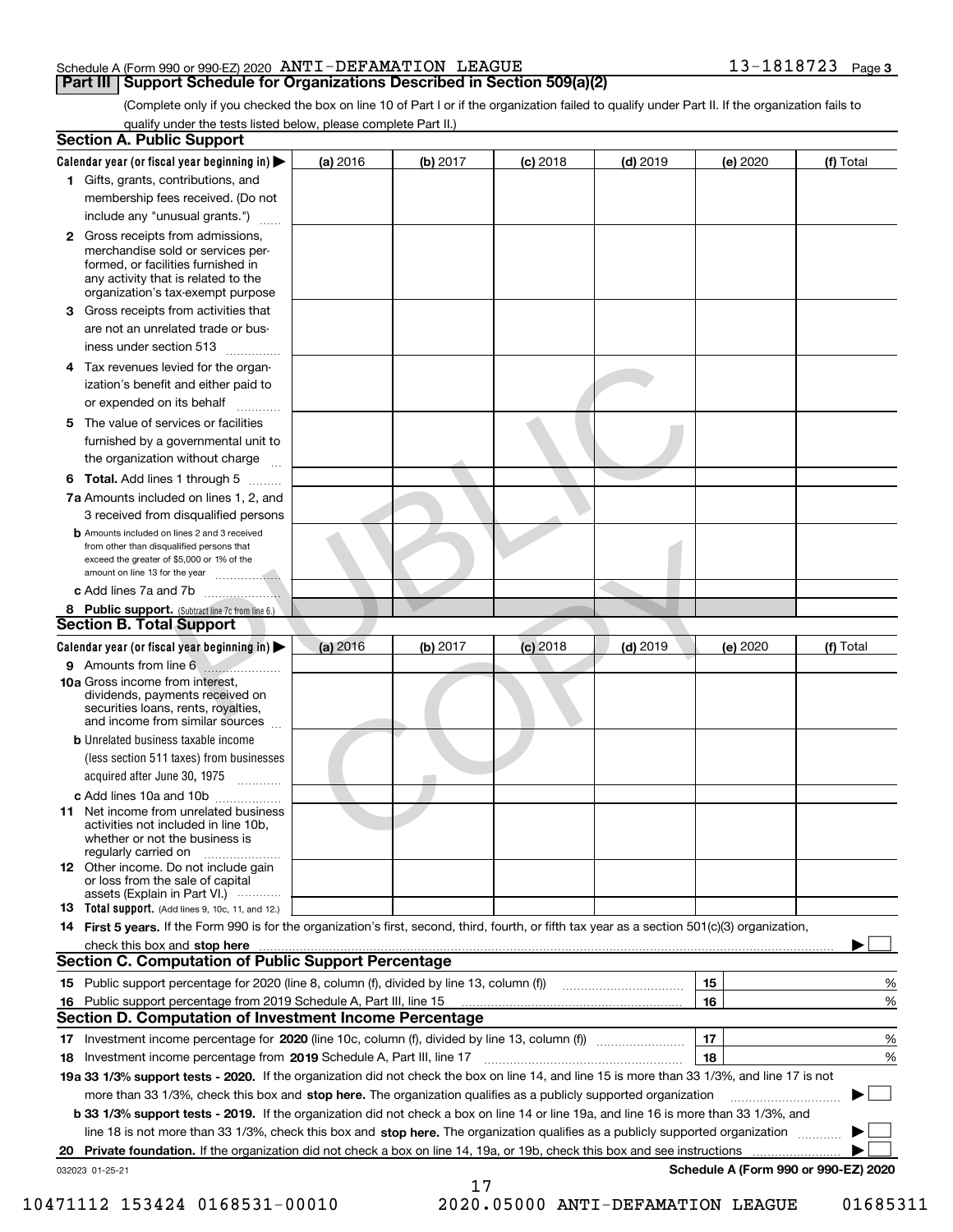**1**

**2**

**3a**

**3b**

**3c**

**4a**

**4b**

**4c**

**5a**

**5b5c**

**6**

**7**

**8**

**9a**

**9b**

**9c**

**10a**

**10b**

**YesNo**

## **Part IV Supporting Organizations**

(Complete only if you checked a box in line 12 on Part I. If you checked box 12a, Part I, complete Sections A and B. If you checked box 12b, Part I, complete Sections A and C. If you checked box 12c, Part I, complete Sections A, D, and E. If you checked box 12d, Part I, complete Sections A and D, and complete Part V.)

### **Section A. All Supporting Organizations**

- **1** Are all of the organization's supported organizations listed by name in the organization's governing documents? If "No," describe in **Part VI** how the supported organizations are designated. If designated by *class or purpose, describe the designation. If historic and continuing relationship, explain.*
- **2** Did the organization have any supported organization that does not have an IRS determination of status under section 509(a)(1) or (2)? If "Yes," explain in Part VI how the organization determined that the supported *organization was described in section 509(a)(1) or (2).*
- **3a** Did the organization have a supported organization described in section 501(c)(4), (5), or (6)? If "Yes," answer *lines 3b and 3c below.*
- **b** Did the organization confirm that each supported organization qualified under section 501(c)(4), (5), or (6) and satisfied the public support tests under section 509(a)(2)? If "Yes," describe in **Part VI** when and how the *organization made the determination.*
- **c**Did the organization ensure that all support to such organizations was used exclusively for section 170(c)(2)(B) purposes? If "Yes," explain in **Part VI** what controls the organization put in place to ensure such use.
- **4a**Was any supported organization not organized in the United States ("foreign supported organization")? *If "Yes," and if you checked box 12a or 12b in Part I, answer lines 4b and 4c below.*
- **b** Did the organization have ultimate control and discretion in deciding whether to make grants to the foreign supported organization? If "Yes," describe in Part VI how the organization had such control and discretion *despite being controlled or supervised by or in connection with its supported organizations.*
- **c** Did the organization support any foreign supported organization that does not have an IRS determination under sections 501(c)(3) and 509(a)(1) or (2)? If "Yes," explain in **Part VI** what controls the organization used *to ensure that all support to the foreign supported organization was used exclusively for section 170(c)(2)(B) purposes.*
- **5a** Did the organization add, substitute, or remove any supported organizations during the tax year? If "Yes," answer lines 5b and 5c below (if applicable). Also, provide detail in **Part VI,** including (i) the names and EIN *numbers of the supported organizations added, substituted, or removed; (ii) the reasons for each such action; (iii) the authority under the organization's organizing document authorizing such action; and (iv) how the action was accomplished (such as by amendment to the organizing document).* about commin that each supported organization vast used exclusively for section and for the action and for the distance and for the distance and for the distance of the distance and for the distance and for the distance an In supported organization trial does not nave an instancement (2)? If "Yes," explain in **Part VI** what controls the organization used supported organization was used exclusively for section 170(c)(2)(B) remove any support
- **b** Type I or Type II only. Was any added or substituted supported organization part of a class already designated in the organization's organizing document?
- **cSubstitutions only.**  Was the substitution the result of an event beyond the organization's control?
- **6** Did the organization provide support (whether in the form of grants or the provision of services or facilities) to **Part VI.** *If "Yes," provide detail in* support or benefit one or more of the filing organization's supported organizations? anyone other than (i) its supported organizations, (ii) individuals that are part of the charitable class benefited by one or more of its supported organizations, or (iii) other supporting organizations that also
- **7**Did the organization provide a grant, loan, compensation, or other similar payment to a substantial contributor *If "Yes," complete Part I of Schedule L (Form 990 or 990-EZ).* regard to a substantial contributor? (as defined in section 4958(c)(3)(C)), a family member of a substantial contributor, or a 35% controlled entity with
- **8** Did the organization make a loan to a disqualified person (as defined in section 4958) not described in line 7? *If "Yes," complete Part I of Schedule L (Form 990 or 990-EZ).*
- **9a** Was the organization controlled directly or indirectly at any time during the tax year by one or more in section 509(a)(1) or (2))? If "Yes," *provide detail in* <code>Part VI.</code> disqualified persons, as defined in section 4946 (other than foundation managers and organizations described
- **b** Did one or more disqualified persons (as defined in line 9a) hold a controlling interest in any entity in which the supporting organization had an interest? If "Yes," provide detail in P**art VI**.
- **c**Did a disqualified person (as defined in line 9a) have an ownership interest in, or derive any personal benefit from, assets in which the supporting organization also had an interest? If "Yes," provide detail in P**art VI.**
- **10a** Was the organization subject to the excess business holdings rules of section 4943 because of section supporting organizations)? If "Yes," answer line 10b below. 4943(f) (regarding certain Type II supporting organizations, and all Type III non-functionally integrated
- **b** Did the organization have any excess business holdings in the tax year? (Use Schedule C, Form 4720, to *determine whether the organization had excess business holdings.)*

18

032024 01-25-21

**Schedule A (Form 990 or 990-EZ) 2020**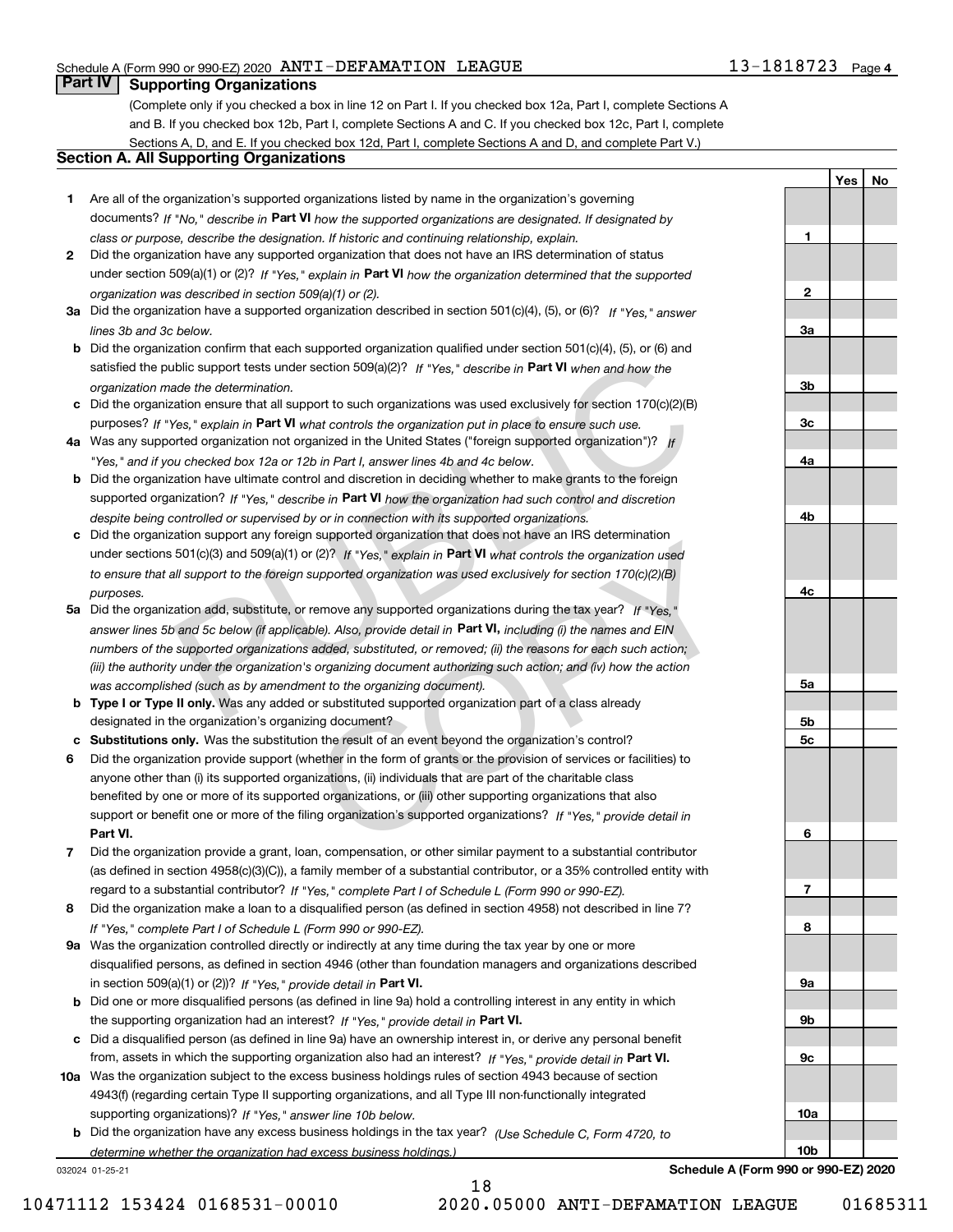#### Schedule A (Form 990 or 990-EZ) 2020 Page ANTI-DEFAMATION LEAGUE 13-1818723 **Part IV Supporting Organizations** *(continued)*

|    |                                                                                                                                                                                                                                                          |                 | Yes | No |
|----|----------------------------------------------------------------------------------------------------------------------------------------------------------------------------------------------------------------------------------------------------------|-----------------|-----|----|
| 11 | Has the organization accepted a gift or contribution from any of the following persons?                                                                                                                                                                  |                 |     |    |
|    | a A person who directly or indirectly controls, either alone or together with persons described in lines 11b and                                                                                                                                         |                 |     |    |
|    | 11c below, the governing body of a supported organization?                                                                                                                                                                                               | 11a             |     |    |
|    | <b>b</b> A family member of a person described in line 11a above?                                                                                                                                                                                        | 11 <sub>b</sub> |     |    |
|    | c A 35% controlled entity of a person described in line 11a or 11b above? If "Yes" to line 11a, 11b, or 11c, provide                                                                                                                                     |                 |     |    |
|    | detail in Part VI.                                                                                                                                                                                                                                       | 11c             |     |    |
|    | <b>Section B. Type I Supporting Organizations</b>                                                                                                                                                                                                        |                 |     |    |
|    |                                                                                                                                                                                                                                                          |                 | Yes | No |
| 1  | Did the governing body, members of the governing body, officers acting in their official capacity, or membership of one or                                                                                                                               |                 |     |    |
|    | more supported organizations have the power to regularly appoint or elect at least a majority of the organization's officers,<br>directors, or trustees at all times during the tax year? If "No," describe in Part VI how the supported organization(s) |                 |     |    |
|    | effectively operated, supervised, or controlled the organization's activities. If the organization had more than one supported                                                                                                                           |                 |     |    |
|    | organization, describe how the powers to appoint and/or remove officers, directors, or trustees were allocated among the                                                                                                                                 |                 |     |    |
|    | supported organizations and what conditions or restrictions, if any, applied to such powers during the tax year.                                                                                                                                         | 1               |     |    |
| 2  | Did the organization operate for the benefit of any supported organization other than the supported                                                                                                                                                      |                 |     |    |
|    | organization(s) that operated, supervised, or controlled the supporting organization? If "Yes," explain in                                                                                                                                               |                 |     |    |
|    | Part VI how providing such benefit carried out the purposes of the supported organization(s) that operated,                                                                                                                                              |                 |     |    |
|    | supervised, or controlled the supporting organization.<br><b>Section C. Type II Supporting Organizations</b>                                                                                                                                             | $\mathbf{2}$    |     |    |
|    |                                                                                                                                                                                                                                                          |                 |     |    |
|    |                                                                                                                                                                                                                                                          |                 | Yes | No |
| 1. | Were a majority of the organization's directors or trustees during the tax year also a majority of the directors                                                                                                                                         |                 |     |    |
|    | or trustees of each of the organization's supported organization(s)? If "No," describe in Part VI how control                                                                                                                                            |                 |     |    |
|    | or management of the supporting organization was vested in the same persons that controlled or managed                                                                                                                                                   | 1               |     |    |
|    | the supported organization(s).<br><b>Section D. All Type III Supporting Organizations</b>                                                                                                                                                                |                 |     |    |
|    |                                                                                                                                                                                                                                                          |                 | Yes | No |
| 1  | Did the organization provide to each of its supported organizations, by the last day of the fifth month of the                                                                                                                                           |                 |     |    |
|    | organization's tax year, (i) a written notice describing the type and amount of support provided during the prior tax                                                                                                                                    |                 |     |    |
|    | year, (ii) a copy of the Form 990 that was most recently filed as of the date of notification, and (iii) copies of the                                                                                                                                   |                 |     |    |
|    | organization's governing documents in effect on the date of notification, to the extent not previously provided?                                                                                                                                         | 1               |     |    |
| 2  | Were any of the organization's officers, directors, or trustees either (i) appointed or elected by the supported                                                                                                                                         |                 |     |    |
|    | organization(s) or (ii) serving on the governing body of a supported organization? If "No," explain in Part VI how                                                                                                                                       |                 |     |    |
|    | the organization maintained a close and continuous working relationship with the supported organization(s).                                                                                                                                              | $\mathbf{2}$    |     |    |
| 3  | By reason of the relationship described in line 2, above, did the organization's supported organizations have a                                                                                                                                          |                 |     |    |
|    | significant voice in the organization's investment policies and in directing the use of the organization's                                                                                                                                               |                 |     |    |
|    | income or assets at all times during the tax year? If "Yes," describe in Part VI the role the organization's                                                                                                                                             |                 |     |    |
|    | supported organizations played in this regard.                                                                                                                                                                                                           | з               |     |    |
|    | Section E. Type III Functionally Integrated Supporting Organizations                                                                                                                                                                                     |                 |     |    |
| 1  | Check the box next to the method that the organization used to satisfy the Integral Part Test during the year (see instructions).                                                                                                                        |                 |     |    |
| a  | The organization satisfied the Activities Test. Complete line 2 below.                                                                                                                                                                                   |                 |     |    |
| b  | The organization is the parent of each of its supported organizations. Complete line 3 below.                                                                                                                                                            |                 |     |    |
| c  | The organization supported a governmental entity. Describe in Part VI how you supported a governmental entity (see instructions).                                                                                                                        |                 |     |    |
| 2  | Activities Test. Answer lines 2a and 2b below.                                                                                                                                                                                                           |                 | Yes | No |
| a  | Did substantially all of the organization's activities during the tax year directly further the exempt purposes of                                                                                                                                       |                 |     |    |
|    | the supported organization(s) to which the organization was responsive? If "Yes," then in Part VI identify                                                                                                                                               |                 |     |    |
|    | those supported organizations and explain how these activities directly furthered their exempt purposes,                                                                                                                                                 |                 |     |    |
|    | how the organization was responsive to those supported organizations, and how the organization determined                                                                                                                                                | 2a              |     |    |
|    | that these activities constituted substantially all of its activities.                                                                                                                                                                                   |                 |     |    |
| b  | Did the activities described in line 2a, above, constitute activities that, but for the organization's involvement,                                                                                                                                      |                 |     |    |
|    | one or more of the organization's supported organization(s) would have been engaged in? If "Yes," explain in                                                                                                                                             |                 |     |    |
|    | <b>Part VI</b> the reasons for the organization's position that its supported organization(s) would have engaged in                                                                                                                                      | 2b              |     |    |
| 3  | these activities but for the organization's involvement.<br>Parent of Supported Organizations. Answer lines 3a and 3b below.                                                                                                                             |                 |     |    |
| a  | Did the organization have the power to regularly appoint or elect a majority of the officers, directors, or                                                                                                                                              |                 |     |    |
|    | trustees of each of the supported organizations? If "Yes" or "No" provide details in Part VI.                                                                                                                                                            | За              |     |    |

**b** Did the organization exercise a substantial degree of direction over the policies, programs, and activities of each of its supported organizations? If "Yes," describe in Part VI the role played by the organization in this regard.

19

032025 01-25-21

**Schedule A (Form 990 or 990-EZ) 2020**

**3b**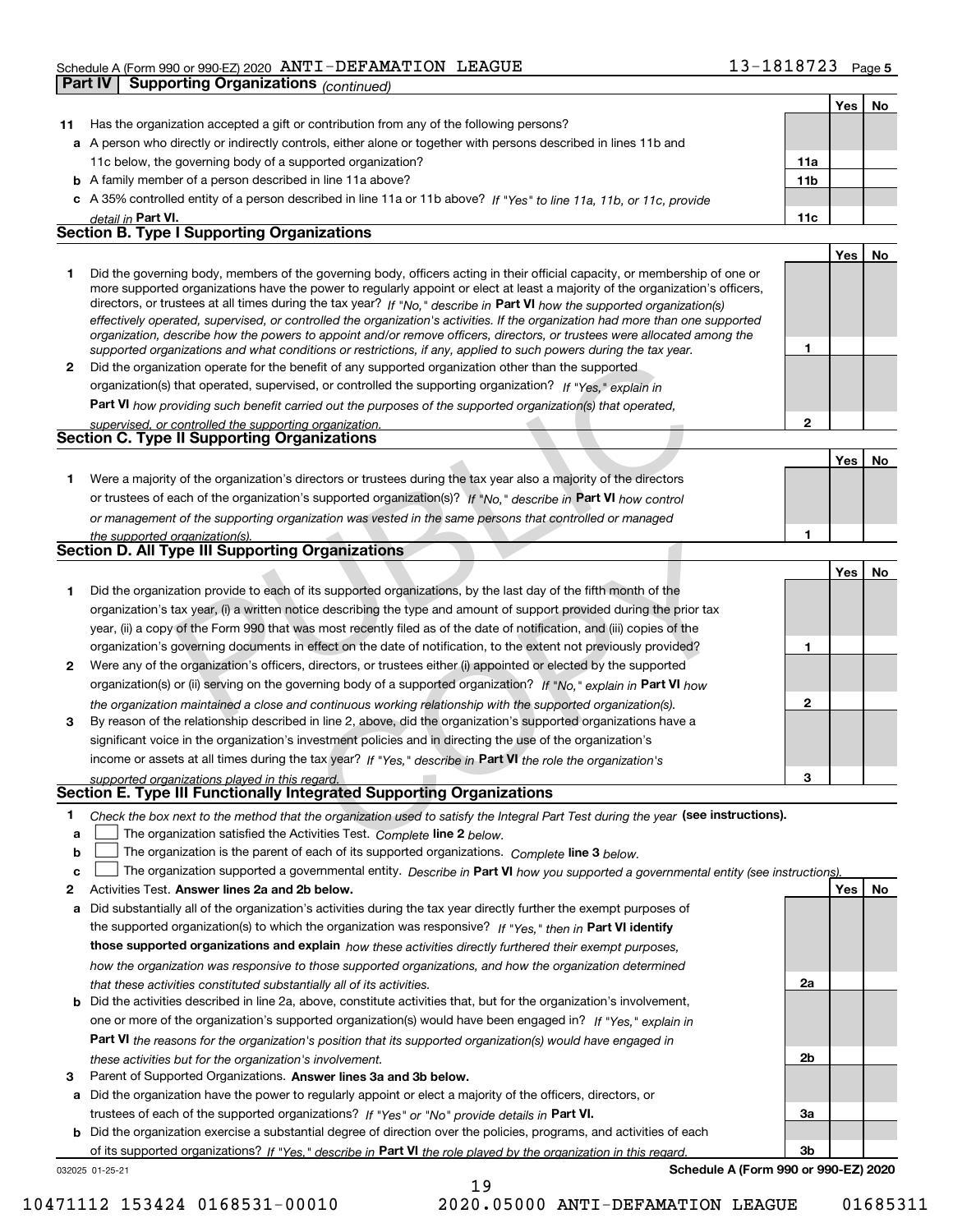| <b>Part V</b> Type III Non-Functionally Integrated 509(a)(3) Supporting Organizations |                       |  |
|---------------------------------------------------------------------------------------|-----------------------|--|
| Schedule A (Form 990 or 990-EZ) 2020 ANTI-DEFAMATION LEAGUE                           | $13 - 1818723$ Page 6 |  |

1 Check here if the organization satisfied the Integral Part Test as a qualifying trust on Nov. 20, 1970 (explain in Part VI). See instructions. All other Type III non-functionally integrated supporting organizations must complete Sections A through E.

|                | Section A - Adjusted Net Income                                                                                                   |                | (A) Prior Year | (B) Current Year<br>(optional) |
|----------------|-----------------------------------------------------------------------------------------------------------------------------------|----------------|----------------|--------------------------------|
| 1.             | Net short-term capital gain                                                                                                       | 1              |                |                                |
| 2              | Recoveries of prior-year distributions                                                                                            | $\overline{2}$ |                |                                |
| 3              | Other gross income (see instructions)                                                                                             | 3              |                |                                |
| 4              | Add lines 1 through 3.                                                                                                            | 4              |                |                                |
| 5              | Depreciation and depletion                                                                                                        | 5              |                |                                |
| 6              | Portion of operating expenses paid or incurred for production or                                                                  |                |                |                                |
|                | collection of gross income or for management, conservation, or                                                                    |                |                |                                |
|                | maintenance of property held for production of income (see instructions)                                                          | 6              |                |                                |
| 7              | Other expenses (see instructions)                                                                                                 | 7              |                |                                |
| 8              | Adjusted Net Income (subtract lines 5, 6, and 7 from line 4)                                                                      | 8              |                |                                |
|                | <b>Section B - Minimum Asset Amount</b>                                                                                           |                | (A) Prior Year | (B) Current Year<br>(optional) |
| 1              | Aggregate fair market value of all non-exempt-use assets (see                                                                     |                |                |                                |
|                | instructions for short tax year or assets held for part of year):                                                                 |                |                |                                |
|                | <b>a</b> Average monthly value of securities                                                                                      | 1a             |                |                                |
|                | <b>b</b> Average monthly cash balances                                                                                            | 1 <sub>b</sub> |                |                                |
|                | c Fair market value of other non-exempt-use assets                                                                                | 1 <sub>c</sub> |                |                                |
|                | d Total (add lines 1a, 1b, and 1c)                                                                                                | 1d             |                |                                |
|                | e Discount claimed for blockage or other factors                                                                                  |                |                |                                |
|                | (explain in detail in Part VI):                                                                                                   |                |                |                                |
| 2              | Acquisition indebtedness applicable to non-exempt-use assets                                                                      | $\mathbf{2}$   |                |                                |
| 3              | Subtract line 2 from line 1d.                                                                                                     | 3              |                |                                |
| 4              | Cash deemed held for exempt use. Enter 0.015 of line 3 (for greater amount,                                                       |                |                |                                |
|                | see instructions)                                                                                                                 | 4              |                |                                |
| 5              | Net value of non-exempt-use assets (subtract line 4 from line 3)                                                                  | 5              |                |                                |
| 6              | Multiply line 5 by 0.035.                                                                                                         | 6              |                |                                |
| 7              | Recoveries of prior-year distributions                                                                                            | 7              |                |                                |
| 8              | Minimum Asset Amount (add line 7 to line 6)                                                                                       | 8              |                |                                |
|                | <b>Section C - Distributable Amount</b>                                                                                           |                |                | <b>Current Year</b>            |
| 1              | Adjusted net income for prior year (from Section A, line 8, column A)                                                             | 1              |                |                                |
| 2              | Enter 0.85 of line 1.                                                                                                             | $\overline{2}$ |                |                                |
| 3              | Minimum asset amount for prior year (from Section B, line 8, column A)                                                            | 3              |                |                                |
| 4              | Enter greater of line 2 or line 3.                                                                                                | 4              |                |                                |
| 5              | Income tax imposed in prior year                                                                                                  | 5              |                |                                |
| 6              | <b>Distributable Amount.</b> Subtract line 5 from line 4, unless subject to                                                       |                |                |                                |
|                | emergency temporary reduction (see instructions).                                                                                 | 6              |                |                                |
| $\overline{7}$ | Check here if the current year is the organization's first as a non-functionally integrated Type III supporting organization (see |                |                |                                |

instructions).

**1**

**Schedule A (Form 990 or 990-EZ) 2020**

032026 01-25-21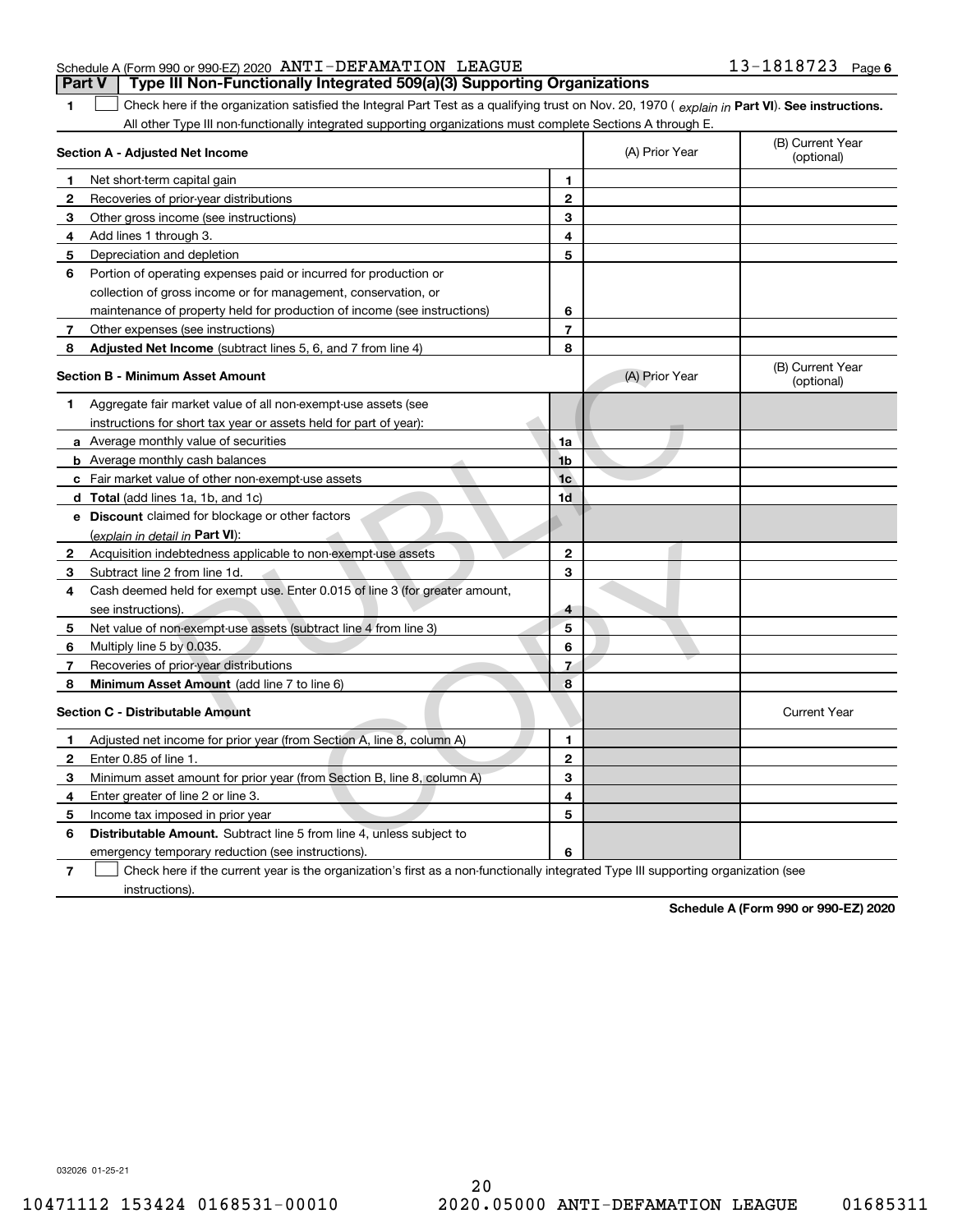| Part V | Type III Non-Functionally Integrated 509(a)(3) Supporting Organizations                    |                                    | (continued)                                   |    |                                                  |
|--------|--------------------------------------------------------------------------------------------|------------------------------------|-----------------------------------------------|----|--------------------------------------------------|
|        | <b>Section D - Distributions</b>                                                           |                                    |                                               |    | <b>Current Year</b>                              |
| 1      | Amounts paid to supported organizations to accomplish exempt purposes                      |                                    |                                               | 1  |                                                  |
| 2      | Amounts paid to perform activity that directly furthers exempt purposes of supported       |                                    |                                               |    |                                                  |
|        | organizations, in excess of income from activity                                           |                                    |                                               | 2  |                                                  |
| 3      | Administrative expenses paid to accomplish exempt purposes of supported organizations      |                                    |                                               | 3  |                                                  |
| 4      | Amounts paid to acquire exempt-use assets                                                  |                                    |                                               | 4  |                                                  |
| 5      | Qualified set-aside amounts (prior IRS approval required - provide details in Part VI)     |                                    |                                               | 5  |                                                  |
| 6      | Other distributions ( <i>describe in</i> Part VI). See instructions.                       |                                    |                                               | 6  |                                                  |
| 7      | Total annual distributions. Add lines 1 through 6.                                         |                                    |                                               | 7  |                                                  |
| 8      | Distributions to attentive supported organizations to which the organization is responsive |                                    |                                               |    |                                                  |
|        | (provide details in Part VI). See instructions.                                            |                                    |                                               | 8  |                                                  |
| 9      | Distributable amount for 2020 from Section C, line 6                                       |                                    |                                               | 9  |                                                  |
| 10     | Line 8 amount divided by line 9 amount                                                     |                                    |                                               | 10 |                                                  |
|        | <b>Section E - Distribution Allocations</b> (see instructions)                             | (i)<br><b>Excess Distributions</b> | (ii)<br><b>Underdistributions</b><br>Pre-2020 |    | (iii)<br><b>Distributable</b><br>Amount for 2020 |
| 1      | Distributable amount for 2020 from Section C, line 6                                       |                                    |                                               |    |                                                  |
| 2      | Underdistributions, if any, for years prior to 2020 (reason-                               |                                    |                                               |    |                                                  |
|        | able cause required - explain in Part VI). See instructions.                               |                                    |                                               |    |                                                  |
| 3      | Excess distributions carryover, if any, to 2020                                            |                                    |                                               |    |                                                  |
|        | <b>a</b> From 2015                                                                         |                                    |                                               |    |                                                  |
|        | <b>b</b> From 2016                                                                         |                                    |                                               |    |                                                  |
|        | c From 2017                                                                                |                                    |                                               |    |                                                  |
|        | d From 2018                                                                                |                                    |                                               |    |                                                  |
|        | e From 2019                                                                                |                                    |                                               |    |                                                  |
|        | f Total of lines 3a through 3e                                                             |                                    |                                               |    |                                                  |
|        | g Applied to underdistributions of prior years                                             |                                    |                                               |    |                                                  |
|        | <b>h</b> Applied to 2020 distributable amount                                              |                                    |                                               |    |                                                  |
|        | Carryover from 2015 not applied (see instructions)                                         |                                    |                                               |    |                                                  |
|        | Remainder. Subtract lines 3g, 3h, and 3i from line 3f.                                     |                                    |                                               |    |                                                  |
| 4      | Distributions for 2020 from Section D,                                                     |                                    |                                               |    |                                                  |
|        | line $7:$                                                                                  |                                    |                                               |    |                                                  |
|        | a Applied to underdistributions of prior years                                             |                                    |                                               |    |                                                  |
|        | <b>b</b> Applied to 2020 distributable amount                                              |                                    |                                               |    |                                                  |
|        | c Remainder. Subtract lines 4a and 4b from line 4.                                         |                                    |                                               |    |                                                  |
| 5      | Remaining underdistributions for years prior to 2020, if                                   |                                    |                                               |    |                                                  |
|        | any. Subtract lines 3g and 4a from line 2. For result greater                              |                                    |                                               |    |                                                  |
|        | than zero, explain in Part VI. See instructions.                                           |                                    |                                               |    |                                                  |
| 6      | Remaining underdistributions for 2020. Subtract lines 3h                                   |                                    |                                               |    |                                                  |
|        | and 4b from line 1. For result greater than zero, explain in                               |                                    |                                               |    |                                                  |
|        | Part VI. See instructions.                                                                 |                                    |                                               |    |                                                  |
| 7      | Excess distributions carryover to 2021. Add lines 3j                                       |                                    |                                               |    |                                                  |
|        | and 4c.                                                                                    |                                    |                                               |    |                                                  |
| 8      | Breakdown of line 7:                                                                       |                                    |                                               |    |                                                  |
|        | a Excess from 2016                                                                         |                                    |                                               |    |                                                  |
|        | <b>b</b> Excess from 2017                                                                  |                                    |                                               |    |                                                  |
|        | c Excess from 2018                                                                         |                                    |                                               |    |                                                  |
|        | d Excess from 2019                                                                         |                                    |                                               |    |                                                  |
|        | e Excess from 2020                                                                         |                                    |                                               |    |                                                  |

**Schedule A (Form 990 or 990-EZ) 2020**

032027 01-25-21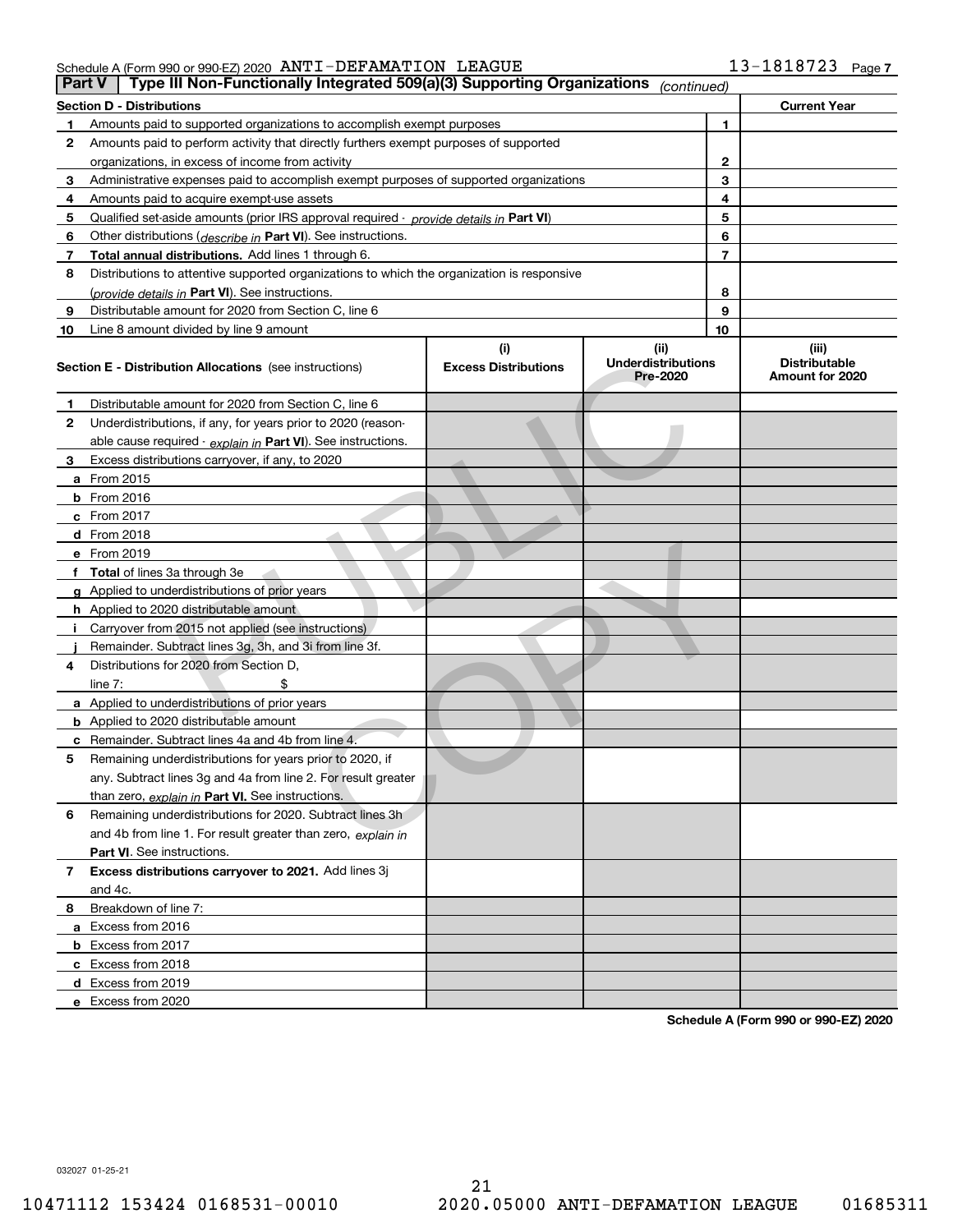Part VI | Supplemental Information. Provide the explanations required by Part II, line 10; Part II, line 17a or 17b; Part III, line 12; Part IV, Section A, lines 1, 2, 3b, 3c, 4b, 4c, 5a, 6, 9a, 9b, 9c, 11a, 11b, and 11c; Part IV, Section B, lines 1 and 2; Part IV, Section C, line 1; Part IV, Section D, lines 2 and 3; Part IV, Section E, lines 1c, 2a, 2b, 3a, and 3b; Part V, line 1; Part V, Section B, line 1e; Part V, Section D, lines 5, 6, and 8; and Part V, Section E, lines 2, 5, and 6. Also complete this part for any additional information. (See instructions.)

SCHEDULE A, PART II, LINE 10, EXPLANATION FOR OTHER INCOME:

| FUNDRAISING EVENTS                                      |
|---------------------------------------------------------|
| 2016 AMOUNT: \$ 9,579,337.                              |
| 2017 AMOUNT: \$ 8,305,556.                              |
| 2018 AMOUNT: \$9,411,913.                               |
| 2019 AMOUNT: \$ 13,830,477.                             |
| 2020 AMOUNT: \$ 2,158,606.                              |
|                                                         |
| GROSS SALES OF INVENTORY                                |
| 2018 AMOUNT: \$ 39,545.                                 |
|                                                         |
| MISCELLANEOUS INCOME                                    |
| 2020 AMOUNT: \$<br>177,775.                             |
|                                                         |
| MARKETING AND COMMUNICATIONS                            |
| 2020 AMOUNT: \$ 43,308.                                 |
|                                                         |
|                                                         |
|                                                         |
|                                                         |
|                                                         |
|                                                         |
|                                                         |
|                                                         |
|                                                         |
|                                                         |
|                                                         |
| Schedule A (Form 990 or 990-EZ) 2020<br>032028 01-25-21 |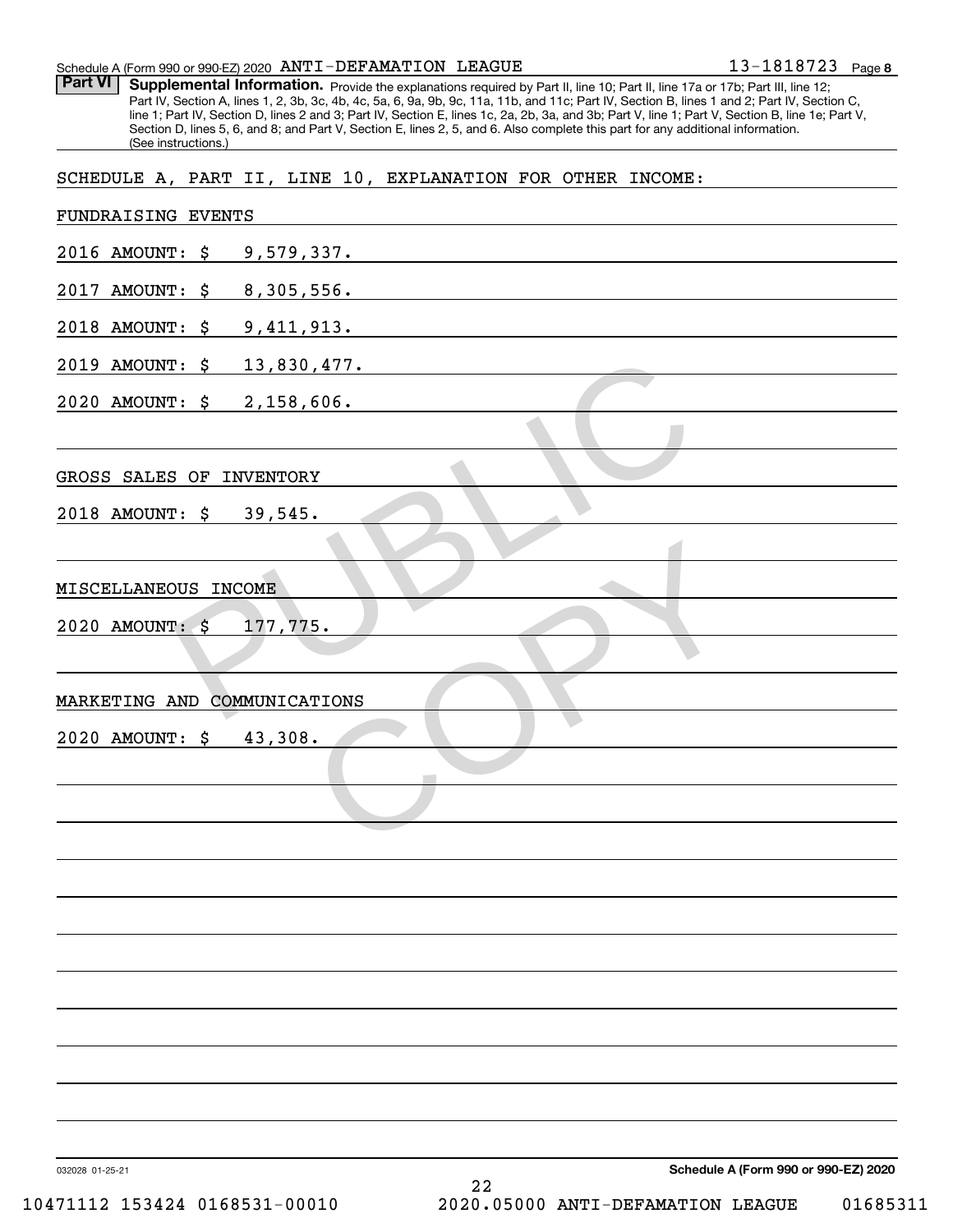|                                                                                                                                                         |                                                                                                                                         |                                                                                                                                                |                                                                                                                       |                                                    |                         | OMB No. 1545-0047                     |  |  |
|---------------------------------------------------------------------------------------------------------------------------------------------------------|-----------------------------------------------------------------------------------------------------------------------------------------|------------------------------------------------------------------------------------------------------------------------------------------------|-----------------------------------------------------------------------------------------------------------------------|----------------------------------------------------|-------------------------|---------------------------------------|--|--|
|                                                                                                                                                         | <b>Supplemental Financial Statements</b><br><b>SCHEDULE D</b><br>Complete if the organization answered "Yes" on Form 990,<br>(Form 990) |                                                                                                                                                |                                                                                                                       |                                                    |                         |                                       |  |  |
|                                                                                                                                                         | Part IV, line 6, 7, 8, 9, 10, 11a, 11b, 11c, 11d, 11e, 11f, 12a, or 12b.                                                                |                                                                                                                                                |                                                                                                                       |                                                    |                         |                                       |  |  |
| Attach to Form 990.<br>Department of the Treasury<br>Go to www.irs.gov/Form990 for instructions and the latest information.<br>Internal Revenue Service |                                                                                                                                         |                                                                                                                                                |                                                                                                                       |                                                    |                         | <b>Public</b><br><b>Inspection</b>    |  |  |
|                                                                                                                                                         | Name of the organization                                                                                                                |                                                                                                                                                |                                                                                                                       |                                                    |                         | <b>Employer identification number</b> |  |  |
|                                                                                                                                                         |                                                                                                                                         | ANTI-DEFAMATION LEAGUE                                                                                                                         |                                                                                                                       |                                                    |                         | 13-1818723                            |  |  |
| Part I                                                                                                                                                  |                                                                                                                                         | Organizations Maintaining Donor Advised Funds or Other Similar Funds or Accounts. Complete if the                                              |                                                                                                                       |                                                    |                         |                                       |  |  |
|                                                                                                                                                         |                                                                                                                                         | organization answered "Yes" on Form 990, Part IV, line 6.                                                                                      | (a) Donor advised funds                                                                                               |                                                    |                         |                                       |  |  |
|                                                                                                                                                         |                                                                                                                                         |                                                                                                                                                |                                                                                                                       |                                                    |                         | (b) Funds and other accounts          |  |  |
| 1                                                                                                                                                       |                                                                                                                                         |                                                                                                                                                |                                                                                                                       |                                                    |                         |                                       |  |  |
| 2                                                                                                                                                       |                                                                                                                                         | Aggregate value of contributions to (during year)                                                                                              |                                                                                                                       |                                                    |                         |                                       |  |  |
| з                                                                                                                                                       |                                                                                                                                         |                                                                                                                                                | <u> 1980 - Johann Barbara, martin amerikan basal dan berasal dalam basal dalam basal dalam basal dalam basal dala</u> |                                                    |                         |                                       |  |  |
| 4<br>5                                                                                                                                                  |                                                                                                                                         | Did the organization inform all donors and donor advisors in writing that the assets held in donor advised funds                               |                                                                                                                       |                                                    |                         |                                       |  |  |
|                                                                                                                                                         |                                                                                                                                         |                                                                                                                                                |                                                                                                                       |                                                    |                         | Yes<br>No                             |  |  |
| 6                                                                                                                                                       |                                                                                                                                         | Did the organization inform all grantees, donors, and donor advisors in writing that grant funds can be used only                              |                                                                                                                       |                                                    |                         |                                       |  |  |
|                                                                                                                                                         |                                                                                                                                         | for charitable purposes and not for the benefit of the donor or donor advisor, or for any other purpose conferring                             |                                                                                                                       |                                                    |                         |                                       |  |  |
|                                                                                                                                                         | impermissible private benefit?                                                                                                          |                                                                                                                                                |                                                                                                                       |                                                    |                         | Yes<br>No                             |  |  |
| Part II                                                                                                                                                 |                                                                                                                                         | Conservation Easements. Complete if the organization answered "Yes" on Form 990, Part IV, line 7.                                              |                                                                                                                       |                                                    |                         |                                       |  |  |
| 1.                                                                                                                                                      |                                                                                                                                         | Purpose(s) of conservation easements held by the organization (check all that apply).                                                          |                                                                                                                       |                                                    |                         |                                       |  |  |
|                                                                                                                                                         |                                                                                                                                         | Preservation of land for public use (for example, recreation or education)                                                                     |                                                                                                                       | Preservation of a historically important land area |                         |                                       |  |  |
|                                                                                                                                                         |                                                                                                                                         | Protection of natural habitat                                                                                                                  |                                                                                                                       | Preservation of a certified historic structure     |                         |                                       |  |  |
|                                                                                                                                                         |                                                                                                                                         | Preservation of open space                                                                                                                     |                                                                                                                       |                                                    |                         |                                       |  |  |
| 2                                                                                                                                                       |                                                                                                                                         | Complete lines 2a through 2d if the organization held a qualified conservation contribution in the form of a conservation easement on the last |                                                                                                                       |                                                    |                         |                                       |  |  |
|                                                                                                                                                         | day of the tax year.                                                                                                                    |                                                                                                                                                |                                                                                                                       |                                                    |                         | Held at the End of the Tax Year       |  |  |
| a                                                                                                                                                       |                                                                                                                                         | Total number of conservation easements <b>Conservation</b> example.                                                                            |                                                                                                                       |                                                    | 2a                      |                                       |  |  |
| b                                                                                                                                                       |                                                                                                                                         | Total acreage restricted by conservation easements [1999] [1999] Total acreage restricted by conservation easements                            |                                                                                                                       |                                                    | 2 <sub>b</sub>          |                                       |  |  |
| c                                                                                                                                                       |                                                                                                                                         |                                                                                                                                                |                                                                                                                       |                                                    | 2c                      |                                       |  |  |
| d                                                                                                                                                       |                                                                                                                                         | Number of conservation easements included in (c) acquired after 7/25/06, and not on a historic structure                                       |                                                                                                                       |                                                    |                         |                                       |  |  |
|                                                                                                                                                         |                                                                                                                                         |                                                                                                                                                |                                                                                                                       |                                                    | 2d                      |                                       |  |  |
| з                                                                                                                                                       |                                                                                                                                         | Number of conservation easements modified, transferred, released, extinguished, or terminated by the organization during the tax               |                                                                                                                       |                                                    |                         |                                       |  |  |
|                                                                                                                                                         | $\mathsf{year}$                                                                                                                         |                                                                                                                                                |                                                                                                                       |                                                    |                         |                                       |  |  |
| 4                                                                                                                                                       |                                                                                                                                         | Number of states where property subject to conservation easement is located                                                                    |                                                                                                                       |                                                    |                         |                                       |  |  |
| 5                                                                                                                                                       |                                                                                                                                         | Does the organization have a written policy regarding the periodic monitoring, inspection, handling of                                         |                                                                                                                       |                                                    |                         |                                       |  |  |
|                                                                                                                                                         |                                                                                                                                         | violations, and enforcement of the conservation easements it holds?                                                                            |                                                                                                                       |                                                    |                         | Yes<br>No                             |  |  |
| 6                                                                                                                                                       |                                                                                                                                         | Staff and volunteer hours devoted to monitoring, inspecting, handling of violations, and enforcing conservation easements during the year      |                                                                                                                       |                                                    |                         |                                       |  |  |
|                                                                                                                                                         |                                                                                                                                         |                                                                                                                                                |                                                                                                                       |                                                    |                         |                                       |  |  |
| 7                                                                                                                                                       |                                                                                                                                         | Amount of expenses incurred in monitoring, inspecting, handling of violations, and enforcing conservation easements during the year            |                                                                                                                       |                                                    |                         |                                       |  |  |
| 8                                                                                                                                                       | $\blacktriangleright$ \$                                                                                                                | Does each conservation easement reported on line 2(d) above satisfy the requirements of section 170(h)(4)(B)(i)                                |                                                                                                                       |                                                    |                         |                                       |  |  |
|                                                                                                                                                         |                                                                                                                                         |                                                                                                                                                |                                                                                                                       |                                                    |                         | Yes<br>No                             |  |  |
| 9                                                                                                                                                       |                                                                                                                                         | In Part XIII, describe how the organization reports conservation easements in its revenue and expense statement and                            |                                                                                                                       |                                                    |                         |                                       |  |  |
|                                                                                                                                                         |                                                                                                                                         | balance sheet, and include, if applicable, the text of the footnote to the organization's financial statements that describes the              |                                                                                                                       |                                                    |                         |                                       |  |  |
|                                                                                                                                                         |                                                                                                                                         | organization's accounting for conservation easements.                                                                                          |                                                                                                                       |                                                    |                         |                                       |  |  |
|                                                                                                                                                         | Part III                                                                                                                                | Organizations Maintaining Collections of Art, Historical Treasures, or Other Similar Assets.                                                   |                                                                                                                       |                                                    |                         |                                       |  |  |
|                                                                                                                                                         |                                                                                                                                         | Complete if the organization answered "Yes" on Form 990, Part IV, line 8.                                                                      |                                                                                                                       |                                                    |                         |                                       |  |  |
|                                                                                                                                                         |                                                                                                                                         | 1a If the organization elected, as permitted under FASB ASC 958, not to report in its revenue statement and balance sheet works                |                                                                                                                       |                                                    |                         |                                       |  |  |
|                                                                                                                                                         |                                                                                                                                         | of art, historical treasures, or other similar assets held for public exhibition, education, or research in furtherance of public              |                                                                                                                       |                                                    |                         |                                       |  |  |
|                                                                                                                                                         |                                                                                                                                         | service, provide in Part XIII the text of the footnote to its financial statements that describes these items.                                 |                                                                                                                       |                                                    |                         |                                       |  |  |
|                                                                                                                                                         |                                                                                                                                         | <b>b</b> If the organization elected, as permitted under FASB ASC 958, to report in its revenue statement and balance sheet works of           |                                                                                                                       |                                                    |                         |                                       |  |  |
|                                                                                                                                                         |                                                                                                                                         | art, historical treasures, or other similar assets held for public exhibition, education, or research in furtherance of public service,        |                                                                                                                       |                                                    |                         |                                       |  |  |
|                                                                                                                                                         |                                                                                                                                         | provide the following amounts relating to these items:                                                                                         |                                                                                                                       |                                                    |                         |                                       |  |  |
|                                                                                                                                                         |                                                                                                                                         |                                                                                                                                                |                                                                                                                       |                                                    | \$                      |                                       |  |  |
|                                                                                                                                                         |                                                                                                                                         | (ii) Assets included in Form 990, Part X                                                                                                       |                                                                                                                       |                                                    | $\blacktriangleright$ s |                                       |  |  |
| 2                                                                                                                                                       |                                                                                                                                         | If the organization received or held works of art, historical treasures, or other similar assets for financial gain, provide                   |                                                                                                                       |                                                    |                         |                                       |  |  |
|                                                                                                                                                         |                                                                                                                                         | the following amounts required to be reported under FASB ASC 958 relating to these items:                                                      |                                                                                                                       |                                                    |                         |                                       |  |  |

**a**Revenue included on Form 990, Part VIII, line 1 ~~~~~~~~~~~~~~~~~~~~~~~~~~~~~~**b** Assets included in Form 990, Part X 

032051 12-01-20 **For Paperwork Reduction Act Notice, see the Instructions for Form 990. Schedule D (Form 990) 2020** LHA

 $\blacktriangleright$  \$

 $\blacktriangleright$  \$

27 10471112 153424 0168531-00010 2020.05000 ANTI-DEFAMATION LEAGUE 01685311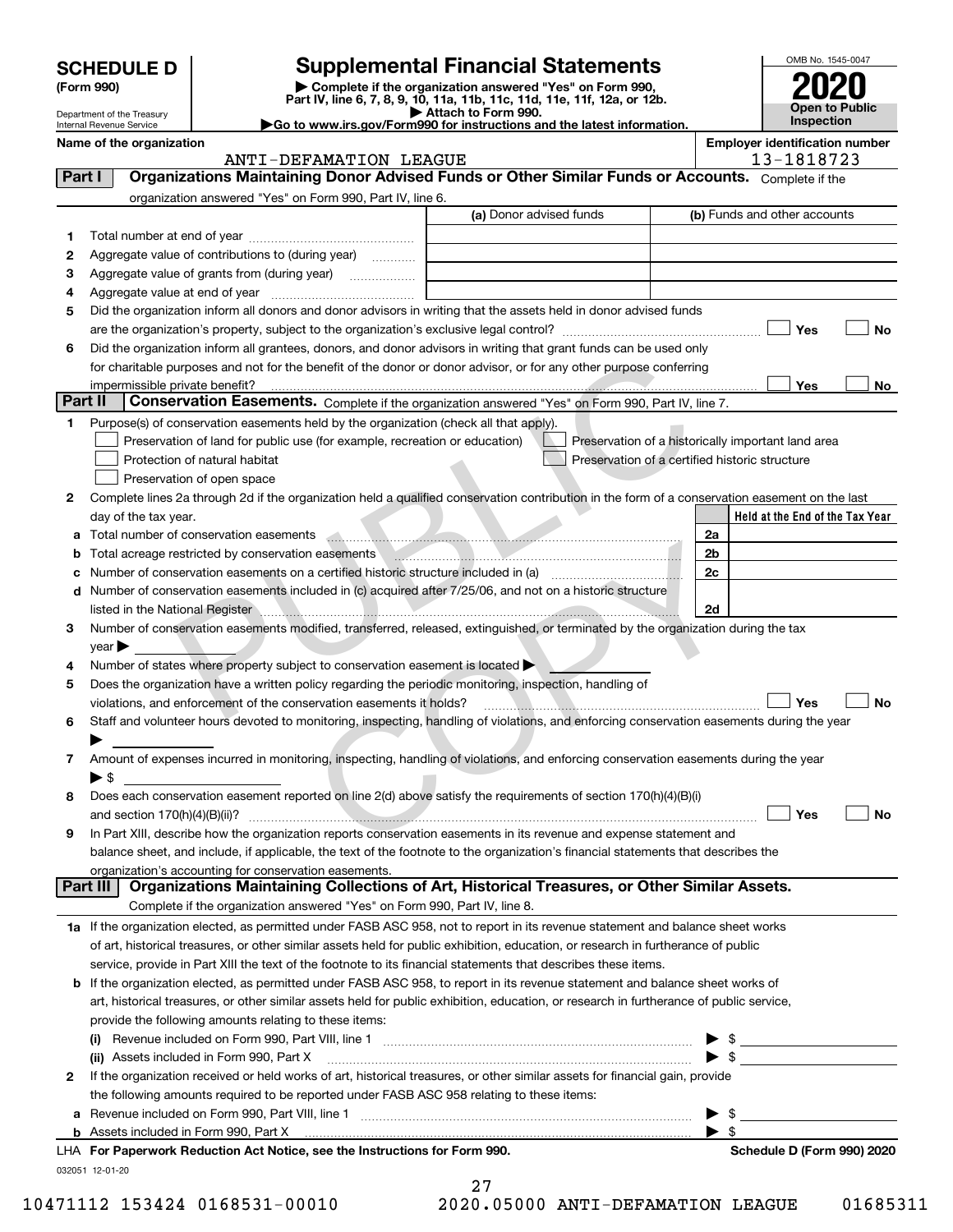|               | 13-1818723<br>ANTI-DEFAMATION LEAGUE<br>Page $2$<br>Schedule D (Form 990) 2020                                                                                                                                                 |                    |                |                          |             |                 |                            |                          |               |    |
|---------------|--------------------------------------------------------------------------------------------------------------------------------------------------------------------------------------------------------------------------------|--------------------|----------------|--------------------------|-------------|-----------------|----------------------------|--------------------------|---------------|----|
| Part II       | Organizations Maintaining Collections of Art, Historical Treasures, or Other Similar Assets (continued)                                                                                                                        |                    |                |                          |             |                 |                            |                          |               |    |
| 3             | Using the organization's acquisition, accession, and other records, check any of the following that make significant use of its                                                                                                |                    |                |                          |             |                 |                            |                          |               |    |
|               | collection items (check all that apply):                                                                                                                                                                                       |                    |                |                          |             |                 |                            |                          |               |    |
| a             | Public exhibition                                                                                                                                                                                                              |                    |                | Loan or exchange program |             |                 |                            |                          |               |    |
| b             | Scholarly research                                                                                                                                                                                                             | e                  |                |                          |             |                 |                            |                          |               |    |
| c             | Preservation for future generations                                                                                                                                                                                            |                    |                |                          |             |                 |                            |                          |               |    |
| 4             | Provide a description of the organization's collections and explain how they further the organization's exempt purpose in Part XIII.                                                                                           |                    |                |                          |             |                 |                            |                          |               |    |
| 5             | During the year, did the organization solicit or receive donations of art, historical treasures, or other similar assets                                                                                                       |                    |                |                          |             |                 |                            |                          |               |    |
|               |                                                                                                                                                                                                                                |                    |                |                          |             |                 |                            | Yes                      |               | No |
|               | <b>Part IV</b><br>Escrow and Custodial Arrangements. Complete if the organization answered "Yes" on Form 990, Part IV, line 9, or<br>reported an amount on Form 990, Part X, line 21.                                          |                    |                |                          |             |                 |                            |                          |               |    |
|               | 1a Is the organization an agent, trustee, custodian or other intermediary for contributions or other assets not included                                                                                                       |                    |                |                          |             |                 |                            |                          |               |    |
|               | on Form 990, Part X? [11] matter and the contract of the contract of the contract of the contract of the contract of the contract of the contract of the contract of the contract of the contract of the contract of the contr |                    |                |                          |             |                 |                            | Yes                      |               | No |
|               | b If "Yes," explain the arrangement in Part XIII and complete the following table:                                                                                                                                             |                    |                |                          |             |                 |                            |                          |               |    |
|               |                                                                                                                                                                                                                                |                    |                |                          |             |                 |                            | Amount                   |               |    |
| c             | Beginning balance                                                                                                                                                                                                              |                    |                |                          |             | 1c              |                            |                          |               |    |
| d             | Additions during the year manufactured and an account of the state of the state of the state of the state of the state of the state of the state of the state of the state of the state of the state of the state of the state |                    |                |                          |             | 1d              |                            |                          |               |    |
| е             | Distributions during the year manufactured and an account of the year manufactured and the year manufactured and the year manufactured and the year manufactured and the year manufactured and the year manufactured and the y |                    |                |                          |             | 1e              |                            |                          |               |    |
| f             |                                                                                                                                                                                                                                |                    |                |                          |             | 1f              |                            |                          |               |    |
|               | 2a Did the organization include an amount on Form 990, Part X, line 21, for escrow or custodial account liability?                                                                                                             |                    |                |                          |             |                 |                            | Yes                      |               | No |
|               | b If "Yes," explain the arrangement in Part XIII. Check here if the explanation has been provided on Part XIII                                                                                                                 |                    |                |                          |             |                 |                            |                          |               |    |
| <b>Part V</b> | <b>Endowment Funds.</b> Complete if the organization answered "Yes" on Form 990, Part IV, line 10.                                                                                                                             |                    |                |                          |             |                 |                            |                          |               |    |
|               |                                                                                                                                                                                                                                | (a) Current year   | (b) Prior year | (c) Two years back       |             |                 | (d) Three years back       | (e) Four years back      |               |    |
| 1a            | Beginning of year balance <i>manumman</i>                                                                                                                                                                                      | 106,085,363.       | 86,951,696.    | 92,038,956.              |             |                 | 86, 328, 755.              |                          | 88,752,231.   |    |
| b             |                                                                                                                                                                                                                                | 27, 772, 133.      | 11,096,741.    | 8,739,345.               |             |                 | 1,899,292.                 |                          | 2,070,803.    |    |
|               | Net investment earnings, gains, and losses                                                                                                                                                                                     | 7,045,141.         | 12, 431, 051.  | $-7,056,433.$            |             |                 | 8, 123, 157.               |                          | 4,238,063.    |    |
| d             |                                                                                                                                                                                                                                |                    |                |                          |             |                 |                            |                          |               |    |
|               | e Other expenditures for facilities                                                                                                                                                                                            |                    |                |                          |             |                 |                            |                          |               |    |
|               | and programs                                                                                                                                                                                                                   | 8,737,734.         | 4,394,125.     | 6,770,172.               |             |                 | 4, 312, 248.               |                          | 8,732,342.    |    |
|               |                                                                                                                                                                                                                                | 132, 164, 903.     | 106,085,363.   | 86, 951, 696.            |             |                 | 92,038,956.                |                          | 86, 328, 755. |    |
| g             | End of year balance<br>Provide the estimated percentage of the current year end balance (line 1g, column (a)) held as:                                                                                                         |                    |                |                          |             |                 |                            |                          |               |    |
| 2             | Board designated or quasi-endowment                                                                                                                                                                                            | 8.0000             | %              |                          |             |                 |                            |                          |               |    |
|               | Permanent endowment > 62.0000                                                                                                                                                                                                  | %                  |                |                          |             |                 |                            |                          |               |    |
|               | 30.0000<br>Term endowment $\blacktriangleright$                                                                                                                                                                                | %                  |                |                          |             |                 |                            |                          |               |    |
|               | The percentages on lines 2a, 2b, and 2c should equal 100%.                                                                                                                                                                     |                    |                |                          |             |                 |                            |                          |               |    |
|               | 3a Are there endowment funds not in the possession of the organization that are held and administered for the organization                                                                                                     |                    |                |                          |             |                 |                            |                          |               |    |
|               | by:                                                                                                                                                                                                                            |                    |                |                          |             |                 |                            |                          | Yes           | No |
|               | (i)                                                                                                                                                                                                                            |                    |                |                          |             |                 |                            | 3a(i)                    |               | X  |
|               |                                                                                                                                                                                                                                |                    |                |                          |             |                 |                            | 3a(ii)                   | х             |    |
|               |                                                                                                                                                                                                                                |                    |                |                          |             |                 |                            | 3 <sub>b</sub>           |               | X  |
|               | Describe in Part XIII the intended uses of the organization's endowment funds.                                                                                                                                                 |                    |                |                          |             |                 |                            |                          |               |    |
|               | <b>Part VI</b><br>Land, Buildings, and Equipment.                                                                                                                                                                              |                    |                |                          |             |                 |                            |                          |               |    |
|               | Complete if the organization answered "Yes" on Form 990, Part IV, line 11a. See Form 990, Part X, line 10.                                                                                                                     |                    |                |                          |             |                 |                            |                          |               |    |
|               | Description of property                                                                                                                                                                                                        | (a) Cost or other  |                | (b) Cost or other        |             | (c) Accumulated |                            | (d) Book value           |               |    |
|               |                                                                                                                                                                                                                                | basis (investment) |                | basis (other)            |             | depreciation    |                            |                          |               |    |
|               |                                                                                                                                                                                                                                |                    |                |                          |             |                 |                            |                          |               |    |
| b             |                                                                                                                                                                                                                                |                    |                |                          |             |                 |                            |                          |               |    |
|               |                                                                                                                                                                                                                                |                    |                | 14,728,093.              | 10,353,016. |                 |                            | $\overline{4,375,077}$ . |               |    |
| d             |                                                                                                                                                                                                                                |                    |                | 10,930,482.              |             | 9,339,671.      |                            | 1,590,811.               |               |    |
|               |                                                                                                                                                                                                                                |                    |                |                          |             |                 |                            |                          |               |    |
|               |                                                                                                                                                                                                                                |                    |                |                          |             |                 |                            | 5,965,888.               |               |    |
|               |                                                                                                                                                                                                                                |                    |                |                          |             |                 | Schedule D (Form 990) 2020 |                          |               |    |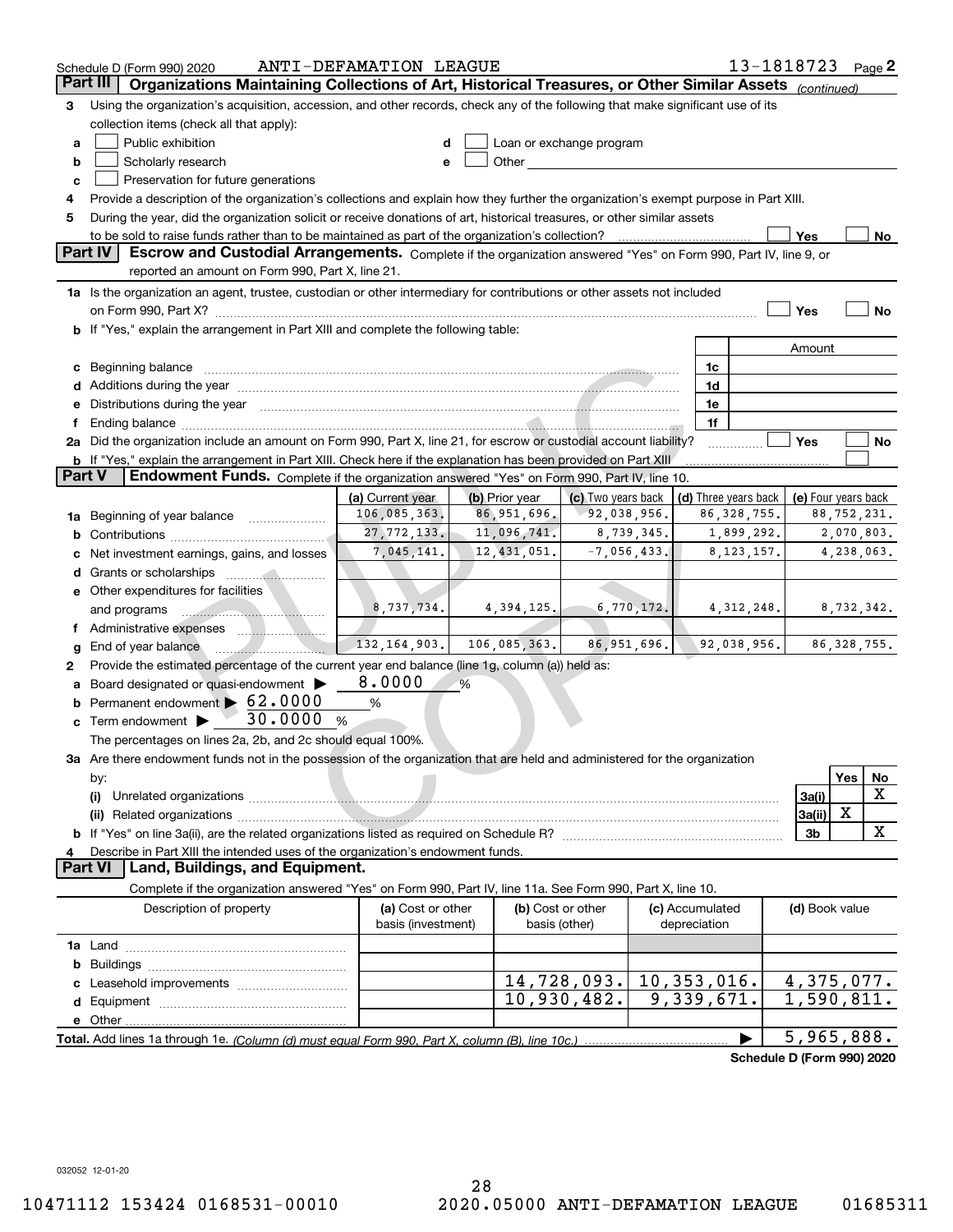| Schedule D (Form 990) 2020 | ANTI-DEFAMATION LEAGUE                | 1818723 | Page |
|----------------------------|---------------------------------------|---------|------|
| <b>Part VII</b>            | <b>Investments - Other Securities</b> |         |      |

| Complete if the organization answered "Yes" on Form 990, Part IV, line 11b. See Form 990, Part X, line 12.        |                 |                                                           |                          |
|-------------------------------------------------------------------------------------------------------------------|-----------------|-----------------------------------------------------------|--------------------------|
| (a) Description of security or category (including name of security)                                              | (b) Book value  | (c) Method of valuation: Cost or end-of-year market value |                          |
| (1) Financial derivatives                                                                                         |                 |                                                           |                          |
|                                                                                                                   |                 |                                                           |                          |
| $(3)$ Other                                                                                                       |                 |                                                           |                          |
| (A)                                                                                                               |                 |                                                           |                          |
| (B)                                                                                                               |                 |                                                           |                          |
| (C)                                                                                                               |                 |                                                           |                          |
| (D)                                                                                                               |                 |                                                           |                          |
| (E)                                                                                                               |                 |                                                           |                          |
| (F)                                                                                                               |                 |                                                           |                          |
| (G)                                                                                                               |                 |                                                           |                          |
| (H)                                                                                                               |                 |                                                           |                          |
| Total. (Col. (b) must equal Form 990, Part X, col. (B) line 12.) $\blacktriangleright$                            |                 |                                                           |                          |
| Part VIII Investments - Program Related.                                                                          |                 |                                                           |                          |
| Complete if the organization answered "Yes" on Form 990, Part IV, line 11c. See Form 990, Part X, line 13.        |                 |                                                           |                          |
| (a) Description of investment                                                                                     | (b) Book value  | (c) Method of valuation: Cost or end-of-year market value |                          |
| (1)                                                                                                               |                 |                                                           |                          |
| (2)                                                                                                               |                 |                                                           |                          |
| (3)                                                                                                               |                 |                                                           |                          |
| (4)                                                                                                               |                 |                                                           |                          |
| (5)                                                                                                               |                 |                                                           |                          |
| (6)                                                                                                               |                 |                                                           |                          |
| (7)                                                                                                               |                 |                                                           |                          |
| (8)                                                                                                               |                 |                                                           |                          |
| (9)                                                                                                               |                 |                                                           |                          |
| Total. (Col. (b) must equal Form 990, Part X, col. (B) line $13.$ )<br><b>Part IX</b><br><b>Other Assets.</b>     |                 |                                                           |                          |
| Complete if the organization answered "Yes" on Form 990, Part IV, line 11d. See Form 990, Part X, line 15.        |                 |                                                           |                          |
|                                                                                                                   | (a) Description |                                                           | (b) Book value           |
| (1)                                                                                                               |                 |                                                           |                          |
| (2)                                                                                                               |                 |                                                           |                          |
|                                                                                                                   |                 |                                                           |                          |
| (3)<br>(4)                                                                                                        |                 |                                                           |                          |
|                                                                                                                   |                 |                                                           |                          |
| (5)<br>(6)                                                                                                        |                 |                                                           |                          |
| (7)                                                                                                               |                 |                                                           |                          |
| (8)                                                                                                               |                 |                                                           |                          |
| (9)                                                                                                               |                 |                                                           |                          |
|                                                                                                                   |                 |                                                           |                          |
| <b>Other Liabilities.</b><br>Part X                                                                               |                 |                                                           |                          |
| Complete if the organization answered "Yes" on Form 990, Part IV, line 11e or 11f. See Form 990, Part X, line 25. |                 |                                                           |                          |
| (a) Description of liability<br>1.                                                                                |                 |                                                           | (b) Book value           |
| Federal income taxes<br>(1)                                                                                       |                 |                                                           |                          |
| LONG-TERM PENSION OBLIGATIONS<br>(2)                                                                              |                 |                                                           | 4, 273, 677.             |
| DEFERRED RENT<br>(3)                                                                                              |                 |                                                           | $\overline{5,177}, 243.$ |
| DUE TO ANTI-DEFAMATION LEAGUE<br>(4)                                                                              |                 |                                                           |                          |
| FOUNDATION<br>(5)                                                                                                 |                 |                                                           | $\overline{3,481,437}$ . |
| LONG-TERM DEBT                                                                                                    |                 |                                                           | 27,819,517.              |
| (6)                                                                                                               |                 |                                                           |                          |
| (7)                                                                                                               |                 |                                                           |                          |
| (8)                                                                                                               |                 |                                                           |                          |
| (9)                                                                                                               |                 |                                                           | 40,751,874.              |
| <b>Total.</b> (Column (b) must equal Form 990. Part X, col. (B) line 25.)                                         |                 |                                                           |                          |

**2.** Liability for uncertain tax positions. In Part XIII, provide the text of the footnote to the organization's financial statements that reports the organization's liability for uncertain tax positions under FASB ASC 740. Check here if the text of the footnote has been provided in Part XIII  $\boxed{\text{X}}$ 

**Schedule D (Form 990) 2020**

032053 12-01-20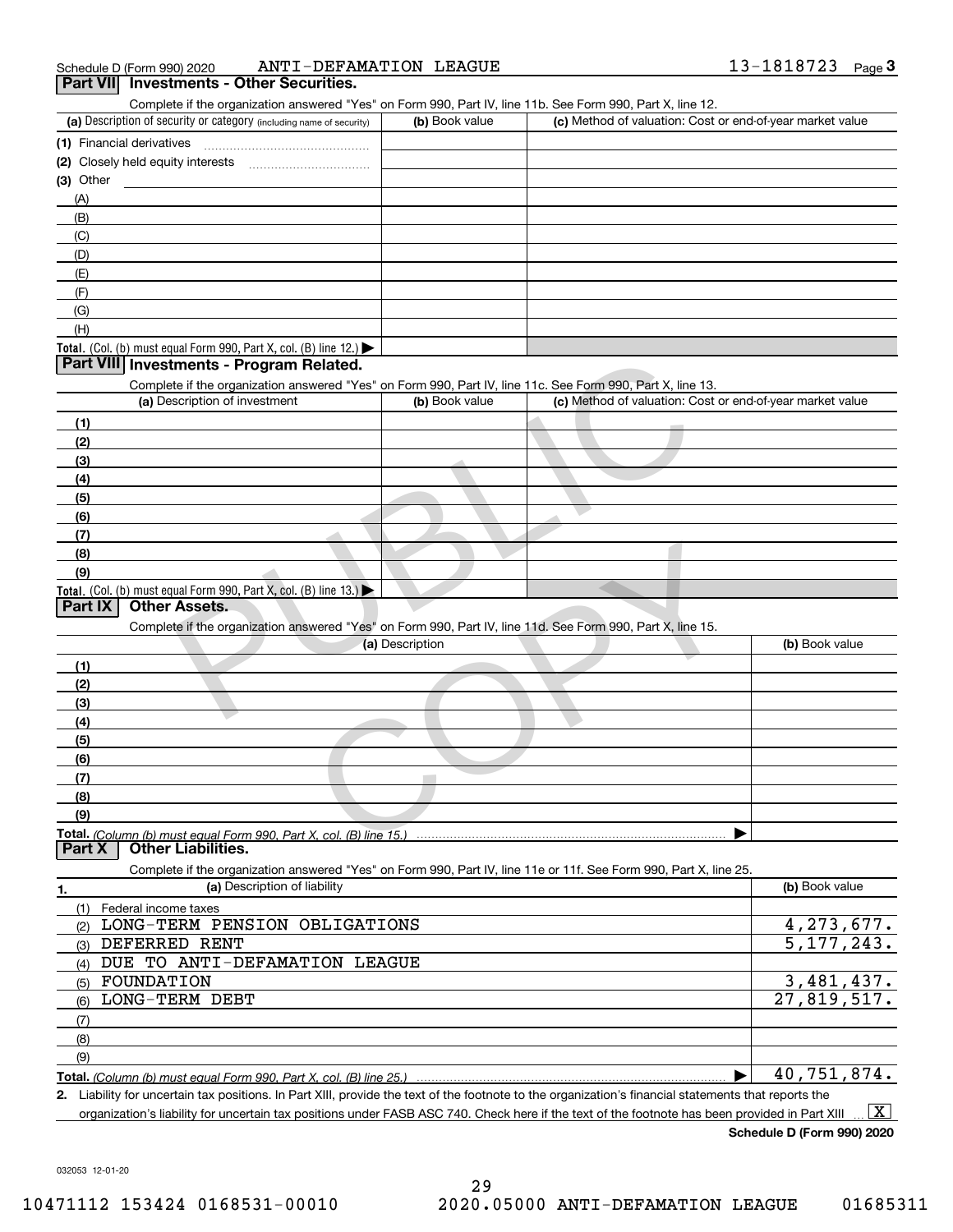|    | ANTI-DEFAMATION LEAGUE<br>Schedule D (Form 990) 2020                                                                                                                                                                                                              |                |                 |                | 13-1818723<br>Page 4 |  |  |
|----|-------------------------------------------------------------------------------------------------------------------------------------------------------------------------------------------------------------------------------------------------------------------|----------------|-----------------|----------------|----------------------|--|--|
|    | Reconciliation of Revenue per Audited Financial Statements With Revenue per Return.<br>Part XI                                                                                                                                                                    |                |                 |                |                      |  |  |
|    | Complete if the organization answered "Yes" on Form 990, Part IV, line 12a.                                                                                                                                                                                       |                |                 |                |                      |  |  |
| 1. | Total revenue, gains, and other support per audited financial statements                                                                                                                                                                                          |                |                 | $\blacksquare$ | 82, 359, 815.        |  |  |
| 2  | Amounts included on line 1 but not on Form 990, Part VIII, line 12:                                                                                                                                                                                               |                |                 |                |                      |  |  |
|    | a Net unrealized gains (losses) on investments [11] [12] Net unrealized gains (losses) on investments                                                                                                                                                             | 2a             |                 |                |                      |  |  |
|    |                                                                                                                                                                                                                                                                   | 2 <sub>b</sub> |                 |                |                      |  |  |
| с  |                                                                                                                                                                                                                                                                   | 2c             |                 |                |                      |  |  |
|    | <b>d</b> Other (Describe in Part XIII.)                                                                                                                                                                                                                           | 2d             | $-2, 254, 712.$ |                |                      |  |  |
| е  | Add lines 2a through 2d                                                                                                                                                                                                                                           |                |                 | 2e             | $-2, 254, 712.$      |  |  |
| 3  |                                                                                                                                                                                                                                                                   |                |                 | 3              | 84,614,527.          |  |  |
| 4  | Amounts included on Form 990, Part VIII, line 12, but not on line 1:                                                                                                                                                                                              |                |                 |                |                      |  |  |
| a  | Investment expenses not included on Form 990, Part VIII, line 7b                                                                                                                                                                                                  | 4a             |                 |                |                      |  |  |
|    | <b>b</b> Other (Describe in Part XIII.)                                                                                                                                                                                                                           | 4b             | 6,699,264.      |                |                      |  |  |
|    | c Add lines 4a and 4b                                                                                                                                                                                                                                             |                |                 | 4c             | 6,699,264.           |  |  |
|    | Total revenue. Add lines 3 and 4c. (This must equal Form 990. Part I. line 12.)                                                                                                                                                                                   |                |                 | 5              | 91, 313, 791.        |  |  |
|    | Part XII   Reconciliation of Expenses per Audited Financial Statements With Expenses per Return.                                                                                                                                                                  |                |                 |                |                      |  |  |
|    | Complete if the organization answered "Yes" on Form 990, Part IV, line 12a.                                                                                                                                                                                       |                |                 |                |                      |  |  |
| 1  | Total expenses and losses per audited financial statements                                                                                                                                                                                                        |                |                 | $\blacksquare$ | 70, 140, 638.        |  |  |
| 2  | Amounts included on line 1 but not on Form 990, Part IX, line 25:                                                                                                                                                                                                 |                |                 |                |                      |  |  |
| a  |                                                                                                                                                                                                                                                                   | 2a             |                 |                |                      |  |  |
|    |                                                                                                                                                                                                                                                                   | 2 <sub>b</sub> |                 |                |                      |  |  |
|    | c Other losses                                                                                                                                                                                                                                                    | 2c             |                 |                |                      |  |  |
|    |                                                                                                                                                                                                                                                                   | 2d             |                 |                |                      |  |  |
|    | e Add lines 2a through 2d<br><u> Elizabeth Communication de la communication de la communication de la communication de la communication de la communication de la communication de la communication de la communication de la communication de la communicat</u> |                |                 | 2e             |                      |  |  |
| 3  |                                                                                                                                                                                                                                                                   |                |                 | 3              | 70, 140, 638.        |  |  |
| 4  | Amounts included on Form 990, Part IX, line 25, but not on line 1:                                                                                                                                                                                                |                |                 |                |                      |  |  |
|    | a Investment expenses not included on Form 990, Part VIII, line 7b                                                                                                                                                                                                | 4a             |                 |                |                      |  |  |
|    | b Other (Describe in Part XIII.) <b>Consumer and Consumer Active Consumer Act Other (Describe in Part XIII.)</b>                                                                                                                                                  | 4b             |                 |                |                      |  |  |
|    | c Add lines 4a and 4b<br><u> 23. mars - Andrew Mars - Andrew Mars - Andrew Mars - Andrew Mars - Andrew Mars - Andrew Mars - Andrew Mars - </u>                                                                                                                    |                |                 | 4c             | Ο.                   |  |  |
| 5  | Part XIII Supplemental Information.                                                                                                                                                                                                                               |                |                 | 5              | 70, 140, 638.        |  |  |
|    | Provide the descriptions required for Part II, lines 3, 5, and 9; Part III, lines 1a and 4; Part IV, lines 1b and 2b; Part V, line 4; Part X, line 2; Part XI,                                                                                                    |                |                 |                |                      |  |  |
|    | lines 2d and 4b; and Part XII, lines 2d and 4b. Also complete this part to provide any additional information.                                                                                                                                                    |                |                 |                |                      |  |  |
|    |                                                                                                                                                                                                                                                                   |                |                 |                |                      |  |  |
|    | PART V, LINE 4:                                                                                                                                                                                                                                                   |                |                 |                |                      |  |  |
|    |                                                                                                                                                                                                                                                                   |                |                 |                |                      |  |  |
|    | THE ADL FOUNDATION ENDOWMENT CONSISTS OF INDIVIDUAL DONOR-RESTRICTED                                                                                                                                                                                              |                |                 |                |                      |  |  |
|    | ENDOWMENT FUNDS ESTABLISHED FOR A VARIETY OF PROGRAM PURPOSES (SEE ADL                                                                                                                                                                                            |                |                 |                |                      |  |  |
|    |                                                                                                                                                                                                                                                                   |                |                 |                |                      |  |  |
|    | <b>EQIBID 3 ELONE</b><br>חת הח<br>TTT DOD<br>CONFINITION OF DROCAM AFTITCH                                                                                                                                                                                        |                |                 |                |                      |  |  |

FOUNDATION FORM 990 PART III FOR STATEMENT OF PROGRAM SERVICE

ACCOMPLISHMENTS). AS REQUIRED BY GENERALLY ACCEPTED ACCOUNTING PRINCIPLES,

NET ASSETS ASSOCIATED WITH ENDOWMENT FUNDS ARE CLASSIFIED AND REPORTED

BASED ON THE EXISTENCE OR ABSENCE OF DONOR-IMPOSED RESTRICTIONS.

PART X, LINE 2:

AS REQUIRED UNDER FIN 48, "ACCOUNTING FOR UNCERTAINTY IN INCOME TAXES",

THE FOLLOWING FOOTNOTE WAS INCLUDED IN NOTE (2)(J) OF THE CONSOLIDATED

FINANCIAL STATEMENTS OF ADL AND THE ADL FOUNDATION:

032054 12-01-20

30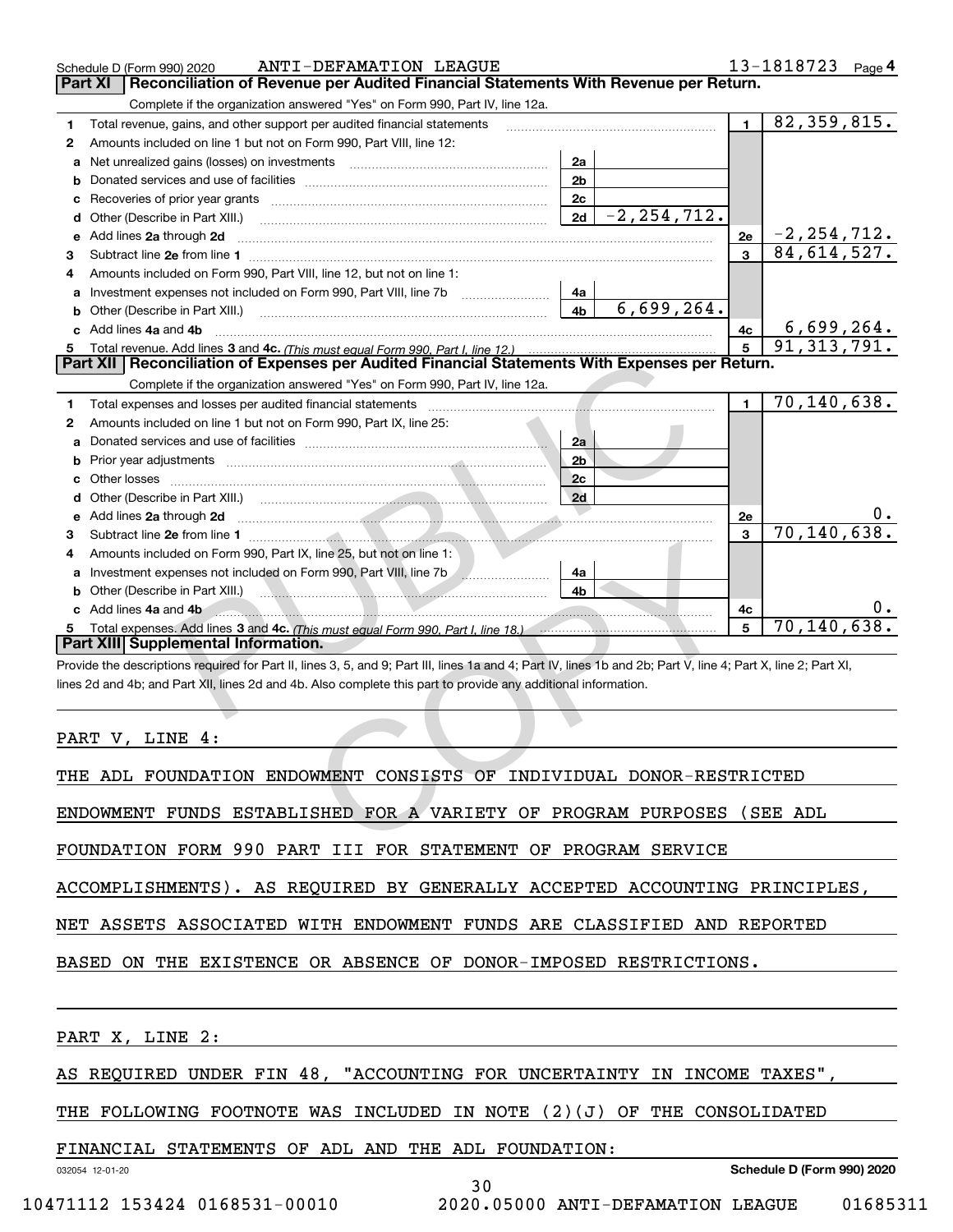| ANTI-DEFAMATION LEAGUE<br>Schedule D (Form 990) 2020<br><b>Part XIII Supplemental Information</b> (continued) | 13-1818723 Page 5                 |
|---------------------------------------------------------------------------------------------------------------|-----------------------------------|
| "ADL RECOGNIZES THE EFFECT OF INCOME TAX POSITIONS ONLY IF THOSE POSITIONS                                    |                                   |
|                                                                                                               |                                   |
| ARE MORE LIKELY THAN NOT OF BEING SUSTAINED. INCOME GENERATED FROM                                            |                                   |
| ACTIVITIES UNRELATED TO ADL'S EXEMPT PURPOSE IS SUBJECT TO TAX UNDER                                          |                                   |
| INTERNAL REVENUE CODE SECTION 511 AND IS REPORTED AND PAID WITH THE                                           |                                   |
| INTERNAL REVENUE SERVICE FORM 990-T (EXEMPT ORGANIZATION BUSINESS INCOME                                      |                                   |
| TAX RETURN)."                                                                                                 |                                   |
|                                                                                                               |                                   |
| PART V, LINE 3B:                                                                                              |                                   |
| THE ENDOWMENT FUNDS DESCRIBED IN THIS SECTION ARE OWNED BY THE                                                |                                   |
| ANTI-DEFAMATION LEAGUE FOUNDATION, A SEPARATE BUT RELATED 501(C)(3)                                           |                                   |
| CORPORATION.                                                                                                  |                                   |
|                                                                                                               |                                   |
|                                                                                                               |                                   |
|                                                                                                               |                                   |
|                                                                                                               |                                   |
|                                                                                                               |                                   |
|                                                                                                               |                                   |
|                                                                                                               |                                   |
|                                                                                                               |                                   |
|                                                                                                               |                                   |
|                                                                                                               |                                   |
|                                                                                                               |                                   |
|                                                                                                               |                                   |
|                                                                                                               |                                   |
|                                                                                                               |                                   |
|                                                                                                               |                                   |
|                                                                                                               |                                   |
|                                                                                                               |                                   |
|                                                                                                               |                                   |
|                                                                                                               | <b>Cabadula D /Earm 000) 2020</b> |

**Schedule D (Form 990) 2020**

032055 12-01-20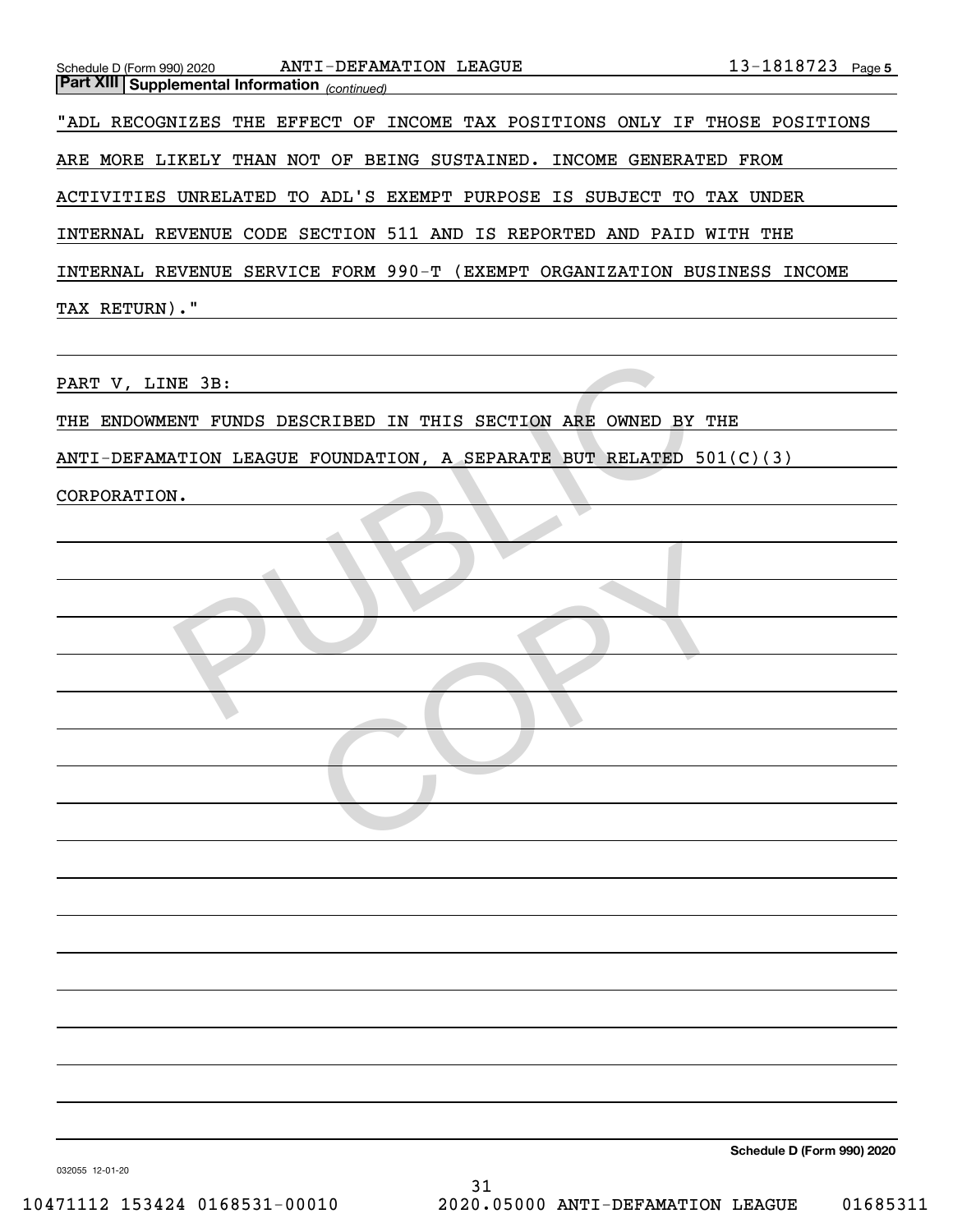| Department of the Treasury                 |                                           | <b>Open to Public</b>                                                                     |                                                                                                                                                                                                                                                      |            |                                                                                                                 |                                                                      |
|--------------------------------------------|-------------------------------------------|-------------------------------------------------------------------------------------------|------------------------------------------------------------------------------------------------------------------------------------------------------------------------------------------------------------------------------------------------------|------------|-----------------------------------------------------------------------------------------------------------------|----------------------------------------------------------------------|
| Internal Revenue Service                   |                                           |                                                                                           | Go to www.irs.gov/Form990 for instructions and the latest information.                                                                                                                                                                               |            |                                                                                                                 | Inspection                                                           |
| Name of the organization                   |                                           |                                                                                           |                                                                                                                                                                                                                                                      |            |                                                                                                                 | <b>Employer identification number</b>                                |
| ANTI-DEFAMATION LEAGUE                     |                                           |                                                                                           |                                                                                                                                                                                                                                                      |            | 13-1818723                                                                                                      |                                                                      |
| Part I                                     |                                           |                                                                                           | General Information on Activities Outside the United States. Complete if the organization answered "Yes" on                                                                                                                                          |            |                                                                                                                 |                                                                      |
| Form 990, Part IV, line 14b.               |                                           |                                                                                           |                                                                                                                                                                                                                                                      |            |                                                                                                                 |                                                                      |
| 1                                          |                                           |                                                                                           | For grantmakers. Does the organization maintain records to substantiate the amount of its grants and other assistance,<br>the grantees' eligibility for the grants or assistance, and the selection criteria used to award the grants or assistance? |            |                                                                                                                 | Yes<br>No                                                            |
| 2<br>United States.                        |                                           |                                                                                           | For grantmakers. Describe in Part V the organization's procedures for monitoring the use of its grants and other assistance outside the                                                                                                              |            |                                                                                                                 |                                                                      |
| 3                                          |                                           |                                                                                           | Activities per Region. (The following Part I, line 3 table can be duplicated if additional space is needed.)<br>(d) Activities conducted in the region                                                                                               |            |                                                                                                                 |                                                                      |
| (a) Region                                 | (b) Number of<br>offices<br>in the region | (c) Number of<br>employees,<br>agents, and<br>independent<br>contractors<br>in the region | (by type) (such as, fundraising, pro-<br>gram services, investments, grants to<br>recipients located in the region)                                                                                                                                  |            | (e) If activity listed in (d)<br>is a program service,<br>describe specific type<br>of service(s) in the region | (f) Total<br>expenditures<br>for and<br>investments<br>in the region |
|                                            |                                           |                                                                                           |                                                                                                                                                                                                                                                      |            |                                                                                                                 |                                                                      |
| MIDDLE EAST AND<br>NORTH AFRICA            | 0                                         | 0                                                                                         | PROGRAM SERVICES                                                                                                                                                                                                                                     | SEE PART V |                                                                                                                 | 99,800,                                                              |
|                                            |                                           |                                                                                           |                                                                                                                                                                                                                                                      |            |                                                                                                                 |                                                                      |
|                                            |                                           |                                                                                           |                                                                                                                                                                                                                                                      |            |                                                                                                                 |                                                                      |
| EUROPE                                     | 0                                         | 0                                                                                         | PROGRAM SERVICES                                                                                                                                                                                                                                     | SEE PART V |                                                                                                                 | 16,056.                                                              |
|                                            |                                           |                                                                                           |                                                                                                                                                                                                                                                      |            |                                                                                                                 |                                                                      |
|                                            |                                           |                                                                                           |                                                                                                                                                                                                                                                      |            |                                                                                                                 |                                                                      |
|                                            |                                           |                                                                                           |                                                                                                                                                                                                                                                      |            |                                                                                                                 |                                                                      |
|                                            |                                           |                                                                                           |                                                                                                                                                                                                                                                      |            |                                                                                                                 |                                                                      |
|                                            |                                           |                                                                                           |                                                                                                                                                                                                                                                      |            |                                                                                                                 |                                                                      |
|                                            |                                           |                                                                                           |                                                                                                                                                                                                                                                      |            |                                                                                                                 |                                                                      |
|                                            |                                           |                                                                                           |                                                                                                                                                                                                                                                      |            |                                                                                                                 |                                                                      |
|                                            |                                           |                                                                                           |                                                                                                                                                                                                                                                      |            |                                                                                                                 |                                                                      |
|                                            |                                           |                                                                                           |                                                                                                                                                                                                                                                      |            |                                                                                                                 |                                                                      |
|                                            |                                           |                                                                                           |                                                                                                                                                                                                                                                      |            |                                                                                                                 |                                                                      |
| 3 a Subtotal                               | 0                                         | $\mathbf{0}$                                                                              |                                                                                                                                                                                                                                                      |            |                                                                                                                 | 115,856.                                                             |
| <b>b</b> Total from continuation           |                                           |                                                                                           |                                                                                                                                                                                                                                                      |            |                                                                                                                 |                                                                      |
| sheets to Part I<br>c Totals (add lines 3a | 0                                         | 0                                                                                         |                                                                                                                                                                                                                                                      |            |                                                                                                                 | 0,                                                                   |
| and 3b)<br>.                               | 0                                         | 0                                                                                         |                                                                                                                                                                                                                                                      |            |                                                                                                                 | 115,856.                                                             |

**| Complete if the organization answered "Yes" on Form 990, Part IV, line 14b, 15, or 16. | Attach to Form 990.**

**Statement of Activities Outside the United States** 

**For Paperwork Reduction Act Notice, see the Instructions for Form 990. Schedule F (Form 990) 2020** LHA

032071 12-03-20

**(Form 990)**

OMB No. 1545-0047

**2020**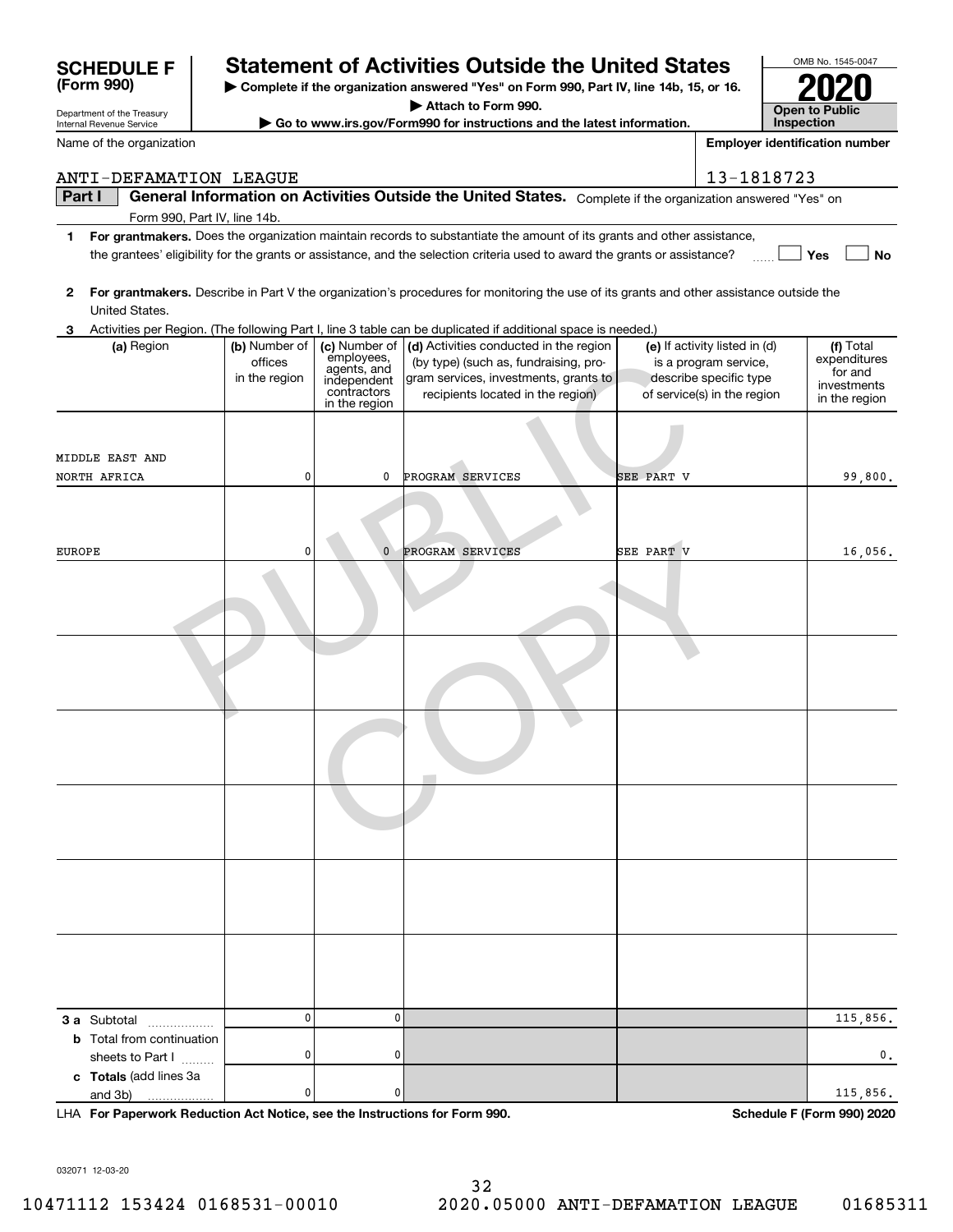Part II | Grants and Other Assistance to Organizations or Entities Outside the United States. Complete if the organization answered "Yes" on Form 990, Part IV, line 15, for any recipient who received more than \$5,000. Part II can be duplicated if additional space is needed.

| (a) Name of organization | (b) IRS code section<br>and EIN (if applicable) | (c) Region | (d) Purpose of<br>grant                                                                                                                                                                                                                                                      | (e) Amount<br>of cash grant | (f) Manner of<br>cash disbursement | (g) Amount of<br>noncash<br>assistance | (h) Description<br>of noncash<br>assistance | (i) Method of<br>valuation (book, FMV,<br>appraisal, other) |
|--------------------------|-------------------------------------------------|------------|------------------------------------------------------------------------------------------------------------------------------------------------------------------------------------------------------------------------------------------------------------------------------|-----------------------------|------------------------------------|----------------------------------------|---------------------------------------------|-------------------------------------------------------------|
|                          |                                                 |            |                                                                                                                                                                                                                                                                              |                             |                                    |                                        |                                             |                                                             |
|                          |                                                 |            |                                                                                                                                                                                                                                                                              |                             |                                    |                                        |                                             |                                                             |
|                          |                                                 |            |                                                                                                                                                                                                                                                                              |                             |                                    |                                        |                                             |                                                             |
|                          |                                                 |            |                                                                                                                                                                                                                                                                              |                             |                                    |                                        |                                             |                                                             |
|                          |                                                 |            |                                                                                                                                                                                                                                                                              |                             |                                    |                                        |                                             |                                                             |
|                          |                                                 |            |                                                                                                                                                                                                                                                                              |                             |                                    |                                        |                                             |                                                             |
|                          |                                                 |            |                                                                                                                                                                                                                                                                              |                             |                                    |                                        |                                             |                                                             |
|                          |                                                 |            |                                                                                                                                                                                                                                                                              |                             |                                    |                                        |                                             |                                                             |
|                          |                                                 |            |                                                                                                                                                                                                                                                                              |                             |                                    |                                        |                                             |                                                             |
|                          |                                                 |            |                                                                                                                                                                                                                                                                              |                             |                                    |                                        |                                             |                                                             |
|                          |                                                 |            |                                                                                                                                                                                                                                                                              |                             |                                    |                                        |                                             |                                                             |
| $\mathbf{2}$             |                                                 |            | Enter total number of recipient organizations listed above that are recognized as charities by the foreign country, recognized as a tax<br>exempt 501(c)(3) organization by the IRS, or for which the grantee or counsel has provided a section 501(c)(3) equivalency letter |                             |                                    |                                        |                                             |                                                             |
| 3                        |                                                 |            |                                                                                                                                                                                                                                                                              |                             |                                    |                                        |                                             |                                                             |

**Schedule F (Form 990) 2020**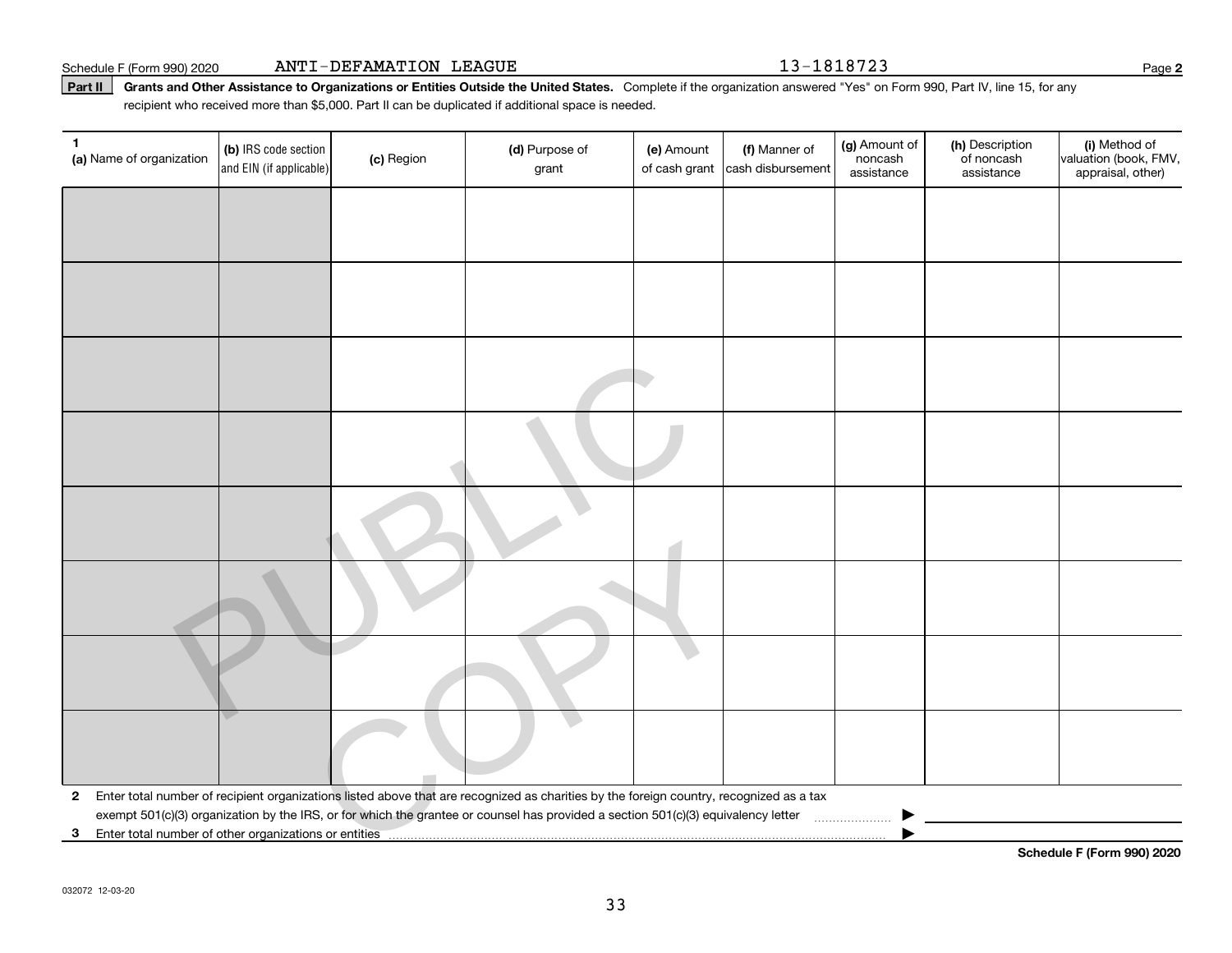| Schedule F (Form 990) 2020 | ANTI-DEFAMATION LEAGUE |  |
|----------------------------|------------------------|--|

13-1818723

Page 3

**(h)** Method of<br>valuation<br>(book, FMV,<br>appraisal, other)

Part III Grants and Other Assistance to Individuals Outside the United States. Complete if the organization answered "Yes" on Form 990, Part IV, line 16. **(c)** Number of **| (d)** Amount of **| (e)** Manner of **| (f)** Amount of **| (g)** Description of **| (h) (a)** Type of grant or assistance  $\qquad$  **(b)** Region Part III can be duplicated if additional space is needed. (c) Number of recipients(d) Amount of cash grant (e) Manner of cash disbursement (f) Amount of noncash assistancenoncash assistance

**Schedule F (Form 990) 2020**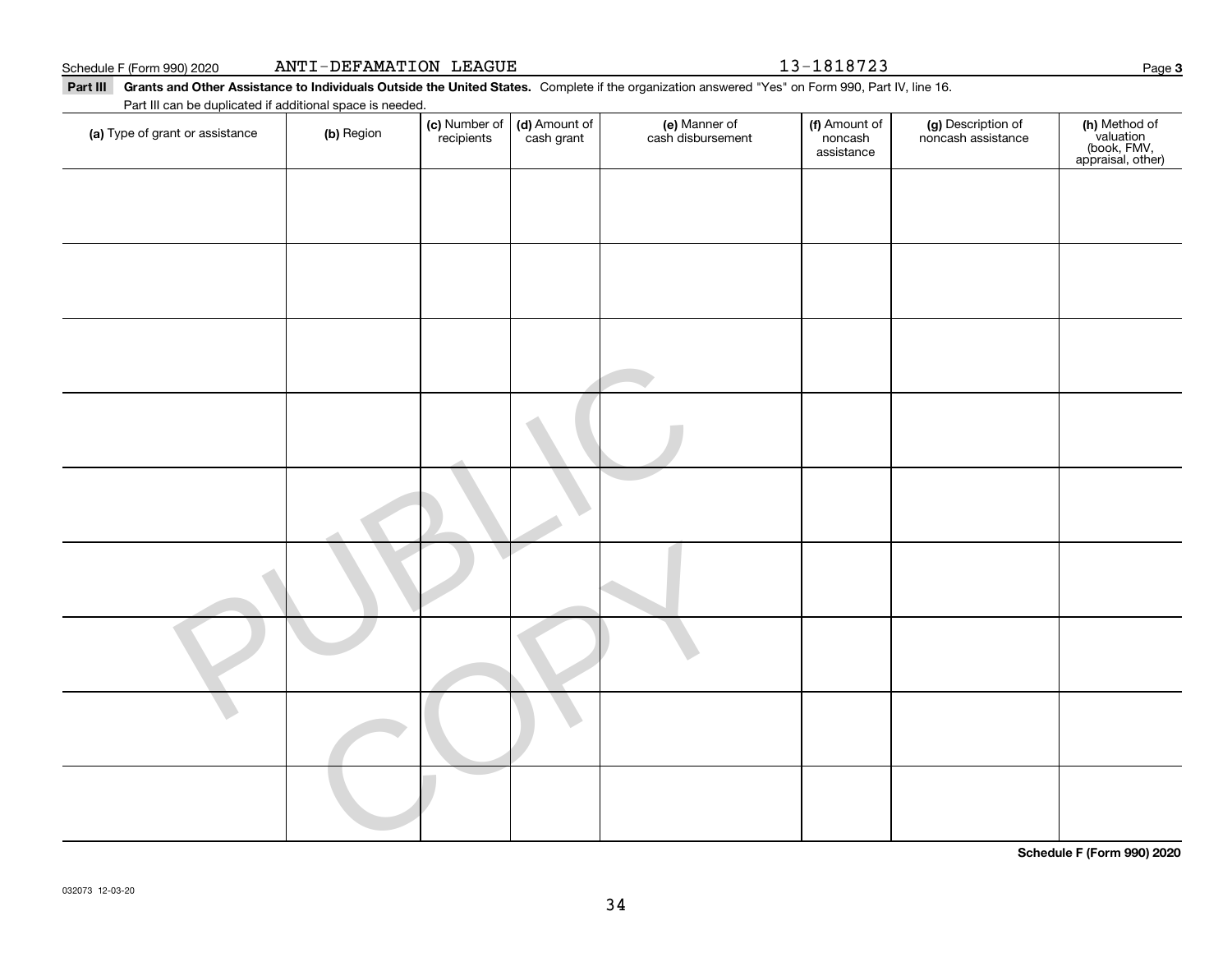| 1           | Was the organization a U.S. transferor of property to a foreign corporation during the tax year? If "Yes."<br>the organization may be required to file Form 926, Return by a U.S. Transferor of Property to a Foreign                                                                                                                                    | $\boxed{\text{X}}$ Yes     | No                |
|-------------|----------------------------------------------------------------------------------------------------------------------------------------------------------------------------------------------------------------------------------------------------------------------------------------------------------------------------------------------------------|----------------------------|-------------------|
| $\mathbf 2$ | Did the organization have an interest in a foreign trust during the tax year? If "Yes," the organization may<br>be required to separately file Form 3520, Annual Return To Report Transactions With Foreign Trusts and<br>Receipt of Certain Foreign Gifts, and/or Form 3520-A, Annual Information Return of Foreign Trust With a                        | Yes                        | $ X $ No          |
| 3           | Did the organization have an ownership interest in a foreign corporation during the tax year? If "Yes."<br>the organization may be required to file Form 5471, Information Return of U.S. Persons With Respect to                                                                                                                                        | $\boxed{X}$ Yes            | No                |
| 4           | Was the organization a direct or indirect shareholder of a passive foreign investment company or a<br>qualified electing fund during the tax year? If "Yes," the organization may be required to file Form 8621,<br>Information Return by a Shareholder of a Passive Foreign Investment Company or Qualified Electing                                    | Yes                        | $X \mid No$       |
| 5           | Did the organization have an ownership interest in a foreign partnership during the tax year? If "Yes."<br>the organization may be required to file Form 8865, Return of U.S. Persons With Respect to Certain<br>Foreign Partnerships (see Instructions for Form 8865) manufactured contains and contained partnerships (see Instructions for Form 8865) | Yes                        | $\overline{X}$ No |
| 6           | Did the organization have any operations in or related to any boycotting countries during the tax year? If<br>"Yes," the organization may be required to separately file Form 5713, International Boycott Report (see                                                                                                                                    | Yes                        | $\overline{X}$ No |
|             |                                                                                                                                                                                                                                                                                                                                                          | Schedule F (Form 990) 2020 |                   |

032074 12-03-20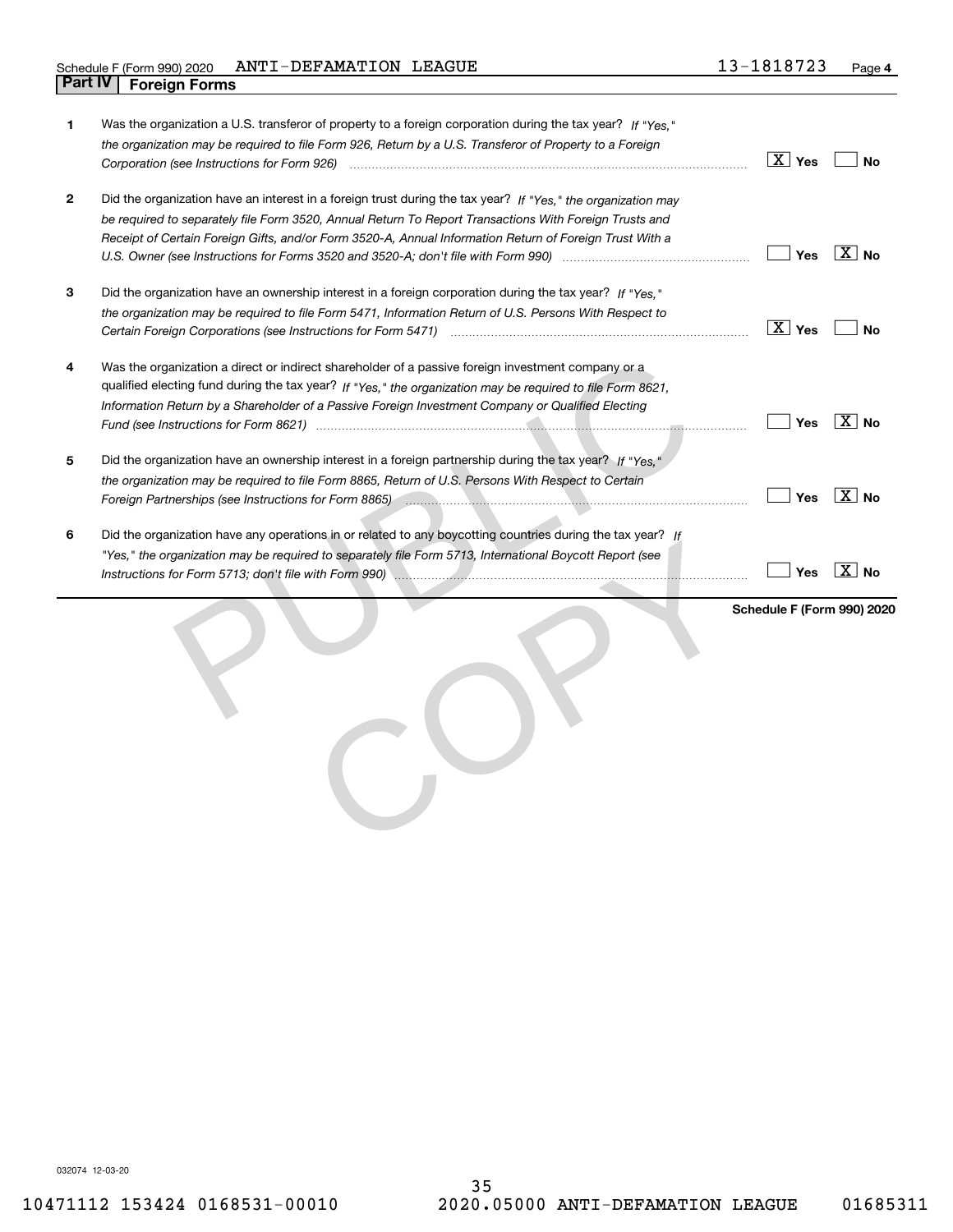| Schedule | □ (Form 990) 2020 | <b>I-DEFAMATION</b><br><b>ANTI</b> | LEAGUE |  | റ -<br>ō<br>. O | ـ ہے ۔ | Page |  |
|----------|-------------------|------------------------------------|--------|--|-----------------|--------|------|--|
|          |                   |                                    |        |  |                 |        |      |  |

#### **Part V** | Supplemental Information

Provide the information required by Part I, line 2 (monitoring of funds); Part I, line 3, column (f) (accounting method; amounts of investments vs. expenditures per region); Part II, line 1 (accounting method); Part III (accounting method); and Part III, column (c) (estimated number of recipients), as applicable. Also complete this part to provide any additional information. See instructions.

PART I, LINE 3:

THE ACCRUAL METHOD OF ACCOUNTING IS USED TO DETERMINE THE EXPENSES BY

REGION.

PART I, LINE 3(1), COLUMN E:

MIDDLE EAST AND NORTH AFRICA: MAINTAINING RELATIONSHIPS WITH

ORGANIZATIONS AND GOVERNMENTAL BODIES IN ISRAEL IN ORDER TO PROVIDE

SUPPORT TO THE US OPERATION IN COMBATING ANTI-SEMITISM AND ADVOCATING

FOR THE JEWISH PEOPLE.

PART I, LINE 3(2), COLUMN E:

EUROPE: FUND TRAINING OF ANTI-BIAS EDUCATION PROGRAMS FOR LAW

ENFORCEMENT PROFESSIONALS, EDUCATORS, AND HUMAN RIGHTS NON-GOVERNMENTAL T AND NORTH AFRICA: MAINTAINING RELATIONSHIPS WITH<br>
NNS AND GOVERNMENTAL BODIES IN ISRAEL IN ORDER TO<br>
THE US OPERATION IN COMBATING ANTI-SEMITISM AND A<br>
NISH PEOPLE.<br>
NE 3(2), COLUMN E:<br>
ND TRAINING OF ANTI-BIAS EDUCATION MN E:<br>DF ANTI-BIAS EDUCATION PROGRAMS FOR LAW<br>LLS, EDUCATORS, AND HUMAN RIGHTS NON-GOV<br>.A.

ORGANIZATIONS IN AUSTRIA.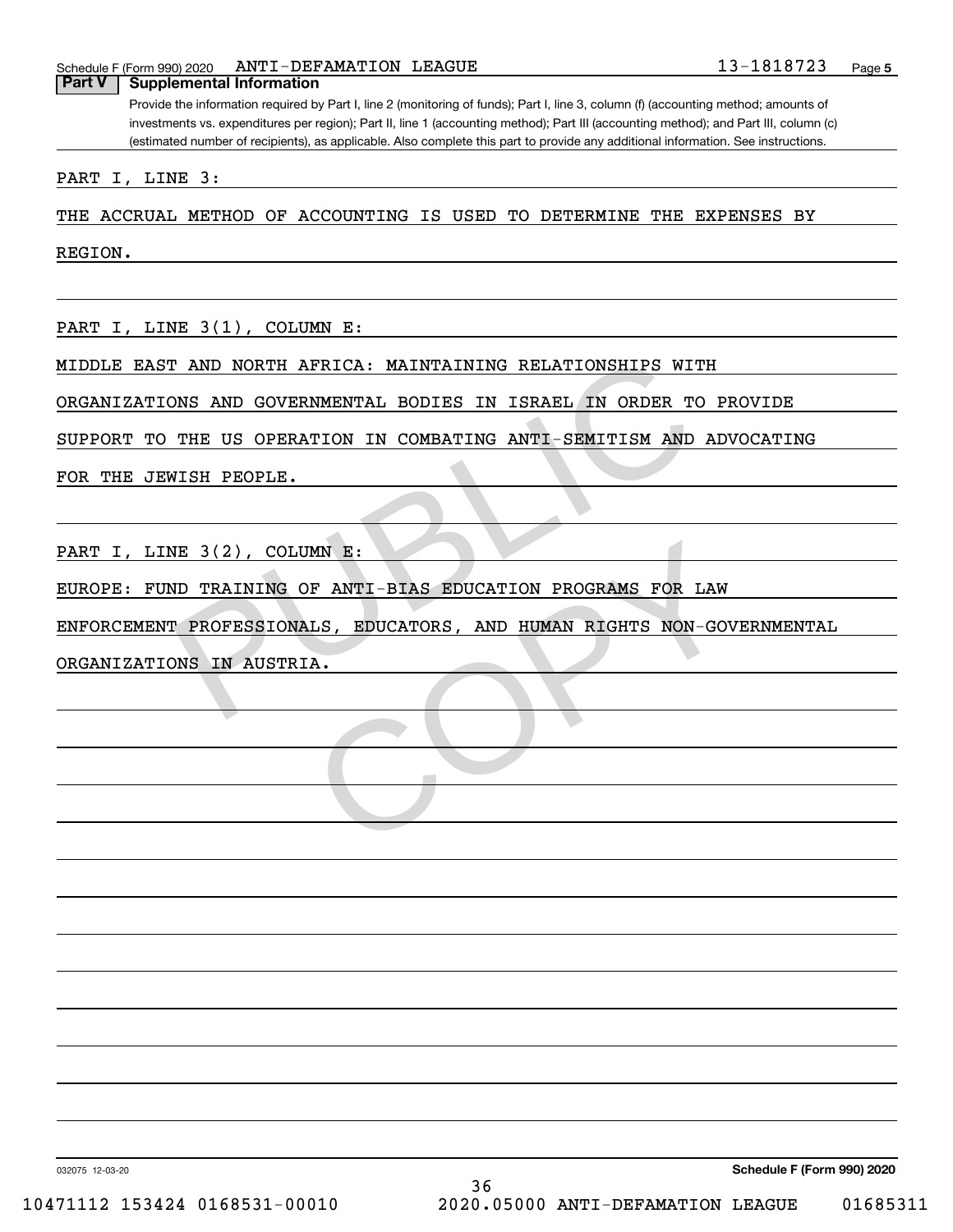| <b>SCHEDULE G</b>                                          | <b>Supplemental Information Regarding Fundraising or Gaming Activities</b> |                                                                                                                                                                     |     |                                                 |                                                              |  |                                        | OMB No. 1545-0047                     |  |  |  |
|------------------------------------------------------------|----------------------------------------------------------------------------|---------------------------------------------------------------------------------------------------------------------------------------------------------------------|-----|-------------------------------------------------|--------------------------------------------------------------|--|----------------------------------------|---------------------------------------|--|--|--|
| (Form 990 or 990-EZ)                                       |                                                                            | Complete if the organization answered "Yes" on Form 990, Part IV, line 17, 18, or 19, or if the<br>organization entered more than \$15,000 on Form 990-EZ, line 6a. |     |                                                 |                                                              |  |                                        |                                       |  |  |  |
| Department of the Treasury                                 |                                                                            | Attach to Form 990 or Form 990-EZ.                                                                                                                                  |     |                                                 |                                                              |  |                                        |                                       |  |  |  |
| Internal Revenue Service                                   |                                                                            | ► Go to www.irs.gov/Form990 for instructions and the latest information.                                                                                            |     |                                                 |                                                              |  |                                        | Inspection                            |  |  |  |
| Name of the organization                                   |                                                                            |                                                                                                                                                                     |     |                                                 |                                                              |  |                                        | <b>Employer identification number</b> |  |  |  |
|                                                            | 13-1818723<br>ANTI-DEFAMATION LEAGUE                                       |                                                                                                                                                                     |     |                                                 |                                                              |  |                                        |                                       |  |  |  |
| Part I                                                     | required to complete this part.                                            | Fundraising Activities. Complete if the organization answered "Yes" on Form 990, Part IV, line 17. Form 990-EZ filers are not                                       |     |                                                 |                                                              |  |                                        |                                       |  |  |  |
|                                                            |                                                                            | 1 Indicate whether the organization raised funds through any of the following activities. Check all that apply.                                                     |     |                                                 |                                                              |  |                                        |                                       |  |  |  |
| $X$ Mail solicitations<br>a                                |                                                                            |                                                                                                                                                                     |     |                                                 | $e$ $\boxed{\text{X}}$ Solicitation of non-government grants |  |                                        |                                       |  |  |  |
| $\boxed{\textbf{X}}$ Internet and email solicitations<br>b |                                                                            | $f[X]$ Solicitation of government grants                                                                                                                            |     |                                                 |                                                              |  |                                        |                                       |  |  |  |
| $\boxed{\text{X}}$ Phone solicitations<br>c                |                                                                            | $g\mid X$ Special fundraising events                                                                                                                                |     |                                                 |                                                              |  |                                        |                                       |  |  |  |
| $\boxed{\textbf{X}}$ In-person solicitations<br>d          |                                                                            |                                                                                                                                                                     |     |                                                 |                                                              |  |                                        |                                       |  |  |  |
|                                                            |                                                                            | 2 a Did the organization have a written or oral agreement with any individual (including officers, directors, trustees, or                                          |     |                                                 |                                                              |  |                                        |                                       |  |  |  |
|                                                            |                                                                            | key employees listed in Form 990, Part VII) or entity in connection with professional fundraising services?                                                         |     |                                                 |                                                              |  | $\boxed{\text{X}}$ Yes                 | No                                    |  |  |  |
|                                                            |                                                                            | <b>b</b> If "Yes," list the 10 highest paid individuals or entities (fundraisers) pursuant to agreements under which the fundraiser is to be                        |     |                                                 |                                                              |  |                                        |                                       |  |  |  |
| compensated at least \$5,000 by the organization.          |                                                                            |                                                                                                                                                                     |     |                                                 |                                                              |  |                                        |                                       |  |  |  |
|                                                            |                                                                            |                                                                                                                                                                     |     |                                                 |                                                              |  |                                        |                                       |  |  |  |
| (i) Name and address of individual                         |                                                                            |                                                                                                                                                                     |     | (iii) Did<br>fundraiser                         | (iv) Gross receipts                                          |  | (v) Amount paid<br>to (or retained by) | (vi) Amount paid                      |  |  |  |
| or entity (fundraiser)                                     |                                                                            | (ii) Activity                                                                                                                                                       |     | have custody<br>or control of<br>contributions? | from activity                                                |  | fundraiser                             | to (or retained by)<br>organization   |  |  |  |
|                                                            |                                                                            |                                                                                                                                                                     |     |                                                 |                                                              |  | listed in col. (i)                     |                                       |  |  |  |
| O'BRIEN GARRETT - 1133 19TH                                |                                                                            |                                                                                                                                                                     | Yes | No                                              |                                                              |  |                                        |                                       |  |  |  |
| STREET NW, WASHINGTON, DC                                  |                                                                            | STRATEGY                                                                                                                                                            |     | x                                               | 2, 131, 113.                                                 |  | 209,898.                               | 1,921,215.                            |  |  |  |
|                                                            |                                                                            |                                                                                                                                                                     |     |                                                 |                                                              |  |                                        |                                       |  |  |  |
|                                                            |                                                                            |                                                                                                                                                                     |     |                                                 |                                                              |  |                                        |                                       |  |  |  |
|                                                            |                                                                            |                                                                                                                                                                     |     |                                                 |                                                              |  |                                        |                                       |  |  |  |
|                                                            |                                                                            |                                                                                                                                                                     |     |                                                 |                                                              |  |                                        |                                       |  |  |  |
|                                                            |                                                                            |                                                                                                                                                                     |     |                                                 |                                                              |  |                                        |                                       |  |  |  |
|                                                            |                                                                            |                                                                                                                                                                     |     |                                                 |                                                              |  |                                        |                                       |  |  |  |
|                                                            |                                                                            |                                                                                                                                                                     |     |                                                 |                                                              |  |                                        |                                       |  |  |  |
|                                                            |                                                                            |                                                                                                                                                                     |     |                                                 |                                                              |  |                                        |                                       |  |  |  |
|                                                            |                                                                            |                                                                                                                                                                     |     |                                                 |                                                              |  |                                        |                                       |  |  |  |
|                                                            |                                                                            |                                                                                                                                                                     |     |                                                 |                                                              |  |                                        |                                       |  |  |  |
|                                                            |                                                                            |                                                                                                                                                                     |     |                                                 |                                                              |  |                                        |                                       |  |  |  |
|                                                            |                                                                            |                                                                                                                                                                     |     |                                                 |                                                              |  |                                        |                                       |  |  |  |
|                                                            |                                                                            |                                                                                                                                                                     |     |                                                 |                                                              |  |                                        |                                       |  |  |  |
|                                                            |                                                                            |                                                                                                                                                                     |     |                                                 |                                                              |  |                                        |                                       |  |  |  |
|                                                            |                                                                            |                                                                                                                                                                     |     |                                                 |                                                              |  |                                        |                                       |  |  |  |
|                                                            |                                                                            |                                                                                                                                                                     |     |                                                 |                                                              |  |                                        |                                       |  |  |  |
|                                                            |                                                                            |                                                                                                                                                                     |     |                                                 |                                                              |  |                                        |                                       |  |  |  |
|                                                            |                                                                            |                                                                                                                                                                     |     |                                                 |                                                              |  |                                        |                                       |  |  |  |
|                                                            |                                                                            |                                                                                                                                                                     |     |                                                 |                                                              |  |                                        |                                       |  |  |  |
| Total                                                      |                                                                            |                                                                                                                                                                     |     |                                                 | 2, 131, 113.                                                 |  | 209,898.                               | 1,921,215.                            |  |  |  |
| or licensing.                                              |                                                                            | 3 List all states in which the organization is registered or licensed to solicit contributions or has been notified it is exempt from registration                  |     |                                                 |                                                              |  |                                        |                                       |  |  |  |

AL,AK,AZ,AR,CA,CO,CT,DE,FL,GA,HI,ID,IL,IN,IA,KS,KY,LA,ME,MD,MA,MI,MN,MS,MO MT,NE,NV,NH,NJ,NM,NY,NC,ND,OH,OK,OR,PA,RI,SC,SD,TN,TX,UT,VT,VA,WA,WV,WI,WY DC

LHA For Paperwork Reduction Act Notice, see the Instructions for Form 990 or 990-EZ. Schedule G (Form 990 or 990-EZ) 2020 SEE PART IV FOR CONTINUATIONS

032081 11-25-20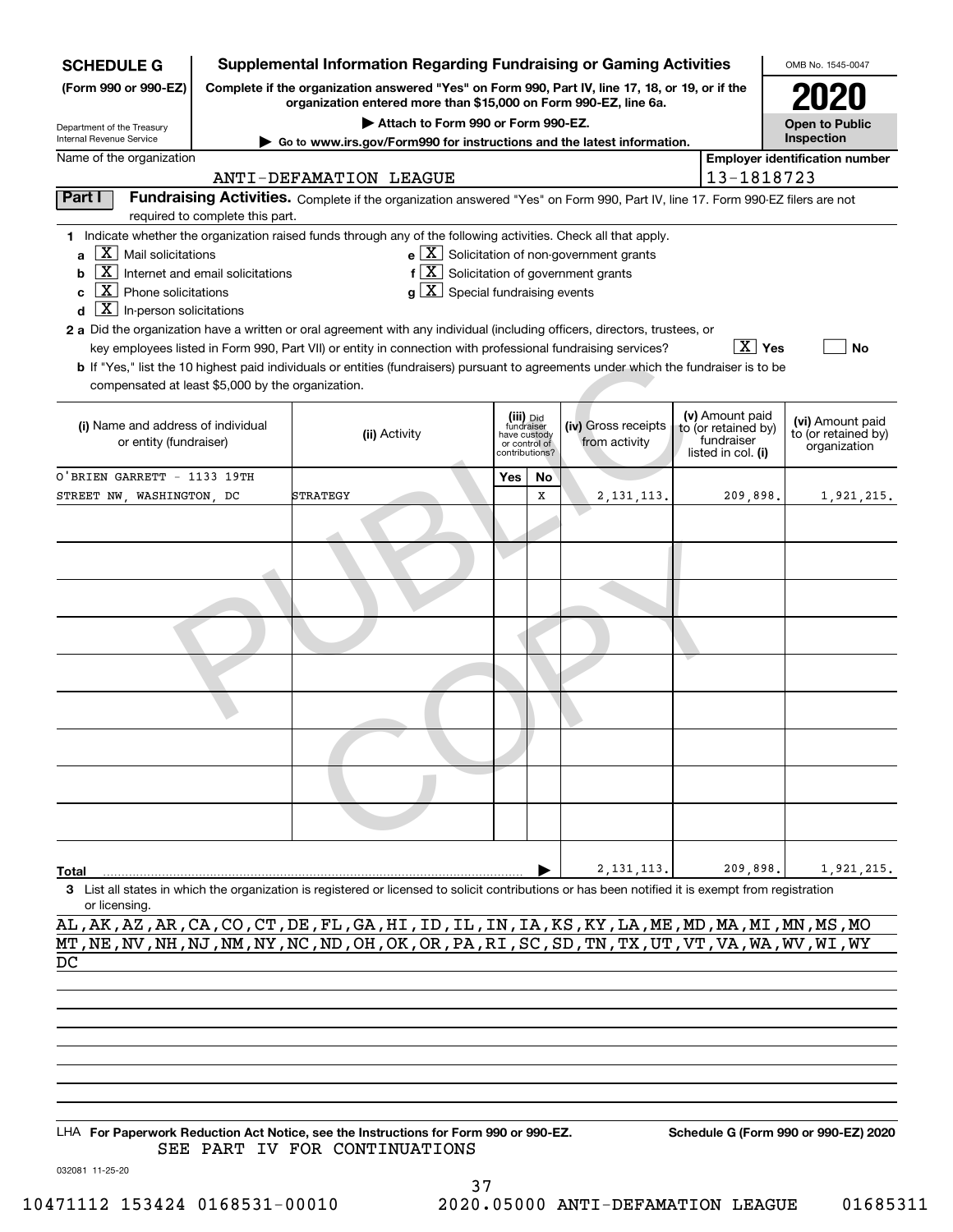**2**

**Part II** | Fundraising Events. Complete if the organization answered "Yes" on Form 990, Part IV, line 18, or reported more than \$15,000

|                                                                                   |    | of fundraising event contributions and gross income on Form 990-EZ, lines 1 and 6b. List events with gross receipts greater than \$5,000. |                          |                         |                  |                            |  |  |  |  |  |
|-----------------------------------------------------------------------------------|----|-------------------------------------------------------------------------------------------------------------------------------------------|--------------------------|-------------------------|------------------|----------------------------|--|--|--|--|--|
|                                                                                   |    |                                                                                                                                           | (a) Event #1             | (b) Event #2            | (c) Other events | (d) Total events           |  |  |  |  |  |
|                                                                                   |    |                                                                                                                                           | NEVER IS NOWWALK AGAINST |                         |                  |                            |  |  |  |  |  |
|                                                                                   |    |                                                                                                                                           | CONCERT                  | <b>HATE</b>             | 163              | (add col. (a) through      |  |  |  |  |  |
|                                                                                   |    |                                                                                                                                           | (event type)             | (event type)            | (total number)   | col. (c)                   |  |  |  |  |  |
|                                                                                   |    |                                                                                                                                           |                          |                         |                  |                            |  |  |  |  |  |
| Revenue                                                                           |    |                                                                                                                                           |                          |                         |                  |                            |  |  |  |  |  |
|                                                                                   |    |                                                                                                                                           | 1,042,873.               | 523,400.                | 4,560,566.       | 6, 126, 839.               |  |  |  |  |  |
|                                                                                   |    |                                                                                                                                           |                          |                         |                  |                            |  |  |  |  |  |
|                                                                                   |    |                                                                                                                                           | 1,028,343.               | 523,400.                | 2,416,490.       | <u>3,968,233.</u>          |  |  |  |  |  |
|                                                                                   |    |                                                                                                                                           |                          |                         |                  |                            |  |  |  |  |  |
|                                                                                   | 3  | Gross income (line 1 minus line 2)                                                                                                        | 14,530.                  |                         | 2,144,076.       | 2,158,606.                 |  |  |  |  |  |
|                                                                                   |    |                                                                                                                                           |                          |                         |                  |                            |  |  |  |  |  |
|                                                                                   |    |                                                                                                                                           |                          |                         |                  |                            |  |  |  |  |  |
|                                                                                   |    |                                                                                                                                           |                          |                         |                  |                            |  |  |  |  |  |
|                                                                                   |    |                                                                                                                                           |                          |                         |                  |                            |  |  |  |  |  |
|                                                                                   | 5  |                                                                                                                                           |                          |                         |                  |                            |  |  |  |  |  |
|                                                                                   |    |                                                                                                                                           |                          |                         |                  |                            |  |  |  |  |  |
|                                                                                   | 6. |                                                                                                                                           |                          |                         |                  |                            |  |  |  |  |  |
| Direct Expenses                                                                   |    |                                                                                                                                           |                          |                         |                  |                            |  |  |  |  |  |
|                                                                                   |    | 7 Food and beverages                                                                                                                      |                          | 3,000.                  |                  | 3,000.                     |  |  |  |  |  |
|                                                                                   |    |                                                                                                                                           |                          |                         |                  |                            |  |  |  |  |  |
|                                                                                   |    |                                                                                                                                           |                          |                         |                  |                            |  |  |  |  |  |
|                                                                                   | 8  |                                                                                                                                           |                          |                         |                  |                            |  |  |  |  |  |
|                                                                                   | 9  |                                                                                                                                           | 555.                     | 7,033.                  | 1,878,404.       | 1,885,992.                 |  |  |  |  |  |
|                                                                                   | 10 | Direct expense summary. Add lines 4 through 9 in column (d)                                                                               |                          |                         |                  | 1,888,992.                 |  |  |  |  |  |
|                                                                                   |    | 11 Net income summary. Subtract line 10 from line 3, column (d)                                                                           |                          |                         |                  | 269,614.                   |  |  |  |  |  |
| Part III                                                                          |    | Gaming. Complete if the organization answered "Yes" on Form 990, Part IV, line 19, or reported more than                                  |                          |                         |                  |                            |  |  |  |  |  |
|                                                                                   |    | \$15,000 on Form 990-EZ, line 6a.                                                                                                         |                          |                         |                  |                            |  |  |  |  |  |
|                                                                                   |    |                                                                                                                                           |                          | (b) Pull tabs/instant   |                  | (d) Total gaming (add      |  |  |  |  |  |
|                                                                                   |    |                                                                                                                                           | (a) Bingo                | bingo/progressive bingo | (c) Other gaming | col. (a) through col. (c)) |  |  |  |  |  |
| Revenue                                                                           |    |                                                                                                                                           |                          |                         |                  |                            |  |  |  |  |  |
|                                                                                   |    |                                                                                                                                           |                          |                         |                  |                            |  |  |  |  |  |
|                                                                                   |    | Gross revenue                                                                                                                             |                          |                         |                  |                            |  |  |  |  |  |
|                                                                                   |    |                                                                                                                                           |                          |                         |                  |                            |  |  |  |  |  |
|                                                                                   |    |                                                                                                                                           |                          |                         |                  |                            |  |  |  |  |  |
| Expenses                                                                          |    |                                                                                                                                           |                          |                         |                  |                            |  |  |  |  |  |
|                                                                                   | 3  |                                                                                                                                           |                          |                         |                  |                            |  |  |  |  |  |
|                                                                                   |    |                                                                                                                                           |                          |                         |                  |                            |  |  |  |  |  |
| Direct                                                                            | 4  |                                                                                                                                           |                          |                         |                  |                            |  |  |  |  |  |
|                                                                                   |    |                                                                                                                                           |                          |                         |                  |                            |  |  |  |  |  |
|                                                                                   |    |                                                                                                                                           |                          |                         |                  |                            |  |  |  |  |  |
|                                                                                   |    | 5 Other direct expenses                                                                                                                   |                          |                         |                  |                            |  |  |  |  |  |
|                                                                                   |    |                                                                                                                                           | %<br>Yes                 | %<br>Yes                | Yes<br>%         |                            |  |  |  |  |  |
|                                                                                   |    | 6 Volunteer labor                                                                                                                         | <b>No</b>                | No                      | No               |                            |  |  |  |  |  |
|                                                                                   |    |                                                                                                                                           |                          |                         |                  |                            |  |  |  |  |  |
|                                                                                   | 7  | Direct expense summary. Add lines 2 through 5 in column (d)                                                                               |                          |                         |                  |                            |  |  |  |  |  |
|                                                                                   |    |                                                                                                                                           |                          |                         |                  |                            |  |  |  |  |  |
|                                                                                   |    |                                                                                                                                           |                          |                         |                  |                            |  |  |  |  |  |
|                                                                                   |    |                                                                                                                                           |                          |                         |                  |                            |  |  |  |  |  |
|                                                                                   |    |                                                                                                                                           |                          |                         |                  |                            |  |  |  |  |  |
| <b>9</b> Enter the state(s) in which the organization conducts gaming activities: |    |                                                                                                                                           |                          |                         |                  |                            |  |  |  |  |  |
|                                                                                   |    |                                                                                                                                           | Yes                      |                         |                  |                            |  |  |  |  |  |
|                                                                                   |    |                                                                                                                                           |                          |                         |                  | No                         |  |  |  |  |  |
|                                                                                   |    | <b>b</b> If "No," explain: $\qquad \qquad$                                                                                                |                          |                         |                  |                            |  |  |  |  |  |
|                                                                                   |    |                                                                                                                                           |                          |                         |                  |                            |  |  |  |  |  |
|                                                                                   |    |                                                                                                                                           |                          |                         |                  |                            |  |  |  |  |  |
|                                                                                   |    |                                                                                                                                           |                          |                         |                  | Yes<br>No                  |  |  |  |  |  |
|                                                                                   |    |                                                                                                                                           |                          |                         |                  |                            |  |  |  |  |  |
|                                                                                   |    |                                                                                                                                           |                          |                         |                  |                            |  |  |  |  |  |

032082 11-25-20

**Schedule G (Form 990 or 990-EZ) 2020**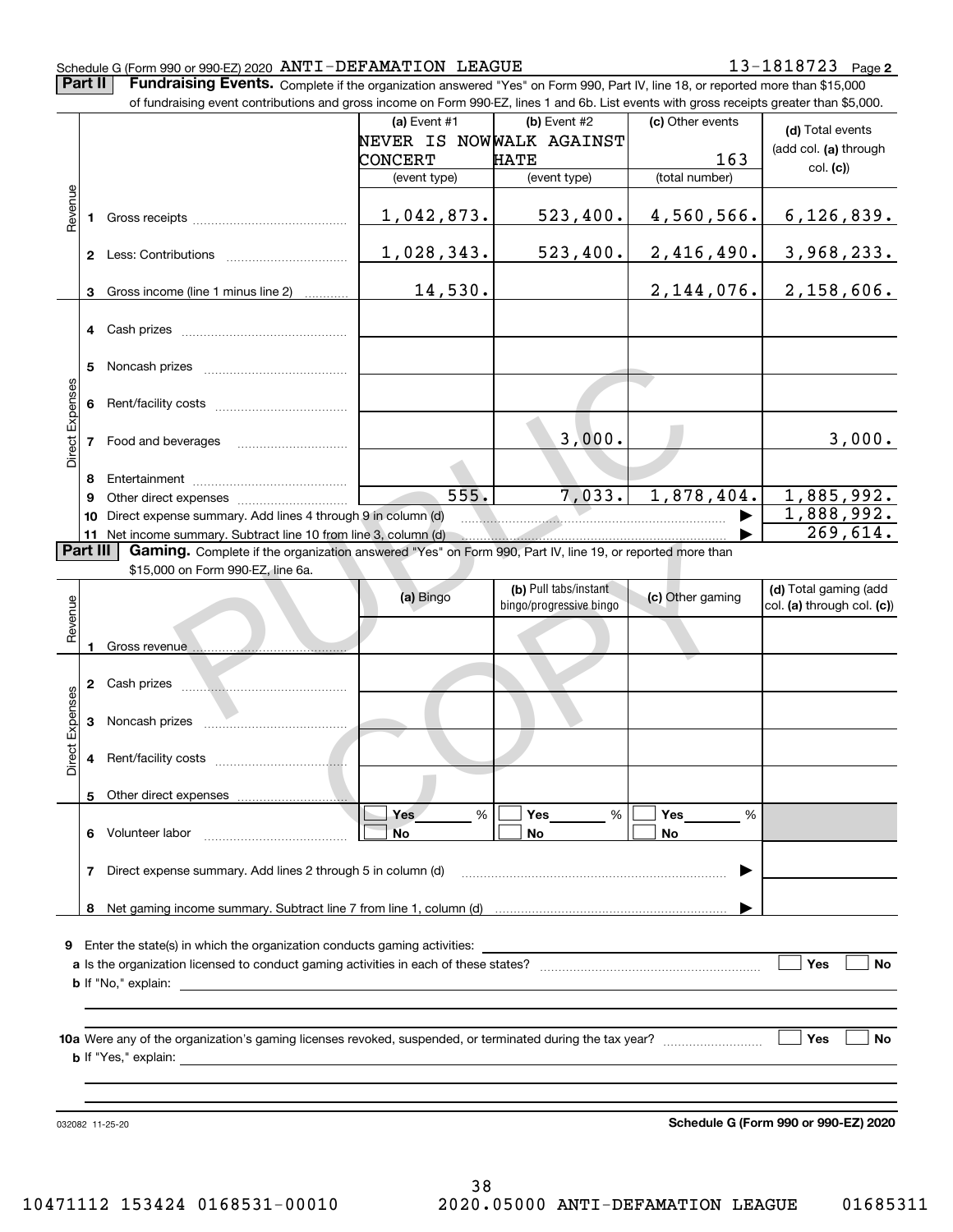| Schedule G (Form 990 or 990-EZ) 2020 ANTI-DEFAMATION LEAGUE                                                                                                                                                                               | 13-1818723<br>Page 3                 |
|-------------------------------------------------------------------------------------------------------------------------------------------------------------------------------------------------------------------------------------------|--------------------------------------|
|                                                                                                                                                                                                                                           | Yes<br><b>No</b>                     |
| 12 Is the organization a grantor, beneficiary or trustee of a trust, or a member of a partnership or other entity formed                                                                                                                  |                                      |
|                                                                                                                                                                                                                                           | Yes<br>No                            |
| 13 Indicate the percentage of gaming activity conducted in:                                                                                                                                                                               |                                      |
|                                                                                                                                                                                                                                           |                                      |
|                                                                                                                                                                                                                                           | 13а<br>%                             |
| <b>b</b> An outside facility <i>www.communicality communicality communicality communicality communicality communicality communicality communicality communicality communicality communicality communicality communicality communicali</i> | 13 <sub>b</sub><br>%                 |
| 14 Enter the name and address of the person who prepares the organization's gaming/special events books and records:                                                                                                                      |                                      |
|                                                                                                                                                                                                                                           |                                      |
| Name $\blacktriangleright$<br>and the control of the control of the control of the control of the control of the control of the control of the                                                                                            |                                      |
|                                                                                                                                                                                                                                           |                                      |
| <u> 1989 - Johann Stoff, deutscher Stoff, der Stoff, der Stoff, der Stoff, der Stoff, der Stoff, der Stoff, der S</u><br>Address $\blacktriangleright$                                                                                    |                                      |
|                                                                                                                                                                                                                                           |                                      |
| 15a Does the organization have a contract with a third party from whom the organization receives gaming revenue?                                                                                                                          | Yes<br>No                            |
|                                                                                                                                                                                                                                           |                                      |
| <b>b</b> If "Yes," enter the amount of gaming revenue received by the organization $\triangleright$ \$                                                                                                                                    |                                      |
| of gaming revenue retained by the third party $\triangleright$ \$                                                                                                                                                                         |                                      |
|                                                                                                                                                                                                                                           |                                      |
| c If "Yes," enter name and address of the third party:                                                                                                                                                                                    |                                      |
|                                                                                                                                                                                                                                           |                                      |
| Name $\blacktriangleright$                                                                                                                                                                                                                |                                      |
|                                                                                                                                                                                                                                           |                                      |
| Address $\blacktriangleright$                                                                                                                                                                                                             |                                      |
|                                                                                                                                                                                                                                           |                                      |
| Gaming manager information:<br>16                                                                                                                                                                                                         |                                      |
|                                                                                                                                                                                                                                           |                                      |
| Name $\blacktriangleright$                                                                                                                                                                                                                |                                      |
|                                                                                                                                                                                                                                           |                                      |
|                                                                                                                                                                                                                                           |                                      |
| Gaming manager compensation $\triangleright$ \$ _                                                                                                                                                                                         |                                      |
|                                                                                                                                                                                                                                           |                                      |
| Description of services provided                                                                                                                                                                                                          |                                      |
|                                                                                                                                                                                                                                           |                                      |
|                                                                                                                                                                                                                                           |                                      |
|                                                                                                                                                                                                                                           |                                      |
| Independent contractor<br>Director/officer<br>Employee                                                                                                                                                                                    |                                      |
|                                                                                                                                                                                                                                           |                                      |
| 17 Mandatory distributions:                                                                                                                                                                                                               |                                      |
| a Is the organization required under state law to make charitable distributions from the gaming proceeds to                                                                                                                               |                                      |
|                                                                                                                                                                                                                                           |                                      |
|                                                                                                                                                                                                                                           |                                      |
| <b>b</b> Enter the amount of distributions required under state law to be distributed to other exempt organizations or spent in the                                                                                                       |                                      |
| organization's own exempt activities during the tax year $\triangleright$ \$                                                                                                                                                              |                                      |
| Part IV<br>Supplemental Information. Provide the explanations required by Part I, line 2b, columns (iii) and (v); and Part III, lines 9, 9b, 10b,                                                                                         |                                      |
| 15b, 15c, 16, and 17b, as applicable. Also provide any additional information. See instructions.                                                                                                                                          |                                      |
|                                                                                                                                                                                                                                           |                                      |
| SCHEDULE G, PART I, LINE 2B, LIST OF TEN HIGHEST PAID FUNDRAISERS:                                                                                                                                                                        |                                      |
|                                                                                                                                                                                                                                           |                                      |
|                                                                                                                                                                                                                                           |                                      |
|                                                                                                                                                                                                                                           |                                      |
| NAME OF FUNDRAISER: O'BRIEN GARRETT<br>( L )                                                                                                                                                                                              |                                      |
|                                                                                                                                                                                                                                           |                                      |
|                                                                                                                                                                                                                                           |                                      |
| ADDRESS OF FUNDRAISER: 1133 19TH STREET NW, WASHINGTON, DC<br>( I )                                                                                                                                                                       | 20036                                |
|                                                                                                                                                                                                                                           |                                      |
|                                                                                                                                                                                                                                           |                                      |
|                                                                                                                                                                                                                                           |                                      |
|                                                                                                                                                                                                                                           |                                      |
|                                                                                                                                                                                                                                           |                                      |
|                                                                                                                                                                                                                                           |                                      |
|                                                                                                                                                                                                                                           |                                      |
|                                                                                                                                                                                                                                           |                                      |
|                                                                                                                                                                                                                                           |                                      |
|                                                                                                                                                                                                                                           | Schedule G (Form 990 or 990-F7) 2020 |

032083 11-25-20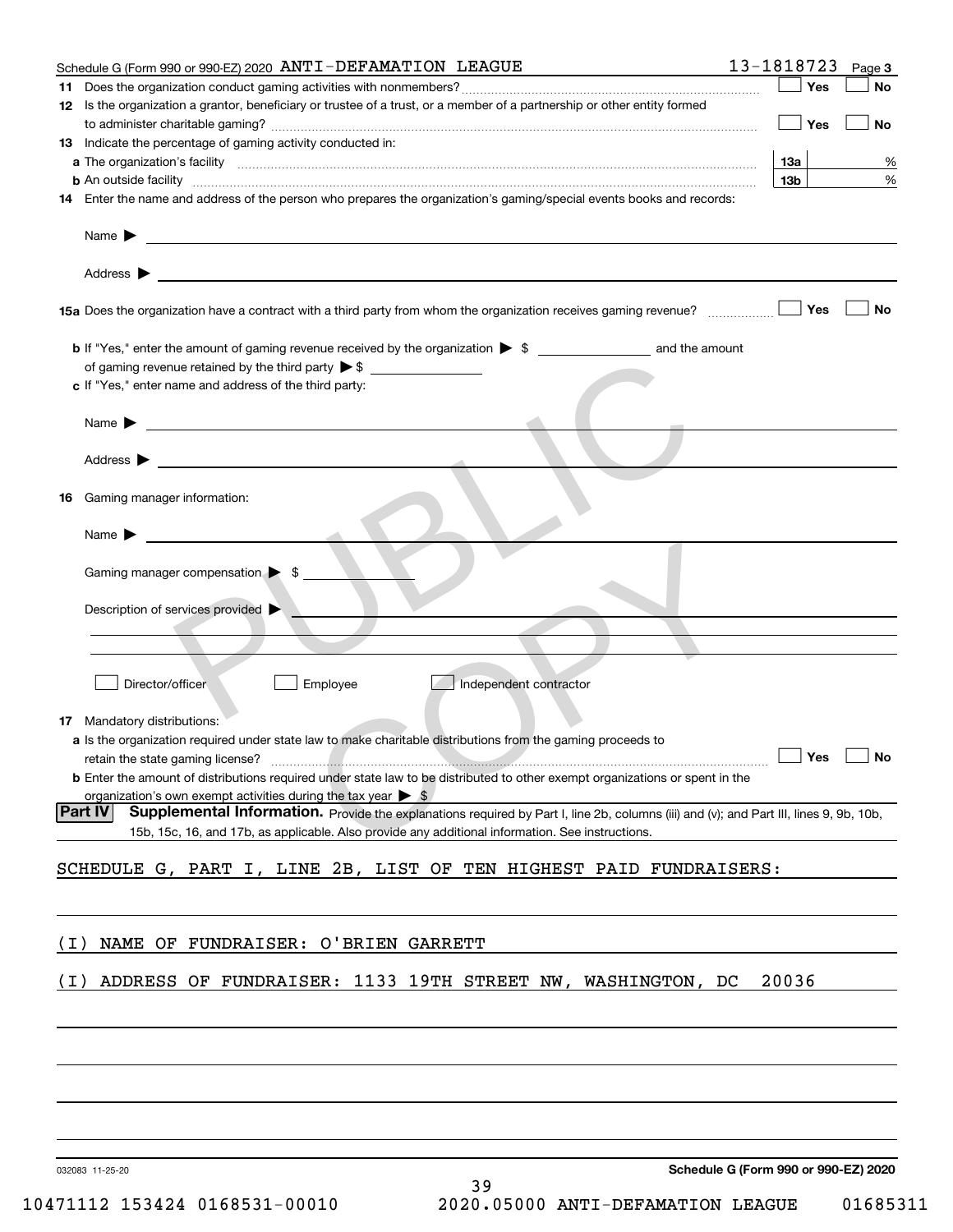| Schedule G (Form 990 or 990-EZ)<br>032084 04-01-20 |
|----------------------------------------------------|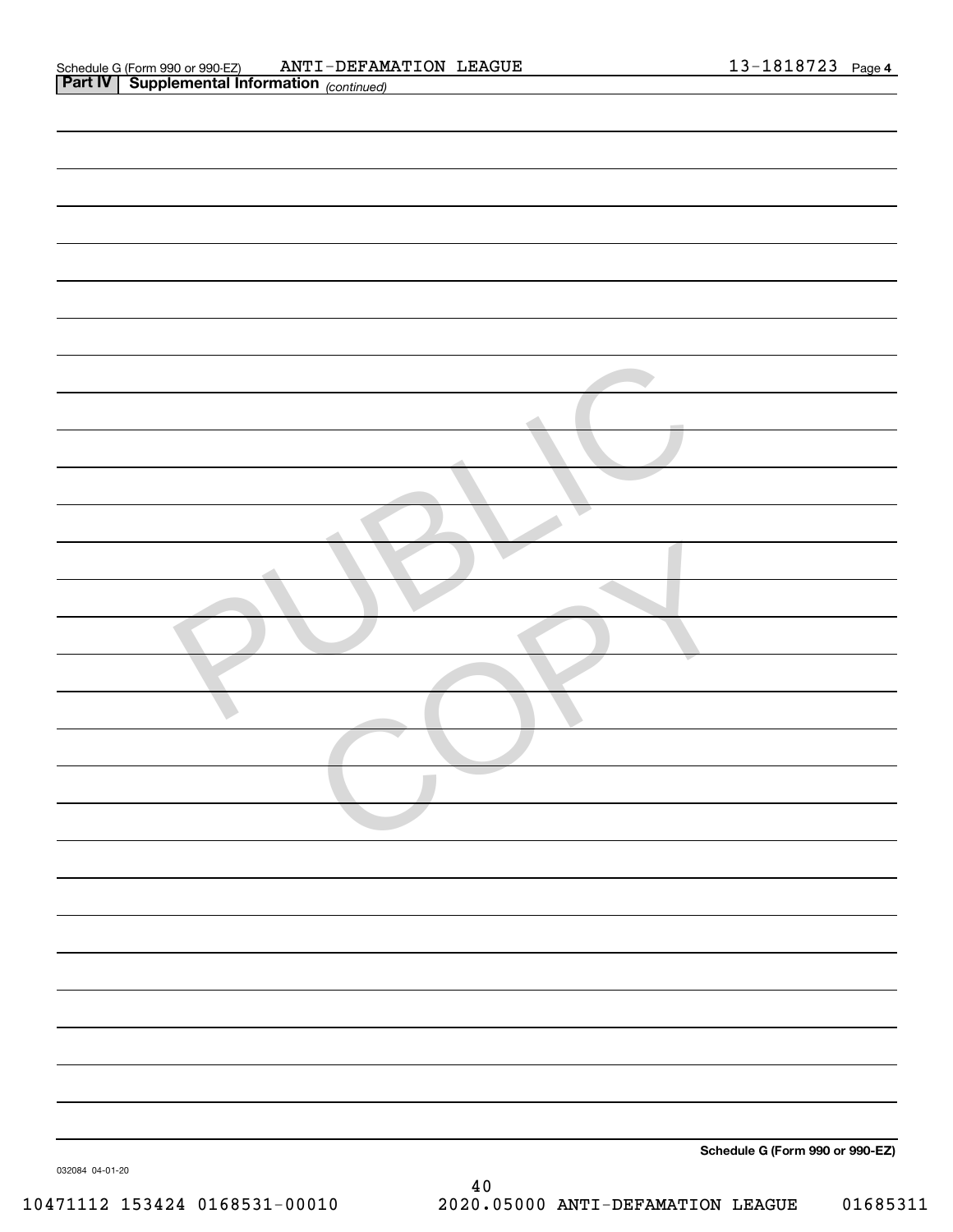|    | <b>SCHEDULE J</b>                                      | <b>Compensation Information</b>                                                                                        |                                       | OMB No. 1545-0047          |     |             |  |  |
|----|--------------------------------------------------------|------------------------------------------------------------------------------------------------------------------------|---------------------------------------|----------------------------|-----|-------------|--|--|
|    | (Form 990)                                             |                                                                                                                        |                                       |                            |     |             |  |  |
|    |                                                        | For certain Officers, Directors, Trustees, Key Employees, and Highest<br><b>Compensated Employees</b>                  |                                       | 2020                       |     |             |  |  |
|    |                                                        | Complete if the organization answered "Yes" on Form 990, Part IV, line 23.<br>Attach to Form 990.                      |                                       | <b>Open to Public</b>      |     |             |  |  |
|    | Department of the Treasury<br>Internal Revenue Service | Go to www.irs.gov/Form990 for instructions and the latest information.                                                 |                                       | Inspection                 |     |             |  |  |
|    | Name of the organization                               |                                                                                                                        | <b>Employer identification number</b> |                            |     |             |  |  |
|    |                                                        | ANTI-DEFAMATION LEAGUE                                                                                                 |                                       | 13-1818723                 |     |             |  |  |
|    | Part I                                                 | <b>Questions Regarding Compensation</b>                                                                                |                                       |                            |     |             |  |  |
|    |                                                        |                                                                                                                        |                                       |                            | Yes | No          |  |  |
|    |                                                        | Check the appropriate box(es) if the organization provided any of the following to or for a person listed on Form 990, |                                       |                            |     |             |  |  |
|    |                                                        | Part VII, Section A, line 1a. Complete Part III to provide any relevant information regarding these items.             |                                       |                            |     |             |  |  |
|    | $X$ First-class or charter travel                      | Housing allowance or residence for personal use                                                                        |                                       |                            |     |             |  |  |
|    | $\boxed{\textbf{X}}$ Travel for companions             | Payments for business use of personal residence                                                                        |                                       |                            |     |             |  |  |
|    |                                                        | Health or social club dues or initiation fees<br>Tax indemnification and gross-up payments                             |                                       |                            |     |             |  |  |
|    |                                                        | Discretionary spending account<br>Personal services (such as maid, chauffeur, chef)                                    |                                       |                            |     |             |  |  |
|    |                                                        |                                                                                                                        |                                       |                            |     |             |  |  |
|    |                                                        | <b>b</b> If any of the boxes on line 1a are checked, did the organization follow a written policy regarding payment or |                                       |                            |     |             |  |  |
|    |                                                        | reimbursement or provision of all of the expenses described above? If "No," complete Part III to explain               |                                       | 1b                         | x   |             |  |  |
| 2  |                                                        | Did the organization require substantiation prior to reimbursing or allowing expenses incurred by all directors,       |                                       |                            |     |             |  |  |
|    |                                                        |                                                                                                                        |                                       | $\mathbf{2}$               | x   |             |  |  |
|    |                                                        |                                                                                                                        |                                       |                            |     |             |  |  |
| з  |                                                        | Indicate which, if any, of the following the organization used to establish the compensation of the organization's     |                                       |                            |     |             |  |  |
|    |                                                        | CEO/Executive Director. Check all that apply. Do not check any boxes for methods used by a related organization to     |                                       |                            |     |             |  |  |
|    |                                                        | establish compensation of the CEO/Executive Director, but explain in Part III.                                         |                                       |                            |     |             |  |  |
|    | $\lfloor \texttt{X} \rfloor$ Compensation committee    | Written employment contract                                                                                            |                                       |                            |     |             |  |  |
|    |                                                        | $\overline{\mathbf{X}}$ Compensation survey or study<br>$\boxed{\text{X}}$ Independent compensation consultant         |                                       |                            |     |             |  |  |
|    | $\boxed{\text{X}}$ Form 990 of other organizations     | $\overline{X}$ Approval by the board or compensation committee                                                         |                                       |                            |     |             |  |  |
|    |                                                        |                                                                                                                        |                                       |                            |     |             |  |  |
| 4  |                                                        | During the year, did any person listed on Form 990, Part VII, Section A, line 1a, with respect to the filing           |                                       |                            |     |             |  |  |
|    | organization or a related organization:                |                                                                                                                        |                                       |                            |     |             |  |  |
| а  |                                                        | Receive a severance payment or change-of-control payment?                                                              |                                       | 4a                         | х   |             |  |  |
| b  |                                                        | Participate in or receive payment from a supplemental nonqualified retirement plan?                                    |                                       | 4b                         | X   |             |  |  |
| c  |                                                        | Participate in or receive payment from an equity-based compensation arrangement?                                       |                                       | 4c                         |     | x           |  |  |
|    |                                                        | If "Yes" to any of lines 4a-c, list the persons and provide the applicable amounts for each item in Part III.          |                                       |                            |     |             |  |  |
|    |                                                        |                                                                                                                        |                                       |                            |     |             |  |  |
|    |                                                        | Only section 501(c)(3), 501(c)(4), and 501(c)(29) organizations must complete lines 5-9.                               |                                       |                            |     |             |  |  |
| 5  |                                                        | For persons listed on Form 990, Part VII, Section A, line 1a, did the organization pay or accrue any compensation      |                                       |                            |     |             |  |  |
|    | contingent on the revenues of:                         |                                                                                                                        |                                       |                            |     |             |  |  |
| a  |                                                        |                                                                                                                        |                                       | 5а                         |     | x           |  |  |
|    |                                                        |                                                                                                                        |                                       | <b>5b</b>                  |     | X           |  |  |
|    |                                                        | If "Yes" on line 5a or 5b, describe in Part III.                                                                       |                                       |                            |     |             |  |  |
| 6. |                                                        | For persons listed on Form 990, Part VII, Section A, line 1a, did the organization pay or accrue any compensation      |                                       |                            |     |             |  |  |
|    | contingent on the net earnings of:                     |                                                                                                                        |                                       |                            |     |             |  |  |
| a  |                                                        |                                                                                                                        |                                       | 6a                         |     | х           |  |  |
|    |                                                        |                                                                                                                        |                                       | 6b                         |     | $\mathbf x$ |  |  |
|    |                                                        | If "Yes" on line 6a or 6b, describe in Part III.                                                                       |                                       |                            |     |             |  |  |
|    |                                                        | 7 For persons listed on Form 990, Part VII, Section A, line 1a, did the organization provide any nonfixed payments     |                                       |                            |     |             |  |  |
|    |                                                        |                                                                                                                        |                                       | $\overline{7}$             | х   |             |  |  |
| 8  |                                                        | Were any amounts reported on Form 990, Part VII, paid or accrued pursuant to a contract that was subject to the        |                                       |                            |     |             |  |  |
|    |                                                        | initial contract exception described in Regulations section 53.4958-4(a)(3)? If "Yes," describe in Part III            |                                       | 8                          |     | х           |  |  |
| 9  |                                                        | If "Yes" on line 8, did the organization also follow the rebuttable presumption procedure described in                 |                                       |                            |     |             |  |  |
|    | Regulations section 53.4958-6(c)?                      |                                                                                                                        |                                       | 9                          |     |             |  |  |
|    |                                                        | LHA For Paperwork Reduction Act Notice, see the Instructions for Form 990.                                             |                                       | Schedule J (Form 990) 2020 |     |             |  |  |

032111 12-07-20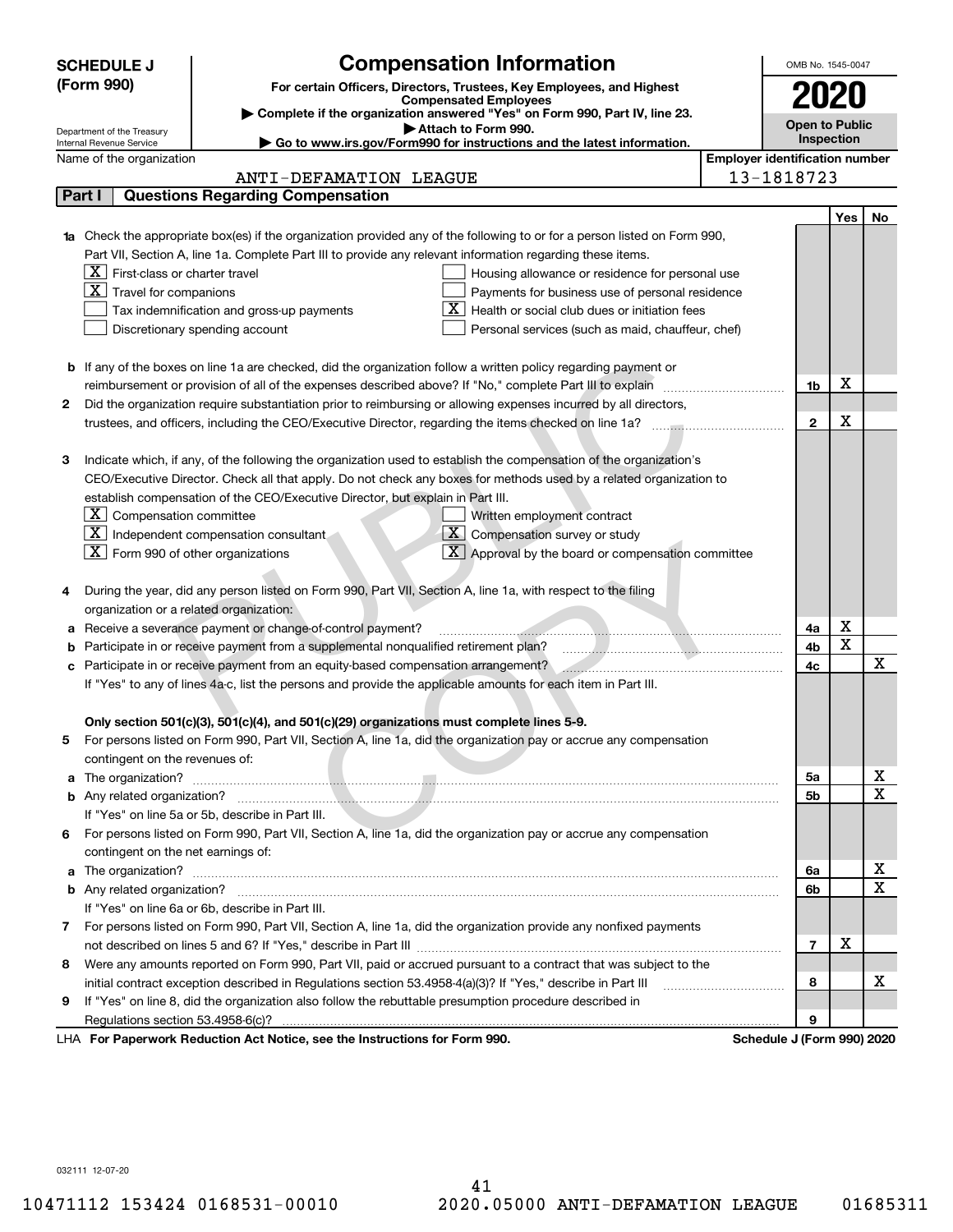#### 13-1818723

# **Part II Officers, Directors, Trustees, Key Employees, and Highest Compensated Employees.**  Schedule J (Form 990) 2020 Page Use duplicate copies if additional space is needed.

For each individual whose compensation must be reported on Schedule J, report compensation from the organization on row (i) and from related organizations, described in the instructions, on row (ii). Do not list any individuals that aren't listed on Form 990, Part VII.

**Note:**  The sum of columns (B)(i)-(iii) for each listed individual must equal the total amount of Form 990, Part VII, Section A, line 1a, applicable column (D) and (E) amounts for that individual.

|                                       |      |                          | (B) Breakdown of W-2 and/or 1099-MISC compensation |                                           | (C) Retirement and             | (D) Nontaxable | (E) Total of columns | (F) Compensation<br>in column (B)         |  |  |
|---------------------------------------|------|--------------------------|----------------------------------------------------|-------------------------------------------|--------------------------------|----------------|----------------------|-------------------------------------------|--|--|
| (A) Name and Title                    |      | (i) Base<br>compensation | (ii) Bonus &<br>incentive<br>compensation          | (iii) Other<br>reportable<br>compensation | other deferred<br>compensation | benefits       | $(B)(i)-(D)$         | reported as deferred<br>on prior Form 990 |  |  |
| JONATHAN GREENBLATT<br>(1)            | (i)  | 305,598.                 | 120,450.                                           | 27,448.                                   | 3,282.                         | 17,412.        | 474,190.             | 0.                                        |  |  |
| CEO & NATIONAL DIRECTOR               | (ii) | 305,598.                 | 120,450.                                           | 27,448.                                   | 3,282.                         | 17,412.        | 474,190.             | 0.                                        |  |  |
| FREDERIC BLOCH<br>(2)                 | (i)  | 308,933.                 | 76,500.                                            | 12,107.                                   | 2,380.                         | 14,700.        | 414,620.             | 0.                                        |  |  |
| SVP GROWTH                            | (ii) | $\overline{54,517}$ .    | 13,500.                                            | 2,137.                                    | 420.                           | 2,595.         | 73, 169.             | $\overline{0}$ .                          |  |  |
| AMANDA SUSSKIND<br>(3)                | (i)  | 127,516.                 | 0.                                                 | 233,779.                                  | 2,541.                         | 9,056.         | 372,892.             | $\overline{0}$ .                          |  |  |
| REGIONAL DIRECTOR (THRU 07/2020)      | (ii) | 22,503.                  | 0.                                                 | 41, 255.                                  | 448.                           | 1,598.         | 65,804.              | 0.                                        |  |  |
| BETH M. KATZNELSON - DIR., NAT<br>(4) | (i)  | 98,919.                  | 0.                                                 | 176,740.                                  | 1,360.                         | 26,643.        | 303,662.             | 0.                                        |  |  |
| PARTNERSHIPS (ADL) (THRU 09/2020)     | (ii) | 17,456.                  | 0.                                                 | 31,190.                                   | 240.                           | 4,702.         | 53,588.              | 0.                                        |  |  |
| EMILY BROMBERG<br>(5)                 | (i)  | 272,661.                 | 25,000.                                            | $\mathbf{0}$ .                            | 0.                             | 26, 257.       | 323,918.             | 0.                                        |  |  |
| CHIEF OF STAFF                        | (ii) | 0.                       | 0.                                                 | $\overline{0}$ .                          | 0.                             | 0.             | $\mathbf{0}$ .       | 0.                                        |  |  |
| ANAT KENDAL<br>(6)                    | (i)  | 213,326.                 | 12,750.                                            | 4,098.                                    | 0.                             | 34,725.        | 264,899.             | $\overline{0}$ .                          |  |  |
| SVP FINANCE & ADMINISTRATION          | (ii) | 37,646.                  | 2,250.                                             | 723.                                      | 0.                             | 6,128.         | 46,747.              | $\overline{0}$ .                          |  |  |
| STEVEN SHEINBERG<br>(7)               | (i)  | 203,040.                 | 18,700.                                            | 2,112.                                    | 2,151.                         | 36, 340.       | 262, 343.            | $\overline{0}$ .                          |  |  |
| SVP & GENERAL COUNSEL                 | (ii) | 35,831.                  | 3,300.                                             | 372.                                      | 380.                           | 6,415.         | 46,298.              | $\overline{0}$ .                          |  |  |
| ROBERT TRESTAN<br>(8)                 | (i)  | 220,865.                 | $\mathbf 0$ .                                      | 216.                                      | 2,033.                         | 36,978.        | 260,092.             | $\overline{0}$ .                          |  |  |
| REGIONAL DIRECTOR                     | (ii) | 38,976.                  | 0.                                                 | 38.                                       | 359.                           | 6,525.         | 45,898.              | 0.                                        |  |  |
| THOMAS RUDERMAN<br>(9)                | (i)  | 250,735.                 | 25,000.                                            | $0$ .                                     | 0.                             | 27,730.        | 303,465.             | 0.                                        |  |  |
| SVP TALENT & KNOWLEDGE                | (ii) | 0.                       | $\mathbf 0$ .                                      | 0.                                        | 0.                             | 0.             | $\mathbf{0}$ .       | 0.                                        |  |  |
| (10) EILEEN HERSHENOV                 | (i)  | 265,104.                 | 7,000.                                             | $\overline{0}$ .                          | 0.                             | 26,730.        | 298,834.             | $\overline{0}$ .                          |  |  |
| SVP POLICY                            | (ii) | 0.                       | $\mathbf 0$ .                                      | $\overline{0}$ .                          | 0.                             | 0.             | $\mathbf{0}$ .       | 0.                                        |  |  |
| (11) SETH BRYSK                       | (i)  | 209,671.                 | 3,595.                                             | 121.                                      | 2,061.                         | 35,788.        | 251,236.             | 0.                                        |  |  |
| REGIONAL DIRECTOR                     | (ii) | 37,001.                  | 634.                                               | 22.                                       | 363.                           | 6,316.         | 44,336.              | 0.                                        |  |  |
| (12) BETH NATHANSON                   | (i)  | 216, 721.                | 8,500.                                             | 228.                                      | 2,851.                         | 12,718.        | 241,018.             | 0.                                        |  |  |
| VP, STRATEGIC PARTNERSHIPS            | (ii) | 38,245.                  | 1,500.                                             | 40.                                       | 503.                           | 2, 244.        | 42,532.              | 0.                                        |  |  |
| (13) GEORGE SELIM                     | (i)  | 213,014.                 | 16,000.                                            | 0.                                        | 0.                             | 19,500.        | 248,514.             | 0.                                        |  |  |
| SVP PROGRAMS                          | (ii) | 0.                       | 0.                                                 | $\overline{0}$ .                          | 0.                             | 0.             | $\mathbf{0}$ .       | 0.                                        |  |  |
| (14) CLIFFORD SCHECHTER               | (i)  | 157,996.                 | 10,000.                                            | $\overline{0}$ .                          | 0.                             | 26,554.        | 194,550.             | 0.                                        |  |  |
| SENIOR ADVISOR TO THE CEO             | (ii) | 0.                       | 0.                                                 | $\overline{0}$ .                          | 0.                             | 0.             | $\mathbf 0$ .        | 0.                                        |  |  |
| (15) ABRAHAM FOXMAN                   | (i)  | 81,275.                  | 0.                                                 | $\overline{0}$ .                          | 0.                             | $\mathbf 0$ .  | 81, 275.             | 0.                                        |  |  |
| NATIONAL DIRECTOR EMERITUS            | (ii) | 0.                       | 0.                                                 | 0.                                        | 0.                             | $\mathbf 0$ .  | $\mathbf 0$ .        | 0.                                        |  |  |
|                                       | (i)  |                          |                                                    |                                           |                                |                |                      |                                           |  |  |
|                                       | (ii) |                          |                                                    |                                           |                                |                |                      |                                           |  |  |

**Schedule J (Form 990) 2020**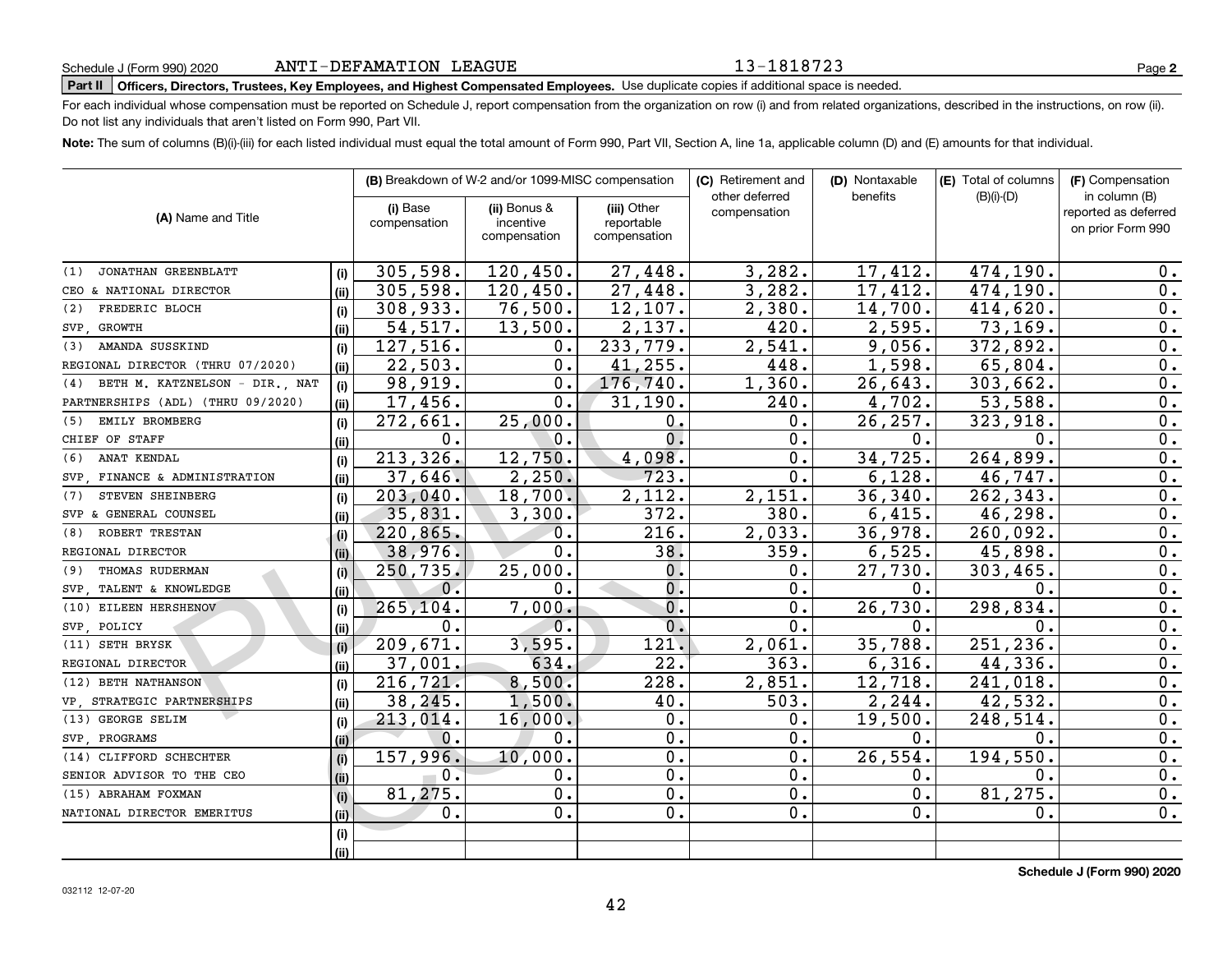#### **Part III Supplemental Information**

Schedule J (Form 990) 2020 ANTI – DEFAMATION LEAGUE<br>Part III Supplemental Information<br>Provide the information, explanation, or descriptions required for Part I, lines 1a, 1b, 3, 4a, 4b, 4c, 5a, 5b, 6a, 6b, 7, and 8, and fo

#### PART I, LINE 1A:

TRAVEL REIMBURSEMENT POLICY - ADL HAS A WRITTEN POLICY REGARDING TRAVEL

REIMBURSEMENT IN ACCORDANCE WITH RULES FOR AN ACCOUNTABLE PLAN. THE ADL

NATIONAL CHAIR REVIEWS A PERIODIC SUMMARY OF THE ADL CEO/NATIONAL

DIRECTOR'S EXPENSE REPORTS. IN ADDITION, ALL TRAVEL COSTS RELATED TO

COMPANIONS, ONCE APPROVED, ARE FULLY TAXABLE.

HEALTH REIMBURSEMENT - ADL PROVIDES REIMBURSEMENT TO JONATHAN GREENBLATT,

CEO AND NATIONAL DIRECTOR, FOR GYM MEMBERSHIP FEES WHICH ARE TAXABLE AND

REPORTED IN HIS W-2.

PART I, LINES  $4A-B$ :

BETH M. KATZNELSON AND AMANDA F. SUSSKIND RECEIVED A SEVERANCE PAYMENT IN

CALENDAR YEAR 2020. THESE SEVERANCE PAYMENTS ARE DISCLOSED IN FORM 990, MBURSEMENT - ADL PROVIDES REIMBURSEMENT TO JONATHATIONAL DIRECTOR, FOR GYM MEMBERSHIP FEES WHICH ARE<br>N HIS W-2.<br>NES 4A-B:<br>TZNELSON AND AMANDA F. SUSSKIND RECEIVED A SEVERANEAR 2020. THESE SEVERANCE PAYMENTS ARE DISCLOSED 1 AMANDA F. SUSSKIND RECEIVED A SEVERANCI<br>ESE SEVERANCE PAYMENTS ARE DISCLOSED IN<br>OLUMN (B)(III).<br>DL FOUNDATION FINALIZED A SUPPLEMENTAL DENEFIT FOR ABRAHAM H. FOXMAN, ADL'S NAT<br>T WAS IN RECOGNITION OF HIS SIGNIFICANT

SCHEDULE J, PART II, COLUMN (B)(III).

IN 2012, ADL AND THE ADL FOUNDATION FINALIZED A SUPPLEMENTAL EXECUTIVE

RETIREMENT PLAN (SERP) BENEFIT FOR ABRAHAM H. FOXMAN, ADL'S NATIONAL

DIRECTOR SINCE 1987. IT WAS IN RECOGNITION OF HIS SIGNIFICANT VALUE TO ADL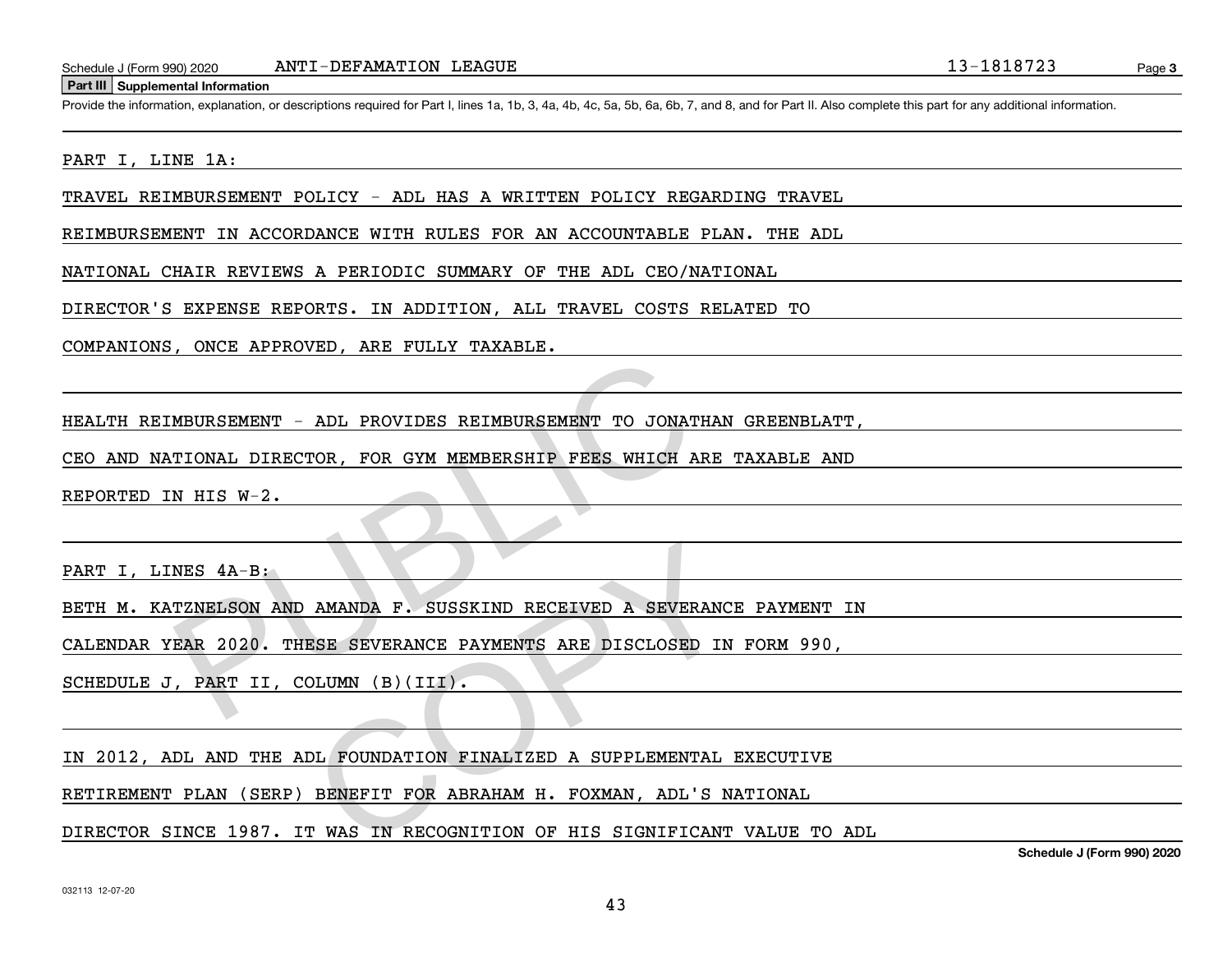**Part III Supplemental Information**

Schedule J (Form 990) 2020 ANTI – DEFAMATION LEAGUE<br>Part III Supplemental Information<br>Provide the information, explanation, or descriptions required for Part I, lines 1a, 1b, 3, 4a, 4b, 4c, 5a, 5b, 6a, 6b, 7, and 8, and fo

AND THE ADL FOUNDATION AT THAT TIME AND GOING FORWARD AND HIS FIFTY YEARS

OF INVALUABLE AND TIRELESS SERVICE, INCLUDING 25 YEARS AS A NATIONAL

DIRECTOR. THE SERP IS A RETIREMENT BENEFIT THAT IS PAID OUT OVER TIME.

\$14,100 WAS TAXABLE ON THE 2020 FORM W-2. THE REMAINING BENEFIT IS INCLUDED

IN THE LONG-TERM PENSION OBLIGATIONS LIABILITY ON ADL'S BALANCE SHEET. THE

SERP WAS APPROVED BY ADL'S AND ADL FOUNDATION'S JOINT EXECUTIVE

COMPENSATION COMMITTEE. THE COMMITTEE IS A FULLY INDEPENDENT AND

DISINTERESTED BODY. IT WAS RIGOROUS IN ITS METHODOLOGY AND RELIED UPON

INDEPENDENT EXPERTS WHO ADVISED THAT THE SERP (AND THE OVERALL COMPENSATORY

PACKAGE) WAS REASONABLE IN LIGHT OF MARKET COMPARABILITY DATA. ON COMMITTEE. THE COMMITTEE IS A FULLY INDEPENDENT<br>TED BODY. IT WAS RIGOROUS IN ITS METHODOLOGY AND F<br>T EXPERTS WHO ADVISED THAT THE SERP (AND THE OVERF<br>AS REASONABLE IN LIGHT OF MARKET COMPARABILITY DAT<br>NE 7:<br>PERFORMANCE-

PART I, LINE 7:

A ONE-TIME, PERFORMANCE-BASED BONUS PAYMENT WAS PAID TO INDIVIDUALS MEETING

CERTAIN METRICS. THESE ARE REPORTED IN COLUMN (B)(II). NON-FIXED PAYMENTS E-BASED BONUS PAYMENT WAS PAID TO INDIVITE<br>ARE REPORTED IN COLUMN (B)(II). NON-FIITS FROM THE FILING ORGANIZATION AND THE<br>ES ARE NOT BEING DISCLOSED DUE TO CONFIITHE RESPECTIVE PARTIES.

ARE THE COMBINED AMOUNTS FROM THE FILING ORGANIZATION AND THE RELATED

ORGANIZATIONS. THE NAMES ARE NOT BEING DISCLOSED DUE TO CONFIDENTIALITY

AGREEMENTS SIGNED WITH THE RESPECTIVE PARTIES.

PART II:

**Schedule J (Form 990) 2020**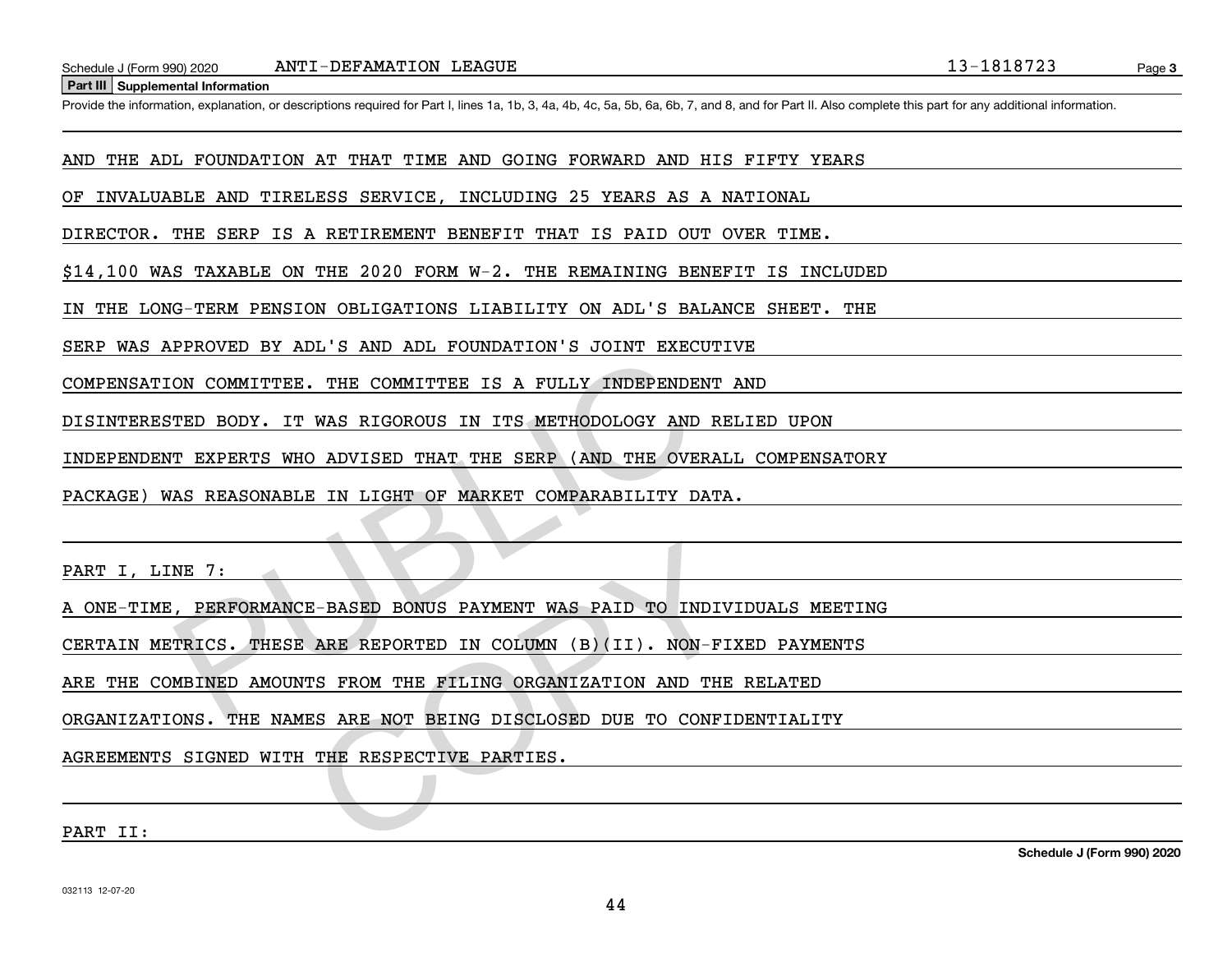**Part III Supplemental Information**

Schedule J (Form 990) 2020 ANTI – DEFAMATION LEAGUE<br>Part III Supplemental Information<br>Provide the information, explanation, or descriptions required for Part I, lines 1a, 1b, 3, 4a, 4b, 4c, 5a, 5b, 6a, 6b, 7, and 8, and fo

CLIFF SCHECHTER WAS AN OFFICER OF ADL IN PAST FIVE YEARS. AFTER HIS

RETIREMENT FROM ADL'S OFFICER POSITION, CLIFF SCHECHTER WAS STILL

EMPLOYED BY ADL AS SENIOR ADVISOR TO THE CEO. THE COMPENSATION WAS

REPORTED IN SCHEDULE J PART II.REPORTED IN SCHEDULE J PART II.

| $\sim$ $\sim$ $\sim$ $\sim$ $\sim$ $\sim$<br>0.001000 |
|-------------------------------------------------------|

**Schedule J (Form 990) 2020**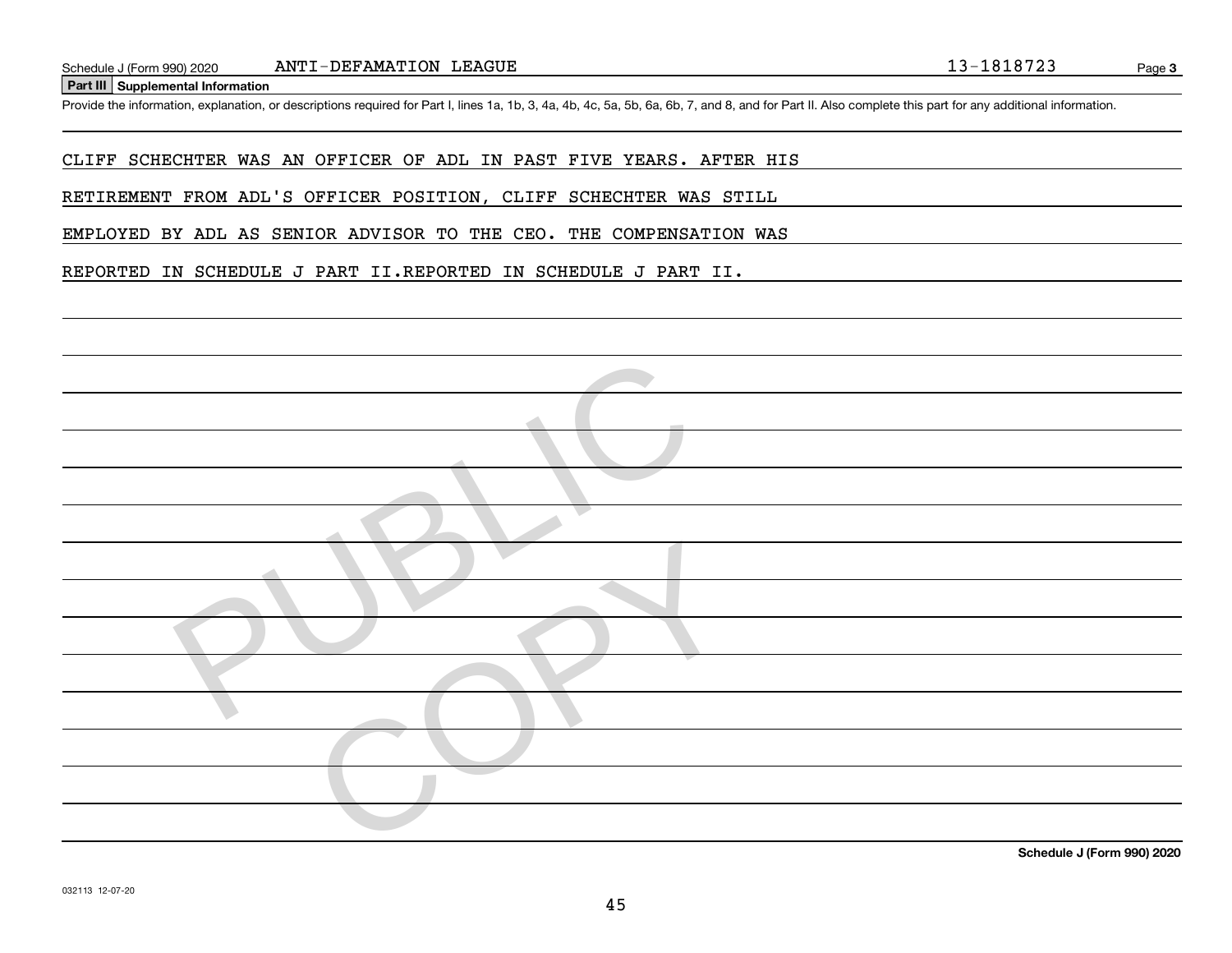**(Form 990 or 990-EZ)**

Department of the Treasury Internal Revenue Service Name of the organization

# **SCHEDULE O Supplemental Information to Form 990 or 990-EZ**

**Complete to provide information for responses to specific questions on Form 990 or 990-EZ or to provide any additional information. | Attach to Form 990 or 990-EZ. | Go to www.irs.gov/Form990 for the latest information.**



ANTI-DEFAMATION LEAGUE 13-1818723

GENERAL STATEMENT ABOUT THE IMPACT OF COVID-19 ON THE FOUNDATION: ADL HAS CONTINUED ITS OPERATIONS AND PROGRAMS, INCLUDING INTRODUCING NEW ONLINE VIRTUAL PROGRAMMING, WHILE WORKING REMOTELY AS A RESULT OF THE CORONAVIRUS PANDEMIC (COVID-19). THE COVID-19 PANDEMIC HAS NEGATIVELY AFFECTED NATIONAL, STATE AND LOCAL ECONOMIES AND GLOBAL FINANCIAL MARKETS. WHILE THE FINANCIAL IMPACT ON ADL CANNOT BE QUANTIFIED AT THIS TIME, THE FOUNDATION DOES NOT ANTICIPATE THAT THE PANDEMIC WILL HAVE A MATERIAL ADVERSE EFFECT ON THE CURRENT AND FUTURE FINANCIAL PROFILE AND OPERATING PERFORMANCE OF ADL. AS IT MONITORS THE COURSE OF THE PANDEMIC, ADL WILL CONTINUE TO DO EVERYTHING IT CAN CAN TO HELP ITS STAFF AND SUPPORTERS TO COPE WITH THE COMPLEXITIES OF RUNNING A NONPROFIT ORGANIZATION DURING A GLOBAL PANDEMIC. ADL IS PREPARED TO TAKE ADDITIONAL MEASURE, IF NECESSARY, TO ENSURE THE CONTINUED HEALTH AND SAFETY OF ADL'S STAFF WHILE CONTINUING TO FULFILL ITS ORGANIZATIONAL MISSION. MARKETS. WHILE THE FINANCIAL IMPACT ON ADL CANNOT<br>AT THIS TIME, THE FOUNDATION DOES NOT ANTICIPATE<br>ILL HAVE A MATERIAL ADVERSE EFFECT ON THE CURRENT<br>PROFILE AND OPERATING PERFORMANCE OF ADL. AS IT MO<br>THE PANDEMIC, ADL WILL EXPRONTERS TO COPE WITH THE COMPLEXITIES<br>EXAMIZATION DURING A GLOBAL PANDEMIC. ADL<br>CONAL MEASURE, IF NECESSARY, TO ENSURE THETY OF ADL'S STAFF WHILE CONTINUING TO<br>SION.<br>DL RECEIVED A \$7,400,615 LOAN FOR THE P<br>P). THE PROCE

AS OF APRIL 28, 2020, ADL RECEIVED A \$7,400,615 LOAN FOR THE PAYCHECK PROTECTION PROGRAM (PPP). THE PROCEEDS FROM THE LOAN WERE USED TO PAY PAYROLL, RENT AND UTILITIES. ADL APPLIED FOR FORGIVENESS IN MAY 2021 IN ACCORDANCE WITH THE PROVISIONS FOR LOAN FORGIVENESS. DURING JULY 2021, THE APPLICATION FOR FORGIVENESS WAS APPROVED. AS OF DECEMBER 31, 2020, THE BALANCE IS RECORDED IN THE CONSOLIDATED STATEMENT OF FINANCIAL POSITION IN PAYROLL PROTECTION PROGRAM LOAN PAYABLE.

FORM 990, PART III, LINE 2, NEW PROGRAM SERVICES: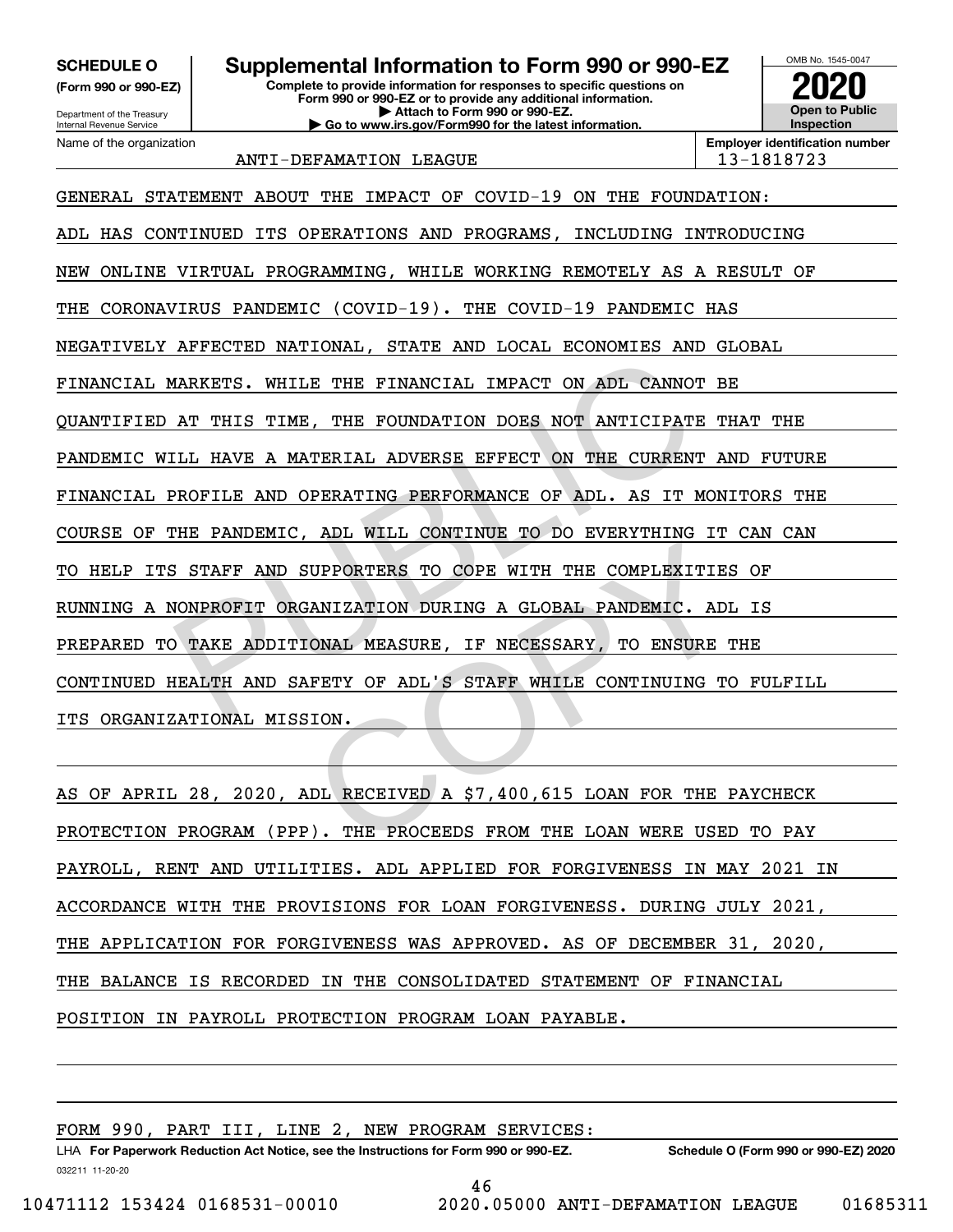| Schedule O (Form 990 or 990-EZ) 2020                                   | Page 2                                              |
|------------------------------------------------------------------------|-----------------------------------------------------|
| Name of the organization<br>ANTI-DEFAMATION LEAGUE                     | <b>Employer identification number</b><br>13-1818723 |
|                                                                        |                                                     |
| DURING 2020, ADL IMPLEMENTED THE MARKETING AND COMMUNICATIONS PROGRAM  |                                                     |
| WHICH WORKS TO ADVOCATE AGAINST INJUSTICES.                            |                                                     |
|                                                                        |                                                     |
| FORM 990, PART III, LINE 3, CHANGES IN PROGRAM SERVICES:               |                                                     |
| DURING 2020, ADL COMBINED THE CENTER OF TECHNOLOGY AND SOCIETY PROGRAM |                                                     |

INTO THE CENTER OF EXTREMISM (COE) PROGRAM. THE SUPPORT OF ISRAEL

PROGRAM COMBINED INTO THE INTERNATIONAL AFFAIRS PROGRAM.

FORM 990, PART III, LINE 4B, PROGRAM SERVICE ACCOMPLISHMENTS:

EMPLOYEES WITH IN-DEPTH TRAINING AND RESOURCES.

FORM 990, PART III, LINE 4D, OTHER PROGRAM SERVICES:

032212 11-20-20 **Schedule O (Form 990 or 990-EZ) 2020** INTERNATIONAL AFFAIRS AND INTERFAITH PROGRAMS - MAINTAINS CONTACTS THROUGHOUT EUROPE, LATIN AMERICA, THE MIDEAST, AND THE UNITED STATES FROM WHICH INFORMATION IS GATHERED RELATING TO POLITICAL AND SOCIAL MOVEMENTS THAT IMPACT ANTI-SEMITISM AND BIGOTRY. OBSERVES AND ANALYZES TRENDS AROUND THE WORLD RELATED TO ANTI-SEMITISM, HATE, AND RELATED ISSUES. PREPARES AND DISSEMINATES REPORTS AND DATA REGARDING ISRAEL'S SECURITY, U.S.-ISRAEL RELATIONS, BIGOTRY AND ANTI-SEMITISM IN THE MIDDLE EAST. INITIATIVE EDUCATIONAL PROGRAMS ON THE MIDEAST AND ISRAELI ISSUES, AS WELL AS ON INTERNATIONAL BEST PRACTICES ON FIGHTING ANTI-SEMITISM AND BIGOTRY, MAINTAINS CONTACT WITH FAITH LEADERS IN THE U.S. AND OTHER COUNTRIES. DEVELOP PROGRAMS OF COOPERATION ON INTERGROUP UNDERSTANDING AND HUMAN RELATIONS WITH CATHOLIC AND PROTESTANT RELIGIOUS GROUPS AT COMMUNITY, REGIONAL, AND NATIONAL LEVELS. PARTICIPATES IN EDUCATIONAL AND ACTION PROGRAMS IN INTERFAITH EFFORTS. ORGANIZES TRAINING PROGRAMS AND CURRICULUM DEVELOPMENT FOR SEMINARS AND RELIGIOUS-ORIENTED EDUCATIONAL INSTITUTIONS. WEINED INTO THE INTERNATIONAL AFFAIRS PROGRAM.<br>PART III, LINE 4B, PROGRAM SERVICE ACCOMPLISHMENTS<br>VITH IN-DEPTH TRAINING AND RESOURCES.<br>PART III, LINE 4D, OTHER PROGRAM SERVICES:<br>NAL AFFAIRS AND INTERFAITH PROGRAMS - MAINT E 4D, OTHER PROGRAM SERVICES:<br>
ND INTERFAITH PROGRAMS - MAINTAINS CONT<br>
N AMERICA, THE MIDEAST, AND THE UNITED<br>
IS GATHERED RELATING TO POLITICAL AND S<br>
NTI-SEMITISM AND BIGOTRY. OBSERVES AND<br>
RELATED TO ANTI-SEMITISM, HAT

47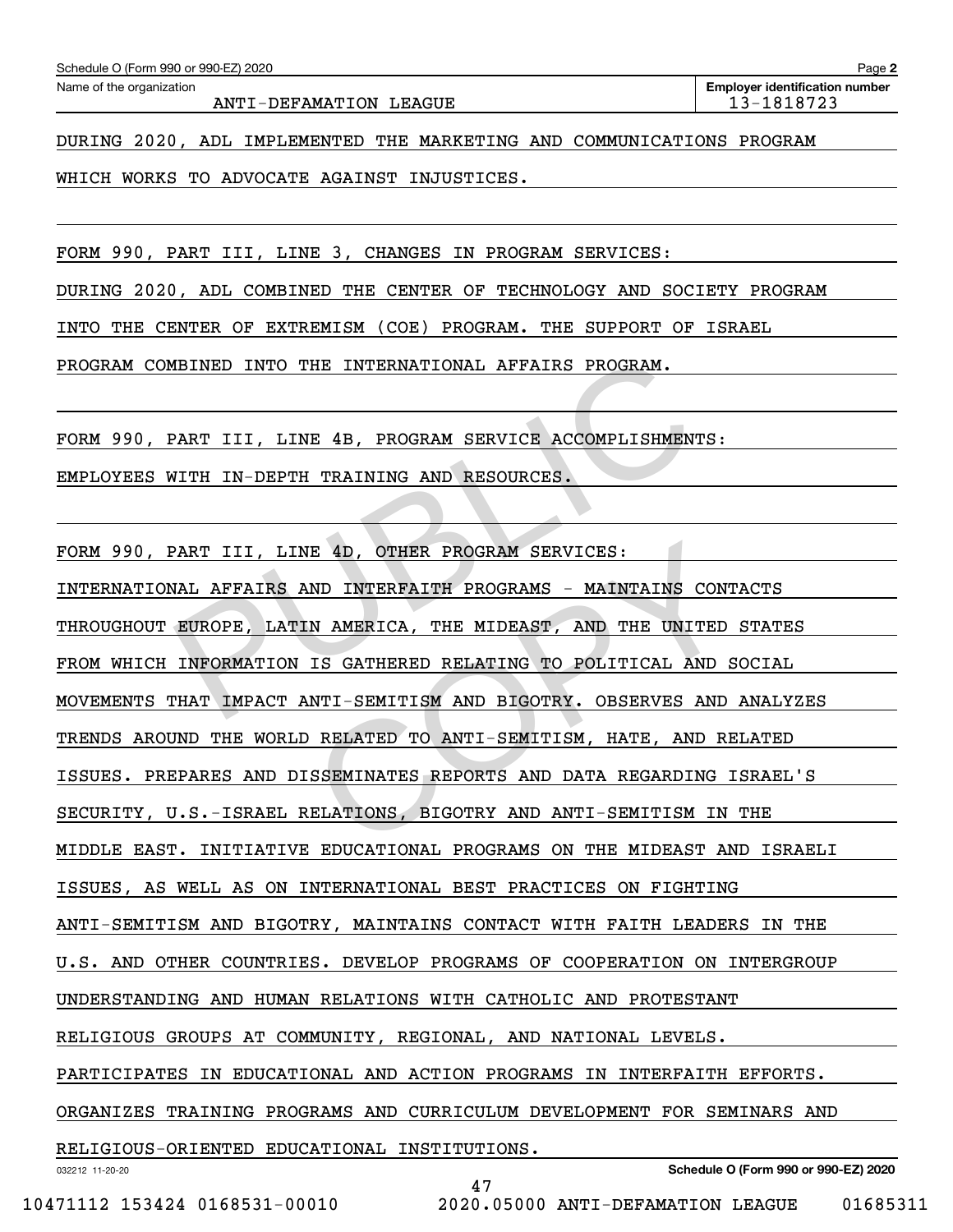LEADERSHIP - THE LEADERSHIP DIVISION IS RESPONSIBLE FOR ATTRACTING,

EDUCATING AND CULTIVATING ADL LEADERS BY HOSTING SEVERAL ANNUAL

NATIONAL MEETINGS, OVERSEEING GOVERNANCE, PROVIDING PERIODIC E-MAIL AND

PRINT COMMUNICATIONS ON ADL ISSUES, RECRUITING PARTICIPANTS FOR

MISSIONS TO FOREIGN COUNTRIES, AND HOSTING PRIVATE MEETINGS WITH

NATIONAL AND WORLD LEADERS AT ADL HEADQUARTERS. THE LEADERSHIP DIVISION

PROVIDES ONGOING SUPPORT TO ADL REGIONS TO HELP ENHANCE THEIR

LEADERSHIP DEVELOPMENT PROGRAMS AND ALSO OFFERS GUIDANCE AND ASSISTANCE

TO REGIONAL LEADERS LOOKING TO EXPAND THEIR INVOLVEMENT ON THE NATIONAL

```
LEVEL.
```
EXPENSES \$ 19,181,125. INCLUDING GRANTS OF \$ 0. REVENUE \$ 784,959.

FORM 990, PART VI, SECTION A, LINE 1:

BEFORE 2018, ADL WAS GOVERNED BY ITS NATIONAL COMMISSION. COMMENCING IN 2018, ADL IS GOVERNED BY ITS BOARD OF DIRECTORS. THE BOARD'S EXECUTIVE COMMITTEE IS AUTHORIZED TO ACT ON BEHALF OF THE BOARD OF DIRECTORS. ND WORLD LEADERS AT ADL HEADQUARTERS. THE LEADERSH<br>
NGOING SUPPORT TO ADL REGIONS TO HELP ENHANCE THEI<br>
DEVELOPMENT PROGRAMS AND ALSO OFFERS GUIDANCE AND<br>
LEADERS LOOKING TO EXPAND THEIR INVOLVEMENT ON T<br>
19,181,125. INCLU INCLUDING GRANTS OF \$ 0. REVENUE \$<br>
TION A, LINE 1:<br>
EVERNED BY ITS NATIONAL COMMISSION. COMM<br>
EVITS BOARD OF DIRECTORS. THE BOARD'S E<br>
TO ACT ON BEHALF OF THE BOARD OF DIRECTORS, LINE 11B:<br>
TON B, LINE 11B:

FORM 990, PART VI, SECTION B, LINE 11B:

COPIES OF THE DRAFT FORM 990 WERE PROVIDED TO THE MEMBERS OF ADL'S AUDIT

COMMITTEE, WHICH REVIEWED AND APPROVED IT AT ITS FALL 2021 MEETING.

SUBSEQUENT TO THE MEETING, AN EMAIL WAS SENT TO ADL'S BOARD OF DIRECTORS

PROVIDING THEM WITH A COPY OF THE FORM 990 FOR THEIR REVIEW BEFORE IT IS

FILED WITH THE IRS ON OR ABOUT NOVEMBER 15, 2021.

FORM 990, PART VI, SECTION B, LINE 12C:

ADL HAS A WRITTEN CONFLICT OF INTEREST POLICY APPROVED BY THE BOARD OF

DIRECTORS THAT REQUIRES ITS OFFICERS, DIRECTORS, AND EMPLOYEES TO ANNUALLY

48

**Schedule O (Form 990 or 990-EZ) 2020**

032212 11-20-20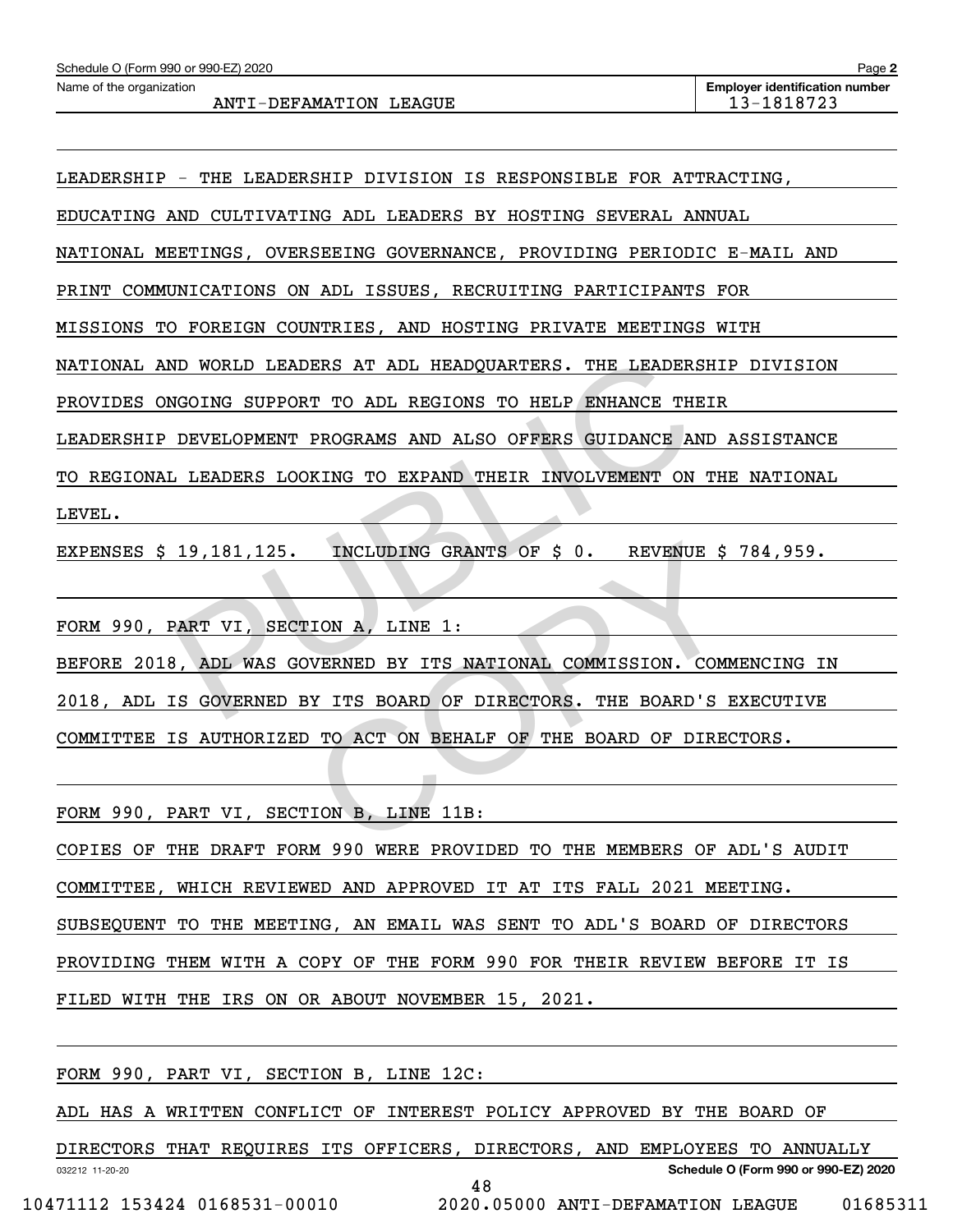| Schedule O (Form 990 or 990-EZ) 2020                                           | Page 2                                              |  |  |  |  |  |  |
|--------------------------------------------------------------------------------|-----------------------------------------------------|--|--|--|--|--|--|
| Name of the organization<br>ANTI-DEFAMATION LEAGUE                             | <b>Employer identification number</b><br>13-1818723 |  |  |  |  |  |  |
| DISCLOSE POTENTIAL CONFLICTS OF INTEREST, THOSE OF THEIR FAMILY MEMBERS AND    |                                                     |  |  |  |  |  |  |
| OTHER INTERESTED PARTIES. THIS DISCLOSURE FORM IS DISTRIBUTED BY THE<br>OF.    |                                                     |  |  |  |  |  |  |
| ORGANIZATION'S TALENT AND KNOWLEDGE DEPARTMENT (T&K) TO ALL STAFF ON AN        |                                                     |  |  |  |  |  |  |
| ANNUAL BASIS. T&K ENSURES THAT ALL FORMS ARE COMPLETED. ADL'S SVP, TALENT      |                                                     |  |  |  |  |  |  |
| KNOWLEDGE AND GENERAL COUNSEL REVIEW THE FORMS FOR CONFLICTS; SENIOR<br>ΟF     |                                                     |  |  |  |  |  |  |
| CONFLICTS ARE REPORTED TO THE AUDIT COMMITTEE. THE DISCLOSURE FORM IS<br>STAFF |                                                     |  |  |  |  |  |  |
| DISTRIBUTED BY THE LEADERSHIP DIVISION TO THE MEMBERS OF THE BOARD OF          |                                                     |  |  |  |  |  |  |
| DIRECTORS ON AN ANNUAL BASIS. A SUMMARY AND THE NOTED FINDINGS ARE THEN        |                                                     |  |  |  |  |  |  |
| REVIEWED BY THE GENERAL COUNSEL AND SVP, FINANCE & ACCOUNTING, WHO THEN        |                                                     |  |  |  |  |  |  |
| PROVIDE ALL DISCLOSURES TO THE AUDIT COMMITTEE FOR FURTHER REVIEW. THE         |                                                     |  |  |  |  |  |  |
| AUDIT COMMITTEE REVIEWS AND DETERMINES BY MAJORITY VOTE WHETHER A CONFLICT     |                                                     |  |  |  |  |  |  |
| EXISTS. IF A CONFLICT IS NOTED INVOLVING A MEMBER OF THE AUDIT COMMITTEE,      |                                                     |  |  |  |  |  |  |
| PERSON RECUSES HIM/HERSELF FROM VOTING.<br>THAT                                |                                                     |  |  |  |  |  |  |
|                                                                                |                                                     |  |  |  |  |  |  |
| FORM 990, PART VI, SECTION B, LINE 15:                                         |                                                     |  |  |  |  |  |  |
| ADL'S PROCESS FOR DETERMINING THE COMPENSATION OF OTHER OFFICERS AND ALL       |                                                     |  |  |  |  |  |  |

ADL'S PROCESS FOR DETERMINING THE COMPENSATION OF OTHER OFFICERS AND ALL KEY EMPLOYEES INCLUDES CONSULTATION WITH AN INDEPENDENT COMPENSATION CONSULTANT THAT PERFORMS A COMPENSATION MARKET STUDY AND PROVIDES SALARY STRUCTURE GRADING. THIS IS REVIEWED AND A DECISION IS MADE BY THE ADL BOARD CHAIR WHO PRESENTS A RECOMMENDATION TO THE EXECUTIVE COMPENSATION COMMITTEE. THE EXECUTIVE COMPENSATION COMMITTEE MAKES A DECISION ON THE RECOMMENDATION, AS DOCUMENTED IN THE COMMITTEE MEETING MINUTES. S NOTED INVOLVING A MEMBER OF THE AUDIT<br>I/HERSELF FROM VOTING.<br>TION B, LINE 15:<br>MINING THE COMPENSATION OF OTHER OFFICE<br>CONSULTATION WITH AN INDEPENDENT COMPEN<br>IS A COMPENSATION MARKET STUDY AND PROVI<br>SIS A COMPENSATION MA

FORM 990, PART VI, LINE 17, LIST OF STATES RECEIVING COPY OF FORM 990: AL,AK,AZ,AR,CA,CO,CT,FL,GA,HI,IL,KS,KY,LA,ME,MD,MA,MI,MS,MO,NV,NH,NY,NC,ND OH,OK,OR,PA,RI,SC,TN,VA,WA,WV,WI

49

FORM 990, PART VI, SECTION C, LINE 19:

**Schedule O (Form 990 or 990-EZ) 2020**

032212 11-20-20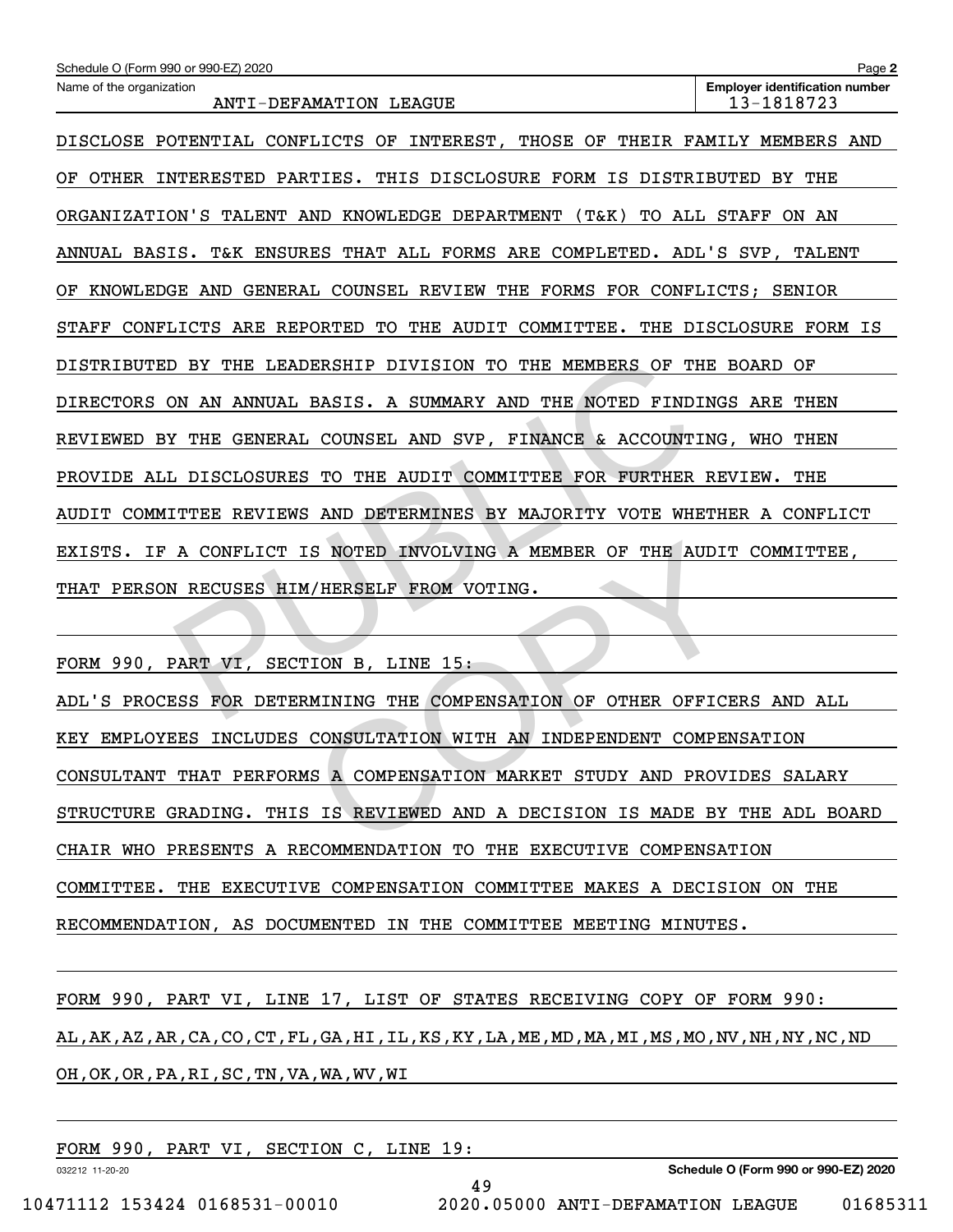| Schedule O (Form 990 or 990-EZ) 2020                                        | Page 2                                              |
|-----------------------------------------------------------------------------|-----------------------------------------------------|
| Name of the organization<br>ANTI-DEFAMATION LEAGUE                          | <b>Employer identification number</b><br>13-1818723 |
| THE AUDITED CONSOLIDATED FINANCIAL STATEMENTS OF ADL AND THE ADL FOUNDATION |                                                     |
| AND THE ANNUAL REPORT ARE MADE AVAILABLE TO THE PUBLIC THROUGH A DIRECT     |                                                     |
| LINK ON THE ADL WEBSITE, (WWW.ADL.ORG). FURTHERMORE, A FULL SET OF THE      |                                                     |
| AUDITED CONSOLIDATED FINANCIAL STATEMENTS OF ADL AND THE ADL FOUNDATION IS  |                                                     |
| AVAILABLE UPON REQUEST AS INDICATED ON THE ADL WEBSITE AND IN THE ANNUAL    |                                                     |
| REPORT. THE ARTICLES OF INCORPORATION ARE AVAILABLE AT THE DEPARTMENT OF    |                                                     |
| CONSUMER AND REGULATORY AFFAIRS IN WASHINGTON, DC.                          |                                                     |
|                                                                             |                                                     |
| FORM 990, PART VII, SECTION A, LINE 1:                                      |                                                     |
| THE BOARD LIST IS ONLY SHOWING VOTING MEMBERS.                              |                                                     |
|                                                                             |                                                     |
|                                                                             |                                                     |
| FORM 990, PART XI, LINE 9, CHANGES IN NET ASSETS:                           |                                                     |
| NET PERIODIC BENEFIT COST                                                   | $-1, 315, 759.$                                     |
| PENSION CHARGE OTHER THAN NET PERIODIC BENEFIT COST                         | $-938,953.$                                         |
| OTHER BOOK-TAX DIFFERENCE                                                   | $-6,699,264.$                                       |
| TOTAL TO FORM 990, PART XI, LINE 9                                          | $-8,953,976.$                                       |
|                                                                             |                                                     |
|                                                                             |                                                     |
|                                                                             |                                                     |
|                                                                             |                                                     |
|                                                                             |                                                     |
|                                                                             |                                                     |
|                                                                             |                                                     |
|                                                                             |                                                     |
|                                                                             |                                                     |
|                                                                             |                                                     |
|                                                                             |                                                     |

**Schedule O (Form 990 or 990-EZ) 2020**

032212 11-20-20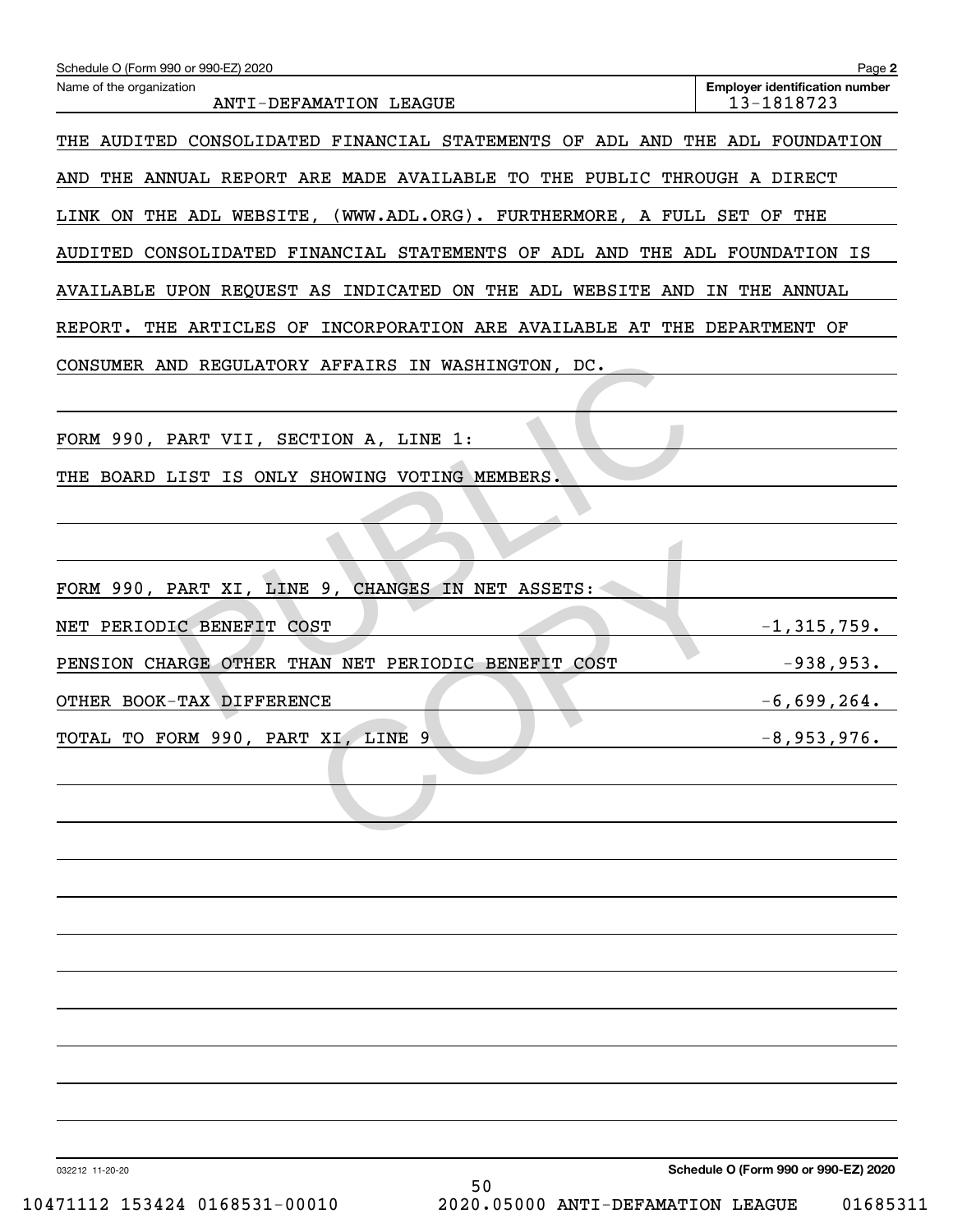|  | <b>For Paperw</b> |
|--|-------------------|
|--|-------------------|

032161 10-28-20 **LHA** 

Department of the Treasury Internal Revenue Service

Name of the organization

**SCHEDULE R (Form 990)**

# 51

| of disregarded entity                                                                                                                                                                                                         |                         | foreign country)                                    |                                      |                                                          |                                     | entity        |                                                      |
|-------------------------------------------------------------------------------------------------------------------------------------------------------------------------------------------------------------------------------|-------------------------|-----------------------------------------------------|--------------------------------------|----------------------------------------------------------|-------------------------------------|---------------|------------------------------------------------------|
|                                                                                                                                                                                                                               |                         |                                                     |                                      |                                                          |                                     |               |                                                      |
|                                                                                                                                                                                                                               |                         |                                                     |                                      |                                                          |                                     |               |                                                      |
|                                                                                                                                                                                                                               |                         |                                                     |                                      |                                                          |                                     |               |                                                      |
|                                                                                                                                                                                                                               |                         |                                                     |                                      |                                                          |                                     |               |                                                      |
|                                                                                                                                                                                                                               |                         |                                                     |                                      |                                                          |                                     |               |                                                      |
|                                                                                                                                                                                                                               |                         |                                                     |                                      |                                                          |                                     |               |                                                      |
| Identification of Related Tax-Exempt Organizations. Complete if the organization answered "Yes" on Form 990, Part IV, line 34, because it had one or more related tax-exempt<br>Part II<br>organizations during the tax year. |                         |                                                     |                                      |                                                          |                                     |               |                                                      |
| (a)<br>Name, address, and EIN<br>of related organization                                                                                                                                                                      | (b)<br>Primary activity | (c)<br>Legal domicile (state or<br>foreign country) | (d)<br><b>Exempt Code</b><br>section | (e)<br>Public charity<br>status (if section<br>501(c)(3) | (f)<br>Direct controlling<br>entity |               | $(g)$<br>Section 512(b)(13)<br>controlled<br>entity? |
| ANTI-DEFAMATION LEAGUE FOUNDATION -                                                                                                                                                                                           |                         |                                                     |                                      |                                                          |                                     | Yes           | <b>No</b>                                            |
| 13-2887439, 605 THIRD AVENUE, NEW YORK, NY                                                                                                                                                                                    | SUPPORT ADL & ELIMINATE |                                                     |                                      |                                                          |                                     |               |                                                      |
| 10158                                                                                                                                                                                                                         | ANTI-SEMITISM           | NEW YORK                                            | 501(C)(3)                            | LINE 7                                                   | ADL                                 | X             |                                                      |
| ADLF COMMON FUND - 13-3095748                                                                                                                                                                                                 |                         |                                                     |                                      |                                                          |                                     |               |                                                      |
| 605 THRID AVENUE                                                                                                                                                                                                              |                         |                                                     |                                      |                                                          |                                     |               |                                                      |
| NEW YORK, NY 10158                                                                                                                                                                                                            | ASSIST & SUPPORT ADL    | NEW YORK                                            | 501(C)(3)                            | PF                                                       | ADL                                 | X             |                                                      |
| ANTI-DEFAMATION LEAGUE - ISRAEL                                                                                                                                                                                               |                         |                                                     |                                      |                                                          |                                     |               |                                                      |
| 21 JABOTINSKY STREET                                                                                                                                                                                                          |                         |                                                     |                                      |                                                          |                                     |               |                                                      |
| JERUSALEM, ISRAEL 92141                                                                                                                                                                                                       | <b>ADVOCACY</b>         | ISRAEL                                              |                                      |                                                          | ADL                                 | X             |                                                      |
|                                                                                                                                                                                                                               |                         |                                                     |                                      |                                                          |                                     |               |                                                      |
| $\mathbf{r}$ , and $\mathbf{r}$ , and $\mathbf{r}$ , and $\mathbf{r}$<br>$\cdots$ $\cdots$                                                                                                                                    | .                       |                                                     |                                      |                                                          | . <i>.</i>                          | $\sim$ $\sim$ |                                                      |

# ANTI-DEFAMATION LEAGUE

### **Part I Identification of Disregarded Entities.**  Complete if the organization answered "Yes" on Form 990, Part IV, line 33.

| <b>Related Organizations and Unrelated Partnerships</b>                            |
|------------------------------------------------------------------------------------|
| Complete if the organization angwered "Ves" on Form 000, Dart IV, Jine 33, 34, 35h |

**(a)**

Name, address, and EIN (if applicable) of disregarded entity

**Complete if the organization answered "Yes" on Form 990, Part IV, line 33, 34, 35b, 36, or 37.** |

Primary activity **Legal domicile (state or** 

**Attach to Form 990.**  | **| Go to www.irs.gov/Form990 for instructions and the latest information. Inspection**

**(b) (c) (d) (e) (f)**

**2020**

Total income | End-of-year assets | Direct controlling

**Open to Public**

**Employer identification number**

entity

13-1818723

| Rel |
|-----|

**For Paperwork Reduction Act Notice, see the Instructions for Form 990. Schedule R (Form 990) 2020**

OMB No. 1545-0047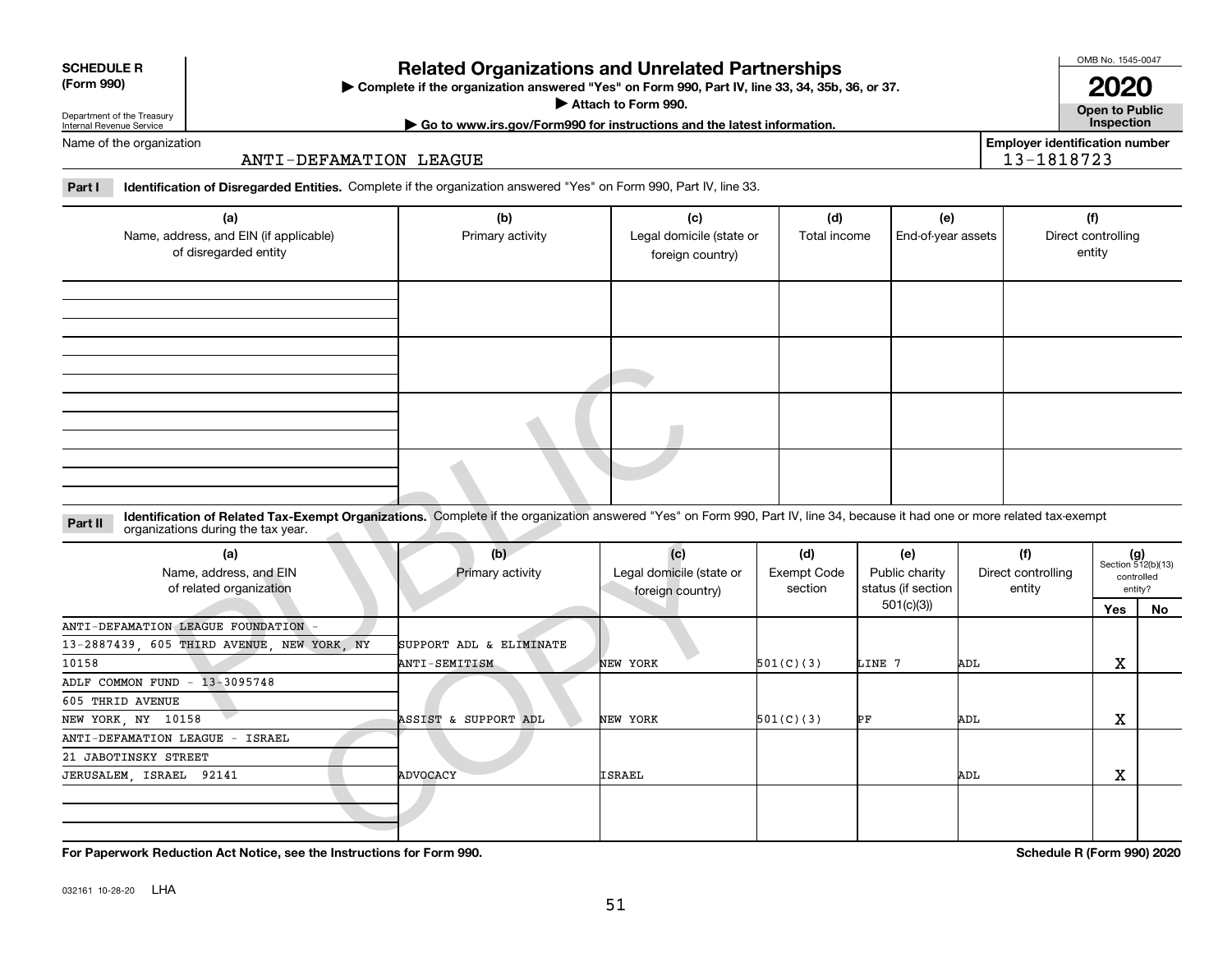#### Schedule R (Form 990) 2020 <code>ANTI-DEFAMATION LEAGUE</code>  $13\, -\, 1818723$  Page

**2**

**Identification of Related Organizations Taxable as a Partnership.** Complete if the organization answered "Yes" on Form 990, Part IV, line 34, because it had one or more related **Part III** organizations treated as a partnership during the tax year.

| (a)                     | (b)              | (c)                                     | (d)    | (e)                                                                                        | (f)            | (g)                   | (h)              |              | (i)                                                              | (j) | (k)                                                       |
|-------------------------|------------------|-----------------------------------------|--------|--------------------------------------------------------------------------------------------|----------------|-----------------------|------------------|--------------|------------------------------------------------------------------|-----|-----------------------------------------------------------|
| Name, address, and EIN  | Primary activity | Legal<br>domicile<br>Direct controlling |        | Predominant income<br>(related, unrelated,<br>excluded from tax under<br>sections 512-514) | Share of total | Share of              | Disproportionate |              | Code V-UBI                                                       |     | General or Percentage<br>managing<br>partner?<br>partner? |
| of related organization |                  | (state or<br>foreign                    | entity |                                                                                            | income         | end-of-year<br>assets |                  | allocations? | amount in box<br>20 of Schedule<br>K-1 (Form 1065) <b>Yes No</b> |     |                                                           |
|                         |                  | country)                                |        |                                                                                            |                |                       |                  | Yes   No     |                                                                  |     |                                                           |
|                         |                  |                                         |        |                                                                                            |                |                       |                  |              |                                                                  |     |                                                           |
|                         |                  |                                         |        |                                                                                            |                |                       |                  |              |                                                                  |     |                                                           |
|                         |                  |                                         |        |                                                                                            |                |                       |                  |              |                                                                  |     |                                                           |
|                         |                  |                                         |        |                                                                                            |                |                       |                  |              |                                                                  |     |                                                           |
|                         |                  |                                         |        |                                                                                            |                |                       |                  |              |                                                                  |     |                                                           |
|                         |                  |                                         |        |                                                                                            |                |                       |                  |              |                                                                  |     |                                                           |
|                         |                  |                                         |        |                                                                                            |                |                       |                  |              |                                                                  |     |                                                           |
|                         |                  |                                         |        |                                                                                            |                |                       |                  |              |                                                                  |     |                                                           |
|                         |                  |                                         |        |                                                                                            |                |                       |                  |              |                                                                  |     |                                                           |
|                         |                  |                                         |        |                                                                                            |                |                       |                  |              |                                                                  |     |                                                           |
|                         |                  |                                         |        |                                                                                            |                |                       |                  |              |                                                                  |     |                                                           |
|                         |                  |                                         |        |                                                                                            |                |                       |                  |              |                                                                  |     |                                                           |
|                         |                  |                                         |        |                                                                                            |                |                       |                  |              |                                                                  |     |                                                           |
|                         |                  |                                         |        |                                                                                            |                |                       |                  |              |                                                                  |     |                                                           |
|                         |                  |                                         |        |                                                                                            |                |                       |                  |              |                                                                  |     |                                                           |
|                         |                  |                                         |        |                                                                                            |                |                       |                  |              |                                                                  |     |                                                           |
|                         |                  |                                         |        |                                                                                            |                |                       |                  |              |                                                                  |     |                                                           |

| Identification of Related Organizations Taxable as a Corporation or Trust. Complete if the organization answered "Yes" on Form 990, Part IV, line 34, because it had one or more related organizations treated as a corporatio<br>Part IV |                         |                                   |                           |                                           |                       |                       |                   |                                              |                   |
|-------------------------------------------------------------------------------------------------------------------------------------------------------------------------------------------------------------------------------------------|-------------------------|-----------------------------------|---------------------------|-------------------------------------------|-----------------------|-----------------------|-------------------|----------------------------------------------|-------------------|
| (a)<br>Name, address, and EIN<br>of related organization                                                                                                                                                                                  | (b)<br>Primary activity | (c)<br>Legal domicile<br>state or | (d)<br>Direct controlling | (e)<br>Type of entity<br>(C corp, S corp, | (f)<br>Share of total | (g)<br>Share of       | (h)<br>Percentage | (i)<br>Section<br>$512(b)(13)$<br>controlled |                   |
|                                                                                                                                                                                                                                           |                         | foreign<br>country)               | entity                    | or trust)                                 | income                | end-of-year<br>assets | ownership         |                                              | entity?<br>Yes No |
|                                                                                                                                                                                                                                           |                         |                                   |                           |                                           |                       |                       |                   |                                              |                   |
|                                                                                                                                                                                                                                           |                         |                                   |                           |                                           |                       |                       |                   |                                              |                   |
|                                                                                                                                                                                                                                           |                         |                                   |                           |                                           |                       |                       |                   |                                              |                   |
|                                                                                                                                                                                                                                           |                         |                                   |                           |                                           |                       |                       |                   |                                              |                   |
|                                                                                                                                                                                                                                           |                         |                                   |                           |                                           |                       |                       |                   |                                              |                   |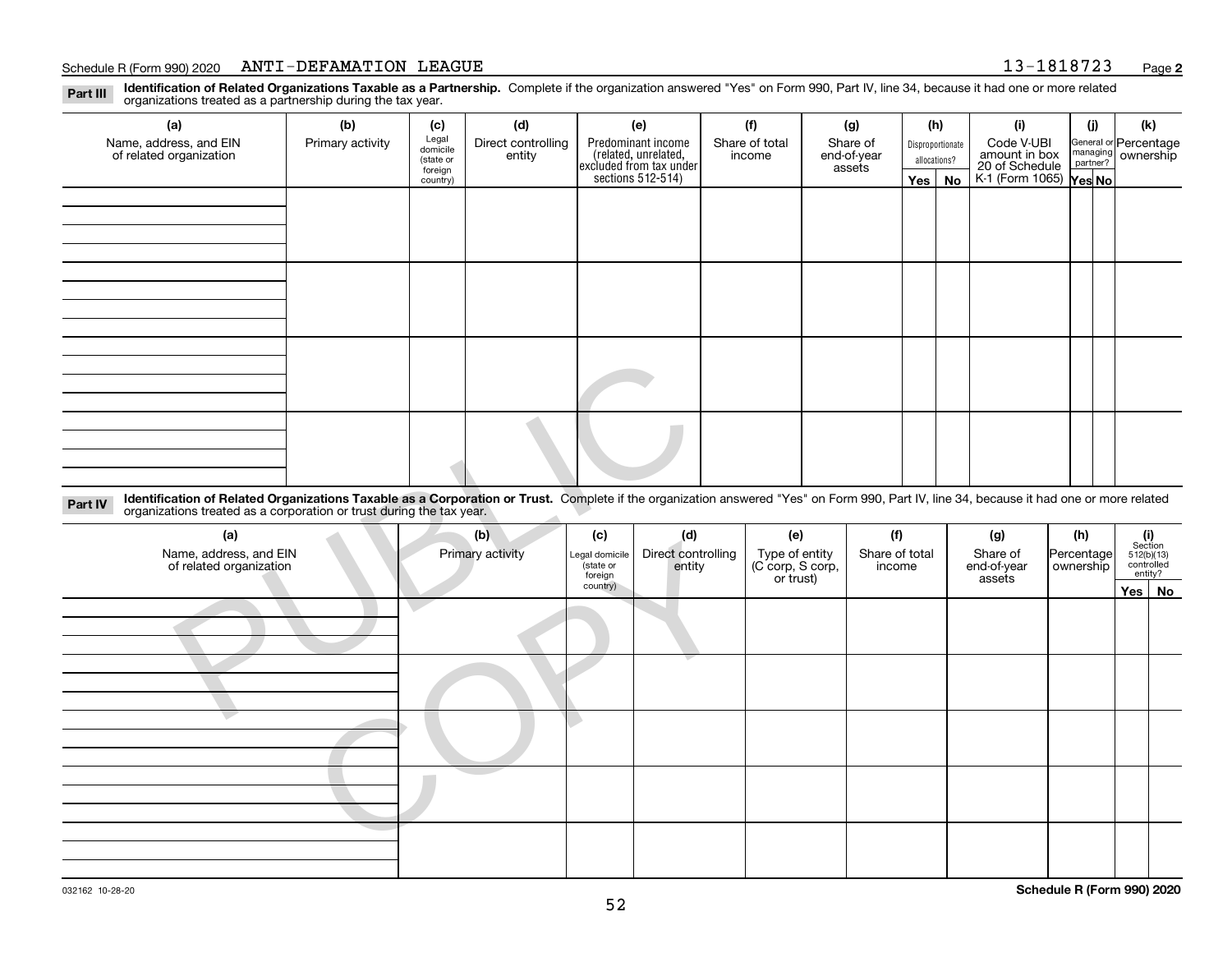#### Schedule R (Form 990) 2020 <code>ANTI-DEFAMATION LEAGUE</code>  $13\, -\, 1818723$  Page

**Part V** T**ransactions With Related Organizations.** Complete if the organization answered "Yes" on Form 990, Part IV, line 34, 35b, or 36.

|                                                                 | Note: Complete line 1 if any entity is listed in Parts II, III, or IV of this schedule.                                                                                                                                              |                                   |                        |                                              |                | Yes                     | No                      |  |
|-----------------------------------------------------------------|--------------------------------------------------------------------------------------------------------------------------------------------------------------------------------------------------------------------------------------|-----------------------------------|------------------------|----------------------------------------------|----------------|-------------------------|-------------------------|--|
|                                                                 | 1 During the tax year, did the organization engage in any of the following transactions with one or more related organizations listed in Parts II-IV?                                                                                |                                   |                        |                                              |                |                         |                         |  |
|                                                                 |                                                                                                                                                                                                                                      |                                   |                        |                                              | 1a             |                         | X                       |  |
|                                                                 |                                                                                                                                                                                                                                      |                                   |                        |                                              | 1 <sub>b</sub> |                         | $\overline{\text{x}}$   |  |
|                                                                 |                                                                                                                                                                                                                                      |                                   |                        |                                              | 1 <sub>c</sub> | $\mathbf x$             |                         |  |
|                                                                 | d Loans or loan guarantees to or for related organization(s)                                                                                                                                                                         |                                   |                        |                                              | 1 <sub>d</sub> | X                       |                         |  |
|                                                                 | 1e                                                                                                                                                                                                                                   |                                   |                        |                                              |                |                         |                         |  |
|                                                                 |                                                                                                                                                                                                                                      |                                   |                        |                                              |                |                         |                         |  |
|                                                                 |                                                                                                                                                                                                                                      |                                   |                        |                                              | 1f             |                         | X                       |  |
|                                                                 | g Sale of assets to related organization(s) www.communicallycommunicallycommunicallycommunicallycommunicallycommunicallycommunicallycommunicallycommunicallycommunicallycommunicallycommunicallycommunicallycommunicallycommun       |                                   |                        |                                              | 1 <sub>g</sub> |                         | $\overline{\mathbf{x}}$ |  |
|                                                                 | h Purchase of assets from related organization(s) manufactured content to content the content of the content of the content of the content of the content of the content of the content of the content of the content of the c       |                                   |                        |                                              | 1h             |                         | $\overline{\textbf{X}}$ |  |
|                                                                 | Exchange of assets with related organization(s) www.walescommunity.com/walescommunity/walescommunity/walescommunity/walescommunity/walescommunity/walescommunity/walescommunity/walescommunity/walescommunity/walescommunity/w       |                                   |                        |                                              | 1i.            |                         | $\overline{\mathbf{x}}$ |  |
|                                                                 |                                                                                                                                                                                                                                      |                                   |                        |                                              | 1i.            |                         | $\overline{\mathbf{x}}$ |  |
|                                                                 |                                                                                                                                                                                                                                      |                                   |                        |                                              |                |                         |                         |  |
|                                                                 | k Lease of facilities, equipment, or other assets from related organization(s) manufactured and contain and content and content and content and content and content and content and content and content and content and conten       |                                   |                        |                                              | 1k             | X<br>$\mathbf x$        |                         |  |
|                                                                 | 11<br>Performance of services or membership or fundraising solicitations for related organization(s) manufaction manufacturer content of the services or membership or fundraising solicitations for related organization(s) manufac |                                   |                        |                                              |                |                         |                         |  |
|                                                                 | m Performance of services or membership or fundraising solicitations by related organization(s)<br>1 <sub>m</sub>                                                                                                                    |                                   |                        |                                              |                |                         |                         |  |
|                                                                 | 1n                                                                                                                                                                                                                                   |                                   |                        |                                              |                |                         |                         |  |
|                                                                 |                                                                                                                                                                                                                                      |                                   |                        |                                              |                |                         |                         |  |
|                                                                 |                                                                                                                                                                                                                                      |                                   |                        |                                              |                |                         |                         |  |
|                                                                 | p Reimbursement paid to related organization(s) for expenses <b>Manual Manual Communities</b> excessive and a construction of the set of the set of the set of the set of the set of the set of the set of the set of the set of th  |                                   |                        |                                              | 1p             |                         | X                       |  |
|                                                                 | q Reimbursement paid by related organization(s) for expenses <b>with an all contracts</b> and all continuum and all contracts and all contracts and all contracts and all contracts and all contracts and all contracts and all con  |                                   |                        |                                              | 1 <sub>q</sub> | $\overline{\mathbf{x}}$ |                         |  |
|                                                                 |                                                                                                                                                                                                                                      |                                   |                        |                                              |                |                         |                         |  |
|                                                                 |                                                                                                                                                                                                                                      |                                   |                        |                                              | 1r             |                         | X                       |  |
|                                                                 | s Other transfer of cash or property from related organization(s)                                                                                                                                                                    |                                   |                        |                                              | 1s             |                         | $\mathbf{x}$            |  |
| $\mathbf{2}$                                                    | If the answer to any of the above is "Yes," see the instructions for information on who must complete this line, including covered relationships and transaction thresholds.                                                         |                                   |                        |                                              |                |                         |                         |  |
|                                                                 | (a)<br>Name of related organization                                                                                                                                                                                                  | (b)<br>Transaction<br>$type(a-s)$ | (c)<br>Amount involved | (d)<br>Method of determining amount involved |                |                         |                         |  |
|                                                                 | (1) ANTI-DEFAMATION LEAGUE FOUNDATION                                                                                                                                                                                                | C                                 | 11,880,987. ACTUAL     |                                              |                |                         |                         |  |
|                                                                 | 4,000,000. ACTUAL<br>(2) ANTI-DEFAMATION LEAGUE FOUNDATION<br>D                                                                                                                                                                      |                                   |                        |                                              |                |                         |                         |  |
| 4,000,000. ACTUAL<br>(3) ANTI-DEFAMATION LEAGUE FOUNDATION<br>Е |                                                                                                                                                                                                                                      |                                   |                        |                                              |                |                         |                         |  |
|                                                                 | (4) ANTI-DEFAMATION LEAGUE FOUNDATION                                                                                                                                                                                                | K                                 | 291, 946. ACTUAL       |                                              |                |                         |                         |  |
| (5)                                                             |                                                                                                                                                                                                                                      |                                   |                        |                                              |                |                         |                         |  |
|                                                                 |                                                                                                                                                                                                                                      |                                   |                        |                                              |                |                         |                         |  |

**(6)**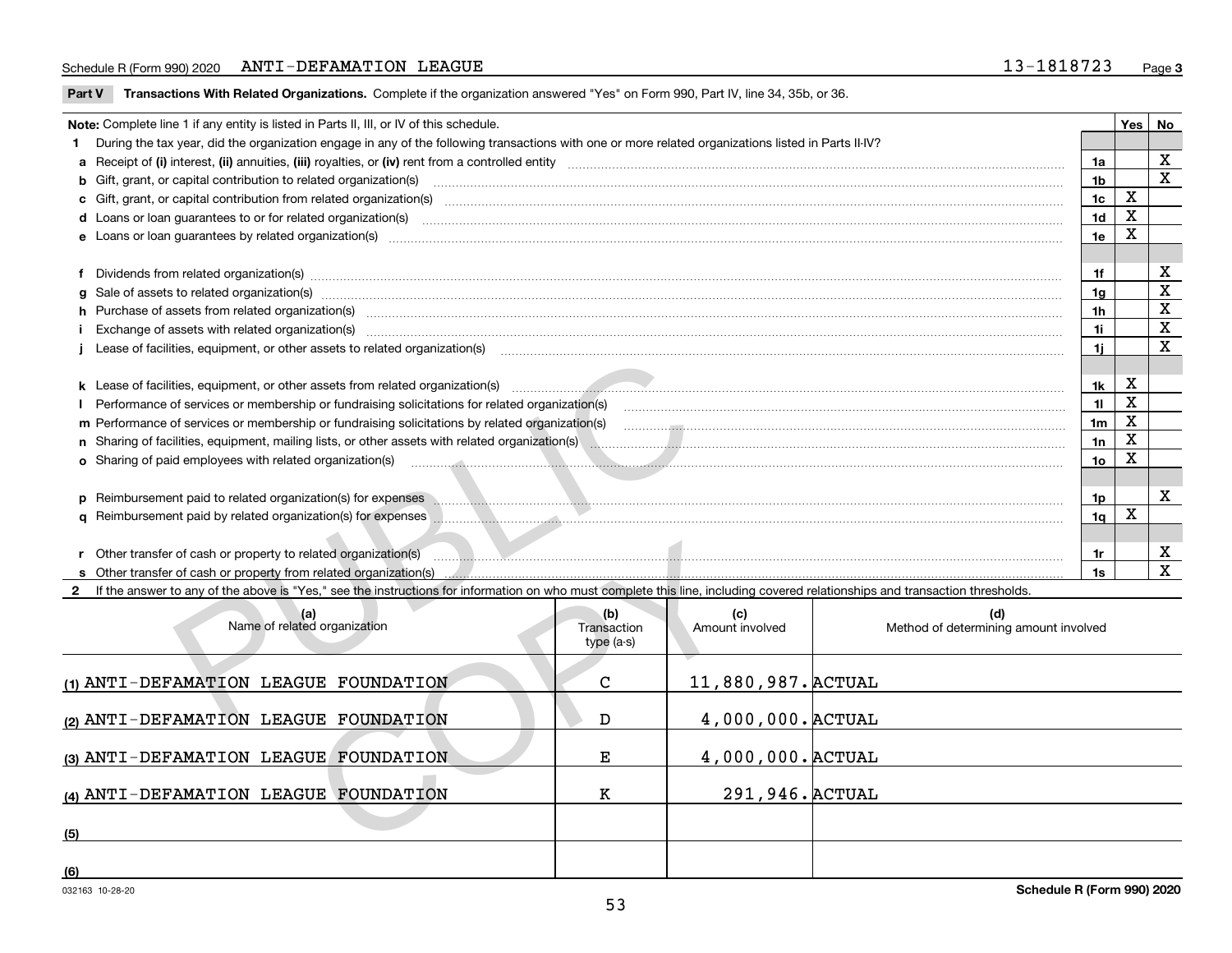**Part VI Unrelated Organizations Taxable as a Partnership. Complete if the organization answered "Yes" on Form 990, Part IV, line 37.** 

Provide the following information for each entity taxed as a partnership through which the organization conducted more than five percent of its activities (measured by total assets or gross revenue) that was not a related organization. See instructions regarding exclusion for certain investment partnerships.

| (a)<br>Name, address, and EIN<br>of entity | (b)<br>Primary activity | (c)<br>Legal domicile<br>(state or foreign<br>country) | (d)<br>Predominant income<br>(related, unrelated,<br>excluded from tax under<br>sections 512-514) | (e)<br>Are all<br>partners sec.<br>501(c)(3)<br>orgs.?<br>Yes No | (f)<br>Share of<br>total<br>income | (g)<br>Share of<br>end-of-year<br>assets | (h)<br>Disproportionate<br>allocations?<br>Yes No | (i)<br>Code V-UBI<br>amount in box 20 managing<br>of Schedule K-1<br>(Form 1065)<br>$\overline{Yes}$ No | (i)<br>Yes No     | $(\mathsf{k})$ |
|--------------------------------------------|-------------------------|--------------------------------------------------------|---------------------------------------------------------------------------------------------------|------------------------------------------------------------------|------------------------------------|------------------------------------------|---------------------------------------------------|---------------------------------------------------------------------------------------------------------|-------------------|----------------|
|                                            |                         |                                                        |                                                                                                   |                                                                  |                                    |                                          |                                                   |                                                                                                         |                   |                |
|                                            |                         |                                                        |                                                                                                   |                                                                  |                                    |                                          |                                                   |                                                                                                         |                   |                |
|                                            |                         |                                                        |                                                                                                   |                                                                  |                                    |                                          |                                                   |                                                                                                         |                   |                |
|                                            |                         |                                                        |                                                                                                   |                                                                  |                                    |                                          |                                                   |                                                                                                         |                   |                |
|                                            |                         |                                                        |                                                                                                   |                                                                  |                                    |                                          |                                                   |                                                                                                         | $\cdots$ $\cdots$ |                |

**Schedule R (Form 990) 2020**